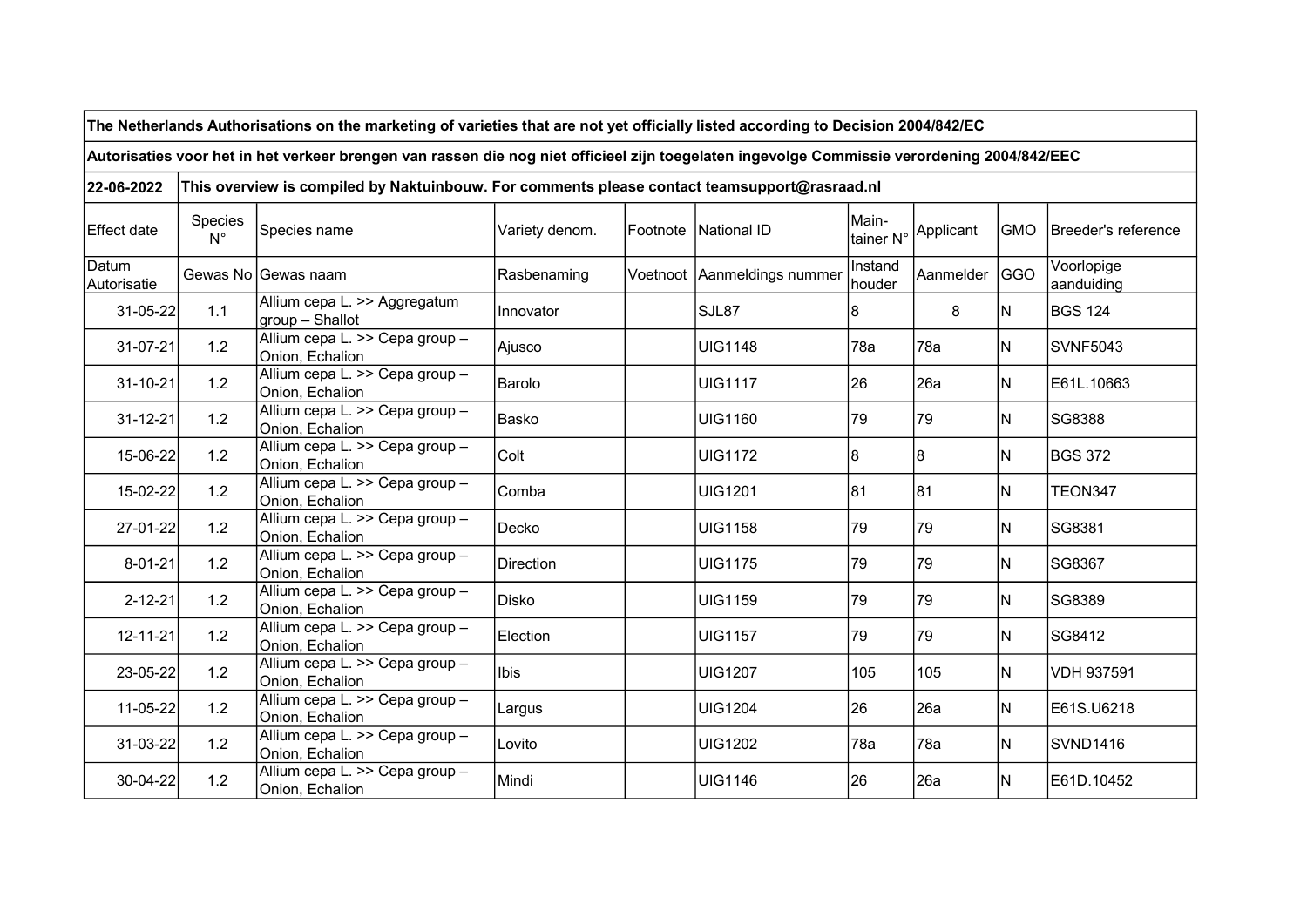| 31-08-21       | 1.2 | Allium cepa L. >> Cepa group -<br>Onion, Echalion | Minnesota         | <b>UIG1151</b> | 78a | 78a | N   | SVNV1138        |
|----------------|-----|---------------------------------------------------|-------------------|----------------|-----|-----|-----|-----------------|
| 30-09-21       | 1.2 | Allium cepa L. >> Cepa group -<br>Onion, Echalion | Prediction        | <b>UIG1153</b> | 79  | 79  | IN. | SG8395          |
| $31 - 12 - 21$ | 1.2 | Allium cepa L. >> Cepa group -<br>Onion, Echalion | Prelesco          | <b>UIG1120</b> | 105 | 105 | IN. | 37-118          |
| $1 - 09 - 21$  | 1.2 | Allium cepa L. >> Cepa group -<br>Onion, Echalion | Redflash          | <b>UIG1184</b> | 105 | 105 | IN. | 37-219          |
| 31-05-22       | 1.2 | Allium cepa L. >> Cepa group -<br>Onion, Echalion | <b>Red Marvel</b> | <b>UIG1170</b> | 8   | 8   | N   | <b>BGS 365</b>  |
| 31-05-22       | 1.2 | Allium cepa L. >> Cepa group -<br>Onion, Echalion | Shakespeare 200   | <b>UIG1173</b> | 246 | 113 | N   | ABS134          |
| 12-11-21       | 1.2 | Allium cepa L. >> Cepa group -<br>Onion, Echalion | Starton           | <b>UIG1156</b> | 79  | 79  | N   | SG8408          |
| 31-08-21       | 1.2 | Allium cepa L. >> Cepa group -<br>Onion, Echalion | <b>SV4043NM</b>   | <b>UIG1150</b> | 78a | 78a | N   | <b>SV4043NM</b> |
| 30-11-21       | 1.2 | Allium cepa L. >> Cepa group -<br>Onion, Echalion | Tacana            | <b>UIG1161</b> | 78a | 78a | N   | <b>SVNU4400</b> |
| 30-09-21       | 1.2 | Allium cepa L. >> Cepa group -<br>Onion, Echalion | Tannat            | <b>UIG1155</b> | 26  | 26a | N   | E61L.10657      |
| 29-01-22       | 1.2 | Allium cepa L. >> Cepa group -<br>Onion, Echalion | Thalassa          | <b>UIG1198</b> | 811 | 81  | N   | <b>TTA-770</b>  |
| 31-05-22       | 1.2 | Allium cepa L. >> Cepa group -<br>Onion, Echalion | Thunderstone      | <b>UIG1147</b> | 105 | 105 | N   | 37-120          |
| 28-02-22       | 1.2 | Allium cepa L. >> Cepa group -<br>Onion, Echalion | Tucannon          | <b>UIG1176</b> | 78a | 78a | N   | <b>SV2011NV</b> |
| 8-03-22        | 1.2 | Allium cepa L. >> Cepa group -<br>Onion, Echalion | Zinfandel         | <b>UIG1125</b> | 26  | 26a | N   | E61S.10294      |
| 30-06-22       | 1.2 | Allium cepa L. >> Cepa group -<br>Onion, Echalion |                   | <b>UIG1182</b> | 105 | 105 | N   | 37-111          |
| 30-11-21       | 1.2 | Allium cepa L. >> Cepa group -<br>Onion, Echalion |                   | <b>UIG1164</b> | 105 | 105 | N   | 37-117          |
| 25-01-21       | 1.2 | Allium cepa L. >> Cepa group -<br>Onion, Echalion |                   | <b>UIG1178</b> | 105 | 105 | IN. | 37-119          |
| 4-01-22        | 1.2 | Allium cepa L. >> Cepa group -<br>Onion, Echalion |                   | <b>UIG1197</b> | 105 | 105 | N   | 37-123          |
| 22-01-21       | 1.2 | Allium cepa L. >> Cepa group -<br>Onion, Echalion |                   | <b>UIG1177</b> | 105 | 105 | N   | 37-127          |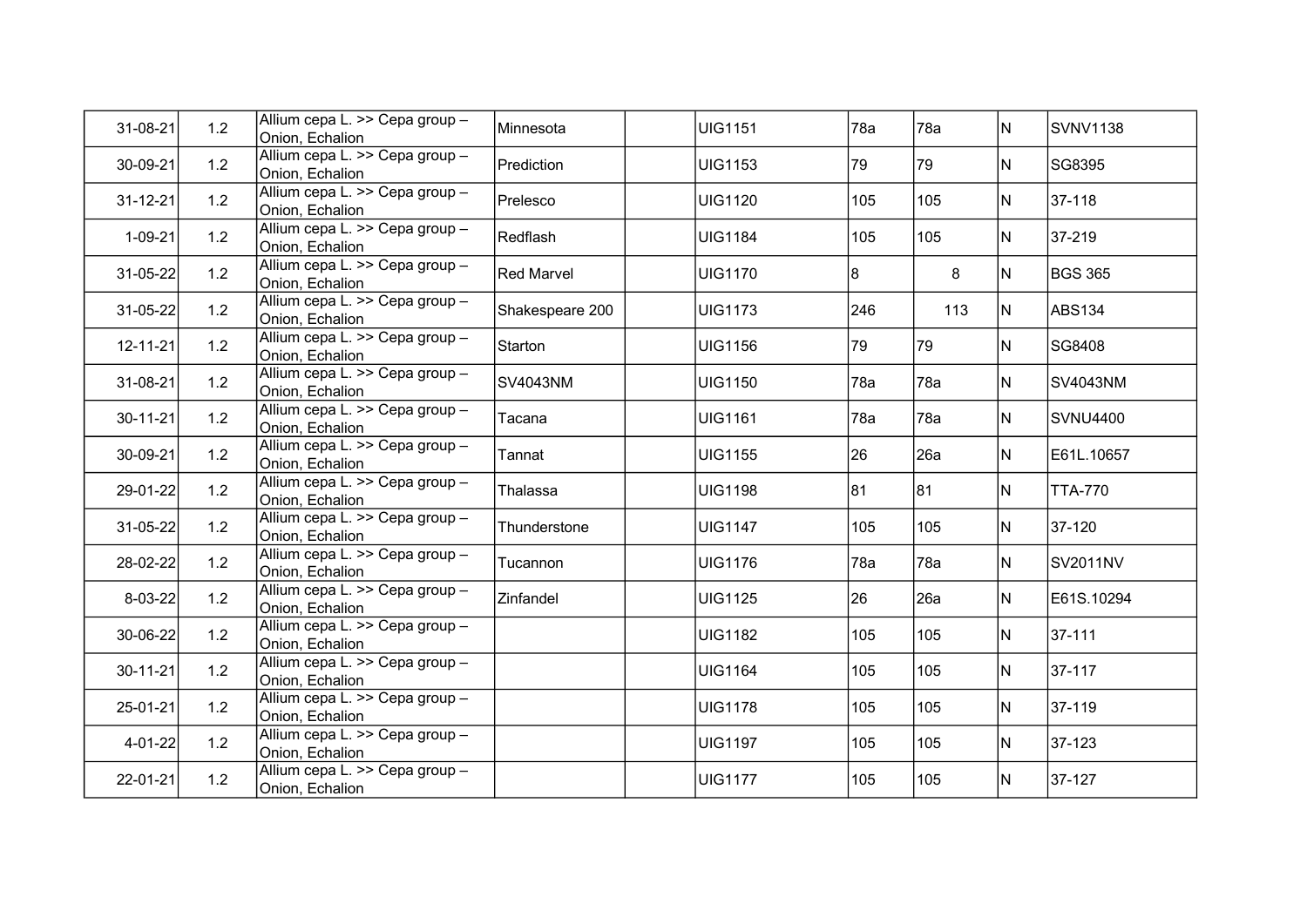| 31-05-22      | 1.2            | Allium cepa L. >> Cepa group -<br>Onion, Echalion              |         | <b>UIG1168</b> | 8              | 8    | N                       | <b>BGS 359</b>     |
|---------------|----------------|----------------------------------------------------------------|---------|----------------|----------------|------|-------------------------|--------------------|
| 15-06-22      | 1.2            | Allium cepa L. >> Cepa group -<br>Onion, Echalion              |         | <b>UIG1169</b> | 8              | 8    | N                       | <b>BGS 360</b>     |
| 31-05-22      | 1.2            | Allium cepa L. >> Cepa group -<br>Onion, Echalion              |         | <b>UIG1121</b> | 8              | 8    | IN.                     | <b>BGS 363</b>     |
| 15-05-22      | 1.2            | Allium cepa L. >> Cepa group -<br>Onion, Echalion              |         | <b>UIG1171</b> | 8              | 8    | IN.                     | <b>BGS 369</b>     |
| 7-04-22       | 1.2            | Allium cepa L. >> Cepa group -<br>Onion, Echalion              |         | <b>UIG1186</b> | 8              | 8    | IN.                     | <b>BGS 370</b>     |
| 31-05-22      | 1.2            | Allium cepa L. >> Cepa group -<br>Onion, Echalion              |         | <b>UIG1165</b> | 8              | 8    | N                       | <b>BGS 373</b>     |
| 7-04-22       | 1.2            | Allium cepa L. >> Cepa group -<br>Onion, Echalion              |         | <b>UIG1185</b> | 8              | 8    | N                       | <b>BGS 374</b>     |
| 31-05-22      | 1.2            | Allium cepa L. >> Cepa group -<br>Onion, Echalion              |         | <b>UIG1167</b> | 8              | 8    | N                       | <b>BGS 377</b>     |
| 30-06-22      | 1.2            | Allium cepa L. >> Cepa group -<br>Onion, Echalion              |         | <b>UIG1181</b> | 26             | 26a  | N                       | E61D.10441         |
| 15-01-22      | 1.2            | Allium cepa L. >> Cepa group -<br>Onion, Echalion              |         | <b>UIG1199</b> | 26             | 26a  | N                       | E 61L.10240        |
| 15-02-22      | 1.2            | Allium cepa L. >> Cepa group -<br>Onion, Echalion              |         | <b>UIG1200</b> | 81             | 81   | N                       | No. 1053           |
| 30-09-21      | 1.2            | Allium cepa L. >> Cepa group -<br>Onion, Echalion              |         | <b>UIG1154</b> | 60             | 60   | N                       | <b>NUN 1006 ON</b> |
| 29-01-22      | 1.2            | Allium cepa L. >> Cepa group -<br>Onion, Echalion              |         | <b>UIG1202</b> | 747            | 747  | N                       | RO212258           |
| 31-10-21      | 1.2            | Allium cepa L. >> Cepa group -<br>Onion, Echalion              |         | <b>UIG1100</b> | 79             | 79   | N                       | SG8406             |
| 29-07-21      | 1.2            | Allium cepa L. >> Cepa group -<br>Onion, Echalion              |         | <b>UIG1183</b> | 78a            | 78a  | IN.                     | <b>SVNM8765</b>    |
| 30-09-21      | 1.2            | Allium cepa L. >> Cepa group -<br>Onion, Echalion              |         | <b>UIG1152</b> | 78a            | 78a  | IN.                     | SVNN7404           |
| 31-07-21      | 1.2            | Allium cepa L. >> Cepa group -                                 |         | <b>UIG1149</b> | 78a            | 78a  | N                       | SVNV3155           |
| $9 - 02 - 22$ | $\overline{2}$ | Allium fistulosum L. - Japanese<br>bunching onion, Welsh onion | Everest | <b>B7698</b>   | 98c            | 98c  | N                       | WS 1               |
| 12-12-21      | $\overline{2}$ | Allium fistulosum L. - Japanese<br>bunching onion, Welsh onion | Kishi   | <b>UIF51</b>   | 134a           | 134a | N                       | <b>TNE-784</b>     |
| 31-05-22      | $\mathbf{3}$   | Allium porrum L. - Leek                                        | Climber | <b>PRE394</b>  | $\overline{8}$ | 8    | $\overline{\mathsf{N}}$ | Bejo 3410          |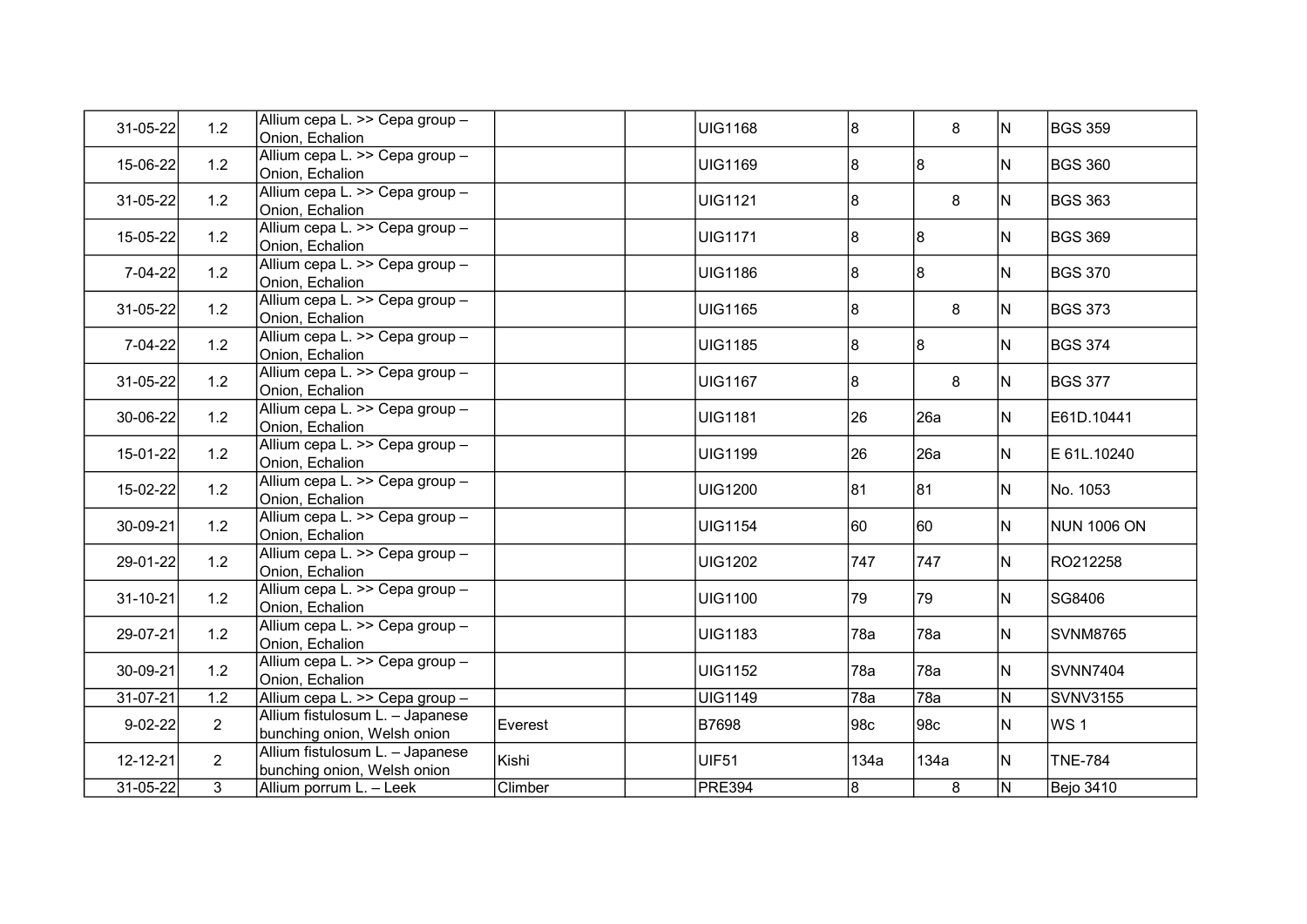| 31-05-22       | 3              | Allium porrum L. - Leek                                   | Fanton         | <b>PRE416</b>     | 60               | 60               | $\overline{\mathsf{N}}$ | <b>NUN 90413 LEL</b> |
|----------------|----------------|-----------------------------------------------------------|----------------|-------------------|------------------|------------------|-------------------------|----------------------|
| 31-03-22       | $\overline{3}$ | Allium porrum L. - Leek                                   | Floccus        | <b>PRE413</b>     | 108              | 108              | $\overline{\mathsf{N}}$ | 38-LE005 RZ          |
| 30-06-21       | $\overline{3}$ | Allium porrum L. - Leek                                   | Kinstar        | <b>PRE383</b>     | $\overline{78a}$ | $\overline{78a}$ | $\overline{N}$          | <b>SVZL5240</b>      |
| 31-07-21       | $\overline{3}$ | Allium porrum L. – Leek                                   | Laston         | <b>PRE399</b>     | 60               | 60               | $\overline{\mathsf{N}}$ | <b>NUN 70408 LEL</b> |
| 31-03-22       | $\overline{3}$ | Allium porrum L. - Leek                                   | Nebulus        | <b>PRE414</b>     | 108              | $\overline{108}$ | $\overline{\mathsf{N}}$ | 38-LE006 RZ          |
| 28-02-22       | $\overline{3}$ | Allium porrum L. – Leek                                   | Picasso        | 497505            | 83               | $\overline{83}$  | $\overline{\mathsf{N}}$ | PH 6070              |
| 27-04-22       | $\overline{3}$ | Allium porrum L. – Leek                                   | Radiatus       | <b>PRE422</b>     | 108              | 108              | $\overline{\mathsf{N}}$ | 38-LE406 RZ          |
| $30 - 11 - 21$ | $\overline{3}$ | Allium porrum L. - Leek                                   | Vigora         | <b>PRE411</b>     | 105              | 105              | $\overline{\mathsf{N}}$ | 33-2580              |
| 31-03-22       | $\overline{3}$ | Allium porrum L. – Leek                                   | Volutus        | <b>PRE415</b>     | 108              | 108              | N                       | 38-LE407 RZ          |
| $8 - 10 - 21$  | $\overline{3}$ | Allium porrum L. – Leek                                   |                | <b>PRE421</b>     | 105              | 105              | N                       | 33-2680              |
| 28-02-22       | $\overline{3}$ | Allium porrum L. – Leek                                   |                | 221R106           | 46               | 46               | N                       | Gent                 |
| 28-02-22       | $\overline{3}$ | Allium porrum L. - Leek                                   |                | 221R082           | 46               | 46               | N                       | <b>NOV 2649 AP</b>   |
| 28-02-21       | $\overline{3}$ | Allium porrum L. – Leek                                   |                | 221R081           | 46               | 46               | $\overline{\mathsf{N}}$ | <b>NOV 6322 AP</b>   |
| 28-02-22       | 3              | Allium porrum L. – Leek                                   |                | 221R080           | 46               | 46               | N                       | NOV 7494 AP          |
| 28-02-22       | $\overline{3}$ | Allium porrum L. - Leek                                   |                | 221R079           | 46               | 46               | $\overline{\mathsf{z}}$ | NOV 8209 AP          |
| 28-02-22       | 3              | Allium porrum L. - Leek                                   |                | 221R078           | 46               | 46               | N                       | NOV 8486 AP          |
| 20-04-22       | $\overline{3}$ | Allium porrum L. - Leek                                   |                | <b>PRE424</b>     | 60               | 60               | N                       | NUN 20402 LEL        |
| 31-08-21       | $\overline{3}$ | Allium porrum L. – Leek                                   |                | <b>PRE405</b>     | 78a              | 78a              | N                       | <b>SVZM0612</b>      |
| 28-02-22       | 5              | Allium schoenoprasum L.                                   | Jordy          | BSK <sub>25</sub> | 26               | 26a              | N                       | E12C.5005            |
| $31 - 12 - 21$ | 7.1            | Apium graveolens L. >> Celery                             | Nanaki         | <b>SLB50</b>      | 108              | 108              | $\overline{\mathsf{N}}$ | 49-IT16 RZ           |
| 26-08-21       | 7.1            | Apium graveolens L. >> Celery                             |                | <b>SLB49</b>      | 108              | 108              | $\overline{\mathsf{N}}$ | 49-GR17 RZ           |
| 28-02-22       | 7.1            | Apium graveolens L. >> Celery                             |                | B6138             | 46               | 46               | N                       | NOV 8548 AGLF        |
| 31-08-21       | 7.2            | Apium graveolens L. >> Celeriac                           | Dukiz          | SLK27             | 60               | 60               | N                       | <b>NUN 01597 CEC</b> |
| 30-06-20       | 7.2            | Apium graveolens L. >> Celeriac                           |                | B5484             | 56               | 56               | N                       | NOV 4846 AG          |
| 28-09-21       | 8              | Asparagus officinalis L. -<br>Asparagus                   | Artems         | <b>ASP127</b>     | 60               | 60               | N                       | NUN 00349 ASA        |
| 30-04-22       | 8              | Asparagus officinalis L. -<br>Asparagus                   | Daleza         | <b>ASP122</b>     | 26               | 26               | N                       | E225W.004            |
| 28-09-21       | 8              | Asparagus officinalis L. -<br>Asparagus                   | Optems         | <b>ASP125</b>     | 60               | 60               | N                       | NUN 00336 ASA        |
| 28-09-21       | 8              | Asparagus officinalis L. -<br>Asparagus                   | Solidems       | ASP126            | 60               | 60               | N                       | <b>NUN 00338 ASA</b> |
| 15-11-21       | 8              | Asparagus officinalis L. -<br>Asparagus                   |                | <b>ASP121</b>     | 68               | 68               | N                       | K3979                |
| 31-12-21       | 9.1            | Beta vulgaris L. >> Beetroot<br>including Cheltenham beet | <b>Bullock</b> | KRT138            | 95a              | 95a              | N                       | PV 9506              |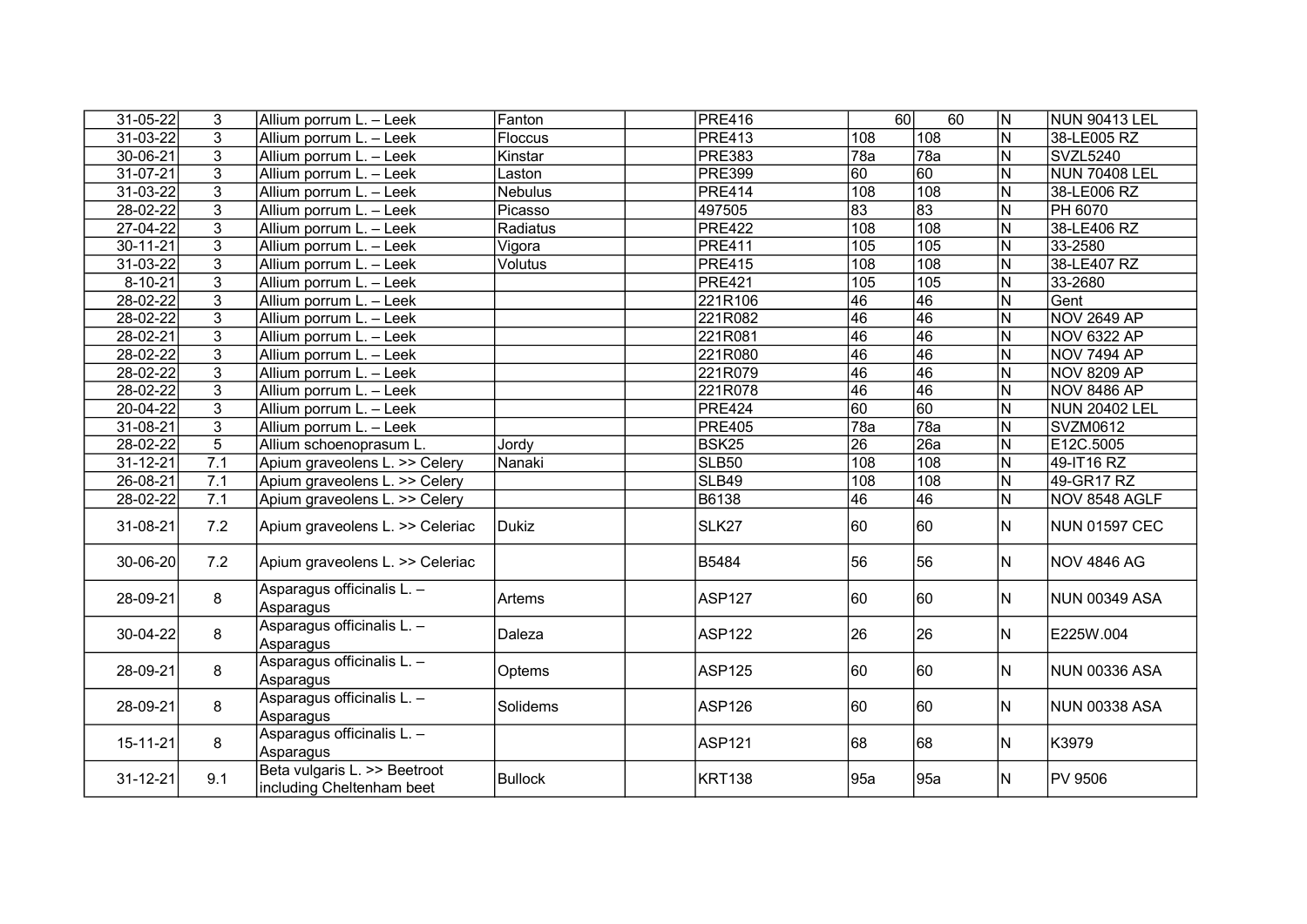| $1 - 03 - 22$ | 9.2  | Beta vulgaris L. >> Spinach beet /<br>Chard | Karma     | <b>BSN1544</b> | 743                     | 743 | N   | PV-9025        |
|---------------|------|---------------------------------------------|-----------|----------------|-------------------------|-----|-----|----------------|
| $1 - 03 - 22$ | 9.2  | Beta vulgaris L. >> Spinach beet /<br>Chard | Mirai     | <b>BSN1545</b> | 743                     | 743 | N   | PV-9026        |
| $1-03-22$     | 9.2  | Beta vulgaris L. >> Spinach beet /<br>Chard | Ipace     | <b>BSN1546</b> | 743                     | 743 | IN. | PV-9041        |
| 28-02-22      | 9.2  | Beta vulgaris L. >> Spinach beet /<br>Chard |           | B6138          | 46                      | 46  | IN. | NOV3921B       |
| 28-02-22      | 10.1 | Brassica oleracea L. >> Curly kale Karillo  |           | <b>KBO42</b>   | 108                     | 108 | N   | 31-KA001 RZ    |
| 31-03-22      | 10.2 | Brassica oleracea L. >><br>Cauliflower      | Adrien    | <b>KBL1124</b> | 79                      | 79  | N   | SGC5086        |
| 30-04-22      | 10.2 | Brassica oleracea L. >><br>Cauliflower      | Alambique | <b>KBL1100</b> | 26                      | 26a | N   | E40W.754       |
| 31-10-21      | 10.2 | Brassica oleracea L. >><br>Cauliflower      | Alderan   | <b>KBL1111</b> | 79                      | 79  | N   | SGC2105        |
| 7-04-22       | 10.2 | Brassica oleracea L. >><br>Cauliflower      | Astren    | <b>KBL1139</b> | 79                      | 79  | N   | SGC5093        |
| 31-01-21      | 10.2 | Brassica oleracea L. >><br>Cauliflower      | Carnegy   | <b>KBL1060</b> | 26                      | 26a | N   | E40W.676       |
| $1 - 12 - 21$ | 10.2 | Brassica oleracea L. >><br>Cauliflower      | Classic   | <b>KBL1132</b> | 79                      | 79  | N   | SGC3143        |
| $4 - 11 - 21$ | 10.2 | Brassica oleracea L. >><br>Cauliflower      | Delaverde | <b>KBL1122</b> | 108                     | 108 | N   | 26-RO144 RZ    |
| 18-02-22      | 10.2 | Brassica oleracea L. >><br>Cauliflower      | Jakku     | <b>KBL1135</b> | 79                      | 79  | N   | SGC2843        |
| 28-02-22      | 10.2 | Brassica oleracea L. >><br>Cauliflower      | Kashen    | <b>KBL1080</b> | 79                      | 79  | N   | <b>SGC4049</b> |
| 17-02-22      | 10.2 | Brassica oleracea L. >><br>Cauliflower      | Leonel    | <b>KBL1116</b> | 108                     | 108 | N   | 26-CA4386 RZ   |
| 31-05-22      | 10.2 | Brassica oleracea L. >><br>Cauliflower      | Locarno   | <b>KBL1087</b> | $\overline{\mathbf{8}}$ | 8   | N   | Bejo 3194      |
| 30-04-22      | 10.2 | Brassica oleracea L. >><br>Cauliflower      | Mirella   | B6510          | 76a                     | 76a | N   | 5032           |
| 31-03-22      | 10.2 | Brassica oleracea L. >><br>Cauliflower      | Oceanique | <b>KBL1123</b> | 26                      | 26a | N   | E40W.728       |
| 26-01-22      | 10.2 | Brassica oleracea L. >><br>Cauliflower      | Pierce    | <b>KBL1131</b> | 108                     | 108 | N   | 26-218 RZ      |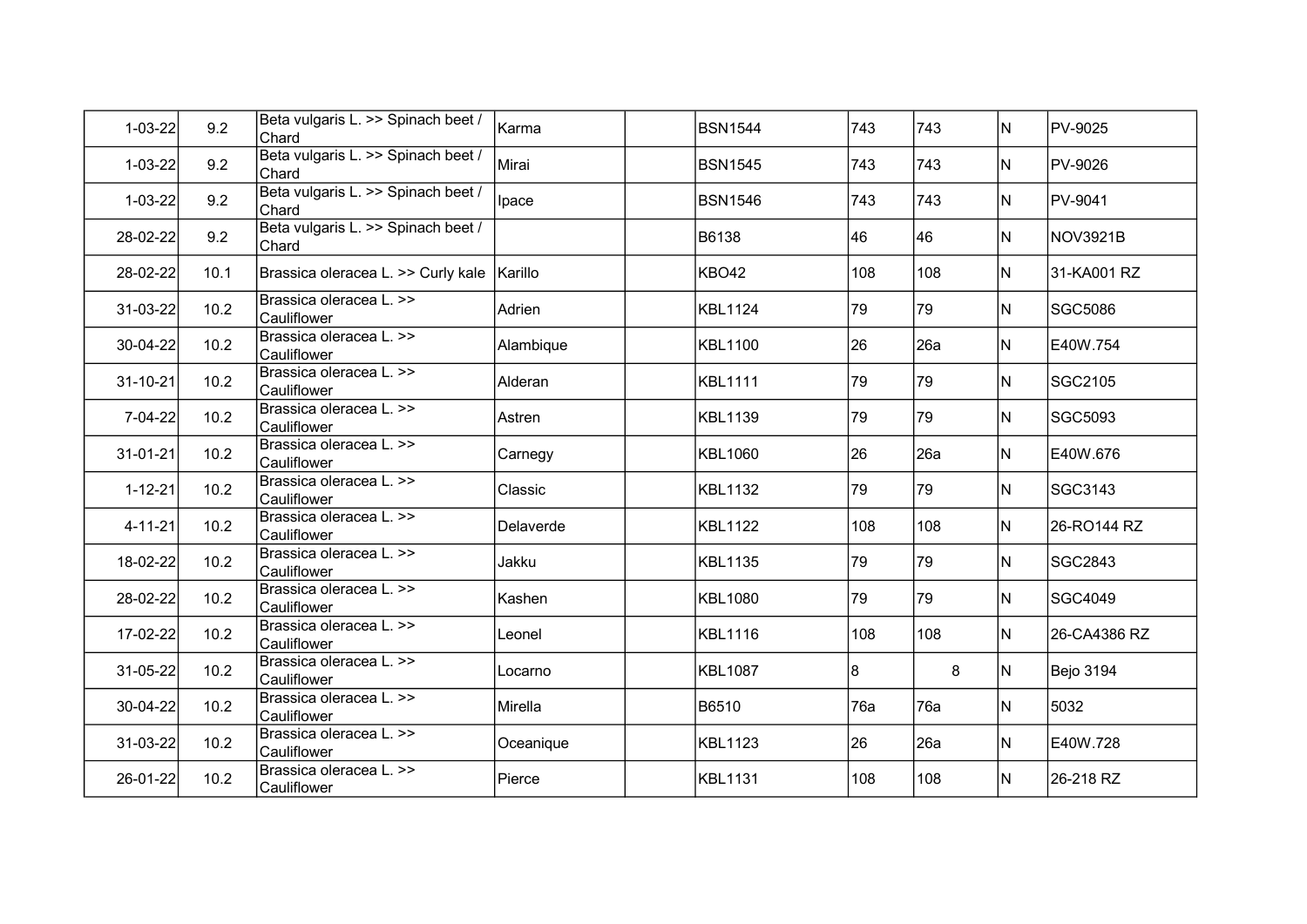| 31-07-21       | 10.2 | Brassica oleracea L. >><br>Cauliflower | Predazzo  | <b>KBL1106</b> | 78a | 78a | N   | SVAC3884        |
|----------------|------|----------------------------------------|-----------|----------------|-----|-----|-----|-----------------|
| 30-09-21       | 10.2 | Brassica oleracea L. >><br>Cauliflower | Prestique | <b>KBL1108</b> | 26  | 26a | N   | E40W.674        |
| 8-06-22        | 10.2 | Brassica oleracea L. >><br>Cauliflower | Sibilla   | <b>KBL1121</b> | 8   | 8   | N   | Bejo 3334       |
| $31 - 12 - 21$ | 10.2 | Brassica oleracea L. >><br>Cauliflower | Starway   | <b>KBL1086</b> | 26  | 26a | N   | E40W.692        |
| 30-04-22       | 10.2 | Brassica oleracea L. >><br>Cauliflower | Subasio   | <b>KBL1126</b> | 78a | 78a | N   | <b>SVAC3332</b> |
| 12-01-21       | 10.2 | Brassica oleracea L. >><br>Cauliflower | Suntory   | <b>KBL1119</b> | 26  | 26a | N   | E40W.750        |
| 30-06-22       | 10.2 | Brassica oleracea L. >><br>Cauliflower | Teleno    | <b>KBL1102</b> | 26  | 26a | N   | E40W.665        |
| 31-07-21       | 10.2 | Brassica oleracea L. >><br>Cauliflower | Trinidad  | <b>B6527</b>   | 98c | 98c | N   | WS 5001         |
| 31-01-21       | 10.2 | Brassica oleracea L. >><br>Cauliflower | Twistique | <b>KBL1090</b> | 26  | 26a | N   | E40W.722        |
| 31-05-22       | 10.2 | Brassica oleracea L. >><br>Cauliflower |           | <b>KBL1127</b> | 105 | 105 | N   | 10-1261         |
| 31-01-21       | 10.2 | Brassica oleracea L. >><br>Cauliflower |           | <b>KBL1092</b> | 8   | 81  | N   | Bejo 3030       |
| $7 - 10 - 21$  | 10.2 | Brassica oleracea L. >><br>Cauliflower |           | <b>KBL1120</b> | 8   | 81  | N   | Bejo 3277       |
| 31-05-22       | 10.2 | Brassica oleracea L. >><br>Cauliflower |           | <b>KBL1091</b> | 8   | 8   | N   | Bejo 3338       |
| 25-03-22       | 10.2 | Brassica oleracea L. >><br>Cauliflower |           | <b>KBL1137</b> | 26  | 26a | N   | E40W.716        |
| 15-04-22       | 10.2 | Brassica oleracea L. >><br>Cauliflower |           | <b>KBL1140</b> | 26  | 26a | N   | E40W.741        |
| 31-12-21       | 10.2 | Brassica oleracea L. >><br>Cauliflower |           | <b>KBL1097</b> | 79  | 79  | N   | SGC2130         |
| 30-09-21       | 10.2 | Brassica oleracea L. >><br>Cauliflower |           | <b>KBL1125</b> | 79  | 79  | N   | SGC2166         |
| 30-04-22       | 10.2 | Brassica oleracea L. >><br>Cauliflower |           | <b>KBL1118</b> | 79  | 79  | N   | SGC2858         |
| 30-11-21       | 10.2 | Brassica oleracea L. >><br>Cauliflower |           | <b>KBL1099</b> | 79  | 79  | IN. | SGC3085         |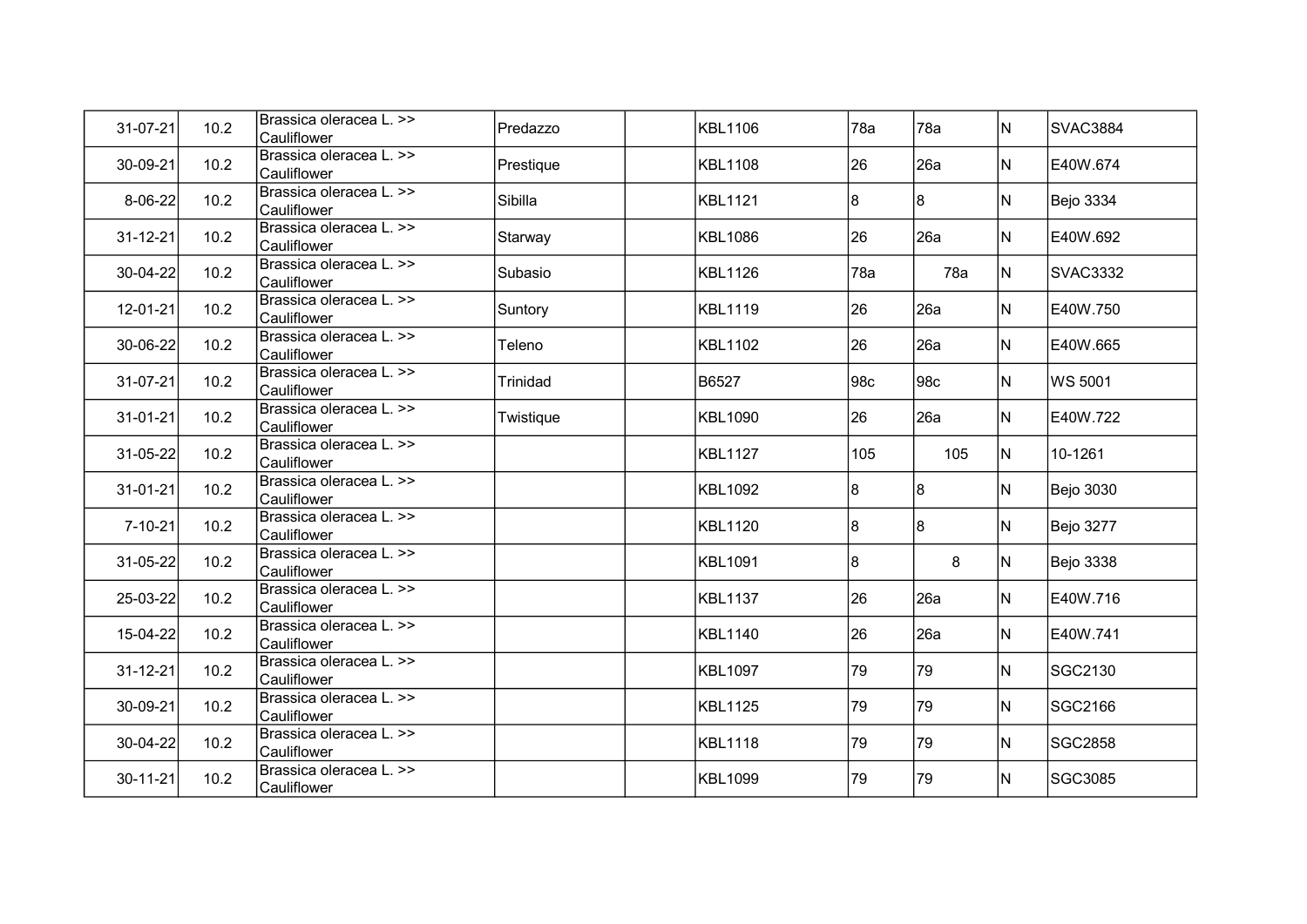| 31-03-22       | 10.2 | Brassica oleracea L. >><br>Cauliflower                    |           | <b>KBL1098</b> | 79  | 79  | IN. | SGC5073           |
|----------------|------|-----------------------------------------------------------|-----------|----------------|-----|-----|-----|-------------------|
| 31-03-22       | 10.2 | Brassica oleracea L. >><br>Cauliflower                    |           | <b>KBL1138</b> | 79  | 79  | n.  | SGC5092           |
| $31 - 12 - 21$ | 10.2 | Brassica oleracea L. >><br>Cauliflower                    |           | <b>KBL1107</b> | 79  | 79  | N   | SGC8410           |
| 31-10-21       | 10.2 | Brassica oleracea L. >><br>Cauliflower                    |           | <b>KBL1110</b> | 78a | 78a | N   | <b>SVAC7127</b>   |
| 30-04-22       | 10.3 | Brassica oleracea L. >> Sprouting<br>broccoli / Calabrese | Almora    | <b>B6509</b>   | 76a | 76a | IN. | WS 1694           |
| 16-12-21       | 10.3 | Brassica oleracea L. >> Sprouting<br>broccoli / Calabrese | Atractix  | <b>KBR264</b>  | 79  | 79  | N   | SGD8003           |
| 31-12-21       | 10.3 | Brassica oleracea L. >> Sprouting<br>broccoli / Calabrese | Balard    | <b>KBR254</b>  | 79  | 79  | N   | SGD15-0086        |
| 31-03-22       | 10.3 | Brassica oleracea L. >> Sprouting<br>broccoli / Calabrese | Bobby     | <b>KBR257</b>  | 10a | 10a | N   | <b>BOL-O-4002</b> |
| 30-04-22       | 10.3 | Brassica oleracea L. >> Sprouting<br>broccoli / Calabrese | Brando    | <b>KBR103</b>  | 79  | 79  | N   | SGK0024           |
| 31-12-21       | 10.3 | Brassica oleracea L. >> Sprouting<br>broccoli / Calabrese | Hagrid    | <b>KBR255</b>  | 79  | 79  | N   | SGD15-0089        |
| 31-03-22       | 10.3 | Brassica oleracea L. >> Sprouting<br>broccoli / Calabrese | Matera    | <b>B7102</b>   | 98c | 98c | N   | lWS 160           |
| 30-11-21       | 10.3 | Brassica oleracea L. >> Sprouting<br>broccoli / Calabrese | McLaren   | <b>KBR252</b>  | 79  | 79  | N   | SGD15_0091CRR     |
| 30-04-22       | 10.3 | Brassica oleracea L. >> Sprouting<br>broccoli / Calabrese | Mykan     | 504290         | 101 | 101 | N   | YT 99-60          |
| $1 - 07 - 21$  | 10.3 | Brassica oleracea L. >> Sprouting<br>broccoli / Calabrese | Pinchbeck | <b>KBR259</b>  | 78a | 78a | N   | <b>SVBL0314</b>   |
| 30-09-21       | 10.3 | Brassica oleracea L. >> Sprouting<br>broccoli / Calabrese | Spello    | b6689          | 98c | 98c | N   | WS 1680           |
| 31-10-21       | 10.3 | Brassica oleracea L. >> Sprouting<br>broccoli / Calabrese | Spinnaker | <b>KBR253</b>  | 78a | 78a | N   | <b>SVBL0301</b>   |
| 10-02-22       | 10.3 | Brassica oleracea L. >> Sprouting<br>broccoli / Calabrese | Taipei    | <b>KBR265</b>  | 78a | 78a | N   | SVBL0306          |
| 31-03-21       | 10.3 | Brassica oleracea L. >> Sprouting<br>broccoli / Calabrese |           | <b>KBR257</b>  | 10a | 10a | N   | BOL-O-4002        |
| 14-12-21       | 10.3 | Brassica oleracea L. >> Sprouting<br>broccoli / Calabrese |           | <b>KBR262</b>  | 78a | 78a | N   | SVBL0308          |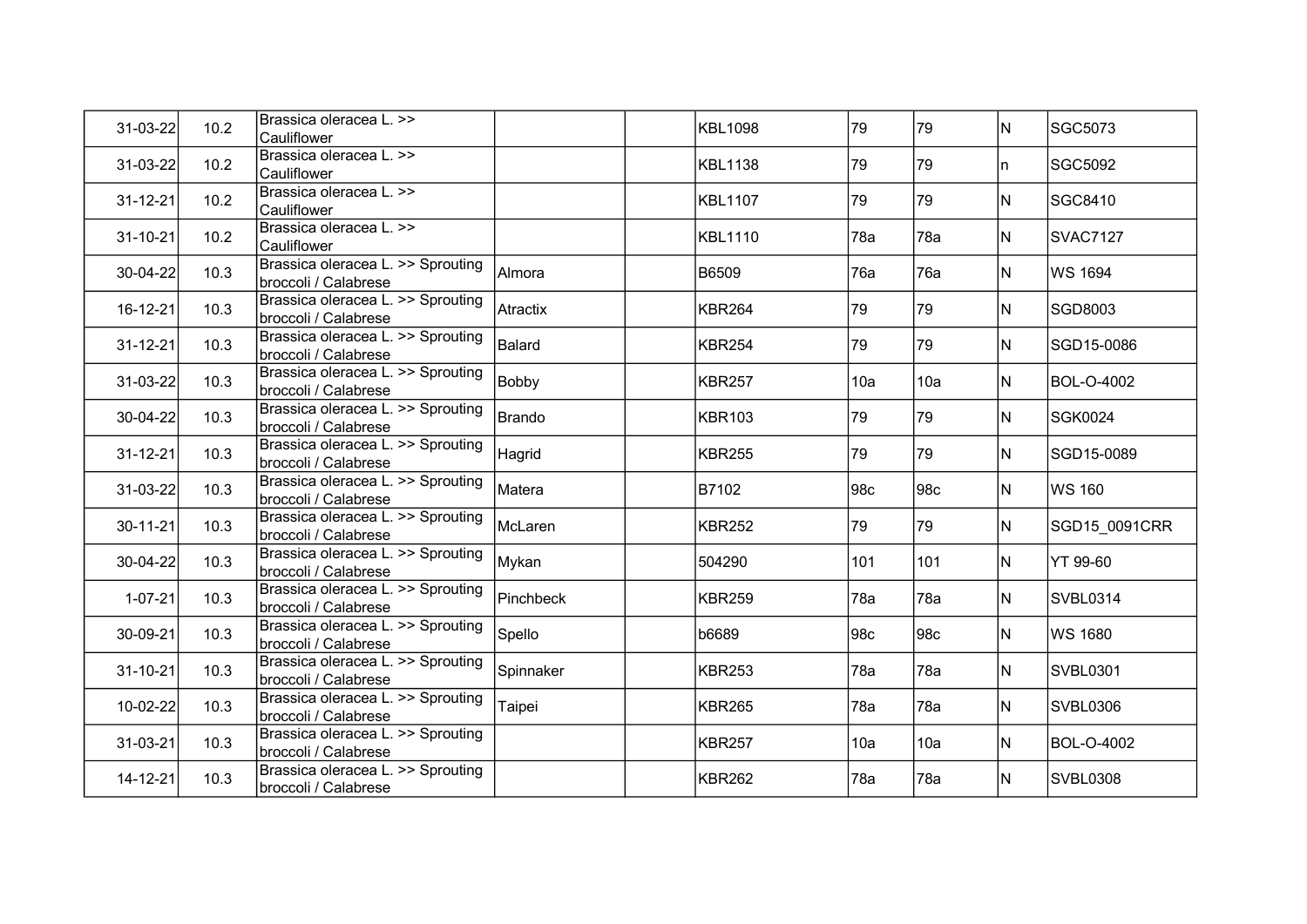| 30-06-22       | 10.3 | Brassica oleracea L. >> Sprouting<br>broccoli / Calabrese | Crucible           | <b>KBR258</b>   | 78a  | 78a  | N   | SVBL0300         |
|----------------|------|-----------------------------------------------------------|--------------------|-----------------|------|------|-----|------------------|
| $31 - 12 - 21$ | 10.4 | Brassica oleracea L. >> Brussels<br>sprouts               | <b>Nimbus</b>      | <b>KSP299</b>   | 79   | 79   | lN. | SGB1714          |
| $31 - 12 - 21$ | 10.4 | Brassica oleracea L. >> Brussels<br>sprouts               | Trimtop            | <b>KSP294</b>   | 79   | 79   | IN. | <b>SGB1608</b>   |
| 21-09-21       | 10.4 | Brassica oleracea L. >> Brussels<br>sprouts               |                    | <b>KSP300</b>   | 108  | 108  | IN. | 16-739           |
| $31 - 12 - 21$ | 10.4 | Brassica oleracea L. >> Brussels<br>Isprouts              |                    | <b>KSP298</b>   | 79   | 79   | N   | SGB1609          |
| 28-02-22       | 10.5 | Brassica oleracea L. >> Savoy<br>cabbage                  | Corripa            | <b>KSA188</b>   | 79   | 79   | N   | SGS0294          |
| 20-01-22       | 10.5 | Brassica oleracea L. >> Savoy<br>cabbage                  | Samantha           | <b>KSA193</b>   | 8    | 8    | N   | <b>BEJO 2574</b> |
| 30-11-21       | 10.5 | Brassica oleracea L. >> Savoy<br>cabbage                  |                    | <b>KSA189</b>   | 79   | 79   | IN. | SGS0362          |
| 8-09-21        | 10.6 | Brassica oleracea L. >> White<br>cabbage                  | Autumn Baron       | <b>CZ B7229</b> | 78a  | 78a  | N   | WS 1615          |
| 17-08-21       | 10.6 | Brassica oleracea L. >> White<br>cabbage                  | Bluesma            | <b>KWI806</b>   | 108  | 108  | IN. | 30-WC735 RZ      |
| 31-05-22       | 10.6 | Brassica oleracea L. >> White<br>cabbage                  | Carrington         | <b>KWI818</b>   | 105  | 105  | N   | 17-1733          |
| $31 - 10 - 21$ | 10.6 | Brassica oleracea L. >> White<br>cabbage                  | Cataleya           | <b>KWI802</b>   | 105  | 105  | N   | 17-1575          |
| 29-01-22       | 10.6 | Brassica oleracea L. >> White<br>cabbage                  | Coronation         | <b>KWI826</b>   | 81   | 81   | N   | <b>TCA-581</b>   |
| 8-09-21        | 10.6 | Brassica oleracea L. >> White<br>cabbage                  | <b>Dallas</b>      | <b>CZ B7228</b> | 78a  | 78a  | N   | WS 1204          |
| 20-10-21       | 10.6 | Brassica oleracea L. >> White<br>cabbage                  | Eldoret            | <b>KWI824</b>   | 79   | 79   | N   | SGW0431          |
| 15-06-22       | 10.6 | Brassica oleracea L. >> White<br>cabbage                  | Expectation        | <b>KWI816</b>   | 8    | 8    | N   | Bejo 3514        |
| $31 - 10 - 21$ | 10.6 | Brassica oleracea L. >> White<br>cabbage                  | Foxma              | <b>KWI781</b>   | 108  | 108  | IN. | 30-737 RZ        |
| 28-02-22       | 10.6 | Brassica oleracea L. >> White<br>cabbage                  | <b>Green Prime</b> | <b>KWI815</b>   | 134a | 134a | N   | <b>TCA-548</b>   |
| 22-01-21       | 10.6 | Brassica oleracea L. >> White<br>cabbage                  | Houdini            | <b>KWI813</b>   | 105  | 105  | N   | 15-878           |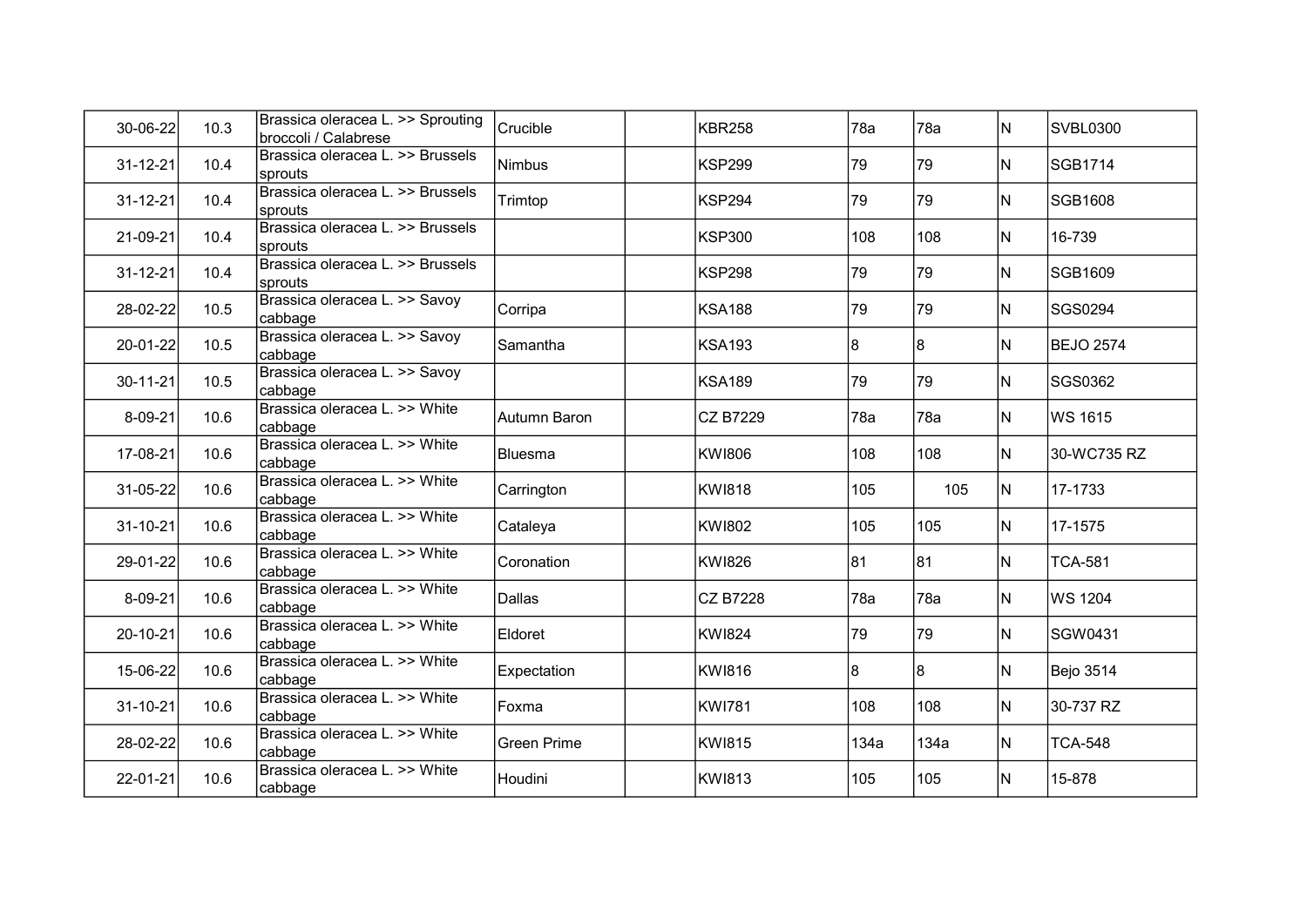| $31 - 03 - 22$ | 10.6 | Brassica oleracea L. >> White<br>cabbage | <b>Ivex</b>          | <b>KBL1136</b> | 78a | 78a            | N   | SVAC7104        |
|----------------|------|------------------------------------------|----------------------|----------------|-----|----------------|-----|-----------------|
| $31 - 10 - 21$ | 10.6 | Brassica oleracea L. >> White<br>cabbage | Kilaprince           | <b>KWI801</b>  | 79  | 79             | N   | SGW0558         |
| $2 - 07 - 20$  | 10.6 | Brassica oleracea L. >> White<br>cabbage | Madagaskar           | B6528          | 98c | 98c            | N   | <b>IWS 8104</b> |
| 19-01-21       | 10.6 | Brassica oleracea L. >> White<br>cabbage | Madalya              | <b>KWI799</b>  | 108 | 108            | N   | 30-WC728 RZ     |
| 23-02-22       | 10.6 | Brassica oleracea L. >> White<br>cabbage | Mediouma             | <b>KWI821</b>  | 108 | 8              | N   | 30-WC759 RZ     |
| 28-02-22       | 10.6 | Brassica oleracea L. >> White<br>cabbage | Miami                | B7088          | 98c | 98c            | N   | WS 1206         |
| 29-01-22       | 10.6 | Brassica oleracea L. >> White<br>cabbage | Panthera             | <b>KWI825</b>  | 81  | 81             | N   | <b>TCA-576</b>  |
| 31-05-22       | 10.6 | Brassica oleracea L. >> White<br>cabbage | Ranuar               | <b>KWI797</b>  | 8   | 8              | N   | Bejo 3415       |
| 31-05-22       | 10.6 | Brassica oleracea L. >> White<br>cabbage | Sportima             | <b>KWI819</b>  | 108 | 108            | N   | 30-PC607 RZ     |
| $9 - 03 - 22$  | 10.6 | Brassica oleracea L. >> White<br>cabbage | <b>Spring Salute</b> | B7706          | 98c | 98c            | N   | WS 1612         |
| 17-08-21       | 10.6 | Brassica oleracea L. >> White<br>cabbage | Swingma              | <b>KWI805</b>  | 108 | 108            | N   | 30-WC748 RZ     |
| 21-01-21       | 10.6 | Brassica oleracea L. >> White<br>cabbage |                      | <b>KWI813</b>  | 105 | 105            | IN. | 15-878          |
| $21 - 01 - 21$ | 10.6 | Brassica oleracea L. >> White<br>cabbage |                      | <b>KWI814</b>  | 105 | 105            | N   | 15-1023         |
| $21 - 01 - 21$ | 10.6 | Brassica oleracea L. >> White<br>cabbage |                      | <b>KWI811</b>  | 105 | 105            | N   | 17-1632         |
| 27-01-22       | 10.6 | Brassica oleracea L. >> White<br>cabbage |                      | <b>KWI827</b>  | 8   | 8              | N   | Bejo 3516       |
| 27-01-22       | 10.6 | Brassica oleracea L. >> White<br>cabbage |                      | <b>KWI828</b>  | 8   | $\overline{8}$ | N   | Bejo 3517       |
| 7-04-22        | 10.6 | Brassica oleracea L. >> White<br>cabbage |                      | <b>KWI829</b>  | 8   | 8              | IN. | Bejo 3518       |
| 2-09-21        | 10.6 | Brassica oleracea L. >> White<br>cabbage |                      | <b>KWI809</b>  | 79  | 79             | IN. | SGW0571         |
| $10 - 11 - 21$ | 10.6 | Brassica oleracea L. >> White<br>cabbage |                      | KWI820         | 79  | 79             | N   | SGW0610         |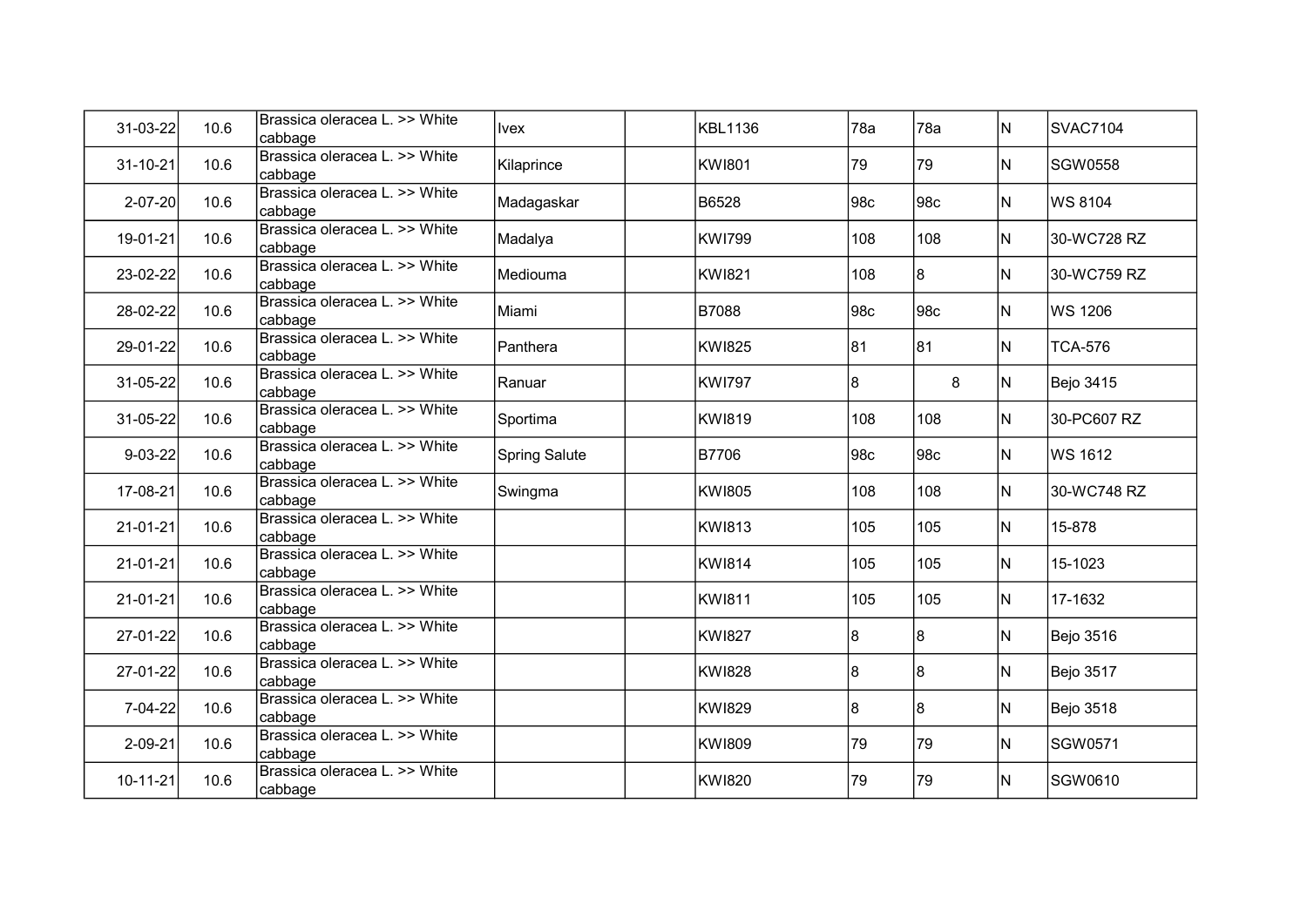| $5 - 08 - 21$  | 10.6            | Brassica oleracea L. >> White<br>Icabbaɑe |                  | <b>KWI808</b>     | 79  | 79              | N   | <b>SGW0638</b>       |
|----------------|-----------------|-------------------------------------------|------------------|-------------------|-----|-----------------|-----|----------------------|
| 30-09-21       | 10.7            | Brassica oleracea L. >> Red<br>cabbage    | Aviato           | b6692             | 98c | 98 <sub>c</sub> | IN. | lWS 229              |
| 8-09-21        | 10.7            | Brassica oleracea L. >> Red<br>cabbage    | <b>Red Plate</b> | B7230             | 78a | 78a             | N   | lWS 240              |
| 30-06-22       | 10.8            | Brassica oleracea L. >> Kohlrabi          | Keyah            | <b>KRB104</b>     | 26  | 26a             | N   | E41A.11030           |
| 30-09-21       | 10.8            | lBrassica oleracea L. >> Kohlrabi         | Oder             | B6091             | 98c | 98c             | N   | lWS 1165             |
| 8-09-21        | 11.1            | Brassica rapa L. >> Chinese<br>cabbage    | <b>Bruce</b>     | B7231             | 98c | 98c             | N   | WS 4315              |
| $9 - 03 - 22$  | 11.1            | Brassica rapa L. >> Chinese<br>cabbage    | Nigel            | <b>B7705</b>      | 98c | 98c             | N   | lWS 4601             |
| 30-09-21       | 11.1            | Brassica rapa L. >> Chinese<br>cabbage    | Scansie          | <b>CZ B6089</b>   | 98c | 98c             | N   | WS 4502              |
| 8-09-21        | 11.1            | Brassica rapa L. >> Chinese<br>cabbage    | Scarnade         | CZ B7232          | 78a | 78a             | N   | lWS 4503             |
| $9 - 03 - 22$  | 11.1            | Brassica rapa L. >> Chinese<br>cabbage    | Trevor           | <b>B7704</b>      | 98c | 98c             | N   | WS 4315              |
| 17-03-22       | 11.1            | Brassica rapa L. >> Chinese<br>cabbage    | Veraflex         | W 4035            | 89  | 89              | N   | <b>SF 1708</b>       |
| 31-12-21       | 11.1            | Brassica rapa L. >> Chinese<br>cabbage    |                  | CHN <sub>13</sub> | 79  | 79              | N   | SGY0005              |
| $31 - 12 - 21$ | 11.2            | Brassica rapa L. >> Turnip                | Kenzie           | <b>B6146</b>      | 98c | 98c             | N   | ws 249               |
| 27-11-21       | 12              | Capsicum annuum L. - Chili,<br>Pepper     | <b>ACX292</b>    | <b>PPS2233</b>    | 79  | 79              | N   | ACX292               |
| $30 - 03 - 22$ | 12              | Capsicum annuum L. - Chili,<br>Pepper     | Aderans          | PPS2249           | 108 | 108             | N   | 35-1174 RZ           |
| 30-09-21       | 12              | Capsicum annuum L. - Chili,<br>Pepper     | Agostini         | <b>PPS2107</b>    | 108 | 108             | N   | 35-BY1333 RZ         |
| 31-08-21       | 12              | Capsicum annuum L. - Chili,<br>Pepper     | Akame            | <b>PPS2095</b>    | 79  | 79              | N   | BW173238             |
| $9 - 11 - 21$  | 12 <sup>°</sup> | Capsicum annuum L. - Chili,<br>Pepper     | Alessandro       | <b>PPS2229</b>    | 60  | 60              | N   | <b>NUN 58006 PPS</b> |
| 4-08-21        | 12              | Capsicum annuum L. - Chili,<br>Pepper     | Alzamora         | <b>PPS2199</b>    | 108 | 108             | IN. | 35-BR1405 RZ         |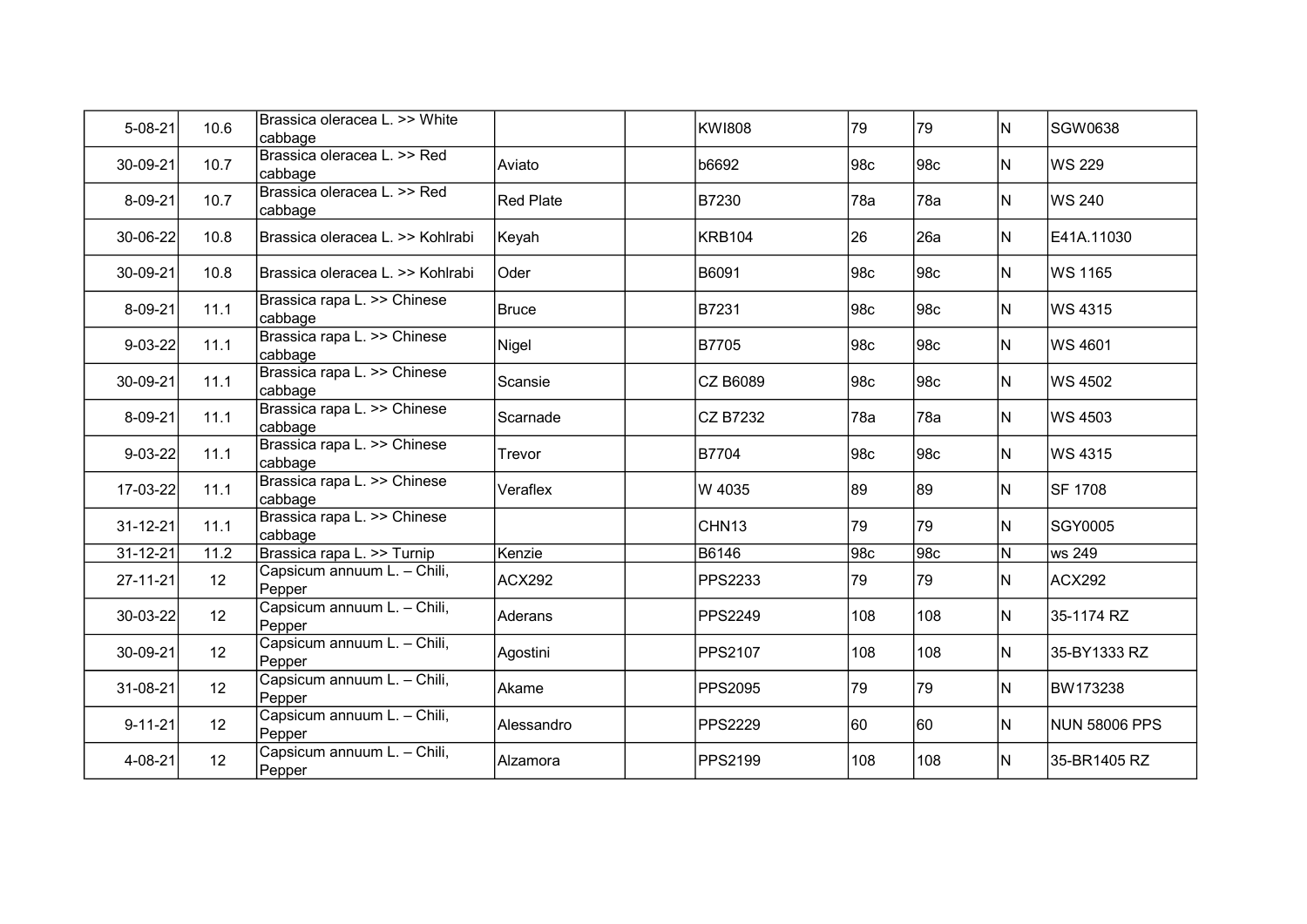| 31-10-21      | 12              | Capsicum annuum L. - Chili,<br>Pepper | Arael                | <b>PPS2111</b> | 78a | 78a | N  | <b>SVPB1416</b>      |
|---------------|-----------------|---------------------------------------|----------------------|----------------|-----|-----|----|----------------------|
| 28-02-22      | 12 <sup>°</sup> | Capsicum annuum L. - Chili,<br>Pepper | Aresto               | <b>PPS2051</b> | 60  | 60  | N. | <b>NUN 31006 PPS</b> |
| $6 - 04 - 22$ | 12              | Capsicum annuum L. - Chili,<br>Pepper | Argaman              | <b>PPS2248</b> | 78a | 78a | N  | <b>SVPB5768</b>      |
| $5 - 05 - 22$ | 12              | Capsicum annuum L. - Chili,<br>Pepper | Armyson              | 511610         | 83  | 83  | N. | OR 1905              |
| 31-01-21      | 12 <sup>°</sup> | Capsicum annuum L. - Chili,<br>Pepper | Audaz                | <b>PPS2039</b> | 78a | 78a | N  | <b>SVPB1398</b>      |
| 31-08-21      | 12 <sup>2</sup> | Capsicum annuum L. - Chili,<br>Pepper | Ayax                 | <b>PPS2094</b> | 79  | 79  | N  | BF165288             |
| 31-08-21      | 12              | Capsicum annuum L. - Chili,<br>Pepper | Ayumi                | <b>PPS2093</b> | 79  | 79  | N  | BE165508             |
| 30-04-22      | 12              | Capsicum annuum L. - Chili,<br>Pepper | Bemol                | <b>PPS2176</b> | 108 | 108 | N  | 35-BR1321 RZ         |
| 30-06-22      | 12              | Capsicum annuum L. - Chili,<br>Pepper | Breakbeat            | <b>PPS2076</b> | 108 | 108 | N  | 35-BR1280 RZ         |
| 14-08-21      | 12              | Capsicum annuum L. - Chili,<br>Pepper | Briot                | <b>PPS2203</b> | 108 | 108 | N  | 35-1063 RZ           |
| 15-09-21      | 12              | Capsicum annuum L. - Chili,<br>Pepper | Botiful              | <b>PPS2210</b> | 79  | 79  | N  | PR010215             |
| 26-08-21      | 12 <sup>°</sup> | Capsicum annuum L. - Chili,<br>Pepper | <b>Bright Creamy</b> | <b>PPS2201</b> | 5   | 5   | N  | 14P4242              |
| 30-11-21      | 12              | Capsicum annuum L. - Chili,<br>Pepper | Burabella            | <b>PPS2141</b> | 108 | 108 | N  | 35-BW1425 RZ         |
| 30-11-21      | 12              | Capsicum annuum L. - Chili,<br>Pepper | Buratti              | <b>PPS2138</b> | 108 | 108 | N  | 35-BWI270 RZ         |
| 30-11-21      | 12              | Capsicum annuum L. - Chili,<br>Pepper | Calera               | <b>PPS2136</b> | 8   | 8   | N  | <b>Bejo 3393</b>     |
| $5 - 05 - 22$ | 12              | Capsicum annuum L. - Chili,<br>Pepper | Camargo              | 515850         | 83  | 83  | N  | PH 6081              |
| 30-11-21      | 12 <sup>°</sup> | Capsicum annuum L. - Chili,<br>Pepper | Carrizo              | <b>PPS2140</b> | 26  | 26a | N  | E20B.10289           |
| 31-01-21      | 12              | Capsicum annuum L. - Chili,<br>Pepper | Caravaggio           | <b>PPS2036</b> | 78a | 78a | N  | <b>SVPB1902</b>      |
| 28-02-22      | 12              | Capsicum annuum L. - Chili,<br>Pepper | Charanga             | <b>PPS2159</b> | 108 | 108 | N. | 35-BY1143 RZ         |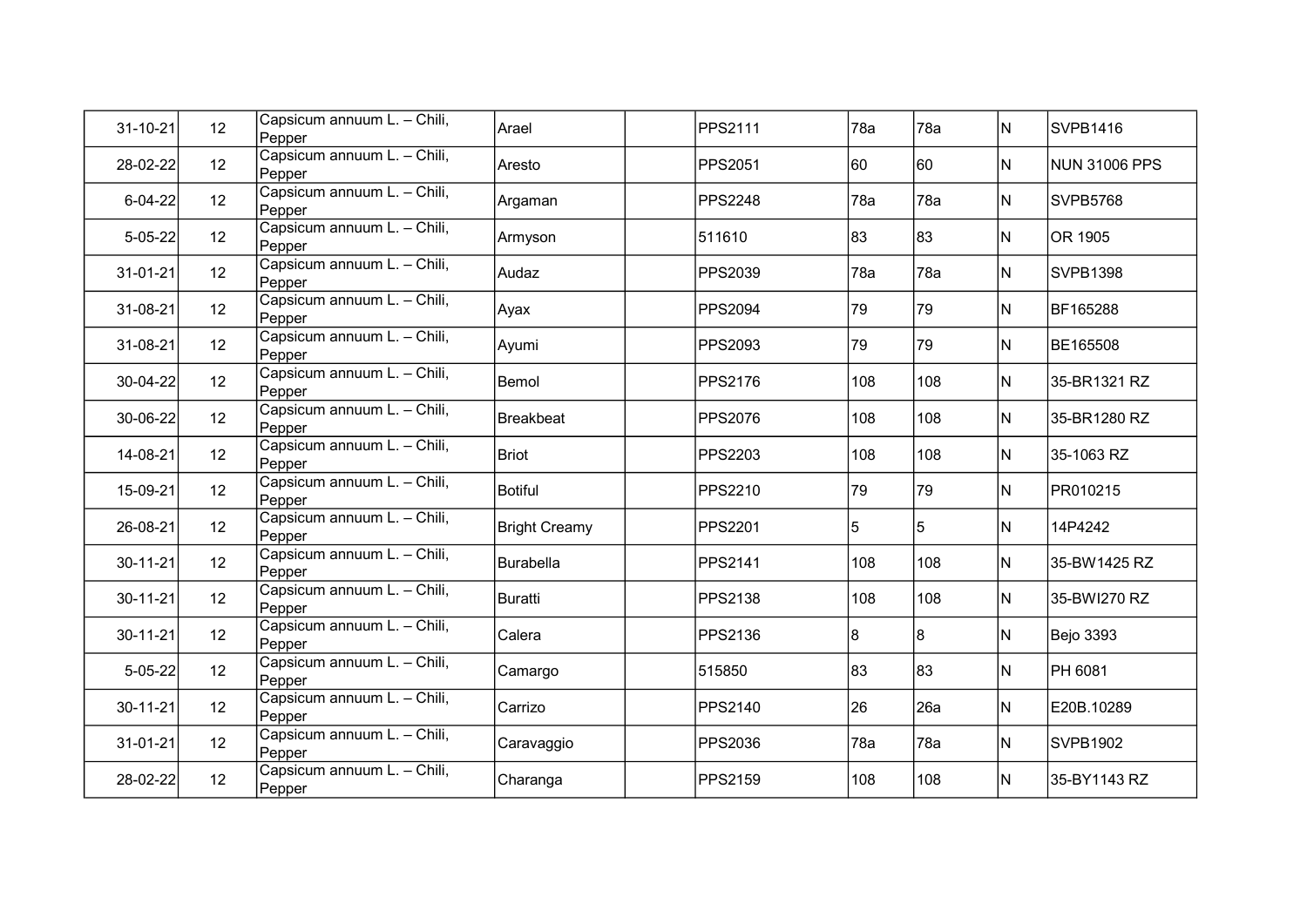| 13-04-22 | 12              | Capsicum annuum L. - Chili,<br>Pepper | Charlette   | 516082         | 89  | 89  | N   | TP1902             |
|----------|-----------------|---------------------------------------|-------------|----------------|-----|-----|-----|--------------------|
| 30-09-21 | 12 <sup>°</sup> | Capsicum annuum L. - Chili,<br>Pepper | Charlize    | 481904         | 101 | 101 | N   | YT 163-208         |
| 31-03-22 | 12              | Capsicum annuum L. - Chili,<br>Pepper | Chiracha    | <b>PPS2062</b> | 108 | 108 | IN. | 37-ME131 RZ        |
| 12-02-22 | 12              | Capsicum annuum L. - Chili,<br>Pepper | Compadre    | <b>PPS2241</b> | 79  | 79  | IN. | RPP19096           |
| 14-08-21 | 12              | Capsicum annuum L. - Chili,<br>Pepper | Doddo       | <b>PPS2204</b> | 108 | 108 | N   | 35-1140 RZ         |
| 31-03-22 | 12              | Capsicum annuum L. - Chili,<br>Pepper | Dohaan      | <b>PPS2061</b> | 26  | 26a | N   | E20C.10354         |
| 31-03-22 | 12              | Capsicum annuum L. - Chili,<br>Pepper | Donnalucata | 500610         | 101 | 101 | N   | YT 104-402         |
| 31-03-22 | 12              | Capsicum annuum L. - Chili,<br>Pepper | Dunbar      | PPS2163        | 78a | 78a | N   | <b>SV5603PB</b>    |
| 30-04-22 | 12              | Capsicum annuum L. - Chili,<br>Pepper | E20S10382   | <b>PPS2175</b> | 26  | 26a | N   | E20S.10382         |
| 31-01-21 | 12              | Capsicum annuum L. - Chili,<br>Pepper | Elmas       | 484325         | 101 | 101 | N   | <b>YTE 43-08</b>   |
| 30-06-22 | 12              | Capsicum annuum L. - Chili,<br>Pepper | Escota      | <b>PPS2075</b> | 108 | 108 | N   | 35-1242 RZ         |
| 13-04-22 | 12              | Capsicum annuum L. - Chili,<br>Pepper | Faja        | 515896         | 89  | 89  | N   | TP5910             |
| 28-02-22 | 12              | Capsicum annuum L. - Chili,<br>Pepper | Florabelle  | <b>PPS2044</b> | 79  | 79  | N   | BS132443           |
| 30-09-21 | 12              | Capsicum annuum L. - Chili,<br>Pepper | Florate     | <b>PPS1991</b> | 26  | 26a | N   | E20B.0308          |
| 15-09-21 | 12              | Capsicum annuum L. - Chili,<br>Pepper | Francelia   | <b>PPS2209</b> | 79  | 79  | N   | PR09367            |
| 31-12-21 | 12              | Capsicum annuum L. - Chili,<br>Pepper | Frey        | W 3917         | 4   | 4   | IN. | <b>BB SPP 0063</b> |
| 28-02-22 | 12 <sup>°</sup> | Capsicum annuum L. - Chili,<br>Pepper | Gambito     | PPS2161        | 79  | 79  | IN. | BO171419           |
| 4-08-21  | 12              | Capsicum annuum L. - Chili,<br>Pepper | Guintoli    | <b>PPS2200</b> | 108 | 108 | N   | 35-BR1406 RZ       |
| 30-04-22 | 12              | Capsicum annuum L. - Chili,<br>Pepper | Harout      | <b>PPS2177</b> | 26  | 26a | N   | E20B.0349          |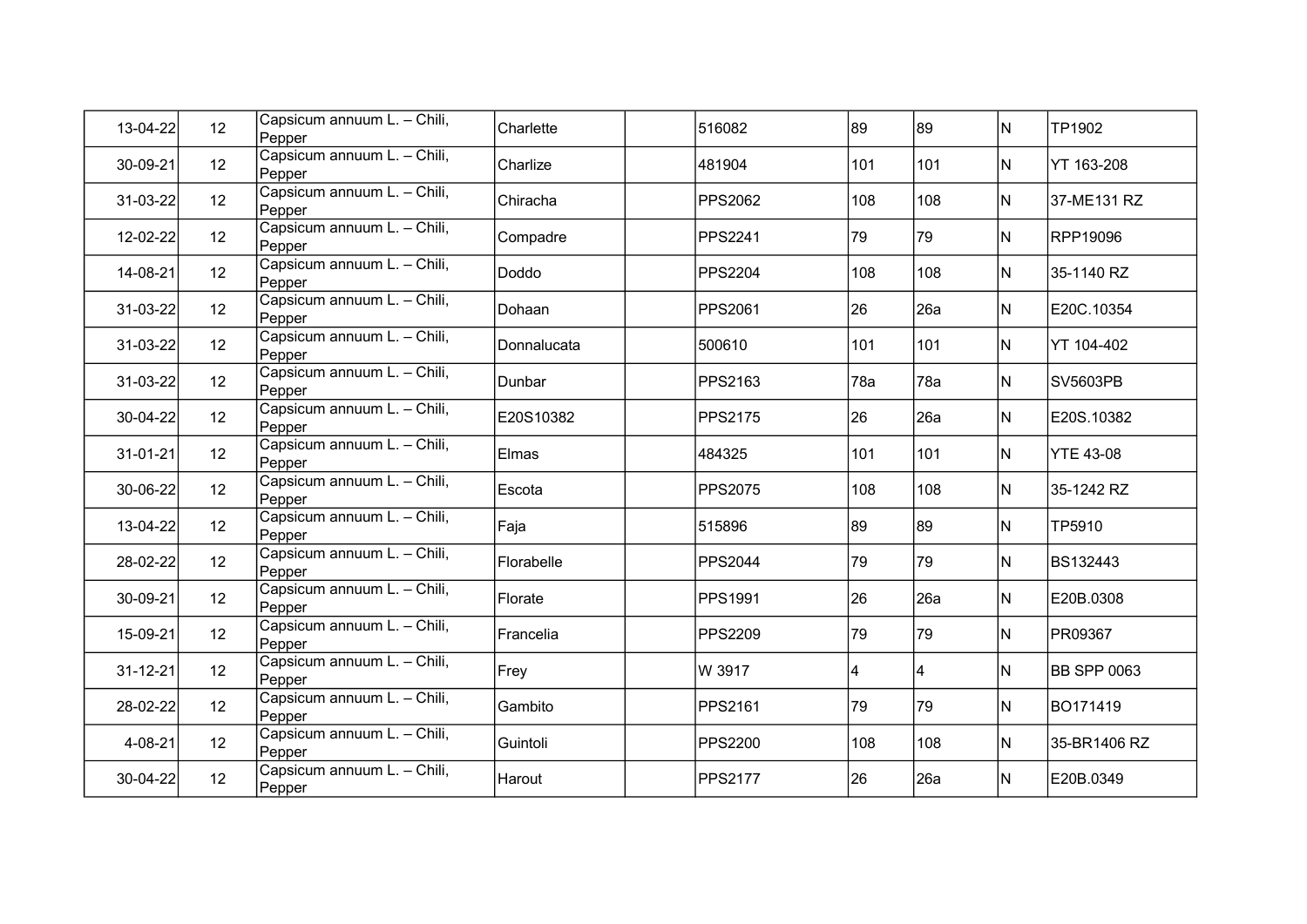| 31-07-21 | 12 | Capsicum annuum L. - Chili,<br>Pepper | Hayden   | <b>PPS2079</b> | 108 | 108 | N   | 35-BR1330 RZ |
|----------|----|---------------------------------------|----------|----------------|-----|-----|-----|--------------|
| 31-08-21 | 12 | Capsicum annuum L. - Chili,<br>Pepper | Hokkaido | <b>PPS1976</b> | 79  | 79  | N   | BW162716     |
| 30-06-20 | 12 | Capsicum annuum L. - Chili,<br>Pepper | Hotstar  | <b>PPS1866</b> | 26  | 26a | N   | E22M.20017   |
| 19-01-21 | 12 | Capsicum annuum L. - Chili,<br>Pepper | Ivanca   | 497936         | 101 | 101 | N   | YT 153-368   |
| 10-03-22 | 12 | Capsicum annuum L. - Chili,<br>Pepper | Jason    | <b>PPS2242</b> | 79  | 79  | IN. | BF192487     |
| 13-04-22 | 12 | Capsicum annuum L. - Chili,<br>Pepper | Joloba   | 516073         | 89  | 89  | N   | TP5903       |
| 31-08-21 | 12 | Capsicum annuum L. - Chili,<br>Pepper | Kalvijn  | <b>PPS1958</b> | 79  | 79  | N   | PR09518      |
| 30-11-21 | 12 | Capsicum annuum L. - Chili,<br>Pepper | Kantatta | PPS2016        | 26  | 26a | N   | E20W.20053   |
| 31-05-22 | 12 | Capsicum annuum L. - Chili,<br>Pepper | Kaori    | <b>PPS2183</b> | 79  | 79  | N   | BO181341     |
| 13-04-22 | 12 | Capsicum annuum L. - Chili,<br>Pepper | Letscho  | 516037         | 89  | 89  | N   | TP 1904      |
| 31-08-21 | 12 | Capsicum annuum L. - Chili,<br>Pepper | Leontes  | <b>PPS2097</b> | 79  | 79  | N   | BW172910     |
| 5-03-22  | 12 | Capsicum annuum L. - Chili,<br>Pepper | Lyker    | <b>PPS2244</b> | 78a | 78a | N   | DRPB1704     |
| 30-09-21 | 12 | Capsicum annuum L. - Chili,<br>Pepper | Marando  | <b>PPS1990</b> | 26  | 26a | N   | E20B.0290    |
| 11-06-20 | 12 | Capsicum annuum L. - Chili,<br>Pepper | Marrubi  | <b>PPS2077</b> | 26  | 26a | N   | E20B.0296    |
| 28-02-22 | 12 | Capsicum annuum L. - Chili,<br>Pepper | Masami   | PPS2162        | 79  | 79  | N   | BW152825     |
| 30-09-21 | 12 | Capsicum annuum L. - Chili,<br>Pepper | Masetti  | <b>PPS2105</b> | 108 | 108 | N   | 35-BR1335 RZ |
| 13-04-22 | 12 | Capsicum annuum L. - Chili,<br>Pepper | Mertina  | 516064         | 89  | 89  | IN. | TP5925       |
| 30-04-22 | 12 | Capsicum annuum L. - Chili,<br>Pepper | Meshur48 | <b>PPS2066</b> | 26  | 26a | N   | E20C.20048   |
| 28-02-22 | 12 | Capsicum annuum L. - Chili,<br>Pepper | Minnueto | <b>PPS2158</b> | 108 | 108 | N   | 35-MR1274 RZ |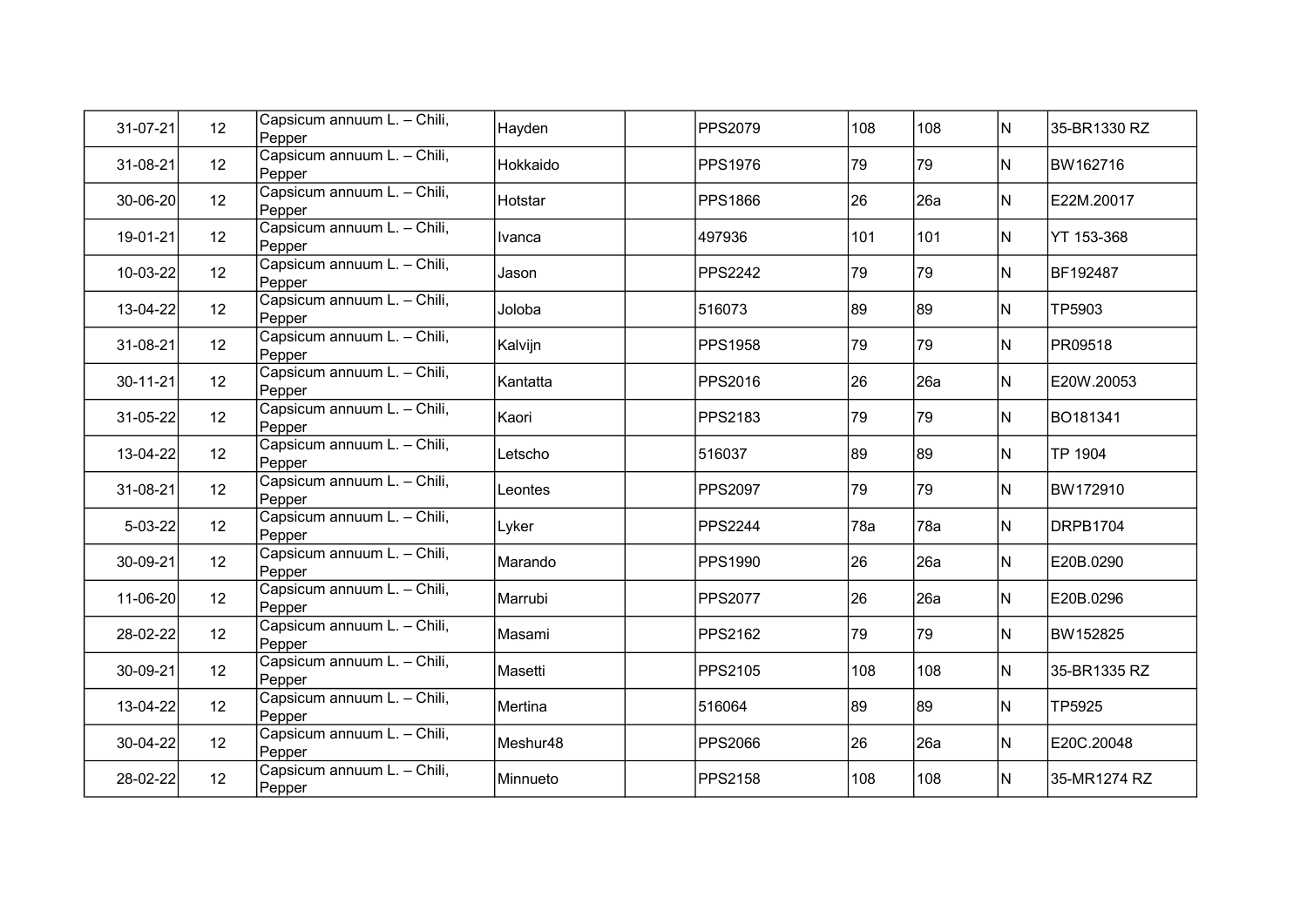| 30-09-21      | 12 | Capsicum annuum L. - Chili,<br>Pepper | Mutlu            | <b>PPS1988</b> | 26  | 26a | N            | E20C.20020           |
|---------------|----|---------------------------------------|------------------|----------------|-----|-----|--------------|----------------------|
| 18-05-22      | 12 | Capsicum annuum L. - Chili,<br>Pepper | Napoleon         | 511601         | 89  | 89  | N            | OR 1907              |
| 28-02-22      | 12 | Capsicum annuum L. - Chili,<br>Pepper | Navel            | <b>PPS2154</b> | 25  | 26a | IN.          | E20B.10419           |
| 30-06-22      | 12 | Capsicum annuum L. - Chili,<br>Pepper | Naviero          | <b>PPS2078</b> | 108 | 108 | IN.          | 35-1224 RZ           |
| 31-07-21      | 12 | Capsicum annuum L. - Chili,<br>Pepper | Pifort           | <b>PPS2067</b> | 60  | 60  | N            | <b>NUN 50176 PPS</b> |
| 31-07-21      | 12 | Capsicum annuum L. - Chili,<br>Pepper | Orginale         | <b>PPS1974</b> | 26  | 26a | N            | E20B.0261            |
| 31-01-21      | 12 | Capsicum annuum L. - Chili,<br>Pepper | PA17 178         | PPS2030        | 50  | 50  | N            | PA17 178             |
| 31-03-22      | 12 | Capsicum annuum L. - Chili,<br>Pepper | Palermo Oasis    | PPS2174        | 108 | 108 | N            | 35-DO1298 RZ         |
| 30-09-21      | 12 | Capsicum annuum L. - Chili,<br>Pepper | Palermo Oxalis   | PPS2102        | 108 | 108 | IN.          | 35-DO1246 RZ         |
| 30-09-21      | 12 | Capsicum annuum L. - Chili,<br>Pepper | Palermo Rashford | <b>PPS2108</b> | 108 | 108 | IN.          | 35-DR1337 RZ         |
| 4-08-21       | 12 | Capsicum annuum L. - Chili,<br>Pepper | Palermo Ramsey   | <b>PPS2198</b> | 108 | 108 | N            | 35-DR1386 RZ         |
| 30-09-21      | 12 | Capsicum annuum L. - Chili,<br>Pepper | Palermo Ronton   | <b>PPS2103</b> | 108 | 108 | N            | 35-1244 RZ           |
| $9 - 02 - 22$ | 12 | Capsicum annuum L. - Chili,<br>Pepper | Paragon          | <b>PPS2128</b> | 168 | 168 | N            | Paragon              |
| 30-09-21      | 12 | Capsicum annuum L. - Chili,<br>Pepper | Pirro            | PPS2104        | 108 | 108 | N            | 35-BO1331 RZ         |
| 28-02-22      | 12 | Capsicum annuum L. - Chili,<br>Pepper | Pretoria         | <b>PPS2046</b> | 79  | 79  | $\mathsf{N}$ | BS151331             |
| 31-03-22      | 12 | Capsicum annuum L. - Chili,<br>Pepper | Princessa        | 500629         | 101 | 101 | IN.          | YT 102-228           |
| 31-10-21      | 12 | Capsicum annuum L. - Chili,<br>Pepper | Priorica         | PPS2120        | 108 | 108 | IN.          | 35-KR1266 RZ         |
| 31-03-22      | 12 | Capsicum annuum L. - Chili,<br>Pepper | Prost            | <b>PPS2060</b> | 26  | 26a | N            | E20C.10350           |
| 31-03-22      | 12 | Capsicum annuum L. - Chili,<br>Pepper | Publio           | <b>PPS2173</b> | 26  | 26a | N            | E20C.10381           |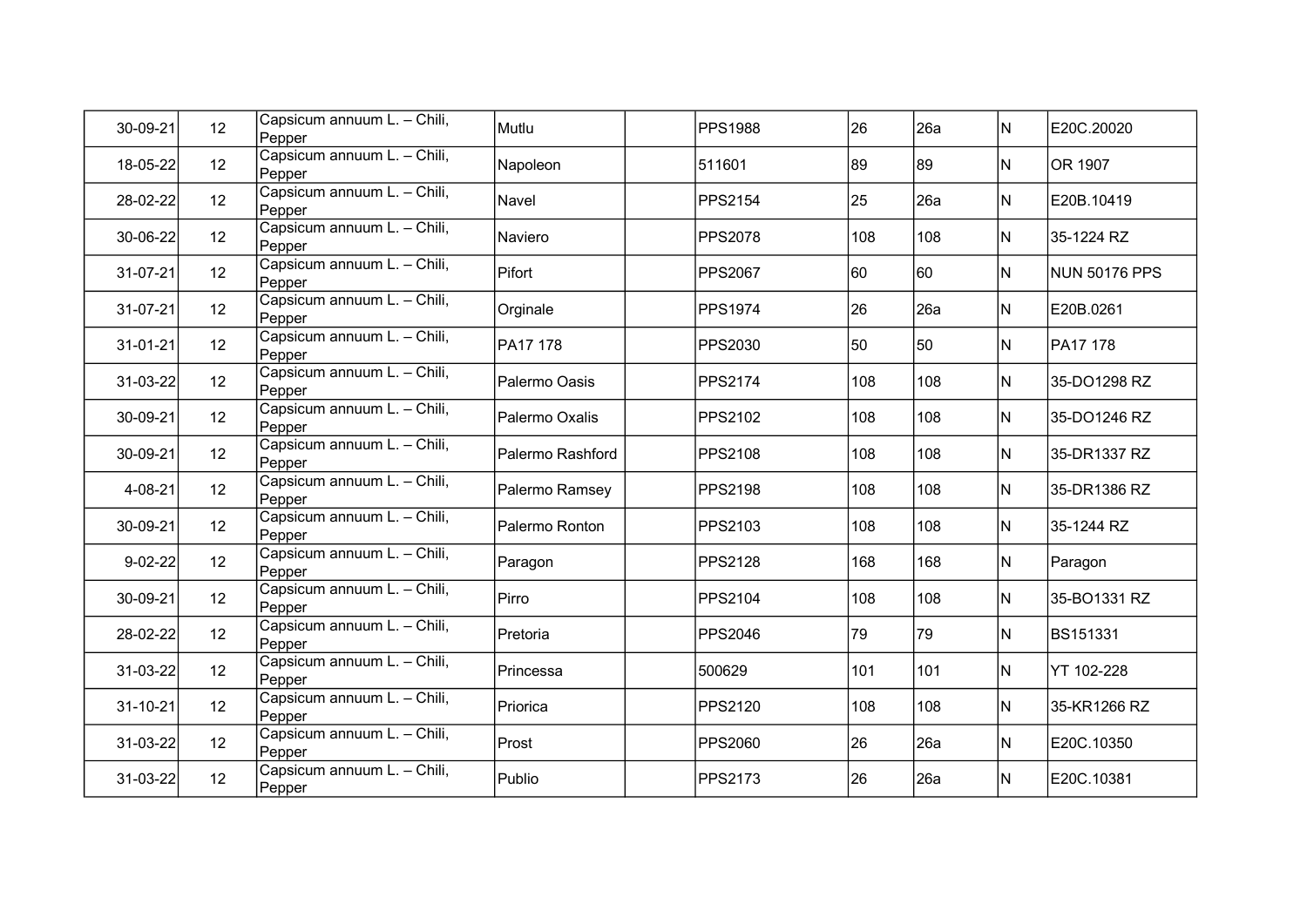| 30-09-21      | 12              | Capsicum annuum L. - Chili,<br>Pepper | Reddington       | 481894         | 101 | 101 | IN. | YT 173-370           |
|---------------|-----------------|---------------------------------------|------------------|----------------|-----|-----|-----|----------------------|
| 28-02-22      | 12              | Capsicum annuum L. - Chili,<br>Pepper | Red Éclair       | <b>PPS2050</b> | 108 | 108 | IN. | 35-MR1208 RZ         |
| 14-08-21      | 12              | Capsicum annuum L. - Chili,<br>Pepper | <b>Red Tatin</b> | <b>PPS2202</b> | 108 | 108 | IN. | 35-1149 RZ           |
| 28-02-22      | 12              | Capsicum annuum L. - Chili,<br>Pepper | Reggaeton        | <b>PPS2155</b> | 108 | 108 | IN. | 35-1054 RZ           |
| 31-10-21      | 12              | Capsicum annuum L. - Chili,<br>Pepper | Rodini           | B 6095         | 98c | 98c | IN. | WS 3109              |
| 31-05-22      | 12              | Capsicum annuum L. - Chili,<br>Pepper | Sacher           | <b>PPS2186</b> | 26  | 26a | IN. | E20B.0400            |
| 31-05-22      | 12              | Capsicum annuum L. - Chili,<br>Pepper | Safora           | PPS2181        | 26  | 26a | IN. | E20B.0401            |
| 31-08-21      | 12              | Capsicum annuum L. - Chili,<br>Pepper | Saitama          | <b>PPS1977</b> | 79  | 79  | IN. | BW162718             |
| $1 - 12 - 21$ | 12              | Capsicum annuum L. - Chili,<br>Pepper | Salonikas        | <b>PPS2232</b> | 60  | 160 | IN. | NUN 59501 PPS        |
| 30-04-22      | 12              | Capsicum annuum L. - Chili,<br>Pepper | Savanora         | <b>PPS2064</b> | 160 | 160 | IN. | <b>NUN 31023 PPS</b> |
| 31-08-21      | 12              | Capsicum annuum L. - Chili,<br>Pepper | Sensei           | <b>PPS1978</b> | 79  | 79  | IN. | BW152824             |
| 28-02-22      | 12              | Capsicum annuum L. - Chili,<br>Pepper | Seyhun           | <b>PPS2052</b> | 60  | 60  | IN. | <b>NUN 31022 PPS</b> |
| 30-09-21      | 12              | Capsicum annuum L. - Chili,<br>Pepper | Sheene           | <b>PPS2098</b> | 108 | 108 | IN. | 35-1087 RZ           |
| 30-04-22      | 12              | Capsicum annuum L. - Chili,<br>Pepper | Shishaldin       | PPS2179        | 108 | 108 | IN. | 37-ME149 RZ          |
| 31-03-22      | 12              | Capsicum annuum L. - Chili,<br>Pepper | Skyhigh          | PPS2043        | 10a | 10a | IN. | BOL-R-5103           |
| 31-12-21      | 12              | Capsicum annuum L. - Chili,<br>Pepper | Stanislao        | <b>PPS2034</b> | 60  | 160 | IN. | NUN 58005 PPS        |
| 30-11-21      | 12 <sup>°</sup> | Capsicum annuum L. - Chili,<br>Pepper | Sunniley         | <b>PPS2127</b> | 78a | 78a | IN. | DRPB2634             |
| $2 - 10 - 21$ | 12              | Capsicum annuum L. - Chili,<br>Pepper | <b>SV6947PB</b>  | <b>PPS2213</b> | 78a | 78a | IN. | SV6947PB             |
| $9 - 01 - 21$ | 12              | Capsicum annuum L. - Chili,<br>Pepper | Teatino          | <b>PPS2146</b> | 78a | 78a | IN. | SVPP8742             |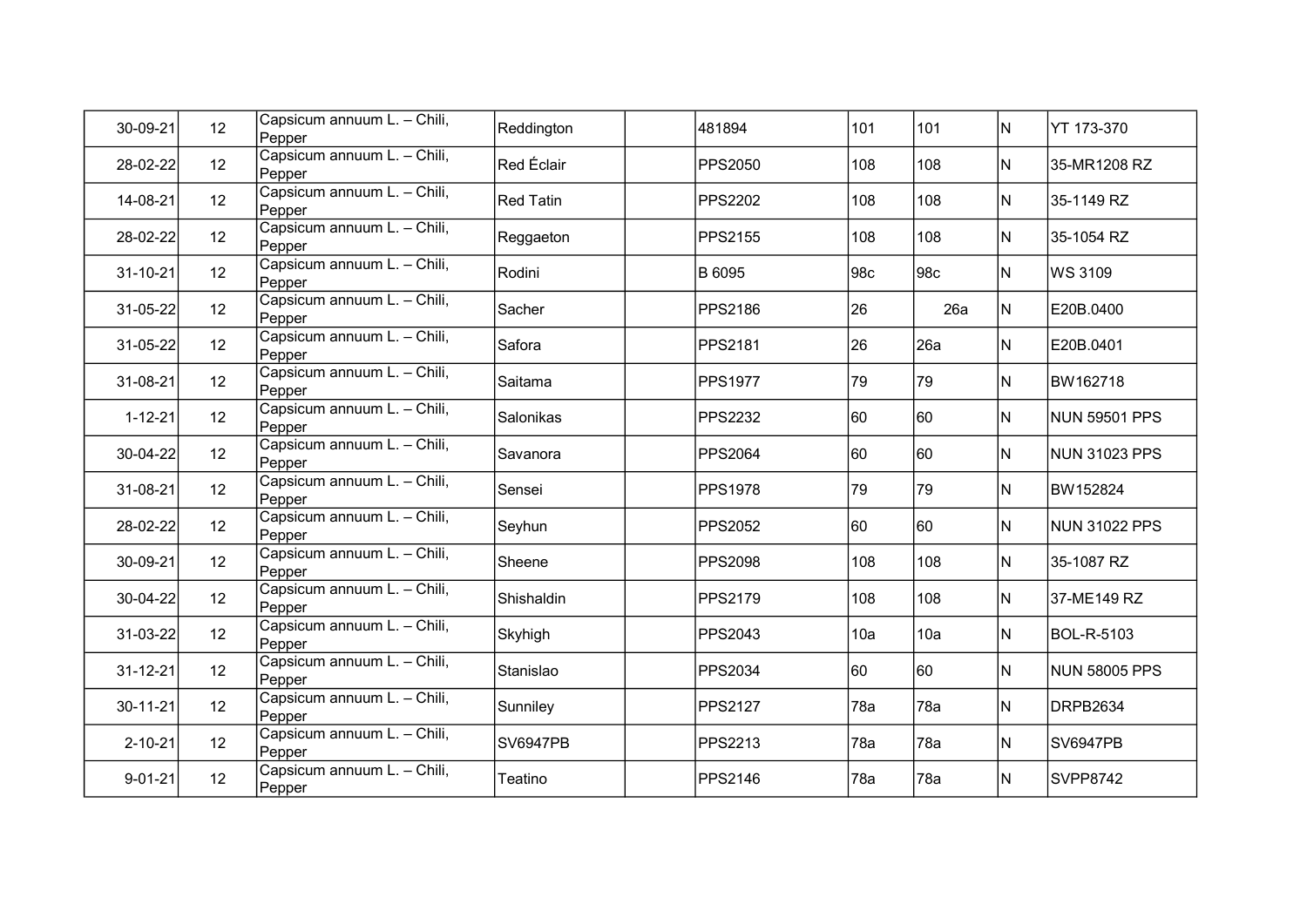| 31-05-22       | 12 | Capsicum annuum L. - Chili,<br>Pepper | <b>Tilos</b>     | <b>PPS2180</b> | $\overline{5}$ | 5   | IN. | 14P1618            |
|----------------|----|---------------------------------------|------------------|----------------|----------------|-----|-----|--------------------|
| 13-10-21       | 12 | Capsicum annuum L. - Chili,<br>Pepper | Timbal           | <b>PPS2220</b> | 108            | 108 | N   | 35-BR1357 RZ       |
| $31 - 12 - 21$ | 12 | Capsicum annuum L. - Chili,<br>Pepper | Topgear          | <b>PPS2147</b> | 108            | 108 | IN. | 35-HG1424 RZ       |
| 25-05-22       | 12 | Capsicum annuum L. - Chili,<br>Pepper | TP4001           | <b>PPS2250</b> | 10a            | 10a | N   | TP4001             |
| 14-10-21       | 12 | Capsicum annuum L. - Chili,<br>Pepper | Trovador         | <b>PPS2221</b> | 108            | 108 | N   | 35-BR1319 RZ       |
| 30-04-22       | 12 | Capsicum annuum L. - Chili,<br>Pepper | Vanadio          | <b>PPS2063</b> | 26             | 26a | IN. | E20B.10369         |
| 30-06-20       | 12 | Capsicum annuum L. - Chili,<br>Pepper | Verdial          | PPS1969        | 108            | 108 | N   | 35-1239 RZ         |
| 14-10-21       | 12 | Capsicum annuum L. - Chili,<br>Pepper | Verdolino        | <b>PPS2222</b> | 108            | 108 | N   | 37-BU150 RZ        |
| 30-04-22       | 12 | Capsicum annuum L. - Chili,<br>Pepper | Voltenso         | <b>PPS2065</b> | 26             | 26a | N   | E20B.0259          |
| 31-03-22       | 12 | Capsicum annuum L. - Chili,<br>Pepper | Xaro             | <b>PPS2041</b> | 10a            | 10a | N   | <b>BOL-SP-4301</b> |
| 30-09-21       | 12 | Capsicum annuum L. - Chili,<br>Pepper | Yamato           | <b>PPS2110</b> | 79             | 79  | N   | <b>BW173215</b>    |
| 31-10-21       | 12 | Capsicum annuum L. - Chili,<br>Pepper | Yellino          | B 6096         | 98c            | 98c | N   | WS 3110            |
| 15-09-21       | 12 | Capsicum annuum L. - Chili,<br>Pepper | Yelsto           | <b>PPS2212</b> | 79             | 79  | N   | Y08951             |
| $5 - 05 - 22$  | 12 | Capsicum annuum L. - Chili,<br>Pepper | Yemidia          | 516091         | 83             | 83  | N   | TP 2701            |
| 13-04-22       | 12 | Capsicum annuum L. - Chili,<br>Pepper | <b>Zarrannes</b> | 516055         | 83             | 83  | IN. | PPA 1525           |
| 31-03-22       | 12 | Capsicum annuum L. - Chili,<br>Pepper | Zazu             | <b>PPS2042</b> | 10a            | 10a | N   | 2301               |
| 4-09-21        | 12 | Capsicum annuum L. - Chili,<br>Pepper |                  | <b>PPS2207</b> | 108            | 108 | N   | 35-BG1408 RZ       |
| 28-02-22       | 12 | Capsicum annuum L. - Chili,<br>Pepper |                  | <b>PPS2157</b> | 108            | 108 | N   | 35-DY1282 RZ       |
| 14-05-22       | 12 | Capsicum annuum L. - Chili,<br>Pepper |                  | <b>PPS2260</b> | 108            | 108 | N   | 37-SH175 RZ        |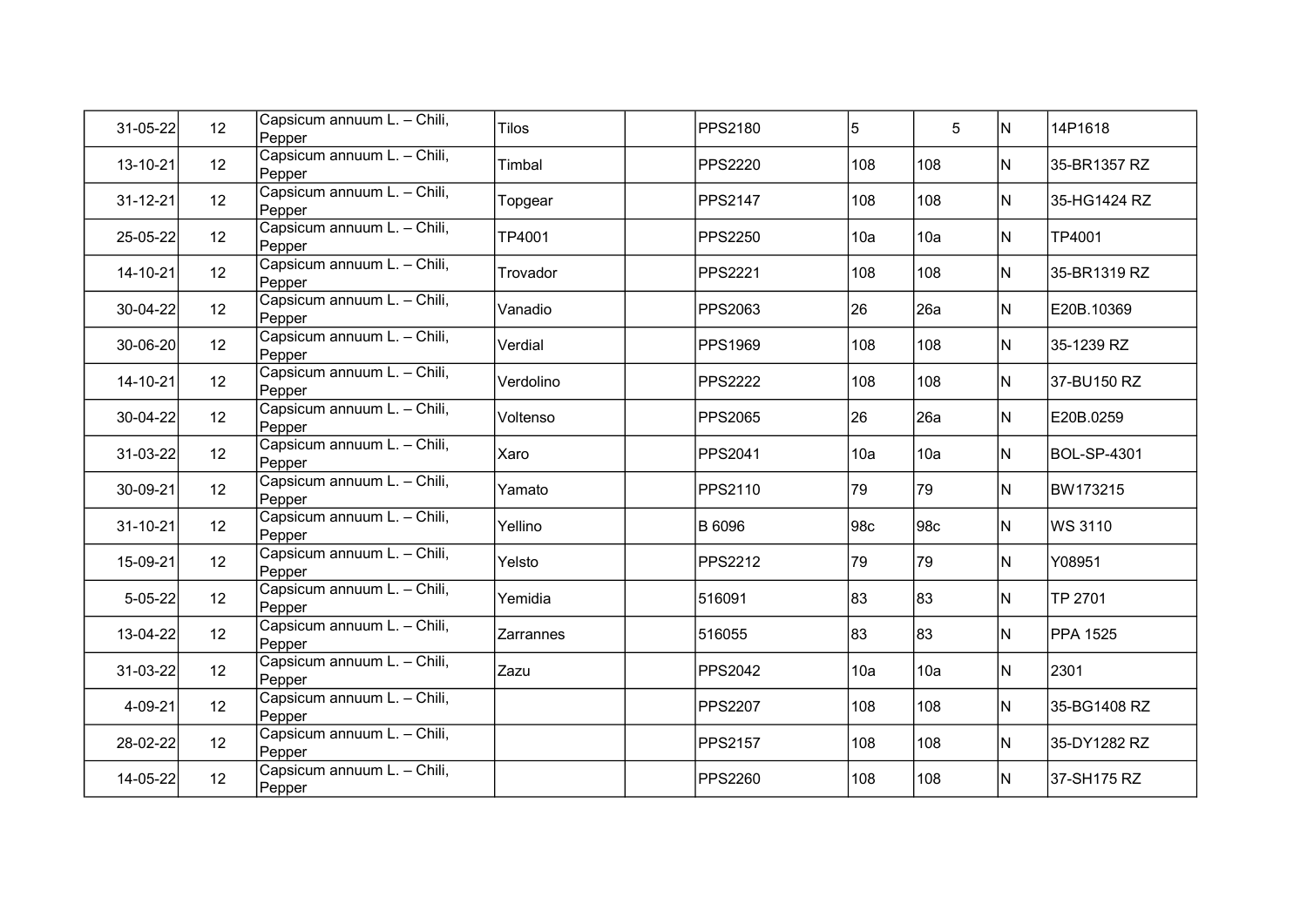| 31-10-21      | 12              | Capsicum annuum L. - Chili,<br>Pepper | <b>PPS2011</b>  | 79  | 79  | IN. | BA174929         |
|---------------|-----------------|---------------------------------------|-----------------|-----|-----|-----|------------------|
| $3 - 08 - 21$ | 12              | Capsicum annuum L. - Chili,<br>Pepper | <b>PPS2184</b>  | 79  | 79  | N   | BA174951         |
| 30-11-21      | 12 <sup>°</sup> | Capsicum annuum L. - Chili,<br>Pepper | <b>PPS2132</b>  | 8   | 8   | N   | Bejo 3318        |
| 31-03-22      | 12              | Capsicum annuum L. - Chili,<br>Pepper | <b>BF175522</b> | 79  | 79  | N   | BF175522         |
| 31-07-21      | 12              | Capsicum annuum L. - Chili,<br>Pepper | <b>PPS2090</b>  | 79  | 79  | N   | BO171415         |
| 31-05-22      | 12 <sup>°</sup> | Capsicum annuum L. - Chili,<br>Pepper | <b>PPS2069</b>  | 79  | 79  | N   | BO171421         |
| 31-01-21      | 12 <sup>°</sup> | Capsicum annuum L. - Chili,<br>Pepper | <b>PPS1924</b>  | 10a | 10a | N   | <b>BOL-282</b>   |
| 31-10-21      | 12              | Capsicum annuum L. - Chili,<br>Pepper | <b>PPS2012</b>  | 79  | 79  | N   | <b>BS151315</b>  |
| 30-06-22      | 12              | Capsicum annuum L. - Chili,<br>Pepper | PPS2191         | 79  | 79  | IN. | <b>BSY170713</b> |
| 30-09-21      | 12 <sup>2</sup> | Capsicum annuum L. - Chili,<br>Pepper | <b>PPS2100</b>  | 79  | 79  | IN. | BW172928         |
| 31-07-21      | 12 <sup>°</sup> | Capsicum annuum L. - Chili,<br>Pepper | <b>PPS2089</b>  | 79  | 79  | N   | BY173080         |
| 31-07-21      | 12              | Capsicum annuum L. - Chili,<br>Pepper | <b>PPS2087</b>  | 79  | 79  | IN. | BY173092         |
| 31-07-21      | 12              | Capsicum annuum L. - Chili,<br>Pepper | <b>PPS2088</b>  | 79  | 79  | IN. | BY173106         |
| 30-09-21      | 12              | Capsicum annuum L. - Chili,<br>Pepper | PPS2114         | 26  | 26a | N   | E20B.0060        |
| 31-05-22      | 12              | Capsicum annuum L. - Chili,<br>Pepper | <b>PPS2072</b>  | 26a | 26a | N   | E20B.0368        |
| 21-09-21      | 12              | Capsicum annuum L. - Chili,<br>Pepper | <b>PPS2214</b>  | 26  | 26a | N   | E20B.0369        |
| 31-10-21      | 12              | Capsicum annuum L. - Chili,<br>Pepper | <b>PPS2115</b>  | 26  | 26a | N   | E20B.0375        |
| 30-09-21      | 12              | Capsicum annuum L. - Chili,<br>Pepper | PPS2113         | 26  | 26a | N   | E20B.0385        |
| 27-04-22      | 12              | Capsicum annuum L. - Chili,<br>Pepper | <b>PPS2259</b>  | 26  | 26a | N   | E20B.0403        |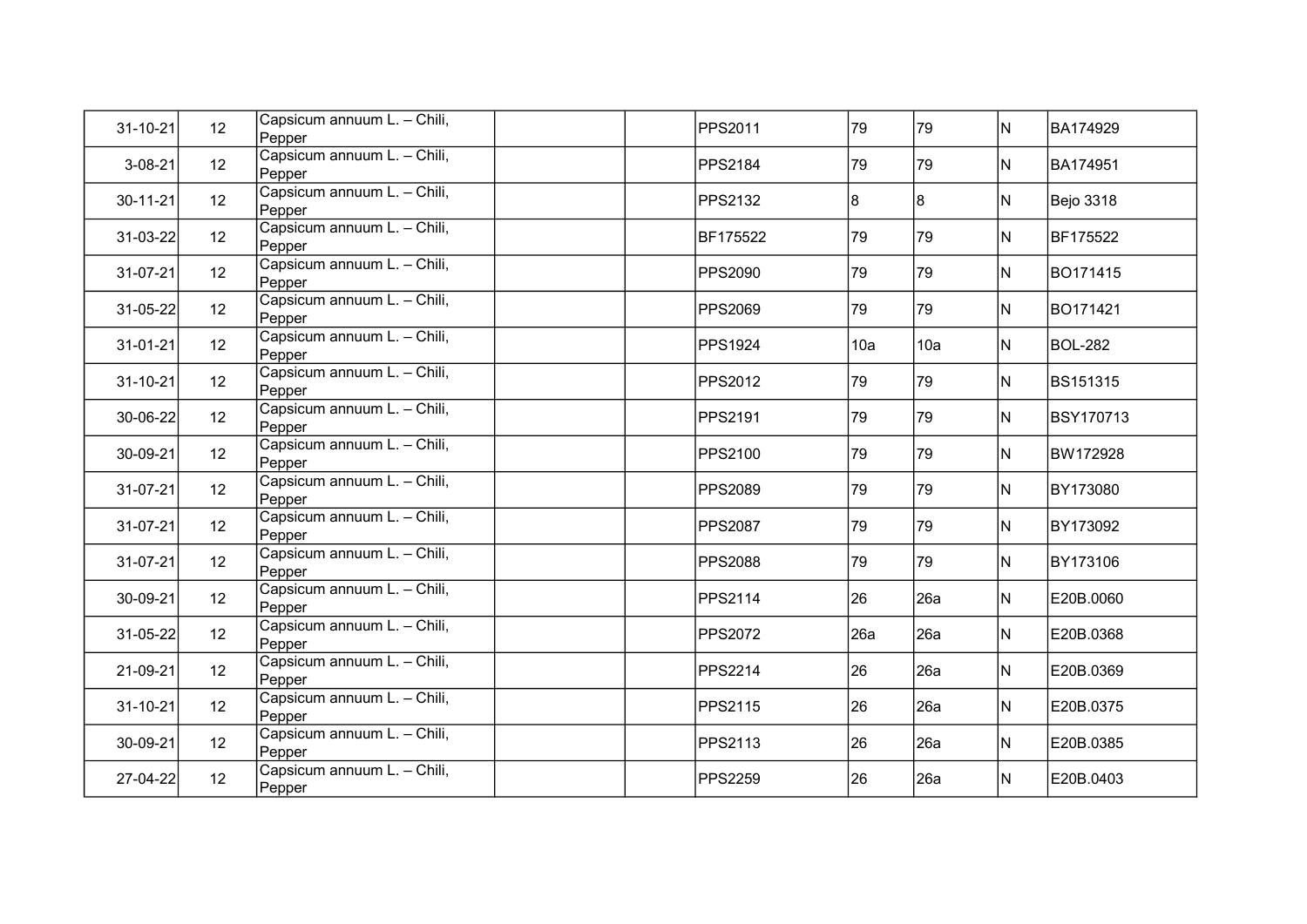| 21-09-21      | 12 <sup>°</sup> | Capsicum annuum L. - Chili,<br>Pepper | PPS2215        | 26 | 26a | N   | E20B.0426  |
|---------------|-----------------|---------------------------------------|----------------|----|-----|-----|------------|
| 13-04-22      | 12 <sup>°</sup> | Capsicum annuum L. - Chili,<br>Pepper | PPS2256        | 26 | 26a | N   | E20B.0448  |
| 12-10-21      | 12              | Capsicum annuum L. - Chili,<br>Pepper | PPS2219        | 26 | 26a | N.  | E20B.0501  |
| 14-07-21      | 12              | Capsicum annuum L. - Chili,<br>Pepper | PPS2195        | 26 | 26a | N.  | E20B.10400 |
| $1 - 04 - 22$ | 12              | Capsicum annuum L. - Chili,<br>Pepper | PPS2253        | 26 | 26a | N.  | E20B.10455 |
| 27-07-21      | 12              | Capsicum annuum L. - Chili,<br>Pepper | PPS2196        | 26 | 26a | N   | E20B.30169 |
| 8-07-21       | 12              | Capsicum annuum L. - Chili,<br>Pepper | PPS2194        | 26 | 26a | N   | E20C.0391  |
| $8 - 07 - 21$ | 12              | Capsicum annuum L. - Chili,<br>Pepper | <b>PPS2193</b> | 26 | 26a | IN. | E20C.0495  |
| 30-06-22      | 12              | Capsicum annuum L. - Chili,<br>Pepper | PPS2187        | 26 | 26a | IN. | E20C.10403 |
| 30-06-22      | 12 <sup>°</sup> | Capsicum annuum L. - Chili,<br>Pepper | <b>PPS2188</b> | 26 | 26a | N   | E20C.10405 |
| 17-05-22      | 12              | Capsicum annuum L. - Chili,<br>Pepper | <b>PPS2261</b> | 26 | 26a | N   | E20C.10437 |
| 8-04-22       | 12              | Capsicum annuum L. - Chili,<br>Pepper | <b>PPS2255</b> | 26 | 26a | N   | E20C.20050 |
| 17-05-22      | 12              | Capsicum annuum L. - Chili,<br>Pepper | <b>PPS2264</b> | 26 | 26a | IN. | E20S.0465  |
| 23-09-21      | 12 <sup>°</sup> | Capsicum annuum L. - Chili,<br>Pepper | PPS2216        | 26 | 26a | IN. | E20S.0492  |
| 30-06-22      | 12              | Capsicum annuum L. - Chili,<br>Pepper | PPS2189        | 26 | 26a | IN. | E20S.10410 |
| 30-06-22      | 12              | Capsicum annuum L. - Chili,<br>Pepper | PPS2190        | 26 | 26a | N   | E20S.10412 |
| $1 - 04 - 22$ | 12              | Capsicum annuum L. - Chili,<br>Pepper | PPS2251        | 26 | 26a | IN. | E20S.10451 |
| $1 - 04 - 22$ | 12              | Capsicum annuum L. - Chili,<br>Pepper | <b>PPS2252</b> | 26 | 26a | IN. | E20S.10452 |
| 31-05-22      | 12              | Capsicum annuum L. - Chili,<br>Pepper | PPS2071        | 26 | 26a | N   | E20B.20059 |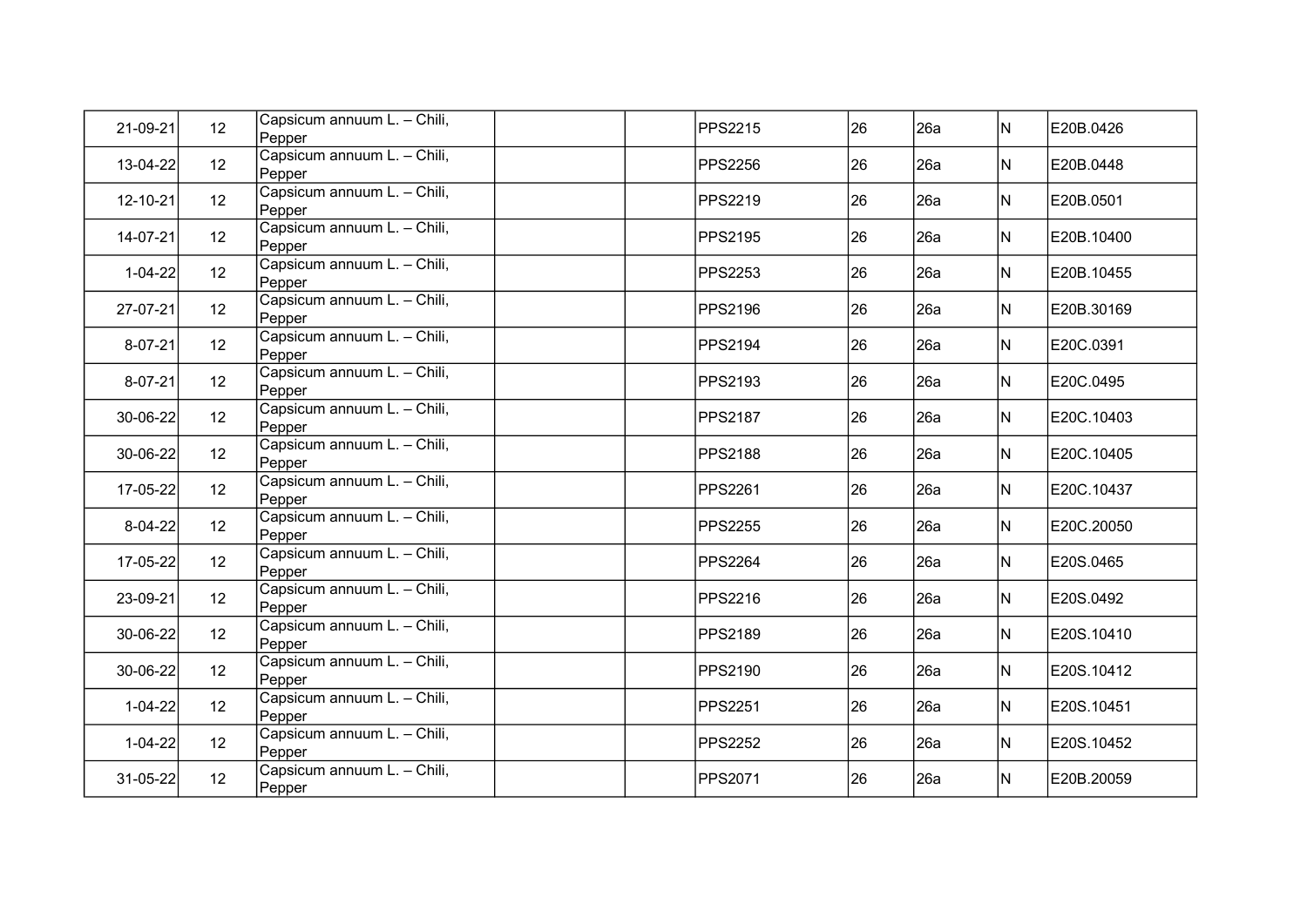| 19-10-21       | 12 | Capsicum annuum L. - Chili,<br>Pepper | <b>PPS2224</b> | 26 | 26a | N            | E21R.0383     |
|----------------|----|---------------------------------------|----------------|----|-----|--------------|---------------|
| 31-05-22       | 12 | Capsicum annuum L. - Chili,<br>Pepper | <b>PPS2182</b> | 79 | 79  | N            | LF160032      |
| $31 - 12 - 21$ | 12 | Capsicum annuum L. - Chili,<br>Pepper | <b>PPS2142</b> | 79 | 79  | N            | LS171449      |
| $31 - 12 - 21$ | 12 | Capsicum annuum L. - Chili,<br>Pepper | <b>PPS2143</b> | 79 | 79  | N            | LW161816      |
| 27-04-22       | 12 | Capsicum annuum L. - Chili,<br>Pepper | <b>PPS2258</b> | 60 | 60  | N            | NUN 57501 PPS |
| 22-09-21       | 12 | Capsicum annuum L. - Chili,<br>Pepper | <b>PPS2208</b> | 60 | 60  | N            | NUN 59101 PPS |
| 31-12-21       | 12 | Capsicum annuum L. - Chili,<br>Pepper | PPS2030        | 50 | 50  | N            | PA15 178      |
| 31-12-21       | 12 | Capsicum annuum L. - Chili,<br>Pepper | PPS2148        | 50 | 50  | N            | PA15 191      |
| $31 - 12 - 21$ | 12 | Capsicum annuum L. - Chili,<br>Pepper | PPS2149        | 50 | 50  | IN.          | PA15 199      |
| 31-01-21       | 12 | Capsicum annuum L. - Chili,<br>Pepper | <b>PPS2029</b> | 50 | 50  | IN.          | PA17-1130     |
| 31-12-21       | 12 | Capsicum annuum L. - Chili,<br>Pepper | <b>PPS2150</b> | 50 | 50  | IN.          | PA17 1162     |
| 31-01-21       | 12 | Capsicum annuum L. - Chili,<br>Pepper | <b>PPS2151</b> | 50 | 50  | N            | PA18 1641     |
| 31-12-21       | 12 | Capsicum annuum L. - Chili,<br>Pepper | <b>PPS2152</b> | 50 | 50  | N            | PA19 1913     |
| 31-01-21       | 12 | Capsicum annuum L. - Chili,<br>Pepper | PPS2031        | 50 | 50  | N            | PE17-1128     |
| 31-12-21       | 12 | Capsicum annuum L. - Chili,<br>Pepper | W 3945         | 66 | 66  | N            | PPMR330010    |
| 31-12-21       | 12 | Capsicum annuum L. - Chili,<br>Pepper | W 3947         | 66 | 66  | N            | PPSJ320080    |
| 31-12-21       | 12 | Capsicum annuum L. - Chili,<br>Pepper | W 3946         | 66 | 66  | $\mathsf{N}$ | PPSR350010    |
| $31 - 12 - 21$ | 12 | Capsicum annuum L. - Chili,<br>Pepper | W 3948         | 66 | 66  | N.           | PPSY350020    |
| 31-07-21       | 12 | Capsicum annuum L. - Chili,<br>Pepper | <b>PPS2028</b> | 79 | 79  | IN.          | PR10130       |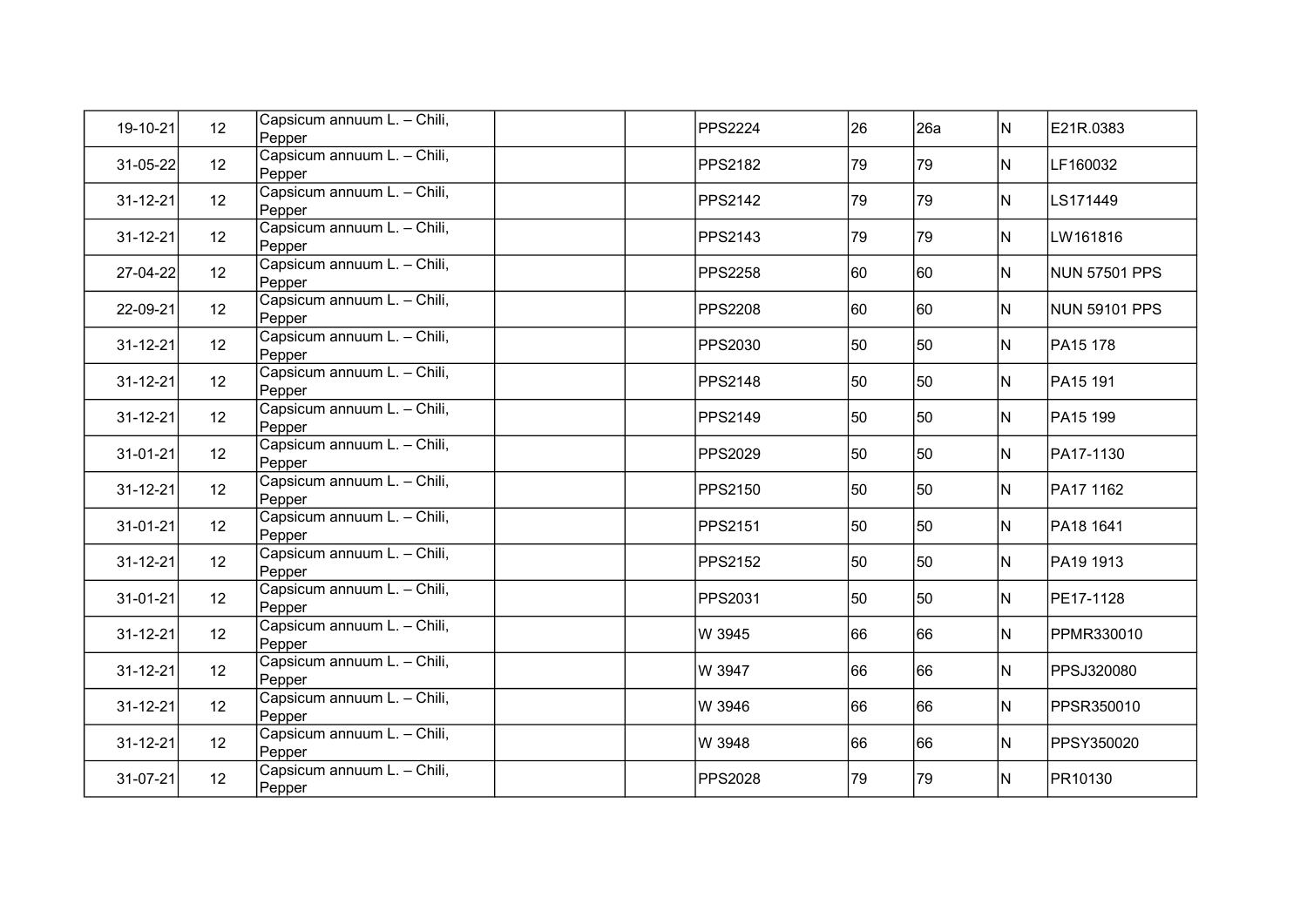| $31 - 12 - 21$ | 12              | Capsicum annuum L. - Chili,<br>Pepper           |                | W 3944         | 66  | 66  | N   | RPMR360080         |
|----------------|-----------------|-------------------------------------------------|----------------|----------------|-----|-----|-----|--------------------|
| $30 - 11 - 21$ | 12              | Capsicum annuum L. - Chili,<br>Pepper           |                | PPS2119        | 78a | 78a | N   | <b>SVPB6988</b>    |
| $31 - 12 - 21$ | 12              | Capsicum annuum L. - Chili,<br>Pepper           |                | PPS2021        | 78a | 78a | IN. | SVPP1876           |
| $31 - 10 - 21$ | 12              | Capsicum annuum L. - Chili,<br>Pepper           |                | <b>PPS2008</b> | 730 | 730 | N   | TP1203             |
| $31 - 10 - 21$ | 12              | Capsicum annuum L. - Chili,<br>lPepper          |                | <b>PPS2009</b> | 730 | 730 | N   | TP2206             |
| $31 - 03 - 22$ | 12              | Capsicum annuum L. - Chili,<br>Pepper           |                | <b>PPS2168</b> | 33  | 33  | N   | WLS 1454           |
| $31 - 03 - 22$ | 12              | Capsicum annuum L. - Chili,<br>Pepper           |                | <b>PPS2167</b> | 33  | 33  | N   | WLS 1688           |
| $31 - 03 - 22$ | 12              | Capsicum annuum L. - Chili,<br>Pepper           |                | <b>PPS2170</b> | 33  | 33  | IN. | WLS 2042           |
| $31 - 03 - 22$ | 12              | Capsicum annuum L. - Chili,<br>Pepper           |                | PPS2169        | 33  | 33  | IN. | WLS 5453           |
| 30-11-21       | 12 <sup>°</sup> | Capsicum annuum L. - Chili,<br>Pepper           |                | PPS2129        | 33  | 33  | IN. | WLS 7497           |
| 30-09-21       | 12              | Capsicum annuum L. - Chili,<br>Pepper           |                | <b>PPS1985</b> | 79  | 79  | N   | Y08385             |
| 31-08-21       | 13.1            | Cichorium endivia L. >> Curled-<br>leave endive | Junkie         | <b>AND310</b>  | 79  | 79  | N   | LEEF19-1037        |
| 4-08-21        | 13.1            | Cichorium endivia L. >> Curled-<br>leave endive | Keilure        | <b>AND318</b>  | 108 | 108 | N   | E02S.250           |
| 30-06-22       | 13.1            | Cichorium endivia L. >> Curled-<br>leave endive |                | <b>AND313</b>  | 26  | 26a | N   | E02C.208           |
| 30-04-22       | 13.1            | Cichorium endivia L. >> Curled-<br>leave endive |                | <b>AND307</b>  | 79  | 79  | N   | EF18494            |
| $31 - 03 - 22$ | 13.1            | Cichorium endivia L. >> Curled-<br>leave endive |                | 20210071       | 46  | 46  | N   | <b>NOV 4802 CE</b> |
| $31 - 03 - 22$ | 13.1            | Cichorium endivia L. >> Curled-<br>leave endive |                | 20210072       | 46  | 46  | IN. | NOV 6685 CE        |
| 30-06-22       | 13.1            | Cichorium endivia L. >> Plain-<br>leaved endive | <b>Bayates</b> | <b>AND314</b>  | 79  | 79  | N   | LEES19-1006        |
| 30-04-22       | 13.2            | Cichorium endivia L. >> Plain-<br>leaved endive | Dorines        | <b>AND311</b>  | 79  | 79  | N   | LEES19-1018        |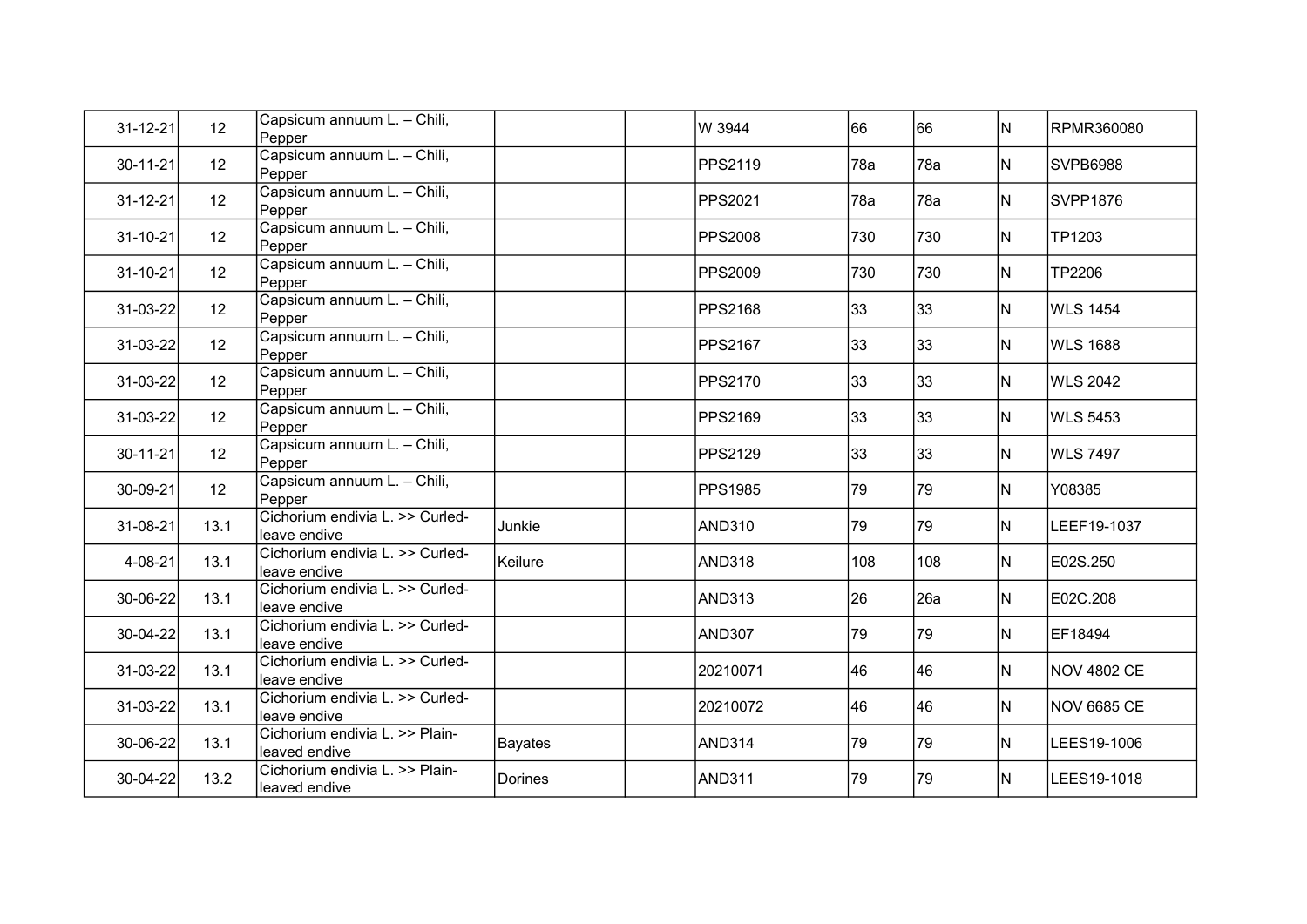| $8 - 12 - 21$ | 13.2 | Cichorium endivia L. >> Plain-<br>lleaved endive                   | Parmenide | <b>AND319</b> | 26   | 26a  | N   | E02S.254           |
|---------------|------|--------------------------------------------------------------------|-----------|---------------|------|------|-----|--------------------|
| 30-06-22      | 13.2 | Cichorium endivia L. >> Plain-<br>leaved endive                    | Toniance  | <b>AND308</b> | 26   | 26a  | N   | E02S.173           |
| $2 - 07 - 21$ | 13.2 | Cichorium endivia L. >> Plain-<br>leaved endive                    |           | <b>AND316</b> | 26   | 26a  | N   | E02S.245           |
| $2 - 07 - 21$ | 13.2 | Cichorium endivia L. >> Plain-<br>leaved endive                    |           | <b>AND317</b> | 26   | 26a  | N   | E02S.246           |
| 12-03-22      | 13.2 | Cichorium endivia L. >> Plain-<br>leaved endive                    |           | <b>AND320</b> | 26   | 26a  | N   | E02S.271           |
| 31-03-22      | 13.2 | Cichorium endivia L. >> Plain-<br>leaved endive                    |           | 20210070      | 46   | 46   | IN. | <b>NOV 3105 CE</b> |
| 31-03-22      | 13.2 | Cichorium endivia L. >> Plain-<br>leaved endive                    |           | 20210073      | 46   | 46   | N   | <b>NOV 8715 CE</b> |
| 30-06-22      | 14.2 | Cichorium intybus L. >> Large-<br>leaved chicory / Italian chicory | Coriero   | <b>BCI44</b>  | 26   | 26a  | N   | E05P.115           |
| 31-05-22      | 14.2 | Cichorium intybus L. >> Large-<br>leaved chicory / Italian chicory |           | BCI45         | 8    | 8    | N   | Bejo 3498          |
| 21-04-22      | 14.2 | Cichorium intybus L. >> Large-<br>leaved chicory / Italian chicory |           | <b>BCI47</b>  | 8    | 8    | N   | Bejo 3499          |
| 30-11-21      | 15   | Citrullus lanatus (Thunb.) Matsum.<br>et Nakai – Watermelon        | Altata    | <b>WTR407</b> | 108  | 108  | N   | 62-923 RZ          |
| 30-06-20      | 15   | Citrullus lanatus (Thunb.) Matsum.<br>et Nakai – Watermelon        | Ayami     | <b>WTR371</b> | 60   | 60   | N   | NUN 11602 WMW      |
| 21-09-21      | 15   | Citrullus lanatus (Thunb.) Matsum.<br>et Nakai - Watermelon        | Balos     | <b>WTR420</b> | 108  | 108  | N   | 62-CM2054 RZ       |
| 8-08-21       | 15   | Citrullus lanatus (Thunb.) Matsum.<br>et Nakai - Watermelon        | Bolita    | <b>WTR417</b> | 160  | 60   | N   | NUN 21814 WMW      |
| $7 - 01 - 21$ | 15   | Citrullus lanatus (Thunb.) Matsum.<br>et Nakai – Watermelon        | Bryxberry | <b>WTR410</b> | 78a  | 78a  | N   | SVWL5363           |
| 31-07-21      | 15   | Citrullus lanatus (Thunb.) Matsum.<br>et Nakai – Watermelon        | Campolina | <b>WTR374</b> | 108  | 108  | N.  | 62-273 RZ          |
| 22-01-21      | 15   | Citrullus lanatus (Thunb.) Matsum.<br>et Nakai – Watermelon        | Cavanna   | <b>WTR412</b> | 134a | 134a | N   | No. 157            |
| 31-08-21      | 15   | Citrullus lanatus (Thunb.) Matsum.<br>et Nakai – Watermelon        | Colt      | <b>WTR403</b> | 81   | 81   | N   | E-42               |
| 21-09-21      | 15   | Citrullus lanatus (Thunb.) Matsum.<br>et Nakai – Watermelon        | Corellana | <b>WTR419</b> | 105  | 105  | N   | 62-SM1887 RZ       |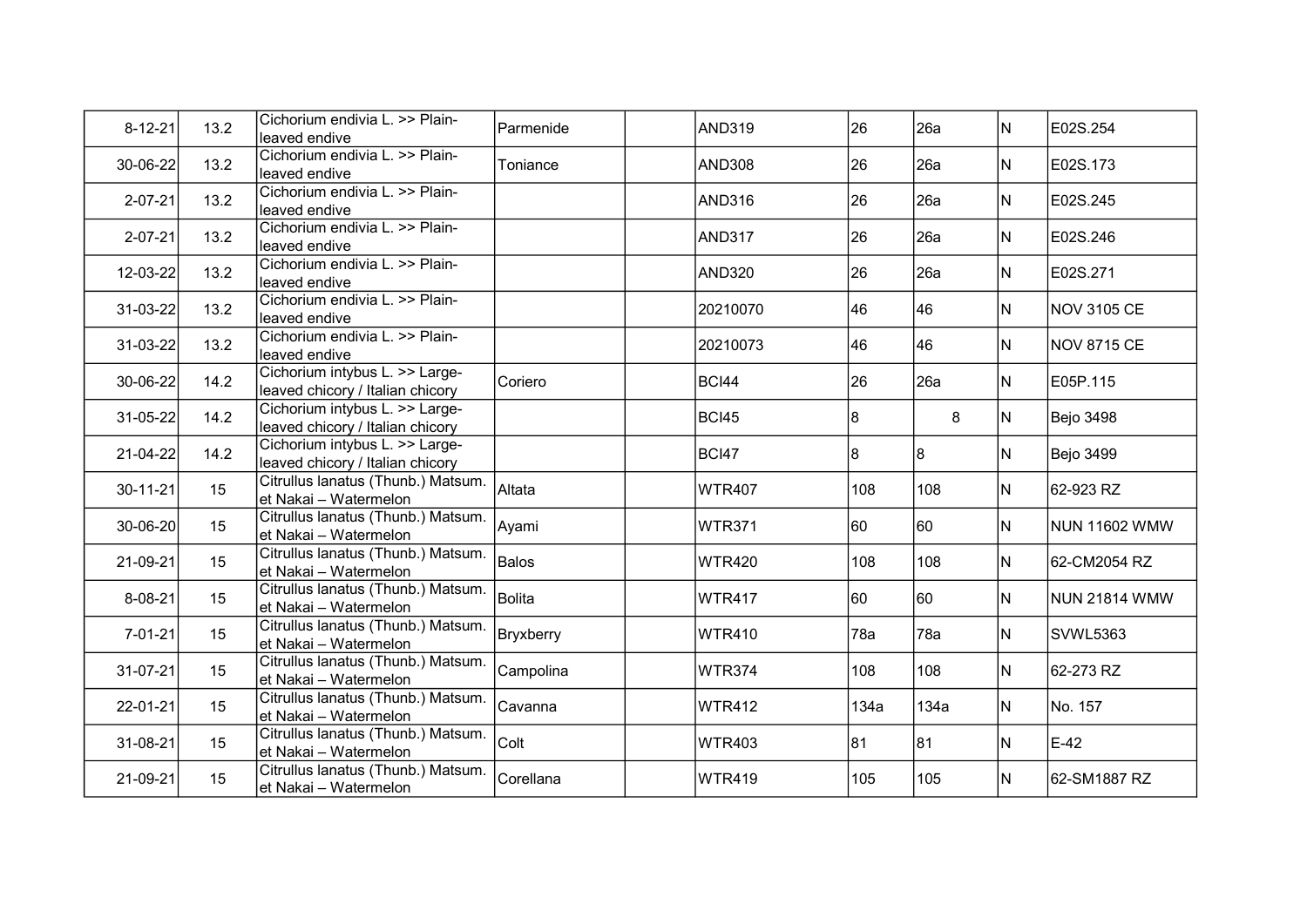| $30 - 11 - 21$ | 15              | Citrullus lanatus (Thunb.) Matsum.<br>et Nakai – Watermelon | Cracker Jack       | <b>WTR406</b>     | 26              | 26a              | N            | E26C.00063           |
|----------------|-----------------|-------------------------------------------------------------|--------------------|-------------------|-----------------|------------------|--------------|----------------------|
| 30-04-22       | 15              | Citrullus lanatus (Thunb.) Matsum.<br>et Nakai - Watermelon | $ $ Elite Slice    | <b>WTR399</b>     | 60              | 60               | N            | <b>NUN 31707 WMW</b> |
| 30-06-20       | 15              | Citrullus lanatus (Thunb.) Matsum.<br>et Nakai - Watermelon | Harmonium          | <b>WTR372</b>     | 60              | 60               | N            | <b>NUN 31607 WMW</b> |
| $30 - 11 - 21$ | 15              | Citrullus lanatus (Thunb.) Matsum.<br>et Nakai - Watermelon | Inception          | <b>WTR389</b>     | 60              | 60               | N            | NUN 21602 WMW        |
| $9 - 09 - 21$  | 15              | Citrullus lanatus (Thunb.) Matsum.<br>et Nakai - Watermelon | Jamaica            | <b>WTR418</b>     | 79              | 79               | N            | WDL5305              |
| $6 - 10 - 21$  | 15              | Citrullus lanatus (Thunb.) Matsum.                          | Kinbi              | <b>RO 45</b>      | $\overline{17}$ | $\overline{17}$  | ${\sf N}$    | NKF 6904             |
| 30-09-21       | 15              | Citrullus lanatus (Thunb.) Matsum.<br>et Nakai - Watermelon | Mirto              | <b>WTR405</b>     | 79              | 79               | N            | WMH6716              |
| $6 - 10 - 21$  | 15              | Citrullus lanatus (Thunb.) Matsum.                          | Naisy              | BG 5125/1009.2021 | $\overline{17}$ | $\overline{17}$  | N            | <b>TDR 2834</b>      |
| $7 - 01 - 21$  | 15              | Citrullus lanatus (Thunb.) Matsum.<br>et Nakai – Watermelon | Retrox             | <b>WTR411</b>     | 78a             | 78a              | N            | SVWL4194             |
| 28-02-22       | 15              | Citrullus lanatus (Thunb.) Matsum.<br>et Nakai - Watermelon | Romanovski         | <b>WTR413</b>     | 81              | 81               | N            | E-120                |
| 31-07-21       | 15              | Citrullus lanatus (Thunb.) Matsum.<br>et Nakai - Watermelon | Tigrimini          | 492858            | 89              | 89               | N            | WM 9075              |
| $30 - 04 - 22$ | 15              | Citrullus lanatus (Thunb.) Matsum.<br>et Nakai - Watermelon | Tresor             | <b>WTR398</b>     | 81              | 81               | N            | No. 12               |
| 31-03-21       | 15              | Citrullus lanatus (Thunb.) Matsum.<br>et Nakai - Watermelon | Turan              | 472294            | 79              | 79               | N            | WMH5762              |
| 30-06-22       | 15              | Citrullus lanatus (Thunb.) Matsum.                          | Tyrion             | <b>WTR402</b>     | $\overline{26}$ | $\overline{26a}$ | $\mathsf{N}$ | E26S.00100           |
| 31-01-21       | 15              | Citrullus lanatus (Thunb.) Matsum.<br>et Nakai - Watermelon | <b>Yellow Bite</b> | <b>WTR393</b>     | 79              | 79               | N            | WDL8302              |
| $30 - 09 - 21$ | $\overline{15}$ | Citrullus lanatus (Thunb.) Matsum.                          |                    | <b>WTR376</b>     | 121a            | 121a             | N            | Denver               |
| 12-02-22       | 15              | Citrullus lanatus (Thunb.) Matsum.<br>et Nakai - Watermelon |                    | <b>WTR430</b>     | 60              | 60               | N            | NUN 31901            |
| 12-02-22       | 15              | Citrullus lanatus (Thunb.) Matsum.<br>et Nakai - Watermelon |                    | <b>WTR429</b>     | 60              | 60               | N            | <b>NUN 11802 WMW</b> |
| $30 - 04 - 22$ | 15              | Citrullus lanatus (Thunb.) Matsum.                          |                    | <b>WTR399</b>     | 60              | 60               | ${\sf N}$    | NUN 32707 WMW        |
| $31 - 12 - 21$ | 15              | Citrullus lanatus (Thunb.) Matsum.<br>et Nakai - Watermelon |                    | <b>WTR390</b>     | 79              | 79               | N            | WDL4441              |
| $31 - 01 - 21$ | 15              | Citrullus lanatus (Thunb.) Matsum.<br>et Nakai - Watermelon |                    | <b>WTR392</b>     | 79              | 79               | IN.          | WDL5418              |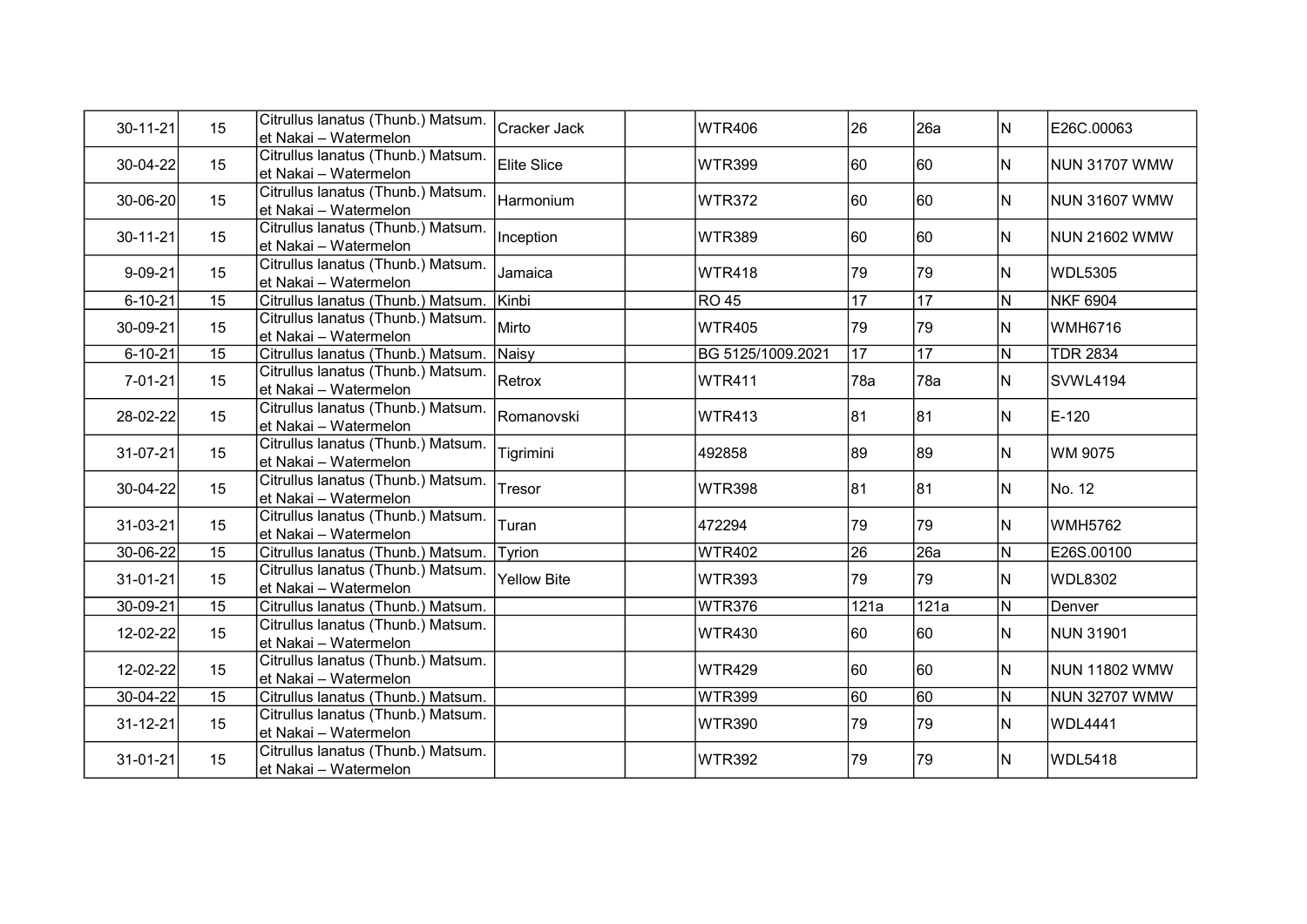| 31-01-21      | 15              | Citrullus lanatus (Thunb.) Matsum. |            | <b>WTR391</b> | 79              | 79               | N                       | WDL6411              |
|---------------|-----------------|------------------------------------|------------|---------------|-----------------|------------------|-------------------------|----------------------|
|               |                 | et Nakai - Watermelon              |            |               |                 |                  |                         |                      |
| 30-11-21      | 15              | Citrullus lanatus (Thunb.) Matsum. |            | <b>WTR409</b> | 79              | 79               | N                       | WDL8034              |
|               |                 | et Nakai - Watermelon              |            |               |                 |                  |                         |                      |
| 30-6-2022     | 15              | Citrullus lanatus (Thunb.) Matsum. |            | <b>WTR416</b> | 79              | 79               | N                       | WDL9409              |
|               |                 | et Nakai - Watermelon              |            |               |                 |                  |                         |                      |
| 31-10-21      | 15              | Citrullus lanatus (Thunb.) Matsum. |            | <b>WTR382</b> | 79              | 79               | $\overline{\mathsf{N}}$ | WMH6871              |
| 30-11-21      | 15              | Citrullus lanatus (Thunb.) Matsum. |            | <b>WTR408</b> | 79              | 79               | N                       | WMH6883              |
|               |                 | et Nakai - Watermelon              |            |               |                 |                  |                         |                      |
| $3 - 11 - 21$ | 15              | Citrullus lanatus (Thunb.) Matsum. |            | <b>WTR421</b> | 79              | 79               | N                       | <b>WMH9839</b>       |
|               |                 | et Nakai - Watermelon              |            |               |                 |                  |                         |                      |
| 16-02-22      | 16              | Cucumis melo L. - Melon            | Angliru    | <b>MLN873</b> | 108             | 108              | N                       | 34-GE0337 RZ         |
| $4 - 11 - 21$ | 16              | Cucumis melo L. - Melon            | Carpa      | 4070519       | $\overline{79}$ | $\overline{79}$  | N                       | MC20844              |
| 25-11-21      | 16              | Cucumis melo L. - Melon            | Chuckwalla | <b>MLN859</b> | 108             | 108              | N                       | 34-WE0001 RZ         |
| $8 - 11 - 21$ | 16              | Cucumis melo L. - Melon            | Decimo     | <b>MLN857</b> | 79              | $\overline{79}$  | N                       | MB12038              |
| 10-02-22      | 16              | Cucumis melo L. - Melon            | Donelo     | <b>MLN795</b> | $\overline{79}$ | $\overline{79}$  | N                       | MAO1825              |
| 30-04-22      | 16              | Cucumis melo L. - Melon            | Egesto     | <b>MLN794</b> | 26              | $\overline{26a}$ | N                       | E25M.00497           |
| 31-03-22      | 16              | Cucumis melo L. - Melon            | Florabel   | <b>MLN838</b> | 60              | 60               | N                       | NUN 14539 MEM        |
| 30-06-20      | 16              | Cucumis melo L. - Melon            | Funambul   | 4064767       | 78a             | 78a              | N                       | <b>SVMC4322</b>      |
| 30-11-21      | 16              | Cucumis melo L. - Melon            | Kamel      | <b>MLN828</b> | 26              | 26a              | $\mathsf{N}$            | E25F.00787           |
| 30-11-21      | 16              | Cucumis melo L. - Melon            | Kazik      | <b>MLN824</b> | 26              | $\overline{26a}$ | $\mathsf{N}$            | E25F.00184           |
| 31-10-21      | 16              | Cucumis melo L. - Melon            | Kiabi      | <b>MLN814</b> | 60              | 60               | $\overline{\mathsf{N}}$ | <b>NUN 67547 MEM</b> |
| 31-08-21      | 16              | Cucumis melo L. - Melon            | Kibic      | <b>MLN806</b> | 60              | 60               | $\mathsf{N}$            | NUN 67478 MEM        |
| 31-05-22      | 16              | Cucumis melo L. - Melon            | Kithara    | <b>MLN835</b> | 60              | 60               | $\overline{\mathsf{N}}$ | NUN 67254 MEM        |
| 31-07-21      | 16              | Cucumis melo L. - Melon            | Kiyomi     | <b>MLN802</b> | 26              | $\overline{26a}$ | N                       | E25S.00648           |
| 31-08-21      | 16              | Cucumis melo L. - Melon            | Magverik   | <b>MLN805</b> | 60              | 60               | $\overline{N}$          | NUN 19058 MEM        |
| 28-10-21      | 16              | Cucumis melo L. - Melon            | Manchester | <b>MLN855</b> | 78a             | $\overline{78a}$ | ${\sf N}$               | <b>SVMA6874</b>      |
| 30-11-21      | 16              | Cucumis melo L. - Melon            | Mielon     | <b>MLN823</b> | 26              | 26a              | N                       | E25M.00940           |
| 24-03-22      | 16              | Cucumis melo L. - Melon            | Mingsha    | <b>MLN877</b> | 108             | 108              | $\overline{\mathsf{N}}$ | 34-AG0767 RZ         |
| 30-06-22      | 16              | Cucumis melo L. - Melon            | Noval      | <b>MLN800</b> | 108             | 108              | $\overline{\mathsf{N}}$ | 34-190 RZ            |
| $8 - 11 - 21$ | 16              | Cucumis melo L. - Melon            | Parvus     | <b>MLN858</b> | $\overline{79}$ | $\overline{79}$  | Z                       | MB13199              |
| 31-10-21      | 16              | Cucumis melo L. - Melon            | Pearl      | <b>MLN816</b> | 60              | 60               | $\mathsf{N}$            | <b>NUN 12788 MEM</b> |
| 30-09-21      | $\overline{16}$ | Cucumis melo L. - Melon            | Pearl 119  | <b>MLN851</b> | 60              | 60               | $\mathsf{N}$            | NUN 12119 MEM        |
| $2 - 11 - 21$ | 16              | Cucumis melo L. - Melon            | Quintero   | <b>MLN856</b> | 60              | 60               | N                       | <b>NUN 68329 MEM</b> |
| $5 - 08 - 21$ | 16              | Cucumis melo L. - Melon            | Regente    | <b>MLN847</b> | $\overline{5}$  | $\overline{5}$   | N                       | 14M0113              |
| 30-11-21      | 16              | Cucumis melo L. - Melon            | Renaudot   | <b>MLN772</b> | 26              | $\overline{26a}$ | $\overline{\mathsf{N}}$ | E25C.00756           |
| 30-11-21      | 16              | Cucumis melo L. - Melon            | Rochester  | <b>MLN817</b> | 78a             | 78a              | N                       | <b>SVMA6732</b>      |
| 31-08-21      | 16              | Cucumis melo L. - Melon            | Rockero    | <b>MLN804</b> | 60              | 60               | $\overline{N}$          | NUN 68638 MEM        |
| 30-06-22      | 16              | Cucumis melo L. - Melon            | Rubial     | MLN796        | 108             | 108              | N                       | 34-193 RZ            |
|               |                 |                                    |            |               |                 |                  |                         |                      |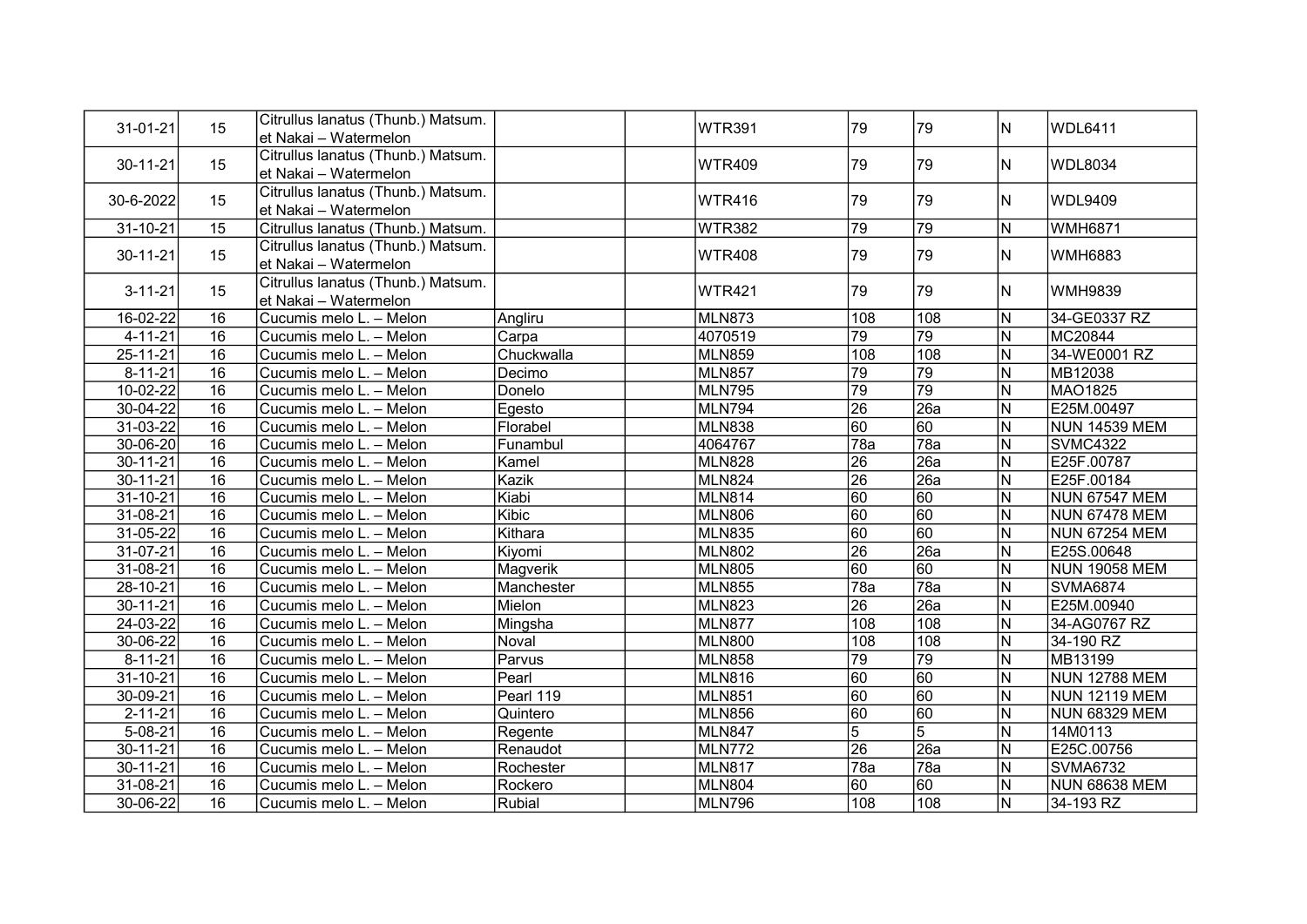| $17-03-22$     | 16 | Cucumis melo L. - Melon | Sagami             | <b>MLN862</b> | 108             | 108             | N                       | 34-AD0757 RZ         |
|----------------|----|-------------------------|--------------------|---------------|-----------------|-----------------|-------------------------|----------------------|
| 18-09-21       | 16 | Cucumis melo L. - Melon | Serafin            | <b>MLN849</b> | 79              | 79              | N                       | MC21031              |
| 31-08-21       | 16 | Cucumis melo L. - Melon | Sunball            | <b>MLN807</b> | 60              | $\overline{60}$ | $\overline{N}$          | <b>NUN 12408 MEM</b> |
| 15-02-22       | 16 | Cucumis melo L. - Melon | Supporto           | <b>MLN870</b> | 81              | 81              | N                       | TMA-129 (G-304)      |
| $31 - 10 - 21$ | 16 | Cucumis melo L. - Melon | <b>Sweet Flame</b> | <b>MLN815</b> | $\overline{60}$ | $\overline{60}$ | $\overline{\mathsf{N}}$ | <b>NUN 12678 MEM</b> |
| 30-09-21       | 16 | Cucumis melo L. - Melon | Tagbo              | <b>MLN810</b> | 108             | 108             | $\overline{\mathsf{N}}$ | 34-870 RZ            |
| 7-08-21        | 16 | Cucumis melo L. - Melon | Tagete             | <b>MLN848</b> | 60              | 60              | N                       | <b>NUN 63008 MEM</b> |
| 15-04-22       | 16 | Cucumis melo L. - Melon | Teleno             | <b>MLN878</b> | 108             | 108             | N                       | 34-GL0777 RZ         |
| 30-09-21       | 16 | Cucumis melo L. - Melon | Tiare 100          | <b>MLN852</b> | 60              | 60              | N                       | <b>NUN 61100 MEM</b> |
| 30-09-21       | 16 | Cucumis melo L. - Melon | Tiare 200          | MLN853        | 60              | 60              | N                       | <b>NUN 61200 MEM</b> |
| 28-02-22       | 16 | Cucumis melo L. - Melon | Volupta            | <b>MLN789</b> | 26              | 26a             | N                       | E25C.00750           |
| 30-06-22       | 16 | Cucumis melo L. - Melon | Yacal              | MLN801        | 108             | 108             | N                       | 34-191 RZ            |
| $9 - 11 - 21$  | 16 | Cucumis melo L. - Melon | Zanaz              | <b>MLN842</b> | 60              | 60              | N                       | NUN 16058 MEM        |
| 29-04-22       | 16 | Cucumis melo L. - Melon |                    | <b>MLN879</b> | 108             | 108             | N                       | 34-WE1140 RZ         |
| $31 - 12 - 21$ | 16 | Cucumis melo L. - Melon |                    | <b>MLN829</b> | 26              | 26a             | N                       | E25C.00912           |
| $4 - 01 - 22$  | 16 | Cucumis melo L. - Melon |                    | MLN867        | 26              | 26a             | N                       | E25C.01033           |
| $2 - 03 - 22$  | 16 | Cucumis melo L. - Melon |                    | <b>MLN876</b> | 26              | 26a             | N                       | E25C.01040           |
| 10-02-22       | 16 | Cucumis melo L. - Melon |                    | <b>MLN871</b> | 26              | 26a             | N                       | E25D.00974           |
| 22-12-21       | 16 | Cucumis melo L. - Melon |                    | <b>MLN863</b> | $\overline{26}$ | 26a             | ${\sf N}$               | E25G.00988           |
| 25-12-21       | 16 | Cucumis melo L. - Melon |                    | <b>MLN864</b> | $\overline{26}$ | 26a             | N                       | E25G.01111           |
| 31-12-21       | 16 | Cucumis melo L. - Melon |                    | <b>MLN831</b> | $\overline{26}$ | 26a             | $\mathsf{N}$            | E25M.00938           |
| 31-12-21       | 16 | Cucumis melo L. - Melon |                    | <b>MLN832</b> | $\overline{26}$ | 26a             | N                       | E25M.00947           |
| 31-12-21       | 16 | Cucumis melo L. - Melon |                    | <b>MLN830</b> | 26              | 26a             | N                       | E25P.00801           |
| 18-12-21       | 16 | Cucumis melo L. - Melon |                    | <b>MLN861</b> | $\overline{26}$ | 26a             | $\mathsf{N}$            | E25P.00963           |
| $4 - 12 - 21$  | 16 | Cucumis melo L. - Melon |                    | <b>MLN860</b> | $\overline{26}$ | 26a             | N                       | E25T.00810           |
| 31-10-21       | 16 | Cucumis melo L. - Melon |                    | 4066011       | 79              | 79              | N                       | MC19839              |
| 31-10-21       | 16 | Cucumis melo L. - Melon |                    | 4066010       | 79              | 79              | N                       | MC20018              |
| 30-11-21       | 16 | Cucumis melo L. - Melon |                    | FR4068325     | 79              | 79              | N                       | MC20286              |
| 30-04-22       | 16 | Cucumis melo L. - Melon |                    | 4068292       | 79              | 79              | N                       | MC21040              |
| 31-10-21       | 16 | Cucumis melo L. - Melon |                    | FR4068293     | $\overline{79}$ | 79              | $\overline{\mathsf{N}}$ | MC21060              |
| 31-07-21       | 16 | Cucumis melo L. - Melon |                    | <b>MLN803</b> | 79              | $\overline{79}$ | N                       | MG1822               |
| 31-10-21       | 16 | Cucumis melo L. - Melon |                    | <b>MLN820</b> | $\overline{79}$ | 79              | N                       | MP6349               |
| 30-11-21       | 16 | Cucumis melo L. - Melon |                    | <b>MLN822</b> | $\overline{79}$ | 79              | N                       | MP6391               |
| 31-10-21       | 16 | Cucumis melo L. - Melon |                    | <b>MLN819</b> | $\overline{79}$ | 79              | N                       | MR0106               |
| 30-01-21       | 16 | Cucumis melo L. - Melon |                    | <b>MLN834</b> | 60              | 60              | N                       | <b>NUN 12698 MEM</b> |
| 30-11-21       | 16 | Cucumis melo L. - Melon |                    | <b>MLN827</b> | 60              | 60              | $\overline{\mathsf{N}}$ | <b>NUN 14049 MEM</b> |
| 22-01-22       | 16 | Cucumis melo L. - Melon |                    | <b>MLN868</b> | 60              | 60              | N                       | <b>NUN 14160 MEM</b> |
| 22-01-22       | 16 | Cucumis melo L. - Melon |                    | MLN869        | 60              | 60              | N                       | <b>NUN 14210 MEM</b> |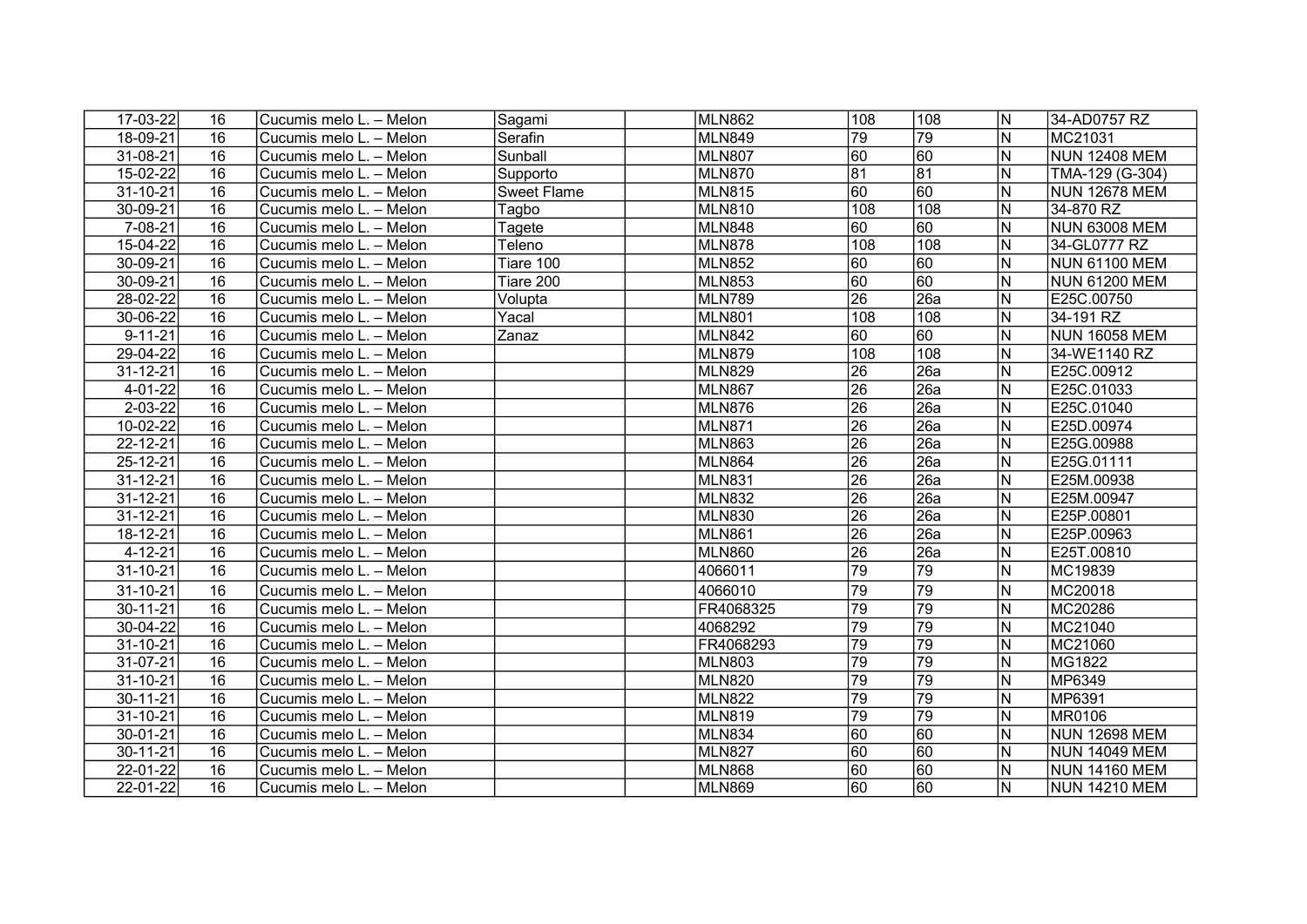| $30 - 11 - 21$ | 16   | Cucumis melo L. - Melon        |                 | <b>MLN826</b>  | 60               | 60               | IN.                     | <b>NUN 14569 MEM</b> |
|----------------|------|--------------------------------|-----------------|----------------|------------------|------------------|-------------------------|----------------------|
| 31-12-21       | 16   | Cucumis melo L. - Melon        |                 | <b>MLN782</b>  | 60               | 60               | N                       | NUN 19107 MEM        |
| 30-11-21       | 16   | Cucumis melo L. - Melon        |                 | <b>MLN818</b>  | 78a              | 78a              | N                       | SVMA6558             |
| 31-10-21       | 16   | Cucumis melo L. - Melon        |                 | <b>MLN812</b>  | 78a              | 78a              | n                       | SVMA6561             |
| 21-02-22       | 17.1 | Cucumis sativus L. >> Cucumber | Abysal          | <b>KMK1513</b> | 108              | 108              | N                       | 24-PT617 RZ          |
| 31-01-21       | 17.1 | Cucumis sativus L. >> Cucumber | Atolon          | <b>KMK1407</b> | 60               | 60               | N                       | <b>NUN 76014 CUL</b> |
| 30-04-22       | 17.1 | Cucumis sativus L. >> Cucumber | Atousa          | <b>KMK1475</b> | 26               | 26a              | N                       | E23B.16391           |
| 30-11-21       | 17.1 | Cucumis sativus L. >> Cucumber | Avanturin       | <b>KMK1450</b> | 26               | 26a              | $\overline{\mathsf{N}}$ | E23M.2410            |
| 31-12-21       | 17.1 | Cucumis sativus L. >> Cucumber | Azulan          | <b>KMK1455</b> | 108              | 108              | N                       | 21-SL969 RZ          |
| 30-6-2022      | 17.1 | Cucumis sativus L. >> Cucumber | Bagatao         | HU505569       | 101              | 101              | N                       | YT 182-95            |
| 31-03-22       | 17.1 | Cucumis sativus L. >> Cucumber | Baltimore       | <b>KMK1468</b> | $\overline{26}$  | 26a              | N                       | E23L.2399            |
| 31-07-21       | 17.1 | Cucumis sativus L. >> Cucumber | Bazelet         | <b>KMK1439</b> | $\overline{78a}$ | $\overline{78a}$ | N                       | <b>SVCB2942</b>      |
| 23-07-21       | 17.1 | Cucumis sativus L. >> Cucumber | Bluesjake       | <b>KMK1487</b> | 108              | 108              | N                       | 24-HW317 RZ          |
| 10-11-21       | 17.1 | Cucumis sativus L. >> Cucumber | <b>Bluewin</b>  | <b>KMK1416</b> | 108              | 108              | N                       | 24-PT601 RZ          |
| 31-03-22       | 17.1 | Cucumis sativus L. >> Cucumber | Bohol           | 500591         | 101              | 101              | N                       | YT 182-307           |
| 31-03-22       | 17.1 | Cucumis sativus L. >> Cucumber | Bonachon        | 500582         | 101              | 101              | N                       | YT 192-382           |
| 31-12-21       | 17.1 | Cucumis sativus L. >> Cucumber | Bonera          | <b>KMK1457</b> | 108              | 108              | N                       | 24-HT002 RZ          |
| 31-03-22       | 17.1 | Cucumis sativus L. >> Cucumber | Boracay         | 500601         | 101              | 101              | N                       | YT 112-238           |
| $5 - 08 - 21$  | 17.1 | Cucumis sativus L. >> Cucumber | Bratbu          | H506700        | 101              | 101              | N                       | YT 202-382           |
| 31-10-21       | 17.1 | Cucumis sativus L. >> Cucumber | <b>Brisbane</b> | B 6093         | 76a              | 76a              | $\overline{\mathsf{N}}$ | 55000                |
| $14 - 12 - 21$ | 17.1 | Cucumis sativus L. >> Cucumber | Carapaz         | <b>KMK1503</b> | 108              | 108              | N                       | 24-HT014 RZ          |
| 31-01-21       | 17.1 | Cucumis sativus L. >> Cucumber | Centinela       | 20160347       | 105              | 105              | N                       | 58007                |
| 30-11-21       | 17.1 | Cucumis sativus L. >> Cucumber | Character       | <b>KMK1452</b> | 108              | 108              | N                       | 24-HT006 RZ          |
| $22 - 01 - 22$ | 17.1 | Cucumis sativus L. >> Cucumber | Ciron           | <b>KMK1508</b> | 60               | 60               | N                       | <b>NUN 58030 CUC</b> |
| 30-11-21       | 17.1 | Cucumis sativus L. >> Cucumber | Cretasun        | <b>KMK1351</b> | 108              | 108              | N                       | 22-563 RZ            |
| 31-07-21       | 17.1 | Cucumis sativus L. >> Cucumber | Cucko           | <b>KMK1440</b> | 741              | $\overline{741}$ | N                       | R&P120               |
| $31 - 10 - 21$ | 17.1 | Cucumis sativus L. >> Cucumber | Darwin          | B 6094         | 76a              | 76a              | N                       | 56500                |
| 28-02-22       | 17.1 | Cucumis sativus L. >> Cucumber | Dee Freece      | <b>KMK1413</b> | $\overline{26}$  | 26a              | N                       | E23L.2353            |
| 30-06-22       | 17.1 | Cucumis sativus L. >> Cucumber | Dee Viate       | <b>KMK1438</b> | 26               | $\overline{26a}$ | $\overline{\mathsf{N}}$ | E23L.2397            |
| $6 - 10 - 21$  | 17.1 | Cucumis sativus L. >> Cucumber | lDomani         | <b>RO 45</b>   | $\overline{17}$  | $\overline{17}$  | $\overline{\mathsf{N}}$ | ONE 68-111           |
| 22-01-22       | 17.1 | Cucumis sativus L. >> Cucumber | Dronne          | <b>KMK1510</b> | 60               | 60               | N                       | NUN 58031 CUC        |
| 30-06-22       | 17.1 | Cucumis sativus L. >> Cucumber | E23B16176       | <b>KMK1437</b> | 26               | 26a              | N                       | E23B.16176           |
| 30-04-22       | 17.1 | Cucumis sativus L. >> Cucumber | Eden            | B6507          | 76a              | 76a              | N                       | 16500                |
| 12-01-22       | 17.1 | Cucumis sativus L. >> Cucumber | Elsie           | <b>KMK1509</b> | 79               | 79               | N                       | LC13900              |
| 13-04-22       | 17.1 | Cucumis sativus L. >> Cucumber | Enrico          | <b>KMK1523</b> | $\overline{79}$  | 79               | N                       | LC182449             |
| 31-07-21       | 17.1 | Cucumis sativus L. >> Cucumber | Farage          | 493521         | 83               | $\overline{83}$  | N                       | <b>CM 2608</b>       |
| 31-07-21       | 17.1 | Cucumis sativus L. >> Cucumber | Fremantle       | B6526          | Ī76a             | 76a              | N                       | 50200                |
| 31-01-21       | 17.1 | Cucumis sativus L. >> Cucumber | Georgia         | <b>KMK1412</b> | 78a              | 78a              | N                       | <b>DRCE1301</b>      |
| 31-03-22       | 17.1 | Cucumis sativus L. >> Cucumber | Gideon          | <b>KMK1470</b> | $\overline{78a}$ | 78a              | N                       | <b>DRCE1317</b>      |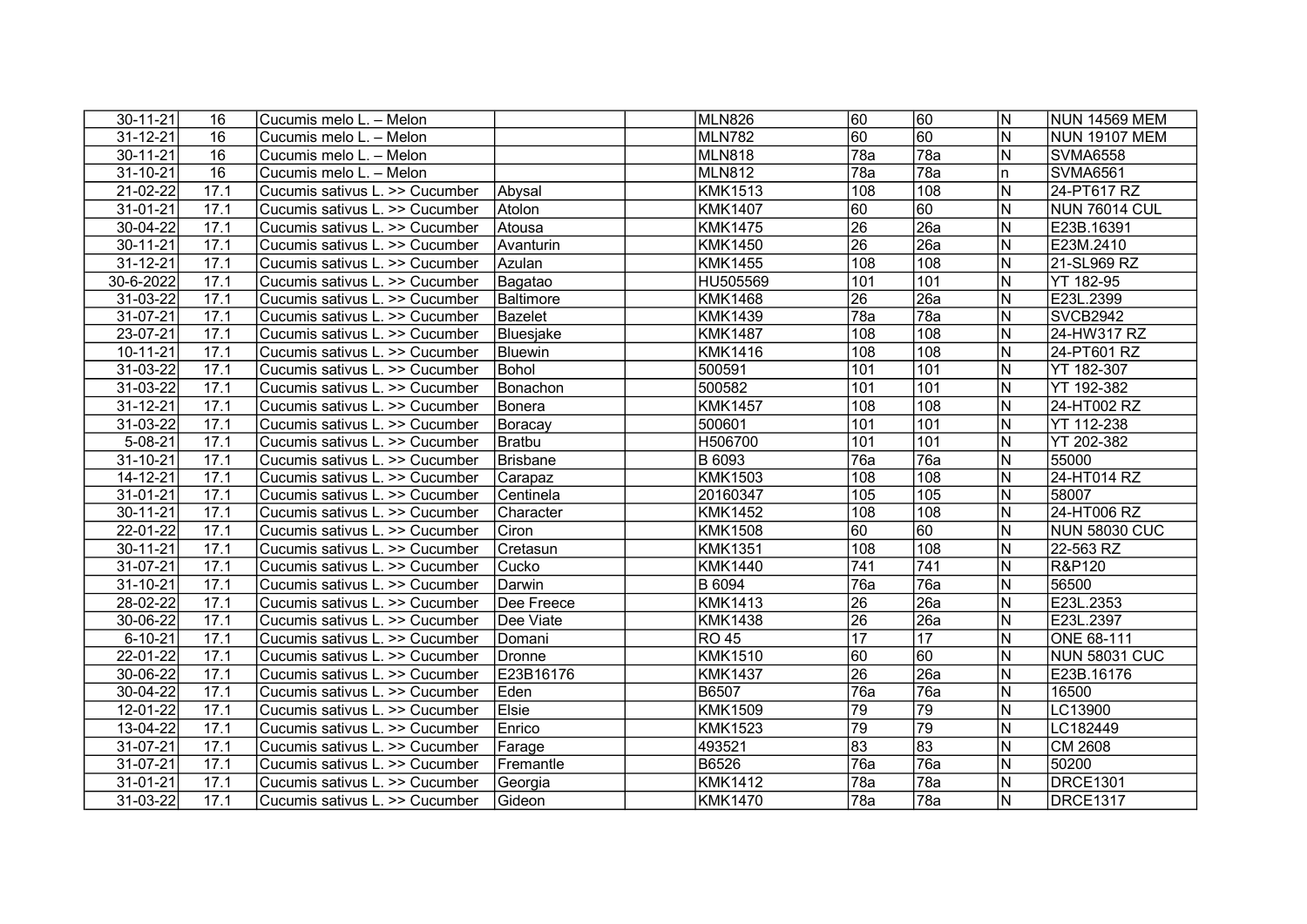| 30-11-21       | 17.1 | Cucumis sativus L. >> Cucumber | Gladio       | 496593         | 101             | 101              | IN.                     | YT 192-405           |
|----------------|------|--------------------------------|--------------|----------------|-----------------|------------------|-------------------------|----------------------|
| 31-03-22       | 17.1 | Cucumis sativus L. >> Cucumber | Coldsun      | <b>KMK1422</b> | 108             | 108              | $\overline{\mathsf{N}}$ | 22-567 RZ            |
| 30-09-21       | 17.1 | Cucumis sativus L. >> Cucumber | Henderson    | B6090          | 98c             | 98c              | N                       | WS 596               |
| 31-03-22       | 17.1 | Cucumis sativus L. >> Cucumber | Huracan      | <b>KMK1459</b> | 108             | 108              | N                       | 24-PT607 RZ          |
| $31 - 12 - 21$ | 17.1 | Cucumis sativus L. >> Cucumber | Ixcatlan     | <b>KMK1456</b> | 108             | 108              | N                       | 21-SL970 RZ          |
| 31-08-21       | 17.1 | Cucumis sativus L. >> Cucumber | Jadeo        | <b>KMK1442</b> | 78a             | $\overline{78a}$ | N                       | DRCE9607             |
| 30-04-22       | 17.1 | Cucumis sativus L. >> Cucumber | Kaikura      | B6505          | 76a             | 76a              | $\mathsf{N}$            | CC 979               |
| 17-07-21       | 17.1 | Cucumis sativus L. >> Cucumber | Keystone     | <b>KMK1483</b> | 78a             | 78a              | $\mathsf{N}$            | DRCE9615             |
| 31-03-22       | 17.1 | Cucumis sativus L. >> Cucumber | Knight Verde | <b>KMK1472</b> | 78a             | 78a              | $\mathsf{N}$            | SVCB1339             |
| 23-02-22       | 17.1 | Cucumis sativus L. >> Cucumber | Krissos      | B7700          | 76a             | 76a              | $\mathsf{N}$            | 61100                |
| 30-06-20       | 17.1 | Cucumis sativus L. >> Cucumber | Kydon        | B5287          | 76a             | 76a              | $\mathsf{N}$            | 17000                |
| 30-11-21       | 17.1 | Cucumis sativus L. >> Cucumber | Lauvelo      | <b>KMK1500</b> | 108             | 108              | $\mathsf{N}$            | 24-HT023 RZ          |
| 31-05-22       | 17.1 | Cucumis sativus L. >> Cucumber | Malachite    | 491057         | 101             | 101              | N                       | YT 162-114           |
| 23-07-21       | 17.1 | Cucumis sativus L. >> Cucumber | Mestana      | <b>KMK1486</b> | 108             | 108              | $\mathsf{N}$            | 20-MD815 RZ          |
| 31-03-22       | 17.1 | Cucumis sativus L. >> Cucumber | Mountie      | <b>KMK1473</b> | 79              | 79               | N                       | LC11815              |
| 28-02-22       | 17.1 | Cucumis sativus L. >> Cucumber | Mussado      | B6504          | 76a             | 76a              | $\mathsf{N}$            | 30700                |
| 30-06-22       | 17.1 | Cucumis sativus L. >> Cucumber | Naval        | <b>KMK1480</b> | 60              | 60               | N                       | NUN 96080 CUL        |
| 30-06-22       | 17.1 | Cucumis sativus L. >> Cucumber | Nikodem      | <b>KMK1434</b> | 105             | 105              | N                       | 58010                |
| 26-11-21       | 17.1 | Cucumis sativus L. >> Cucumber | Nikoletta    | <b>KMK1499</b> | 105             | 105              | $\mathsf{N}$            | 57300                |
| 30-06-22       | 17.1 | Cucumis sativus L. >> Cucumber | Offroad      | <b>KMK1415</b> | 108             | 108              | N                       | 24-HW301 RZ          |
| 30-09-21       | 17.1 | Cucumis sativus L. >> Cucumber | Ohoud        | <b>KMK1448</b> | 26              | 26a              | $\mathsf{N}$            | E23S.16346           |
| 31-05-22       | 17.1 | Cucumis sativus L. >> Cucumber | Piano        | <b>KMK1429</b> | 79              | 79               | ${\sf N}$               | H298MAY              |
| 28-02-22       | 17.1 | Cucumis sativus L. >> Cucumber | Plenus       | <b>KMK1461</b> | 78a             | 78a              | N                       | SVCE5766             |
| 31-08-21       | 17.1 | Cucumis sativus L. >> Cucumber | Plexor       | <b>KMK1443</b> | 78a             | 78a              | N                       | DRCE9605             |
| $5 - 08 - 21$  | 17.1 | Cucumis sativus L. >> Cucumber | Prastu       | H506690        | 101             | 101              | $\mathsf{N}$            | YT 202-372           |
| 18-05-22       | 17.1 | Cucumis sativus L. >> Cucumber | Quabon       | <b>KMK1524</b> | 108             | 108              | N                       | 19-SH744 RZ          |
| 30-04-22       | 17.1 | Cucumis sativus L. >> Cucumber | Raghad       | <b>KMK1424</b> | $\overline{26}$ | 26a              | N                       | E23B.15928           |
| 31-03-22       | 17.1 | Cucumis sativus L. >> Cucumber | Rocu 103     | KMK1419        | 60              | 60               | N                       | NUN 09103 CUL        |
| 30-11-21       | 17.1 | Cucumis sativus L. >> Cucumber | Santiago     | <b>KMK1386</b> | $\overline{26}$ | $\overline{26a}$ | N                       | E23L.2352            |
| 30-06-22       | 17.1 | Cucumis sativus L. >> Cucumber | Seculare     | <b>KMK1479</b> | 60              | 60               | $\mathsf{N}$            | NUN 04039 CUL        |
| 31-01-21       | 17.1 | Cucumis sativus L. >> Cucumber | Sedal        | <b>KMK1408</b> | 60              | 60               | IN.                     | INUN 87099 CUL       |
| $1 - 07 - 21$  | 17.1 | Cucumis sativus L. >> Cucumber | Selector     | <b>KMK1482</b> | 105             | 105              | N                       | 24-HT010 RZ          |
| 30-09-21       | 17.1 | Cucumis sativus L. >> Cucumber | Sequence     | <b>KMK1446</b> | 60              | 60               | IN.                     | <b>NUN 83067 CUL</b> |
| 16-10-21       | 17.1 | Cucumis sativus L. >> Cucumber | Serein       | <b>KMK1495</b> | $\overline{60}$ | 60               | N                       | NUN 93099 CUL        |
| 16-10-21       | 17.1 | Cucumis sativus L. >> Cucumber | Severance    | <b>KMK1494</b> | 60              | 60               | $\mathsf{N}$            | <b>NUN 92084 CUL</b> |
| 31-08-21       | 17.1 | Cucumis sativus L. >> Cucumber | Soltane      | <b>KMK1445</b> | 79              | 79               | N                       | SC150044             |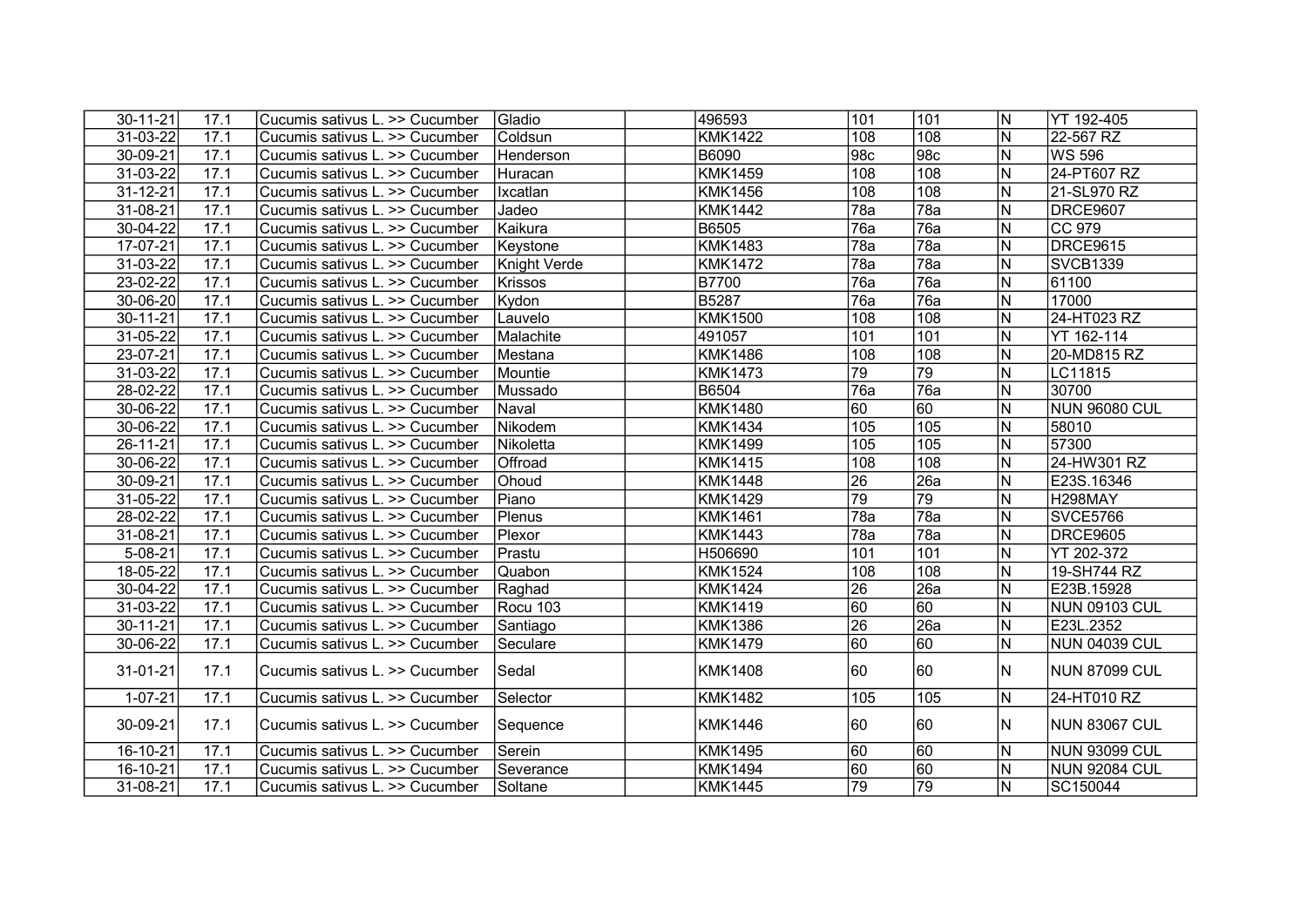| 20-07-21       | 17.1 | lCucumis sativus L. >> Cucumber | ISterrata | KMK1485        | 108  | 108            | IN.          | 124-HT012 RZ         |
|----------------|------|---------------------------------|-----------|----------------|------|----------------|--------------|----------------------|
| 30-06-22       | 17.1 | Cucumis sativus L. >> Cucumber  | Sthenos   | <b>KMK1435</b> | 5    | $\overline{5}$ | N            | 14C2527              |
| $31 - 12 - 21$ | 17.1 | Cucumis sativus L. >> Cucumber  | Stratos   | <b>KMK1453</b> | 134a | 134a           | IN.          | <b>TECU-515</b>      |
| 30-06-22       | 17.1 | Cucumis sativus L. >> Cucumber  | Swayne    | <b>KMK1436</b> | 26   | 26a            | IN.          | E23S.16382           |
| $6 - 04 - 22$  | 17.1 | Cucumis sativus L. >> Cucumber  | Tanker    | <b>KMK1518</b> | 160  | 160            | N            | <b>NUN 06034 CUL</b> |
| 31-03-22       | 17.1 | Cucumis sativus L. >> Cucumber  | Titanas   | <b>B7099</b>   | 76a  | 176a           | N            | 20500                |
| 30-09-21       | 17.1 | Cucumis sativus L. >> Cucumber  | Topsecret | <b>KMK1447</b> | 26   | 26a            | N            | E23L.2356            |
| 30-06-22       | 17.1 | Cucumis sativus L. >> Cucumber  | Vertuo    | <b>KMK1433</b> | 78a  | 78a            | N            | DRCE9613             |
| 13-04-22       | 17.1 | Cucumis sativus L. >> Cucumber  | Viggo     | <b>KMK1522</b> | 79   | 79             | $\mathsf{N}$ | LC182466             |
| 31-01-21       | 17.1 | Cucumis sativus L. >> Cucumber  | Virgilius | <b>KMK1406</b> | 78a  | 78a            | $\mathsf{N}$ | <b>SVCE7632</b>      |
| 21-04-22       | 17.1 | Cucumis sativus L. >> Cucumber  | Vortice   | <b>KMK1515</b> | 108  | 108            | N            | 24-PT618 RZ          |
| 31-05-22       | 17.1 | Cucumis sativus L. >> Cucumber  |           | <b>KMK1474</b> | 108  | 108            | N            | 19-SH741 RZ          |
| 21-06-22       | 17.1 | Cucumis sativus L. >> Cucumber  |           | <b>KMK1527</b> | 108  | 108            | N            | 19-SH758 RZ          |
| $7 - 05 - 22$  | 17.1 | Cucumis sativus L. >> Cucumber  |           | <b>KMK1525</b> | 108  | 108            | N            | 22-564 RZ            |
| 18-05-22       | 17.1 | Cucumis sativus L. >> Cucumber  |           | <b>KMK1526</b> | 108  | 108            | N            | 24-HW318 RZ          |
| 15-12-21       | 17.1 | Cucumis sativus L. >> Cucumber  |           | <b>KMK1504</b> | 108  | 108            | IN.          | 24-PT620 RZ          |
| 12-04-22       | 17.1 | Cucumis sativus L. >> Cucumber  |           | <b>KMK1521</b> | 26   | 26a            | N            | E23B.16213           |
| $6 - 08 - 21$  | 17.1 | Cucumis sativus L. >> Cucumber  |           | <b>KMK1490</b> | 26   | 26a            | N            | IE23L.16447          |
| $5 - 04 - 22$  | 17.1 | Cucumis sativus L. >> Cucumber  |           | <b>KMK1519</b> | 26   | 26a            | N            | E23L.16527           |
| 30-11-21       | 17.1 | lCucumis sativus L. >> Cucumber |           | <b>KMK1388</b> | 8    | 8              | N            | Bejo 3390            |
| 12-10-21       | 17.1 | Cucumis sativus L. >> Cucumber  |           | <b>KMK1496</b> | 8    | 8              | N            | Bejo 3438            |
|                |      |                                 |           |                |      |                |              |                      |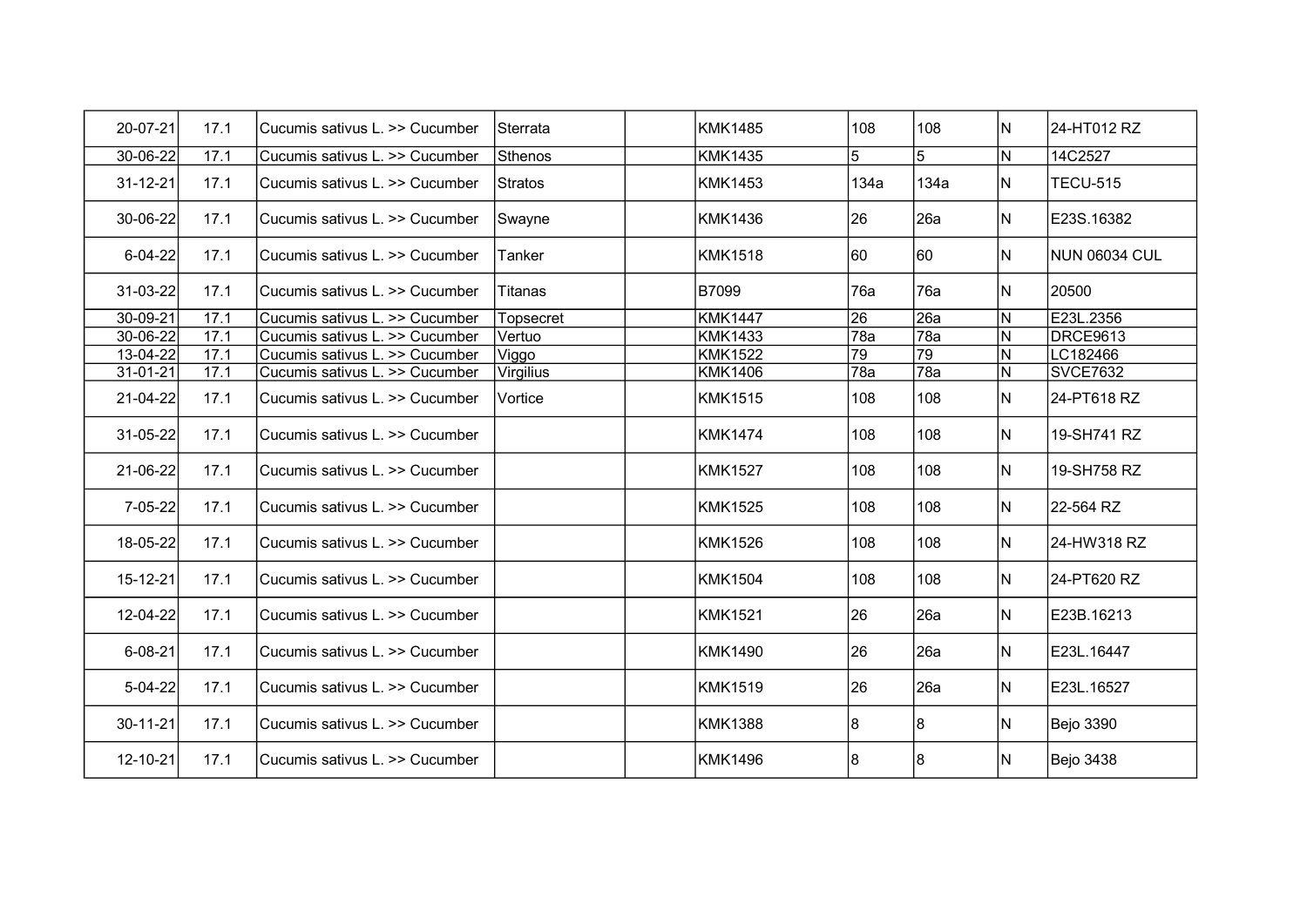| 17.1 | Cucumis sativus L. >> Cucumber                                                                                                                                                                                                                                                         |                               |       | <b>KMK1497</b> | 8   | $\overline{8}$ | N              | Bejo 3560            |
|------|----------------------------------------------------------------------------------------------------------------------------------------------------------------------------------------------------------------------------------------------------------------------------------------|-------------------------------|-------|----------------|-----|----------------|----------------|----------------------|
| 17.1 | Cucumis sativus L. >> Cucumber                                                                                                                                                                                                                                                         |                               |       | <b>KMK1501</b> | 8   | 8              | N              | Bejo 3574            |
| 17.1 | Cucumis sativus L. >> Cucumber                                                                                                                                                                                                                                                         |                               |       | <b>KMK1502</b> | 8   | 8              | N              | Bejo 3576            |
| 17.1 | Cucumis sativus L. >> Cucumber                                                                                                                                                                                                                                                         |                               |       | <b>KMK1520</b> | 26  | 26a            | N              | E23S.16202           |
| 17.1 | Cucumis sativus L. >> Cucumber                                                                                                                                                                                                                                                         |                               |       | <b>KMK1517</b> | 26  | 26a            | N              | E23S.16481           |
| 17.1 | Cucumis sativus L. >> Cucumber                                                                                                                                                                                                                                                         |                               |       | <b>KMK1396</b> | 79  | 79             | N              | LC152412             |
| 17.1 | Cucumis sativus L. >> Cucumber                                                                                                                                                                                                                                                         |                               |       | <b>KMK1393</b> | 79  | 79             | N              | LC172671             |
| 17.1 | Cucumis sativus L. >> Cucumber                                                                                                                                                                                                                                                         |                               |       | <b>KMK1389</b> | 79  | 79             | N              | LC172108             |
| 17.1 | Cucumis sativus L. >> Cucumber                                                                                                                                                                                                                                                         |                               |       | <b>KMK1395</b> | 79  | 79             | N              | LC172620             |
| 17.1 | Cucumis sativus L. >> Cucumber                                                                                                                                                                                                                                                         |                               |       | <b>KMK1458</b> | 60  | 60             | N              | <b>NUN 95060 CUL</b> |
| 17.1 | Cucumis sativus L. >> Cucumber                                                                                                                                                                                                                                                         |                               |       | <b>KMK1481</b> | 60  | 60             | N              | <b>NUN 99058 CUL</b> |
| 17.1 | Cucumis sativus L. >> Cucumber                                                                                                                                                                                                                                                         |                               |       | <b>KMK1420</b> | 79  | 79             | N              | SC160705             |
| 17.1 | Cucumis sativus L. >> Cucumber                                                                                                                                                                                                                                                         |                               |       | <b>KMK1462</b> | 79  | 79             | N              | SC170703             |
| 17.1 | Cucumis sativus L. >> Cucumber                                                                                                                                                                                                                                                         |                               |       | <b>KMK1516</b> | 79  | 79             | N              | SC170705             |
| 17.1 | Cucumis sativus L. >> Cucumber                                                                                                                                                                                                                                                         |                               |       | <b>KMK1477</b> | 99  | 99             | N              | VC18020607           |
| 17.2 | Cucumis sativus L. >> Gherkin                                                                                                                                                                                                                                                          | Ansgar                        |       | <b>AGR312</b>  | 26  | 26a            | N              | E23P.16353           |
| 17.2 | Cucumis sativus L. >> Gherkin                                                                                                                                                                                                                                                          | Balkan                        |       | <b>AGR307</b>  | 79  | 79             | N              | CF1513               |
| 17.2 |                                                                                                                                                                                                                                                                                        | Bruno                         |       | b6690          | 98c | 98c            | $\mathsf{N}$   | WS 605               |
| 17.2 | Cucumis sativus L. >> Gherkin                                                                                                                                                                                                                                                          | Elitor                        |       | <b>AGR332</b>  | 60  | 60             | N              | <b>NUN 55035 CUC</b> |
| 17.2 | Cucumis sativus L. >> Gherkin                                                                                                                                                                                                                                                          | Froome                        |       | <b>AGR329</b>  | 60  | 60             | N              | <b>NUN 57032 CUC</b> |
| 17.2 | Cucumis sativus L. >> Gherkin                                                                                                                                                                                                                                                          |                               |       | <b>AGR313</b>  | 26  | 26a            | N              | E23P.16370           |
| 17.2 | Cucumis sativus L. >> Gherkin                                                                                                                                                                                                                                                          | Hakkinen                      |       | <b>AGR327</b>  | 108 | 108            | $\overline{N}$ | 12-IT502 RZ          |
| 17.2 | Cucumis sativus L. >> Gherkin                                                                                                                                                                                                                                                          | Heras                         |       | <b>AGR328</b>  | 60  | 60             | $\mathsf{N}$   | <b>NUN 57030 CUC</b> |
|      | 12-10-21<br>22-12-21<br>$2 - 12 - 21$<br>12-04-22<br>29-03-22<br>11-06-20<br>11-06-20<br>28-02-22<br>31-12-21<br>31-12-21<br>30-06-22<br>28-02-22<br>16-01-21<br>24-03-22<br>31-5-2022<br>31-07-21<br>30-04-22<br>30-09-21<br>24-11-21<br>31-05-22<br>31-07-21<br>30-04-22<br>31-05-22 | Cucumis sativus L. >> Gherkin | Georg |                |     |                |                |                      |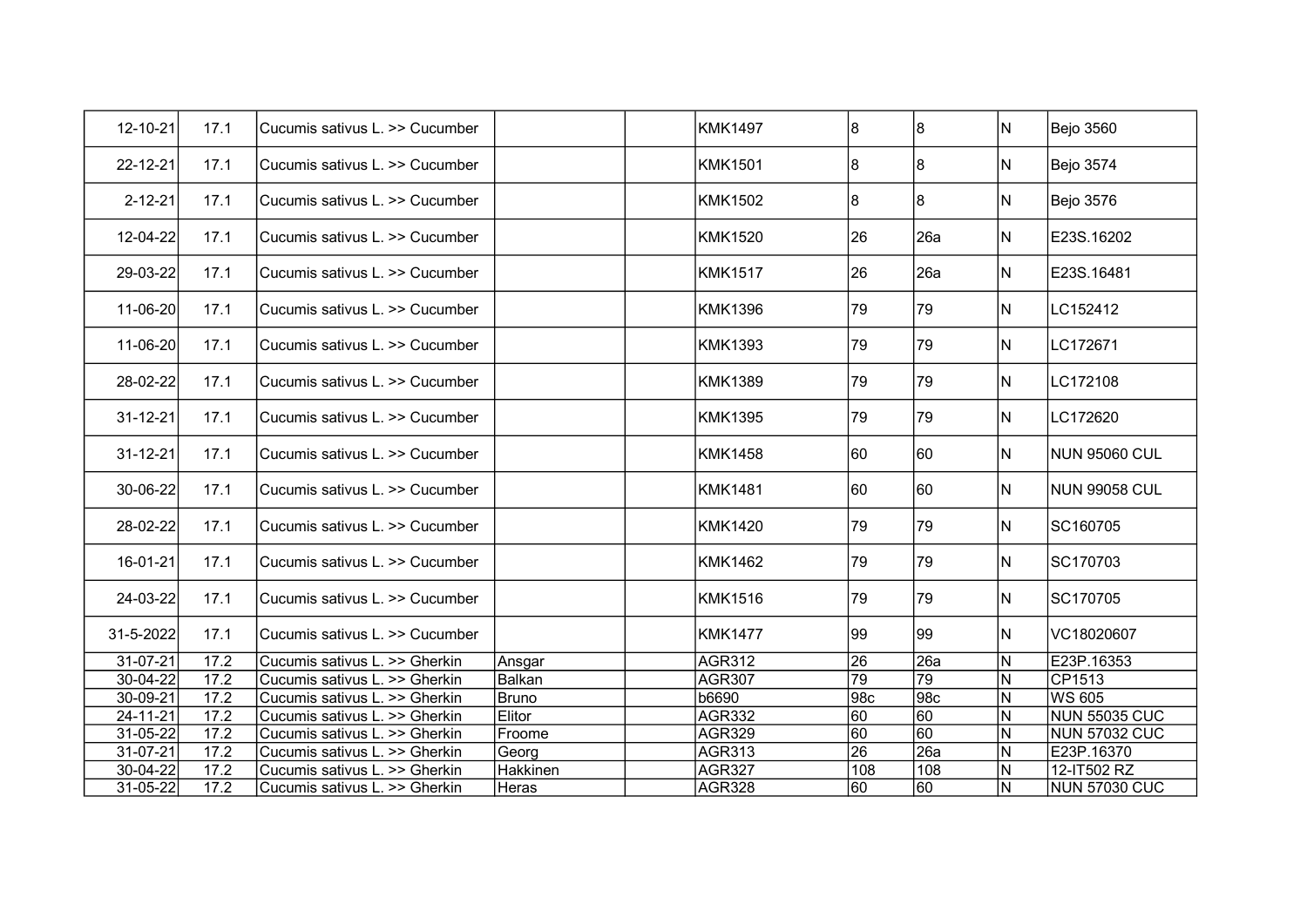| $2 - 12 - 21$  | 17.2              | Cucumis sativus L. >> Gherkin                                                | Henley              | <b>AGR337</b> | 108              | 108              | IN.                     | 12-MH120 RZ          |
|----------------|-------------------|------------------------------------------------------------------------------|---------------------|---------------|------------------|------------------|-------------------------|----------------------|
| 30-06-22       | 17.2              | Cucumis sativus L. >> Gherkin                                                | Ilonara             | AGR309        | 108              | $\overline{108}$ | $\overline{\mathsf{N}}$ | 12-IT408 RZ          |
| 23-11-21       | 17.2              | Cucumis sativus L. >> Gherkin                                                | Juniper             | <b>AGR336</b> | 105              | 105              | N                       | 70594                |
| $23 - 11 - 21$ | 17.2              | Cucumis sativus L. >> Gherkin                                                | Kitto               | <b>AGR335</b> | 105              | $\overline{105}$ | $\overline{\mathsf{N}}$ | 70544                |
| $31 - 01 - 21$ | 17.2              | Cucumis sativus L. >> Gherkin                                                | Lennon              | <b>AGR296</b> | 108              | $\overline{108}$ | $\overline{\mathsf{N}}$ | 12-115 RZ            |
| $25 - 11 - 21$ | 17.2              | Cucumis sativus L. >> Gherkin                                                | Ninja               | <b>AGR334</b> | 105              | 105              | N                       | 70618                |
| 22-01-22       | 17.2              | Cucumis sativus L. >> Gherkin                                                | <b>NUN 51055</b>    | <b>AGR347</b> | 60               | 60               | N                       | <b>NUN 51055 CUP</b> |
| 31-07-21       | 17.2              | Cucumis sativus L. >> Gherkin                                                | Ronell              | <b>AGR311</b> | 26               | $\overline{26a}$ | N                       | E23P.16435           |
| $30 - 11 - 21$ | 17.2              | Cucumis sativus L. >> Gherkin                                                | Spassky             | AGR315        | $\overline{26}$  | $\overline{26a}$ | N                       | E23P.16419           |
| $24 - 11 - 21$ | 17.2              | Cucumis sativus L. >> Gherkin                                                | Stantor             | AGR331        | 60               | 60               | N                       | <b>NUN 55038 CUC</b> |
| 30-04-22       | 17.2              | Cucumis sativus L. >> Gherkin                                                | Valigora            | AGR326        | 108              | 108              | N                       | 12-404 RZ            |
| 31-03-22       | 17.2              | Cucumis sativus L. >> Gherkin                                                | V 5016              | <b>AGR306</b> | 60               | 60               | N                       | <b>NUN 53016 CUP</b> |
| 25-11-21       | $\frac{17.2}{2}$  | Cucumis sativus L. >> Gherkin                                                | Wingate             | AGR333        | 105              | 105              | N                       | 70602                |
| $7 - 01 - 22$  | 17.2              | Cucumis sativus L. >> Gherkin                                                |                     | AGR346        | 8                | 8                | $\overline{\mathsf{N}}$ | Bejo 3486            |
| 15-06-22       | 17.2              | Cucumis sativus L. >> Gherkin                                                |                     | AGR339        | $\overline{8}$   | $\overline{8}$   | $\overline{\mathsf{N}}$ | Bejo 3490            |
| $9 - 12 - 21$  | $17.\overline{2}$ | Cucumis sativus L. >> Gherkin                                                |                     | <b>AGR338</b> | 8                | $\overline{8}$   | N                       | Bejo 3544            |
| 30-04-22       | 17.2              | Cucumis sativus L. >> Gherkin                                                |                     | <b>AGR307</b> | 79               | 79               | N                       | CF1513               |
| 28-02-22       | 17.2              | Cucumis sativus L. >> Gherkin                                                |                     | <b>AGR324</b> | $\overline{78a}$ | 78a              | $\overline{\mathsf{N}}$ | <b>SVCV0196</b>      |
| 16-02-22       | 18                | Cucurbita Maxima Duchesne -<br>Gourd                                         | Excelsior           | CMA43         | 10a              | 10a              | N                       | <b>BOL-P-5402</b>    |
| 31-03-22       | 18                | Cucurbita Maxima Duchesne -<br>Gourd                                         | Flexi Kuri          | CMA37         | 26               | 26a              | N                       | E30R.00095           |
| 330-4-22       | 18                | Cucurbita Maxima Duchesne -                                                  | Kenji Kuri          | CMA38         | 26               | $\overline{26a}$ | N                       | E30R.00057           |
| 31-10-21       | $\overline{18}$   | Cucurbita Maxima Duchesne -                                                  |                     | CMA40         | $\overline{26}$  | $\overline{26a}$ | $\overline{N}$          | E30K.00103           |
| 28-02-22       | 18                | Cucurbita Maxima Duchesne -<br>Gourd                                         |                     | CMA42         | 81               | 81               | N                       | TNK-164              |
| 28-02-22       | 18                | Cucurbita Maxima Duchesne -                                                  |                     | <b>CMA41</b>  | $\overline{81}$  | 81               | N                       | TI-112               |
| 30-06-20       | 19                | Cucurbita pepo L. - Marrow /<br>Courgette                                    | Aqua                | <b>COU133</b> | 26               | 26a              | IN.                     | E28Z.00680           |
| 31-07-21       | 19                | Cucurbita pepo L. - Marrow /                                                 | Bowman              | 493824        | 83               | 83               | N                       | SQ 7420              |
| 13-01-22       | 19                | Cucurbita pepo L. - Marrow /                                                 | <b>Broncos</b>      | <b>COU179</b> | 79               | 79               | ΙN                      | CV10696              |
| $4 - 09 - 21$  | $\overline{19}$   | Cucurbita pepo L. - Marrow /                                                 | Cardano             | <b>CV9464</b> | 79               | 79               | N                       | CV9464               |
| $24 - 11 - 21$ | $\overline{19}$   | Cucurbita pepo L. - Marrow /                                                 | Darling             | <b>COU177</b> | 79               | 79               | $\overline{\mathsf{N}}$ | <b>PS0001</b>        |
| 28-02-22       | 19                | Cucurbita pepo L. - Marrow /                                                 | Devon               | <b>COU142</b> | 108              | 108              | N                       | 23-201 RZ            |
| $4 - 08 - 21$  | $\overline{19}$   | Cucurbita pepo L. - Marrow /                                                 | Draconis            | <b>COU172</b> | 108              | $\overline{108}$ | $\overline{\mathsf{N}}$ | 23-GC242 RZ          |
| 14-01-22       | 19                | Cucurbita pepo L. - Marrow /<br>│Courgette<br>├Сuсurbita реро ∟. – iviamow / | <b>Early Prince</b> | <b>COU180</b> | 79               | 79               | IN.                     | PM0001               |
| 31-03-22       | 19                | Couraotto                                                                    | Fenna               | <b>COU146</b> | 26               | 26a              | N                       | E28Z.00698           |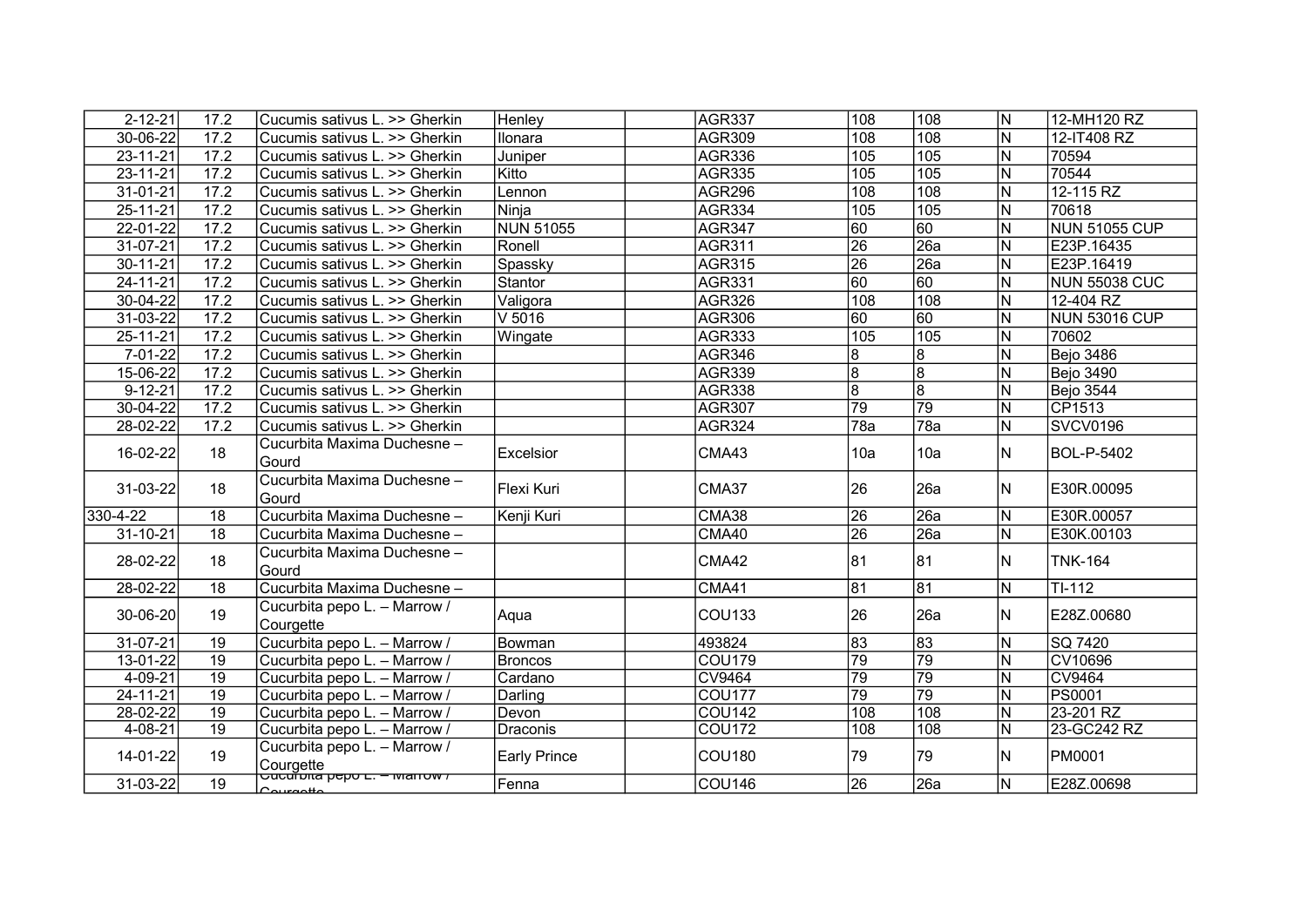| 30-06-22       | 19              | Cucurbita pepo L. - Marrow /<br>Courgette | Gajardo      | <b>COU150</b>     | 78a | 78a | IN.                     | SVYC5325             |
|----------------|-----------------|-------------------------------------------|--------------|-------------------|-----|-----|-------------------------|----------------------|
| $30 - 11 - 21$ | 19              | Cucurbita pepo L. - Marrow /<br>Courgette | Grimsey      | <b>COU138</b>     | 108 | 108 | N                       | 23-177 RZ            |
| 4-09-21        | 19              | Cucurbita pepo L. - Marrow /              | Homero       | <b>COU173</b>     | 79  | 79  | $\overline{\mathsf{N}}$ | <b>CV8554</b>        |
| 31-05-22       | 19              | Cucurbita pepo L. - Marrow /<br>Courgette | Icarus       | <b>COU148</b>     | 79  | 79  | N                       | CV8519               |
| 30-09-21       | 19              | Cucurbita pepo L. - Marrow /<br>Courgette | Kefren       | <b>COU153</b>     | 108 | 108 | N                       | 23-GC401 RZ          |
| 30-06-22       | 19              | Cucurbita pepo L. - Marrow /<br>Courgette | Kyrios       | <b>COU151</b>     | 79  | 79  | N                       | CV9205               |
| 31-08-21       | 19              | Cucurbita pepo L. - Marrow /<br>Courgette | Metis        | <b>COU134</b>     | 26  | 26a | N                       | E28Z.00690           |
| 17-07-20       | 19              | Cucurbita pepo L. - Marrow /              | Mexicana     | <b>COU152</b>     | 26  | 26a | N                       | E28M.00679           |
| 31-07-21       | 19              | Cucurbita pepo L. - Marrow /              | Patmos       | COU <sub>94</sub> | 79  | 79  | N                       | CV6134               |
| $30 - 04 - 22$ | 19              | Cucurbita pepo L. - Marrow /              | Perseverance | <b>COU167</b>     | 108 | 108 | $\mathsf{N}$            | 23-GC246 RZ          |
| 31-07-21       | 19              | Cucurbita pepo L. - Marrow /              | Phelps       | 493833            | 83  | 83  | N                       | SQ 7423              |
| $31 - 05 - 22$ | 19              | Cucurbita pepo L. - Marrow /<br>Courgette | Renegade     | <b>COU149</b>     | 26  | 26a | N                       | E28Z.00697           |
| 16-03-22       | 19              | Cucurbita pepo L. - Marrow /<br>Courgette | Silverdust   | <b>COU184</b>     | 79  | 79  | N                       | Cuxaat               |
| 30-04-22       | 19              | Cucurbita pepo L. - Marrow /<br>Courgette | Teti         | <b>COU169</b>     | 26  | 26a | N                       | E28Z.00706           |
| $30 - 11 - 21$ | $\overline{19}$ | Cucurbita pepo L. - Marrow /              | Tigergrey    | <b>COU155</b>     | 78a | 78a | $\overline{\mathsf{N}}$ | <b>SVYC5302</b>      |
| 30-06-22       | 19              | Cucurbita pepo L. - Marrow /<br>Courgette | Yazuma       | 695               | 17  | 17  | N                       | <b>PTO-AB-672-20</b> |
| $31 - 01 - 21$ | 19              | Cucurbita pepo L. - Marrow /<br>Courgette |              | <b>COU132</b>     | 8   | 8   | N                       | Bejo 3251            |
| $31-03-22$     | 19              | Cucurbita pepo L. - Marrow /<br>Courgette |              | <b>COU145</b>     | 8   | 8   | N                       | Bejo 3252            |
| $2 - 09 - 21$  | 19              | Cucurbita pepo L. - Marrow /<br>Courgette |              | <b>COU165</b>     | 79  | 79  | N                       | CA8575               |
| 13-01-21       | 19              | Cucurbita pepo L. - Marrow /              |              | <b>COU162</b>     | 79  | 79  | N                       | CV8977               |
| 24-03-22       | 19              | Cucurbita pepo L. - Marrow /<br>Courgette |              | <b>COU176</b>     | 79  | 79  | N                       | CV10731              |
| $31 - 12 - 21$ | 19              | Cucurbita pepo L. - Marrow /              |              | <b>COU160</b>     | 26  | 26a | ${\sf N}$               | E28T.00559           |
| $31 - 12 - 21$ | 19              | Cucurbita pepo L. - Marrow /              |              | <b>COU139</b>     | 79  | 79  | $\overline{\mathsf{N}}$ | GR0174               |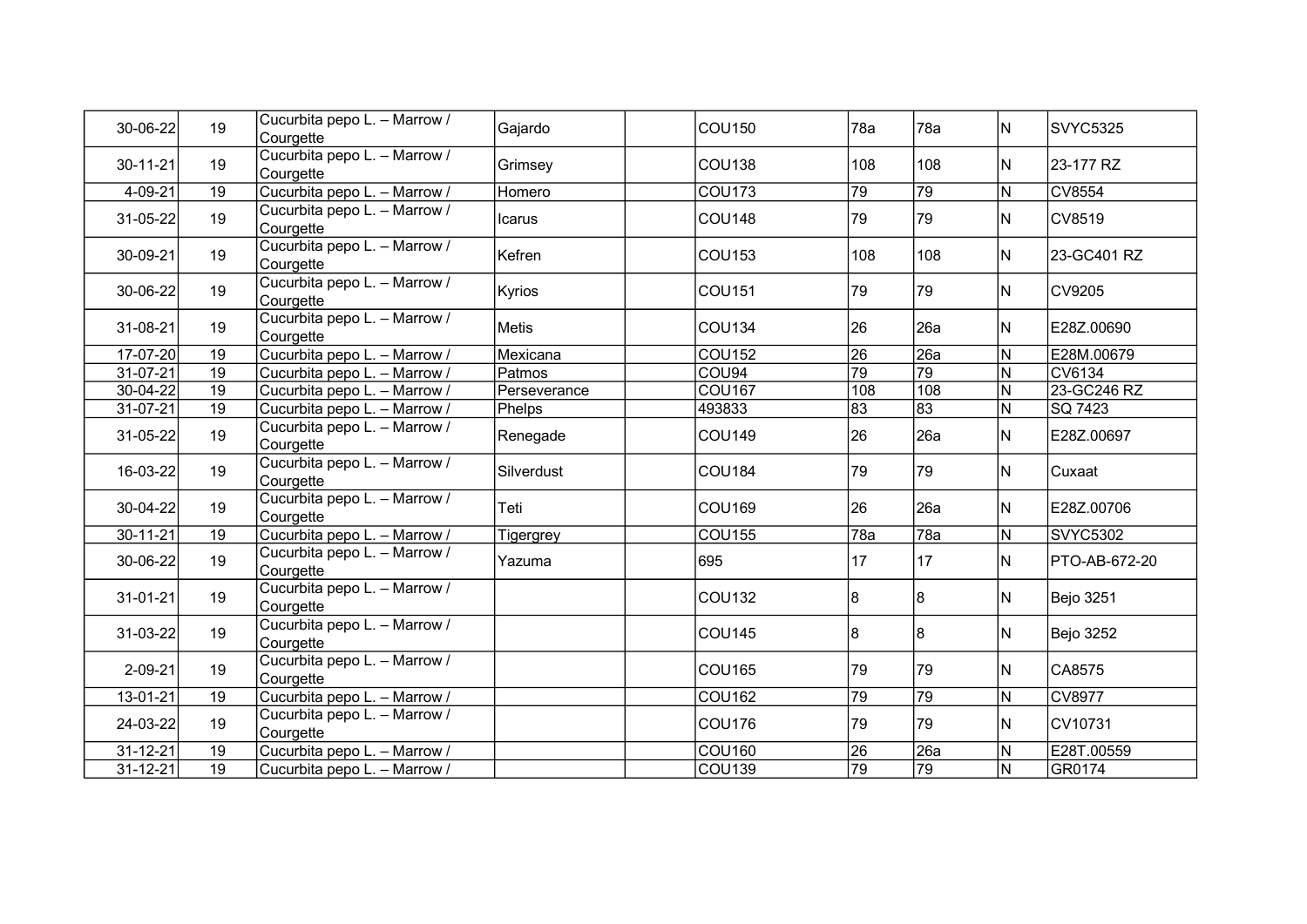| 30-11-21       | 19              | Cucurbita pepo L. - Marrow /<br>Courgette    |                         | <b>COU137</b>  | 79              | 79               | N                       | PL0002               |
|----------------|-----------------|----------------------------------------------|-------------------------|----------------|-----------------|------------------|-------------------------|----------------------|
| $30 - 11 - 21$ | $\overline{19}$ | Cucurbita pepo L. - Marrow /                 |                         | <b>COU135</b>  | $\overline{79}$ | 79               | $\overline{\mathsf{N}}$ | <b>PS0002</b>        |
| $31 - 12 - 21$ | 21.1            | Daucus carota L. >> Carrot                   | $\overline{\text{Cod}}$ | W 3943         | 4               | $\overline{4}$   | $\overline{\mathsf{z}}$ | W 3943               |
| 31-01-21       | 21.1            | Daucus carota L. >> Carrot                   | Highcut                 | <b>WRT546</b>  | 60              | 60               | N                       | <b>NUN 85933 CAC</b> |
| 31-12-21       | 21.1            | Daucus carota L. >> Carrot                   | Jacinto                 | <b>WRT562</b>  | 95a             | 95a              | N                       | PV 5041              |
| 31-05-22       | 21.1            | Daucus carota L. >> Carrot                   | <b>Jefferson</b>        | <b>WRT567</b>  | 8               | $\overline{8}$   | N                       | <b>Bejo 3188</b>     |
| 31-12-21       | 21.1            | Daucus carota L. >> Carrot                   | Olancha                 | <b>WRT563</b>  | 95a             | 95a              | N                       | PV 5304              |
| 30-01-21       | 21.1            | Daucus carota L. >> Carrot                   | Orangeblaze             | <b>WRT573</b>  | 78a             | 78a              | N                       | <b>SVDL7627</b>      |
| 28-02-21       | 21.1            | Daucus carota L. >> Carrot                   | Purple Elite            | 485786         | 60              | 60               | N                       | <b>NUN 89732 CAC</b> |
| 28-02-22       | 21.1            | Daucus carota L. >> Carrot                   | <b>Purple Snax</b>      | 485795         | 60              | 60               | N                       | <b>NUN 89731 CAC</b> |
| 26-11-21       | 21.1            | Daucus carota L. >> Carrot                   | <b>PV 5412</b>          | <b>WRT588</b>  | 743             | $\overline{743}$ | N                       | PV 5412              |
| 30-04-22       | 21.1            | Daucus carota L. >> Carrot                   | Rapier                  | <b>WRT569</b>  | 81              | 81               | N                       | <b>TCH-790</b>       |
| 31-03-22       | 21.1            | Daucus carota L. >> Carrot                   | Rubypak                 | <b>WRT577</b>  | 60              | 60               | N                       | <b>NUN 89853 CAC</b> |
| 31-03-22       | 21.1            | Daucus carota L. >> Carrot                   | <b>SVDC1978</b>         | <b>WRT575</b>  | 78a             | $\overline{78a}$ | $\overline{\mathsf{N}}$ | <b>SVDC1978</b>      |
| $31 - 05 - 22$ | 21.1            | Daucus carota L. >> Carrot                   |                         | <b>WRT581</b>  | $\overline{8}$  | $\overline{8}$   | $\overline{\mathsf{N}}$ | <b>Bejo 3187</b>     |
| 20-10-21       | 21.1            | Daucus carota L. >> Carrot                   |                         | <b>WRT587</b>  | 60              | 60               | N                       | <b>NUN 13102 CAC</b> |
| 28-02-22       | 21.1            | Daucus carota L. >> Carrot                   |                         | W3954          | 46              | 46               | N                       | NOV6616DC            |
| 27-01-22       | 21.1            | Daucus carota L. >> Carrot                   |                         | <b>WRT589</b>  | 78a             | 78a              | N                       | <b>SVDN7396</b>      |
| 30-04-22       | 21.1            | Daucus carota L. >> Carrot                   |                         | <b>WRT568</b>  | 81              | $\overline{81}$  | N                       | <b>TCH-789</b>       |
| 31-12-21       | 22              | Foeniculum vulgare Miller - Fennel Clodio    |                         | <b>VNK80</b>   | 26              | 26a              | N                       | E68F.0118            |
| 30-06-20       | 22              | Foeniculum vulgare Miller - Fennel Sirente   |                         | <b>VNK70</b>   | 78a             | 78a              | N                       | <b>SV3370FM</b>      |
| 21-04-22       | $\overline{22}$ | Foeniculum vulgare Miller - Fennel Ottaviano |                         | VNK97          | 78a             | 78a              | $\overline{\mathsf{N}}$ | <b>SVFF8346</b>      |
| 21-04-22       | $\overline{22}$ | Foeniculum vulgare Miller - Fennel Traiano   |                         | <b>VNK98</b>   | 78a             | $\overline{78a}$ | N                       | <b>SVFF8715</b>      |
| 11-05-22       | 22              | Foeniculum vulgare Miller - Fennel           |                         | <b>VNK99</b>   | 8               | 8                | N                       | <b>Bejo 3519</b>     |
| $31 - 01 - 21$ | $\overline{22}$ | Foeniculum vulgare Miller - Fennel           |                         | VNK73          | $\overline{8}$  | $\overline{8}$   | $\overline{\mathsf{N}}$ | <b>Bejo 3348</b>     |
| 31-01-21       | 22              | Foeniculum vulgare Miller - Fennel           |                         | VNK74          | 8               | 8                | N                       | <b>Bejo 3349</b>     |
| 31-01-21       | 22              | Foeniculum vulgare Miller - Fennel           |                         | <b>VNK75</b>   | 8               | 8                | N                       | <b>Bejo 3350</b>     |
| 12-10-21       | 22              | Foeniculum vulgare Miller - Fennel           |                         | <b>VNK96</b>   | 8               | $\overline{8}$   | N                       | <b>Bejo 3453</b>     |
| 13-10-21       | $\overline{23}$ | Lactuca sativa L. - Lettuce                  | Abrinas                 | <b>SLA4398</b> | 108             | 108              | N                       | 45-IC1152 RZ         |
| 30-04-22       | 23              | Lactuca sativa L. - Lettuce                  | Accalon                 | <b>SLA4439</b> | 108             | 108              | N                       | 79-60 RZ             |
| 23-05-22       | 23              | Lactuca sativa L. - Lettuce                  | Accore                  | <b>SLA4809</b> | $\overline{79}$ | 79               | $\overline{N}$          | LIBU18-0005          |
| $5 - 01 - 22$  | $\overline{23}$ | Lactuca sativa L. - Lettuce                  | Acropole                | <b>SLA4747</b> | $\overline{79}$ | $\overline{79}$  | N                       | LOBA21-0741          |
| 31-12-21       | 23              | Lactuca sativa L. - Lettuce                  | Adimar                  | <b>SLA4559</b> | 26              | $\overline{26a}$ | N                       | E01G.11654           |
| 30-06-22       | $\overline{23}$ | Lactuca sativa L. - Lettuce                  | Afabila                 | <b>SLA4485</b> | 26              | 26a              | N                       | E01F.30757           |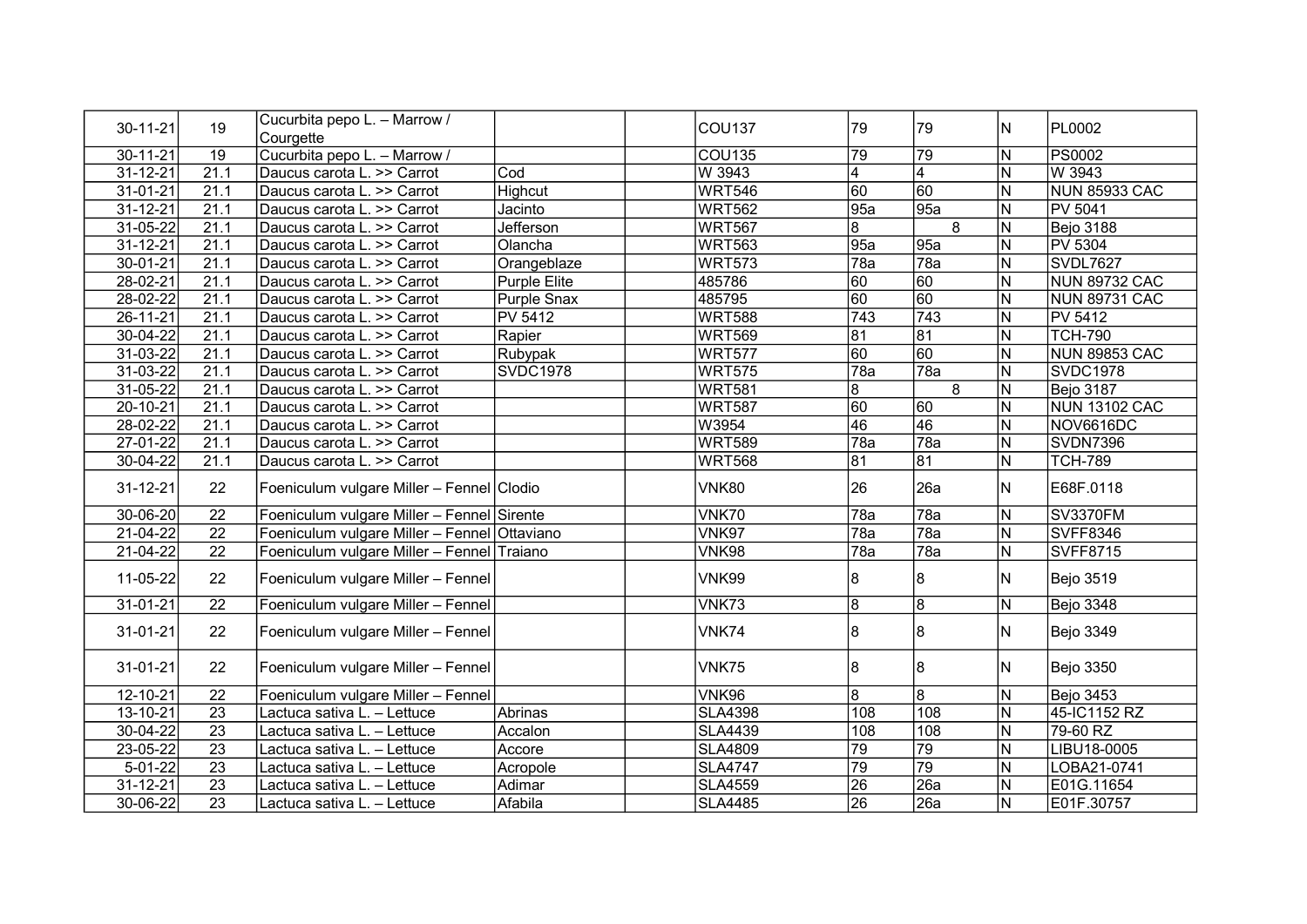| 30-06-22       | 23              | Lactuca sativa L. – Lettuce  | Aglaya             | <b>SLA4653</b> | 108             | 108              | N                       | 42-BU4579 RZ    |
|----------------|-----------------|------------------------------|--------------------|----------------|-----------------|------------------|-------------------------|-----------------|
| 31-05-22       | 23              | Lactuca sativa L. - Lettuce  | Agrela             | <b>SLA4638</b> | 26a             | 26a              | ${\sf N}$               | E01F.30763      |
| 30-04-22       | 23              | Lactuca sativa L. - Lettuce  | Ainoha             | <b>SLA4438</b> | 108             | 108              | $\overline{\mathsf{N}}$ | 42-455 RZ       |
| 31-01-21       | 23              | Lactuca sativa L. - Lettuce  | Airton             | <b>SLA4376</b> | 26              | 26a              | N                       | E01G.10549      |
| 31-10-21       | 23              | Lactuca sativa L. - Lettuce  | Akiens             | <b>SLA4532</b> | 26              | 26a              | N                       | E01G.11505      |
| 28-02-22       | 23              | Lactuca sativa L. - Lettuce  | Alburnus           | <b>SLA4620</b> | $\overline{26}$ | 26a              | N                       | E01E.11400      |
| 31-08-21       | 23              | Lactuca sativa L. – Lettuce  | Alkernia           | <b>SLA4518</b> | 26              | 26a              | N                       | E01G.11195      |
| 30-11-21       | $\overline{23}$ | Lactuca sativa L. - Lettuce  | Alcoy              | <b>SLA4536</b> | 108             | $\overline{108}$ | n                       | 41-GE1396       |
| $1 - 03 - 22$  | 23              | Lactuca sativa L. - Lettuce  | Alezio             | <b>SLA4772</b> | 79              | 79               | N                       | LBAB19-1935     |
| 30-11-21       | 23              | Lactuca sativa L. - Lettuce  | Altozanas          | <b>SLA4538</b> | 108             | 108              | N                       | 45-IC2921 RZ    |
| 30-09-21       | 23              | Lactuca sativa L. - Lettuce  | Alumbrera          | FR4067768      | 78a             | 78a              | N                       | <b>SVLK5498</b> |
| 31-05-22       | 23              | Lactuca sativa L. - Lettuce  | Amalona            | <b>SLA4601</b> | 108             | 108              | N                       | 41-CO8442 RZ    |
| 31-07-21       | 23              | Lactuca sativa L. - Lettuce  | Anduril            | <b>SLA4262</b> | 26              | 26a              | N                       | E01G.10938      |
| 31-03-22       | 23              | Lactuca sativa L. - Lettuce  | Annare             | <b>SLA4625</b> | 26              | 26a              | ${\sf N}$               | E01B.30770      |
| 31-03-22       | 23              | ILactuca sativa L. – Lettuce | Antiope            | <b>SLA4627</b> | 108             | 108              | ${\sf N}$               | 42-BU4707 R     |
| 20-05-22       | 23              | Lactuca sativa L. - Lettuce  | Arenda             | <b>SLA4801</b> | 60              | 60               | ${\sf N}$               | NUN 01262 LTL   |
| 28-02-22       | 23              | Lactuca sativa L. - Lettuce  | Arturo             | <b>SLA4619</b> | 26              | 26a              | ${\sf N}$               | E01C.30919      |
| 7-04-22        | 23              | Lactuca sativa L. - Lettuce  | Aruanas            | <b>SLA4786</b> | 108             | 108              | N                       | 45-IC6002 RZ    |
| 11-01-21       | 23              | Lactuca sativa L. - Lettuce  | Asturion           | <b>SLA4754</b> | 108             | 108              | ${\sf N}$               | 81-267 RZ       |
| 29-04-22       | 23              | Lactuca sativa L. - Lettuce  | Axial              | <b>SLA4791</b> | 79              | 79               | N                       | LRMD20-2013     |
| 11-05-22       | 23              | Lactuca sativa L. - Lettuce  | Azucena            | <b>SLA4796</b> | 79              | 79               | ${\sf N}$               | LRMN20-2011     |
| 15-06-22       | 23              | Lactuca sativa L. - Lettuce  | Azulita            | <b>SLA4819</b> | 79              | 79               | ${\sf N}$               | LBAB20-2058     |
| 31-07-21       | 23              | Lactuca sativa L. - Lettuce  | Babieca            | <b>SLA4257</b> | 26              | 26a              | ${\sf N}$               | E01G.11163      |
| 11-03-22       | 23              | Lactuca sativa L. - Lettuce  | <b>Baltius</b>     | <b>SLA4597</b> | 108             | 108              | N                       | 141-CO1781 RZ   |
| 20-01-21       | 23              | Lactuca sativa L. - Lettuce  | <b>Bastimentos</b> | <b>SLA4590</b> | 26              | 26a              | ${\sf N}$               | E01E.11471      |
| 31-07-21       | 23              | Lactuca sativa L. – Lettuce  | <b>Batblond</b>    | <b>SLA4255</b> | $\overline{26}$ | 26a              | N                       | E01K.30606      |
| 31-08-21       | $\overline{23}$ | Lactuca sativa L. – Lettuce  | Bazillac           | 4067486        | 78a             | 78a              | N                       | <b>SVLA1140</b> |
| 30-11-21       | 23              | Lactuca sativa L. - Lettuce  | Berlanga           | <b>SLA4535</b> | 108             | $\overline{108}$ | N                       | 41-C01851 RZ    |
| 30-06-22       | 23              | Lactuca sativa L. – Lettuce  | Bellafore          | <b>SLA4481</b> | $\overline{79}$ | 79               | ${\sf N}$               | LIBU18-0002     |
| 31-03-22       | 23              | Lactuca sativa L. – Lettuce  | <b>Bican</b>       | <b>SLA4624</b> | $\overline{26}$ | 26a              | N                       | E01G.11655      |
| 30-04-22       | 23              | Lactuca sativa L. – Lettuce  | <b>Bondial</b>     | <b>SLA4434</b> | $\overline{79}$ | 79               | N                       | LRBL19-1980     |
| 17-02-22       | 23              | Lactuca sativa L. – Lettuce  | <b>Bottas</b>      | <b>SLA4675</b> | 108             | 108              | ${\sf N}$               | 84-BB8485 RZ    |
| 31-07-21       | 23              | Lactuca sativa L. - Lettuce  | Boucan             | <b>SLA4499</b> | $\overline{26}$ | 26a              | ${\sf N}$               | E01C.30772      |
| 30-04-22       | 23              | Lactuca sativa L. - Lettuce  | Brenniga           | <b>SLA4631</b> | $\overline{26}$ | 26a              | N                       | E01A.30800      |
| 30-04-22       | 23              | Lactuca sativa L. - Lettuce  | <b>Brutal</b>      | <b>SLA4449</b> | $\overline{79}$ | 79               | N                       | LRMD19-1916     |
| 31-07-21       | 23              | Lactuca sativa L. - Lettuce  | <b>Buffona</b>     | <b>SLA4044</b> | 108             | 108              | N                       | 45-291 RZ       |
| 17-08-21       | 23              | Lactuca sativa L. - Lettuce  | <b>Burgalia</b>    | <b>SLA4290</b> | 108             | 108              | N                       | 45-457 RZ       |
| $31 - 12 - 21$ | 23              | Lactuca sativa L. - Lettuce  | Caracola           | 4068266        | 78a             | 78a              | N                       | SVLA0111        |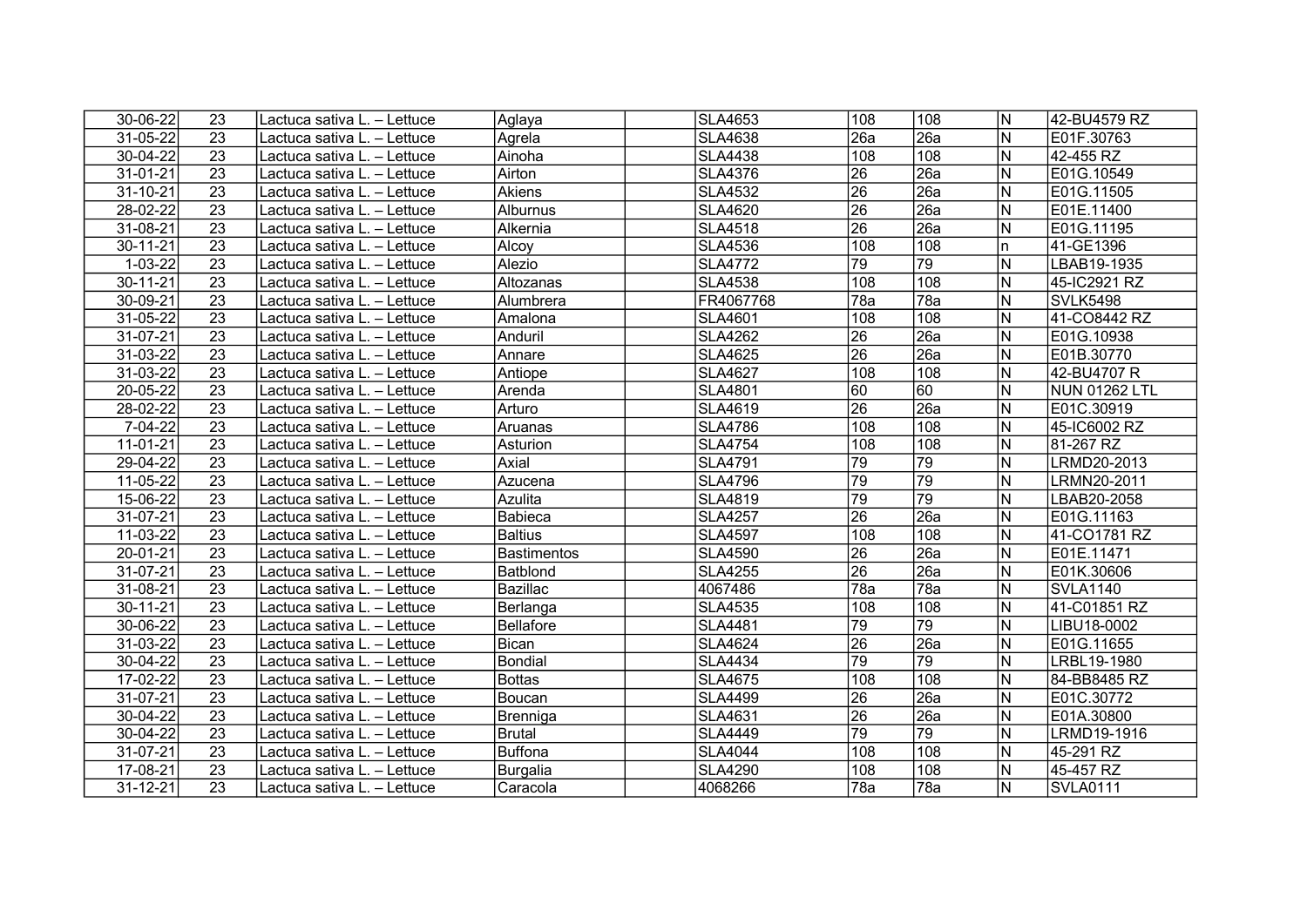| 31-07-21       | 23              | Lactuca sativa L. - Lettuce | Casual       | <b>SLA4488</b> | 79              | 79               | N                       | 30620                |
|----------------|-----------------|-----------------------------|--------------|----------------|-----------------|------------------|-------------------------|----------------------|
| 30-11-21       | 23              | Lactuca sativa L. - Lettuce | Centrius     | <b>SLA4546</b> | 108             | 108              | N                       | 41-CO1332 RZ         |
| 31-05-22       | 23              | Lactuca sativa L. - Lettuce | Chandler     | <b>SLA4463</b> | 60              | $\overline{60}$  | $\overline{\mathsf{N}}$ | <b>NUN 03116 LTL</b> |
| 28-02-22       | 23              | Lactuca sativa L. - Lettuce | Cimano       | <b>SLA4407</b> | 26              | 26a              | $\overline{\mathsf{N}}$ | E01E.11415           |
| $11 - 11 - 21$ | $\overline{23}$ | Lactuca sativa L. - Lettuce | Cindita      | <b>SLA4697</b> | 108             | 108              | $\overline{\mathsf{N}}$ | 41-CR2393 RZ         |
| 30-04-22       | 23              | Lactuca sativa L. - Lettuce | Ciprianas    | <b>SLA4403</b> | 108             | 108              | N                       | 45-IC4011 RZ         |
| 31-08-21       | 23              | Lactuca sativa L. - Lettuce | Clerac       | 4067351        | 78a             | 78a              | N                       | <b>SVLA4472</b>      |
| 16-01-21       | $\overline{23}$ | Lactuca sativa L. - Lettuce | Clorinda     | <b>SLA4572</b> | 60              | 60               | N                       | <b>NUN 04117 LTL</b> |
| 26-02-22       | 23              | Lactuca sativa L. - Lettuce | Cobain       | <b>SLA4763</b> | 60              | 60               | N                       | <b>NUN 06529 LTL</b> |
| 21-10-21       | 23              | Lactuca sativa L. - Lettuce | Coconino     | <b>SLA4689</b> | 108             | 108              | $\mathsf{N}$            | 79-ML8166 RZ         |
| 27-07-21       | 23              | Lactuca sativa L. - Lettuce | Colanzi      | <b>SLA4670</b> | 108             | 108              | $\mathsf{N}$            | 41-CO2956 RZ         |
| 31-05-22       | 23              | Lactuca sativa L. - Lettuce | Coliseum     | <b>SLA4644</b> | $\overline{26}$ | 26a              | N                       | E01G.11808           |
| 25-06-20       | 23              | Lactuca sativa L. - Lettuce | Corvinas     | <b>SLA4399</b> | 108             | 108              | N                       | 45-IC1607 RZ         |
| 31-05-22       | 23              | Lactuca sativa L. - Lettuce | Cospenza     | <b>SLA4462</b> | 26              | 26a              | $\mathsf{N}$            | E01G.11092           |
| 30-06-20       | 23              | Lactuca sativa L. - Lettuce | Cristabel    | <b>SLA4068</b> | $\overline{26}$ | 26a              | N                       | Cristabel            |
| 20-01-21       | 23              | Lactuca sativa L. - Lettuce | Curazao      | <b>SLA4589</b> | $\overline{26}$ | 26a              | N                       | E01E.11476           |
| $9 - 06 - 22$  | 23              | Lactuca sativa L. - Lettuce | Dario        | <b>SLA4815</b> | $\overline{79}$ | 79               | $\overline{\mathsf{N}}$ | LMUL18-0013          |
| 30-06-20       | 23              | Lactuca sativa L. - Lettuce | Delcaso      | <b>SLA4241</b> | 26              | 26a              | $\overline{\mathsf{N}}$ | E01G.11438           |
| 30-06-20       | 23              | Lactuca sativa L. - Lettuce | E01K30081    | <b>SLA4242</b> | 26              | 26a              | N                       | E01K.30081           |
| 11-06-20       | 23              | Lactuca sativa L. - Lettuce | Edda         | <b>SLA453</b>  | 108             | 108              | N                       | 42-114 RZ            |
| 27-04-22       | 23              | Lactuca sativa L. - Lettuce | Edwige       | <b>SLA4789</b> | 108             | 108              | N                       | 42-BU4711 RZ         |
| 30-06-22       | 23              | Lactuca sativa L. - Lettuce | <b>Elfos</b> | <b>SLA4661</b> | 79              | 79               | N                       | LS18802              |
| 30-11-21       | 23              | Lactuca sativa L. - Lettuce | Elicio       | <b>SLA4534</b> | 108             | 108              | $\mathsf{N}$            | 43-BU7206 RZ         |
| 31-07-21       | 23              | Lactuca sativa L. - Lettuce | Elodian      | <b>SLA4494</b> | 79              | 79               | $\mathsf{N}$            | LS17650              |
| 31-07-21       | 23              | Lactuca sativa L. - Lettuce | Enio         | <b>SLA4495</b> | $\overline{26}$ | $\overline{26a}$ | N                       | E01E.11635           |
| 31-05-22       | 23              | Lactuca sativa L. - Lettuce | Evans        | <b>SLA4457</b> | $\overline{26}$ | 26a              | $\overline{\mathsf{N}}$ | E01B.10896           |
| 8-09-21        | 23              | Lactuca sativa L. - Lettuce | Evionas      | <b>SLA4603</b> | 108             | 108              | $\mathsf{N}$            | 45-IC1424 RZ         |
| 26-06-20       | 23              | Lactuca sativa L. - Lettuce | Exanimo      | <b>SLA4486</b> | 108             | 108              | $\mathsf{N}$            | 79-IN1600 RZ         |
| 13-11-21       | $\overline{23}$ | Lactuca sativa L. - Lettuce | Exonic       | <b>SLA4698</b> | 108             | 108              | $\overline{N}$          | 79-IN1888 RZ         |
| 12-11-21       | 23              | Lactuca sativa L. - Lettuce | Extol        | <b>SLA4735</b> | 108             | 108              | N                       | 79-IN2369 RZ         |
| $17 - 11 - 21$ | 23              | Lactuca sativa L. - Lettuce | Exwatch      | <b>SLA4700</b> | 108             | 108              | N                       | 79-IN2145 RZ         |
| 31-07-21       | 23              | Lactuca sativa L. - Lettuce | Ezilia       | <b>SLA4222</b> | $\overline{26}$ | 26a              | N                       | E01C.10641           |
| 16-12-21       | $\overline{23}$ | Lactuca sativa L. - Lettuce | Festina      | <b>SLA4659</b> | $\overline{79}$ | 79               | N                       | LRBL 19-1981         |
| 30-06-20       | 23              | Lactuca sativa L. - Lettuce | Finlandia    | 20190165       | 108             | 108              | $\overline{\mathsf{N}}$ | 45-474 RZ            |
| 16-01-22       | 23              | Lactuca sativa L. - Lettuce | Flamingo     | <b>SLA4586</b> | $\overline{79}$ | 79               | N                       | RMN19-1962           |
| 31-08-21       | 23              | Lactuca sativa L. – Lettuce | Flavita      | <b>SLA4504</b> | 79              | 79               | $\mathsf{N}$            | LS17047              |
| 31-12-21       | 23              | Lactuca sativa L. - Lettuce | Fontaine     | <b>SLA4561</b> | 108             | 108              | N                       | 41-GE5776 RZ         |
| 31-03-22       | 23              | Lactuca sativa L. - Lettuce | Funkia       | <b>SLA4431</b> | 108             | 108              | N                       | 42-BU1851 RZ         |
| 28-02-22       | 23              | Lactuca sativa L. - Lettuce | Fusandra     | <b>SLA4614</b> | 26              | 26a              | N                       | E01D.30639           |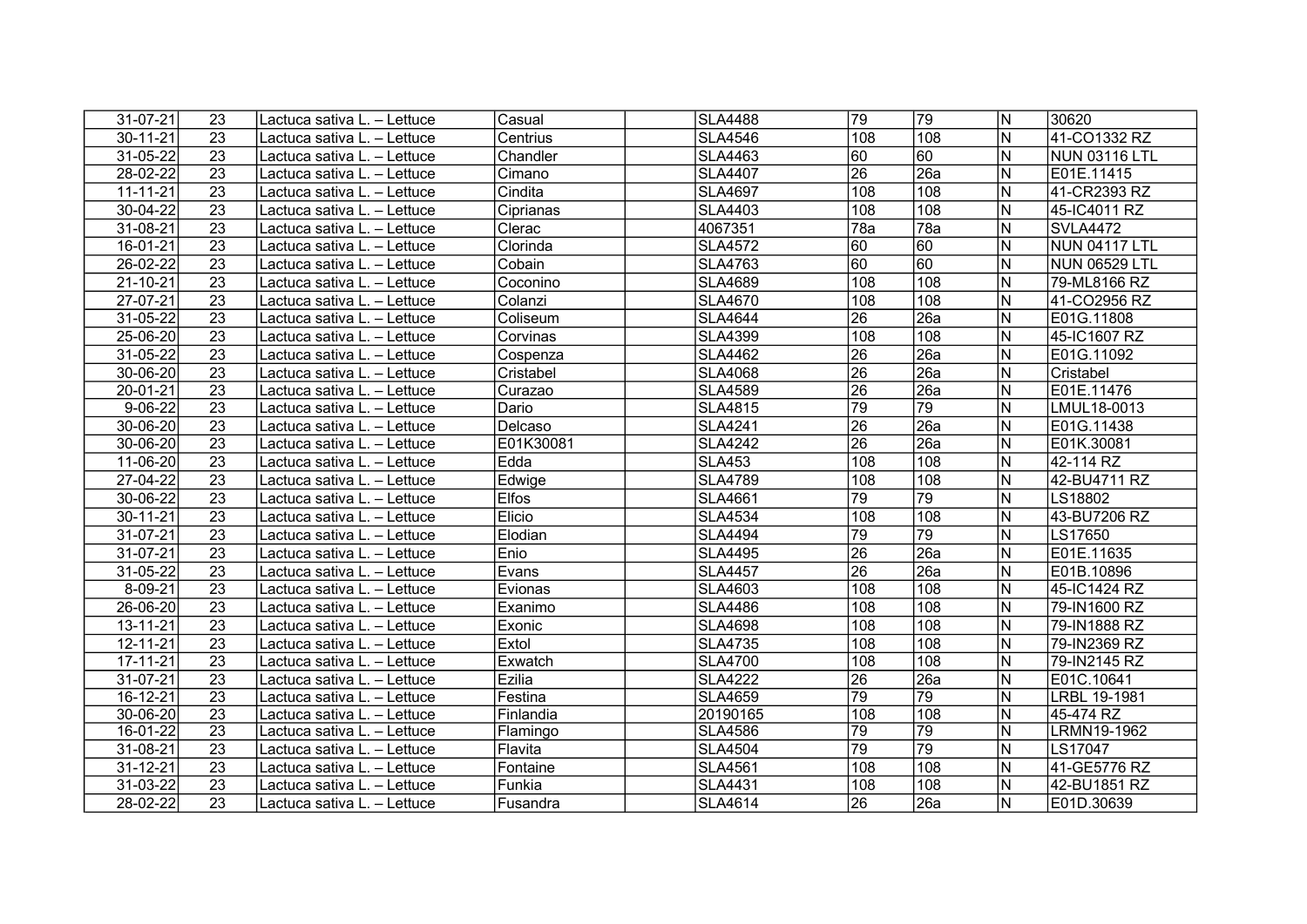| 30-04-22       | 23              | Lactuca sativa L. - Lettuce | Gabita               | <b>SLA4636</b> | 108             | 108              | IN.                     | 41-CR1378 RZ         |
|----------------|-----------------|-----------------------------|----------------------|----------------|-----------------|------------------|-------------------------|----------------------|
| $1 - 03 - 22$  | 23              | Lactuca sativa L. - Lettuce | Gabriela             | <b>SLA4773</b> | 79              | 79               | N                       | LBAB20-2050          |
| 30-04-22       | 23              | Lactuca sativa L. - Lettuce | Gaitera              | <b>SLA4635</b> | 26              | 26a              | N                       | E01A.30799           |
| 30-06-20       | 23              | Lactuca sativa L. - Lettuce | Gazet                | <b>SLA4249</b> | 26              | 26a              | N                       | E01K.30609           |
| $1 - 03 - 22$  | 23              | Lactuca sativa L. - Lettuce | Giacomo              | <b>SLA4770</b> | 79              | 79               | $\overline{\mathsf{N}}$ | LS17050              |
| 21-04-22       | 23              | Lactuca sativa L. - Lettuce | Gianella             | <b>SLA4787</b> | 108             | 108              | $\overline{\mathsf{N}}$ | 42-BU4613 RZ         |
| 30-04-22       | $\overline{23}$ | Lactuca sativa L. - Lettuce | Gibbard              | <b>SLA4440</b> | 108             | 108              | N                       | 79-ML1112 RZ         |
| 31-05-22       | $\overline{23}$ | Lactuca sativa L. - Lettuce | Gido                 | <b>SLA4461</b> | 26              | 26a              | N                       | E01E.10839           |
| $1 - 03 - 22$  | 23              | Lactuca sativa L. - Lettuce | Giovanni             | <b>SLA4774</b> | 79              | 79               | N                       | LBAB20-2052          |
| $1 - 03 - 22$  | 23              | Lactuca sativa L. - Lettuce | Giullieti            | <b>SLA4771</b> | 79              | 79               | N                       | LBAB18-0010          |
| 30-06-22       | 23              | Lactuca sativa L. - Lettuce | Gladius              | <b>SLA4607</b> | 108             | 108              | N                       | 41-CO1089 RZ         |
| $1 - 10 - 21$  | $\overline{23}$ | Lactuca sativa L. - Lettuce | Grazina              | <b>SLA4680</b> | 8               | 8                | N                       | Bejo 16-208          |
| $5 - 04 - 22$  | 23              | Lactuca sativa L. - Lettuce | <b>Green Thunder</b> | <b>SLA4781</b> | $\overline{79}$ | $\overline{79}$  | N                       | <b>SXP0341</b>       |
| 13-10-21       | 23              | Lactuca sativa L. - Lettuce | Greensboro           | <b>SLA4595</b> | 108             | 108              | N                       | 43-BU7435 RZ         |
| 20-05-22       | 23              | Lactuca sativa L. - Lettuce | Gregor               | <b>SLA4805</b> | 60              | 60               | N                       | <b>NUN 02569 LTL</b> |
| 11-05-22       | 23              | Lactuca sativa L. - Lettuce | Grewger              | <b>SLA4799</b> | 79              | 79               | N                       | LMUL19-1922          |
| 30-06-20       | 23              | Lactuca sativa L. - Lettuce | Hagnus               | <b>SLA4247</b> | 26              | 26a              | N                       | E01E.10974           |
| 30-11-21       | 23              | Lactuca sativa L. - Lettuce | Hetea                | <b>SLA4540</b> | 108             | 108              | N                       | 41-CO3213 RZ         |
| 31-12-21       | 23              | Lactuca sativa L. - Lettuce | Hiligo               | <b>SLA4570</b> | 79              | 79               | IN.                     | LRMN20-2013          |
| 27-01-21       | 23              | Lactuca sativa L. - Lettuce | Icarus               | <b>SLA4606</b> | 108             | 108              | N                       | 41-CO7929 RZ         |
| 30-09-21       | 23              | Lactuca sativa L. - Lettuce | Ice Calor            | <b>SLA4525</b> | 79              | 79               | N                       | LICS19-0033          |
| 26-01-21       | 23              | Lactuca sativa L. - Lettuce | Ice Celtic           | <b>SLA4594</b> | 79              | 79               | N                       | LICN19-0090          |
| 31-05-21       | 23              | Lactuca sativa L. - Lettuce | Ice Cold             | <b>SLA4471</b> | 79              | 79               | ΙN                      | LS18530              |
| 31-08-20       | 23              | Lactuca sativa L. - Lettuce | Ice Desert           | <b>SLA4274</b> | $\overline{79}$ | 79               | N                       | LS16528              |
| $2 - 11 - 21$  | 23              | Lactuca sativa L. - Lettuce | Ice Hielo            | <b>SLA4690</b> | $\overline{79}$ | 79               | N                       | LICS20-0033          |
| 31-08-21       | $\overline{23}$ | Lactuca sativa L. - Lettuce | Ice Kaval            | <b>SLA4502</b> | $\overline{79}$ | 79               | $\overline{\mathsf{N}}$ | LICS19-0042          |
| $5 - 04 - 22$  | 23              | Lactuca sativa L. - Lettuce | Ice Kis              | <b>SLA4784</b> | $\overline{79}$ | 79               | N                       | LICS21-0044          |
| 12-10-21       | 23              | Lactuca sativa L. - Lettuce | Ice Lena             | <b>SLA4684</b> | $\overline{79}$ | $\overline{79}$  | N                       | LICS20-0013          |
| 30-06-22       | 23              | Lactuca sativa L. - Lettuce | Ice Platine          | <b>SLA4480</b> | 79              | 79               | N                       | LICS20-0004          |
| 31-03-22       | 23              | Lactuca sativa L. - Lettuce | Ice Speed            | <b>SLA4418</b> | 79              | 79               | N                       | LICS19-0051          |
| 23-05-22       | 23              | Lactuca sativa L. - Lettuce | Ice Springo          | <b>SLA4808</b> | $\overline{79}$ | 79               | N                       | LICS20-0060          |
| 11-08-21       | 23              | Lactuca sativa L. - Lettuce | Inferno              | <b>SLA4671</b> | 79              | 79               | IN.                     | LS10884              |
| $31 - 12 - 21$ | 23              | Lactuca sativa L. - Lettuce | Instagral            | <b>SLA4549</b> | 79              | 79               | N                       | LRBL19-1935          |
| 31-10-21       | 23              | Lactuca sativa L. - Lettuce | Jones                | <b>SLA4531</b> | $\overline{26}$ | 26a              | N                       | E01B.11914           |
| 17-06-22       | 23              | Lactuca sativa L. - Lettuce | Joplin               | <b>SLA4817</b> | 60              | 60               | N                       | <b>NUN 06176 LTL</b> |
| 30-04-22       | 23              | Lactuca sativa L. - Lettuce | Kailua               | <b>SLA4436</b> | 26              | 26a              | N                       | E01K.30571           |
| 30-06-22       | 23              | Lactuca sativa L. - Lettuce | Karmian              | <b>SLA4647</b> | 79              | $\overline{79}$  | IN.                     | LOBU19-0004          |
| 26-02-22       | 23              | Lactuca sativa L. - Lettuce | Kaskaro              | <b>SLA4768</b> | 26              | $\overline{26a}$ | N                       | E01C.30921           |
| 30-04-22       | 23              | Lactuca sativa L. - Lettuce | Kiedis               | <b>SLA4637</b> | 108             | 108              | ΙN                      | 83-OA2470 RZ         |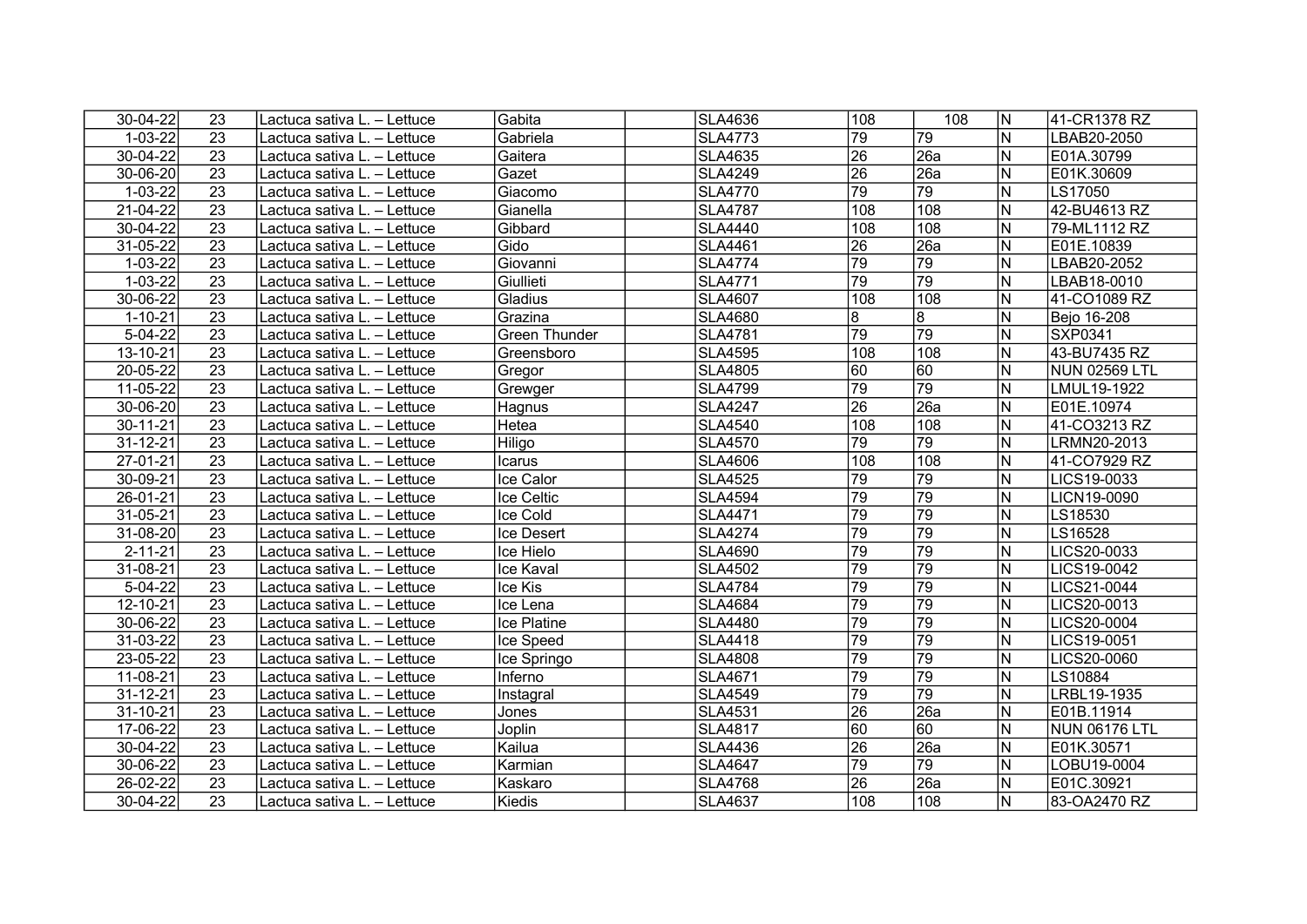| 28-02-22      | 23              | Lactuca sativa L. - Lettuce | Kilnsey        | <b>SLA4618</b> | 26  | 26a              | N                       | E01G.11086           |
|---------------|-----------------|-----------------------------|----------------|----------------|-----|------------------|-------------------------|----------------------|
| 31-05-22      | 23              | Lactuca sativa L. - Lettuce | Kinlar         | <b>SLA4639</b> | 26  | 26a              | ${\sf N}$               | E01K.30853           |
| 30-09-21      | 23              | Lactuca sativa L. - Lettuce | Kivivo         | <b>SLA4527</b> | 108 | 108              | $\overline{\mathsf{N}}$ | 83-OA2753 RZ         |
| 20-06-20      | 23              | Lactuca sativa L. - Lettuce | Kravitz        | <b>SLA4246</b> | 26  | $\overline{26a}$ | N                       | E01E.11220           |
| 17-06-22      | 23              | Lactuca sativa L. - Lettuce | Lagatta        | <b>SLA4818</b> | 60  | $\overline{60}$  | N                       | <b>NUN 05107 LTL</b> |
| 31-05-22      | 23              | Lactuca sativa L. - Lettuce | Lagave         | <b>SLA4464</b> | 60  | $\overline{60}$  | N                       | <b>NUN 05088 LTL</b> |
| 30-06-20      | $\overline{23}$ | Lactuca sativa L. - Lettuce | Lagostina      | <b>SLA4057</b> | 60  | 60               | N                       | <b>NUN 05076 LTL</b> |
| 30-06-22      | $\overline{23}$ | Lactuca sativa L. - Lettuce | Lagovia        | <b>SLA4645</b> | 60  | 60               | N                       | <b>NUN 05097 LTL</b> |
| 30-04-22      | 23              | Lactuca sativa L. - Lettuce | Lamarre        | <b>SLA4609</b> | 108 | 108              | N                       | 86-LE2699 RZ         |
| 26-01-22      | 23              | Lactuca sativa L. - Lettuce | Lambole        | <b>SLA4758</b> | 79  | 79               | N                       | LS10706              |
| 16-01-21      | 23              | Lactuca sativa L. - Lettuce | Latenda        | <b>SLA4571</b> | 60  | 60               | ${\sf N}$               | <b>NUN 06218 LTL</b> |
| 20-05-22      | 23              | Lactuca sativa L. - Lettuce | Latiza         | <b>SLA4800</b> | 60  | 60               | N                       | <b>NUN 01212 LTL</b> |
| 13-10-21      | 23              | Lactuca sativa L. - Lettuce | Laurinas       | <b>SLA4574</b> | 108 | 108              | ${\sf N}$               | 45-IC2015 RZ         |
| 16-06-22      | 23              | Lactuca sativa L. - Lettuce | Lennita II     | <b>SLA4822</b> | 79  | 79               | N                       | LBAB21-2188          |
| 30-06-20      | 23              | Lactuca sativa L. - Lettuce | Leonel         | <b>SLA4060</b> | 60  | 60               | N                       | <b>NUN 03100 LTL</b> |
| 31-03-22      | 23              | Lactuca sativa L. - Lettuce | Liboga         | <b>SLA4626</b> | 26  | 26a              | N                       | E01A.30805           |
| 17-11-21      | 23              | Lactuca sativa L. - Lettuce | Limambo        | <b>SLA4699</b> | 108 | 108              | ${\sf N}$               | 86-LE2741 RZ         |
| 31-05-22      | 23              | Lactuca sativa L. - Lettuce | Lizio          | <b>SLA4710</b> | 79  | 79               | N                       | LMUL19-1905          |
| 30-06-20      | 23              | Lactuca sativa L. - Lettuce | Lukasz         | <b>SLA4059</b> | 60  | 60               | N                       | <b>NUN 02559 LTL</b> |
| $9 - 10 - 21$ | 23              | Lactuca sativa L. - Lettuce | Lutina         | <b>SLA4683</b> | 79  | 79               | N                       | LRBL19-8119          |
| 30-06-20      | 23              | Lactuca sativa L. - Lettuce | Magistral      | <b>SLA4056</b> | 60  | 60               | N                       | NUN 06160 LTL        |
| 17-11-21      | 23              | Lactuca sativa L. - Lettuce | Magniski       | <b>SLA4702</b> | 108 | 108              | N                       | 81-BA8670 RZ         |
| 28-02-22      | 23              | Lactuca sativa L. - Lettuce | Mareika        | <b>SLA4412</b> | 26  | 26a              | N                       | E01F.11010           |
| 31-01-21      | 23              | Lactuca sativa L. - Lettuce | Matthew        | <b>SLA4160</b> | 60  | 60               | N                       | <b>NUN 02649 LTL</b> |
| 30-06-22      | 23              | Lactuca sativa L. - Lettuce | Mattia         | <b>SLA4474</b> | 108 | 108              | N                       | 42-BU1527 RZ         |
| 20-05-22      | 23              | Lactuca sativa L. - Lettuce | Maturana       | <b>SLA4802</b> | 60  | 60               | N                       | <b>NUN 01265 LTL</b> |
| 28-02-22      | 23              | Lactuca sativa L. - Lettuce | Melosa         | <b>SLA4382</b> | 60  | 60               | N                       | <b>NUN 00216 LTL</b> |
| 30-04-22      | $\overline{23}$ | Lactuca sativa L. - Lettuce | Memorial       | <b>SLA4451</b> | 79  | 79               | N                       | LRBL19-1984          |
| 13-07-21      | 23              | Lactuca sativa L. – Lettuce | Mistergus      | <b>SLA4664</b> | 108 | 108              | N                       | 79-IN1226 RZ         |
| 30-04-22      | 23              | Lactuca sativa L. – Lettuce | Multired 166   | <b>SLA4634</b> | 60  | 60               | N                       | <b>NUN 09166 LTL</b> |
| 30-06-20      | 23              | Lactuca sativa L. - Lettuce | Nolaf          | <b>SLA4245</b> | 26  | 26a              | N                       | E01E.11266           |
| 30-06-22      | 23              | Lactuca sativa L. - Lettuce | Nordicstar     | <b>SLA4478</b> | 60  | $\overline{60}$  | ${\sf N}$               | <b>NUN 08208 LTL</b> |
| 28-02-22      | 23              | Lactuca sativa L. - Lettuce | Mondrian       | <b>SLA4615</b> | 26  | 26a              | N                       | E01C.30880           |
| 31-01-21      | 23              | Lactuca sativa L. - Lettuce | Morfos         | <b>SLA4329</b> | 79  | 79               | N                       | LRLG19-0001          |
| 30-06-22      | 23              | Lactuca sativa L. - Lettuce | Multigreen 161 | <b>SLA4654</b> | 60  | 60               | N                       | <b>NUN 09161 LTL</b> |
| 28-02-22      | 23              | Lactuca sativa L. - Lettuce | Multired 134   | <b>SLA4384</b> | 60  | 60               | ${\sf N}$               | <b>NUN 09134 LTL</b> |
| 31-01-21      | 23              | Lactuca sativa L. - Lettuce | Moderole       | <b>SLA4372</b> | 79  | 79               | N                       | LOBA19-0029          |
| 28-02-22      | 23              | Lactuca sativa L. - Lettuce | N 6428         | <b>TMT3835</b> | 60  | 60               | N                       | NUN 00241 TOP        |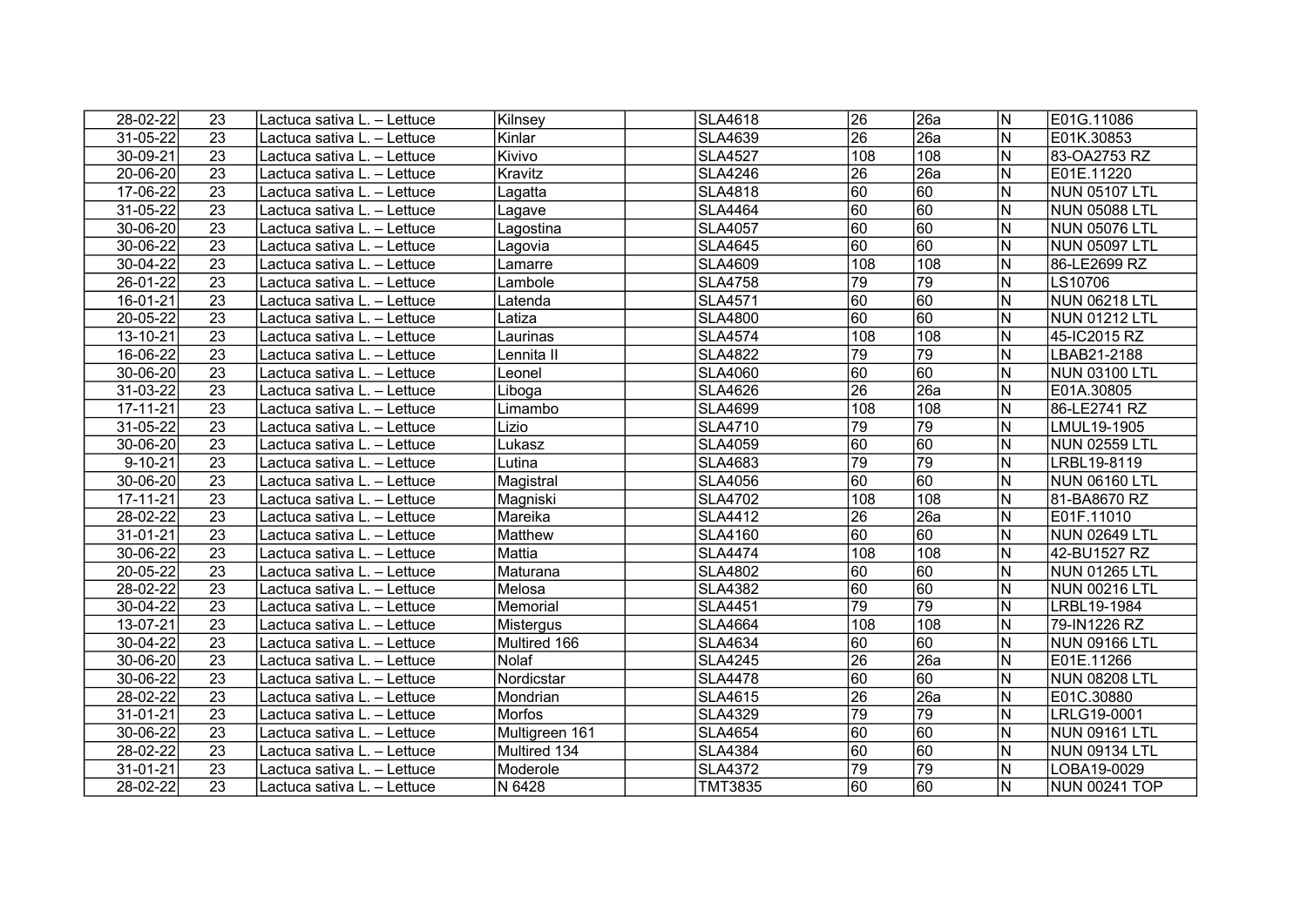| 31-07-21       | 23              | Lactuca sativa L. - Lettuce | Nahifa          | <b>SLA4496</b> | 26              | 26a              | $\mathsf{N}$            | E01E.11302           |
|----------------|-----------------|-----------------------------|-----------------|----------------|-----------------|------------------|-------------------------|----------------------|
| 30-04-22       | 23              | Lactuca sativa L. - Lettuce | Neherai         | <b>SLA4543</b> | 108             | 108              | N                       | 82-OA3960 RZ         |
| 13-10-21       | 23              | Lactuca sativa L. - Lettuce | Neurita         | <b>SLA4677</b> | 108             | 108              | N                       | 41-CR2537 RZ         |
| $17 - 11 - 21$ | 23              | Lactuca sativa L. - Lettuce | Nicodemus       | <b>SLA4701</b> | 108             | 108              | $\overline{N}$          | 41-CO7164 RZ         |
| 18-11-21       | 23              | Lactuca sativa L. - Lettuce | <b>Nimus</b>    | <b>SLA4703</b> | 108             | 108              | $\overline{N}$          | 41-CO7305 RZ         |
| $31-01-20$     | $\overline{23}$ | Lactuca sativa L. - Lettuce | Norala          | 4068730        | 78a             | 78a              | $\overline{\mathsf{N}}$ | <b>SVLA3783</b>      |
| 31-07-21       | $\overline{23}$ | Lactuca sativa L. - Lettuce | Orakia          | <b>SLA4498</b> | 79              | 79               | $\overline{\mathsf{N}}$ | LMUL18-0006          |
| 30-06-22       | 23              | Lactuca sativa L. - Lettuce | Ostria          | <b>SLA4475</b> | 108             | 108              | $\mathsf{N}$            | 42-BU1742 RZ         |
| 31-03-22       | 23              | Lactuca sativa L. - Lettuce | Oxmo            | <b>SLA4622</b> | 26              | 26a              | N                       | E01B.30775           |
| 21-01-21       | $\overline{23}$ | Lactuca sativa L. - Lettuce | Ozwald          | <b>SLA4542</b> | 108             | 108              | N                       | 79-911 RZ            |
| 31-08-21       | 23              | Lactuca sativa L. - Lettuce | Pangola         | <b>SLA4507</b> | $\overline{79}$ | 79               | N                       | LIBA19-0345          |
| $16 - 01 - 21$ | $\overline{23}$ | Lactuca sativa L. - Lettuce | Phelago         | <b>SLA4585</b> | $\overline{79}$ | 79               | $\overline{N}$          | LRMN20-2016          |
| 31-03-22       | 23              | Lactuca sativa L. - Lettuce | Prodigio        | <b>SLA4419</b> | $\overline{79}$ | $\overline{79}$  | $\mathsf{N}$            | LS18467              |
| 31-12-21       | 23              | Lactuca sativa L. - Lettuce | Progreen        | <b>SLA4565</b> | $\overline{79}$ | $\overline{79}$  | N                       | SXP8076              |
| 11-06-20       | 23              | Lactuca sativa L. - Lettuce | Primice         | <b>SLA4483</b> | $\overline{79}$ | 79               | N                       | LMUL18-0010          |
| 30-06-22       | $\overline{23}$ | Lactuca sativa L. - Lettuce | Rabello         | <b>SLA4577</b> | 108             | 108              | N                       | 41-CO7708 RZ         |
| 21-04-22       | 23              | Lactuca sativa L. - Lettuce | Rodman          | <b>SLA4600</b> | 108             | $\overline{8}$   | N                       | 41-CO7623 RZ         |
| 31-03-22       | 23              | Lactuca sativa L. - Lettuce | Ralston         | <b>SLA4623</b> | 108             | 108              | N                       | 41-CO7499 RZ         |
| 11-05-22       | 23              | Lactuca sativa L. - Lettuce | Red Crispita II | <b>SLA4797</b> | 79              | 79               | N                       | LBAB18-0020          |
| 30-04-22       | 23              | Lactuca sativa L. - Lettuce | Rimaya          | <b>SLA4578</b> | 108             | 108              | N                       | 41-CO7812 RZ         |
| 30-06-22       | 23              | Lactuca sativa L. - Lettuce | Rockflash       | <b>SLA4479</b> | 60              | 60               | N                       | <b>NUN 09093 LTL</b> |
| $30 - 06 - 22$ | 23              | Lactuca sativa L. - Lettuce | Queenbee        | <b>SLA4655</b> | $\overline{60}$ | 60               | N                       | <b>NUN 06574 LTL</b> |
| 30-6-2022      | $\overline{23}$ | Lactuca sativa L. - Lettuce | Queence         | <b>SLA4646</b> | 26              | $\overline{26a}$ | $\overline{N}$          | E01E.11637           |
| 31-07-21       | 23              | Lactuca sativa L. - Lettuce | Recilia         | <b>SLA4487</b> | 60              | $\overline{60}$  | N                       | <b>NUN 01232 LTL</b> |
| 31-08-21       | $\overline{23}$ | Lactuca sativa L. - Lettuce | Red Crispita II | <b>SLA4514</b> | $\overline{79}$ | $\overline{79}$  | $\overline{\mathsf{N}}$ | LBAB18-0020          |
| 30-04-22       | 23              | Lactuca sativa L. - Lettuce | <b>Rictus</b>   | <b>SLA4441</b> | 108             | 108              | N                       | 41-140 RZ            |
| $5 - 04 - 22$  | 23              | Lactuca sativa L. - Lettuce | Rondita         | <b>SLA4783</b> | $\overline{79}$ | 79               | N                       | LBAB20-2062          |
| 31-03-22       | $\overline{23}$ | Lactuca sativa L. - Lettuce | Salurek         | <b>SLA4630</b> | $\overline{26}$ | 26a              | N                       | E01A.30867           |
| 31-08-21       | 23              | Lactuca sativa L. - Lettuce | Saltarina       | <b>SLA4500</b> | 79              | 79               | N                       | LRMD19-1925          |
| 30-11-21       | 23              | Lactuca sativa L. - Lettuce | Samantine       | <b>SLA4539</b> | 108             | 108              | N                       | 85-LE3380 RZ         |
| 12-10-21       | 23              | Lactuca sativa L. - Lettuce | Sappian         | <b>SLA4685</b> | 79              | 79               | N                       | LOBU19-0007          |
| $31 - 12 - 21$ | 23              | Lactuca sativa L. - Lettuce | Sarrita         | <b>SLA4548</b> | 79              | 79               | N                       | LBAB19-1947          |
| 23-12-21       | 23              | Lactuca sativa L. - Lettuce | Scamander       | <b>SLA4737</b> | 108             | 108              | N                       | 44-CL5001 RZ         |
| 31-01-21       | 23              | Lactuca sativa L. - Lettuce | Scilla          | <b>SLA4373</b> | $\overline{26}$ | 26a              | N                       | E01G.11442           |
| 30-06-22       | 23              | Lactuca sativa L. - Lettuce | Segobia         | <b>SLA4472</b> | 60              | $\overline{60}$  | $\mathsf{N}$            | <b>NUN 01228 LTL</b> |
| 30-04-22       | $\overline{23}$ | Lactuca sativa L. – Lettuce | Sereniga        | <b>SLA4633</b> | $\overline{26}$ | 26a              | $\mathsf{N}$            | E01A.30793           |
| 30-09-21       | $\overline{23}$ | Lactuca sativa L. - Lettuce | Sinisa          | <b>SLA4529</b> | $\overline{26}$ | 26a              | N                       | E01D.30649           |
| $2 - 11 - 21$  | 23              | Lactuca sativa L. - Lettuce | Splashbee       | 202103340      | 60              | 60               | N                       | <b>NUN 06560 LTL</b> |
| 30-11-21       | 23              | Lactuca sativa L. - Lettuce | <b>Stronex</b>  | <b>SLA4541</b> | 108             | 108              | N                       | 79-IN5408 RZ         |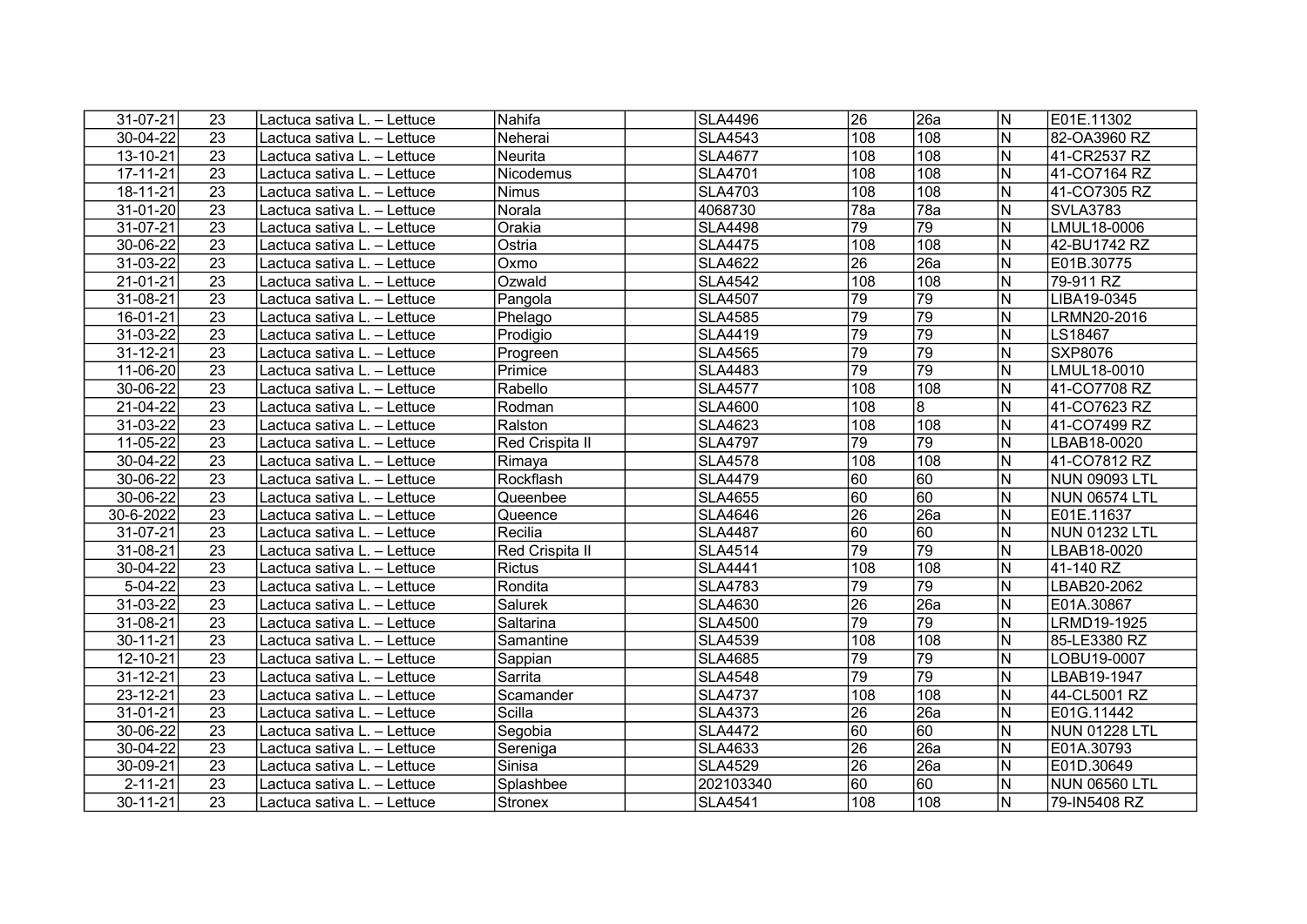| 28-02-22      | 23              | Lactuca sativa L. - Lettuce | Styria          | <b>SLA4413</b> | 26              | 26a             | N            | E01F.11011      |
|---------------|-----------------|-----------------------------|-----------------|----------------|-----------------|-----------------|--------------|-----------------|
| 11-05-22      | 23              | Lactuca sativa L. - Lettuce | Sulfita         | <b>SLA4798</b> | 79              | 79              | N            | LBAB18-0021     |
| 31-01-21      | 23              | Lactuca sativa L. - Lettuce | <b>SV4868LG</b> | 4066269        | 78a             | 78a             | N            | <b>SV4868LG</b> |
| 31-01-21      | 23              | Lactuca sativa L. - Lettuce | SV6881LG        | 4066271        | 78a             | 78a             | N            | <b>SV6881LG</b> |
| 31-07-21      | 23              | Lactuca sativa L. - Lettuce | <b>SVLA5166</b> | 4067278        | 78a             | 78a             | N            | <b>SVLA5166</b> |
| 31-08-21      | 23              | Lactuca sativa L. - Lettuce | Takita          | <b>SLA4503</b> | $\overline{79}$ | 79              | N            | LS18058         |
| 31-01-21      | $\overline{23}$ | Lactuca sativa L. - Lettuce | Tanius          | <b>SLA4174</b> | 108             | 108             | N            | 41-155 RZ       |
| 30-04-22      | 23              | Lactuca sativa L. - Lettuce | Tarecos         | <b>SLA4443</b> | $\overline{26}$ | 26a             | N            | E01G.11205      |
| 20-10-21      | 23              | Lactuca sativa L. - Lettuce | Tercius         | <b>SLA4596</b> | 108             | 108             | N            | 41-CO1104 RZ    |
| 30-06-20      | 23              | Lactuca sativa L. – Lettuce | Thea            | <b>SLA4251</b> | 26              | 26a             | N            | E01L.30618      |
| 30-06-22      | 23              | Lactuca sativa L. - Lettuce | Theras          | <b>SLA4473</b> | 60              | 60              | N            | NUN 06806 LTL   |
| 16-10-21      | 23              | Lactuca sativa L. - Lettuce | <b>Thicket</b>  | <b>SLA4681</b> | 60              | 60              | N            | NUN 06793 LTL   |
| 31-03-22      | 23              | Lactuca sativa L. - Lettuce | Tirole          | <b>SLA4424</b> | 79              | 79              | N            | LOBA19-0018     |
| 18-05-22      | 23              | Lactuca sativa L. – Lettuce | Treslia         | <b>SLA4713</b> | 108             | 108             | ${\sf N}$    | 42-BU1911 RZ    |
| 14-04-22      | 23              | Lactuca sativa L. - Lettuce | Trueba          | <b>SLA4760</b> | 108             | 108             | ${\sf N}$    | 41-CO2455 RZ    |
| 30-04-22      | 23              | Lactuca sativa L. - Lettuce | Ubeda           | <b>SLA4610</b> | 108             | 108             | N            | 41-GE1550 RZ    |
| 30-09-21      | 23              | Lactuca sativa L. - Lettuce | Valea           | <b>SLA4524</b> | 26              | 26a             | ${\sf N}$    | E01D.30748      |
| $3 - 12 - 21$ | 23              | Lactuca sativa L. - Lettuce | Verdagio        | <b>SLA4717</b> | 79              | 79              | N            | LMUL19-1911     |
| $9 - 10 - 21$ | 23              | Lactuca sativa L. - Lettuce | Veronial        | <b>SLA4687</b> | 79              | 79              | ${\sf N}$    | LRBL20-2051     |
| 20-07-21      | 23              | Lactuca sativa L. - Lettuce | Vespucci        | <b>SLA4605</b> | 108             | 108             | N            | 79-ML3725 RZ    |
| 30-04-22      | 23              | Lactuca sativa L. – Lettuce | Vestia          | <b>SLA4433</b> | 108             | 108             | $\mathsf{N}$ | 42-BU1157 RZ    |
| 15-01-21      | 23              | Lactuca sativa L. - Lettuce | Victorugo       | <b>SLA4584</b> | 79              | 79              | ${\sf N}$    | LRMN20-2014     |
| 7-04-22       | 23              | Lactuca sativa L. – Lettuce | Volumia         | <b>SLA4711</b> | 108             | 108             | N            | 42-BU1212 RZ    |
| 30-09-21      | 23              | Lactuca sativa L. - Lettuce | Weldon          | <b>SLA4526</b> | 108             | 108             | ${\sf N}$    | 42-BU2049 RZ    |
| 30-06-20      | 23              | Lactuca sativa L. – Lettuce | Winbee          | <b>SLA4244</b> | 60              | 60              | N            | NUN 06549 LTL   |
| 30-06-20      | 23              | Lactuca sativa L. - Lettuce | Witiza          | <b>SLA4243</b> | $\overline{26}$ | 26a             | ${\sf N}$    | E01E.11224      |
| 31-05-22      | 23              | Lactuca sativa L. – Lettuce | Xanstart        | <b>SLA4642</b> | $\overline{26}$ | 26a             | N            | E01G.11349      |
| 30-11-21      | $\overline{23}$ | Lactuca sativa L. - Lettuce | Xodos           | <b>SLA4537</b> | 108             | 108             | N            | 79-ML4486       |
| 30-06-20      | 23              | Lactuca sativa L. – Lettuce | Xucinta         | <b>SLA4237</b> | $\overline{26}$ | 26a             | N            | E01G.11246      |
| 15-01-21      | 23              | Lactuca sativa L. – Lettuce | Yakina          | <b>SLA4582</b> | $\overline{79}$ | 79              | N            | LRMD20-2005     |
| 11-06-20      | 23              | Lactuca sativa L. – Lettuce | Yelita          | <b>SLA4482</b> | $\overline{79}$ | 79              | N            | LBAB18-0006     |
| 31-08-21      | 23              | Lactuca sativa L. - Lettuce | Yiorice         | <b>SLA4512</b> | $\overline{79}$ | 79              | N            | LMUL18-0007     |
| $5 - 01 - 22$ | 23              | Lactuca sativa L. - Lettuce | Yumice          | <b>SLA4750</b> | 79              | $\overline{79}$ | N            | LMUL20-2031     |
| 30-06-22      | 23              | Lactuca sativa L. - Lettuce | Yves            | <b>SLA4484</b> | 108             | 108             | N            | 79-IN5314 RZ    |
| 3-08-21       | 23              | Lactuca sativa L. - Lettuce | Zaraus          | <b>SLA4511</b> | 108             | 108             | N            | 41-CO1645 RZ    |
| 30-11-21      | 23              | Lactuca sativa L. - Lettuce | Zanderinas      | <b>SLA4325</b> | 108             | 108             | N            | 45-190 RZ       |
| 31-12-21      | 23              | Lactuca sativa L. - Lettuce |                 | <b>SLA4552</b> | 108             | 108             | N            | 41-119 RZ       |
| 4-05-22       | 23              | Lactuca sativa L. - Lettuce |                 | <b>SLA4794</b> | 108             | 108             | N            | 41-CO7048 RZ    |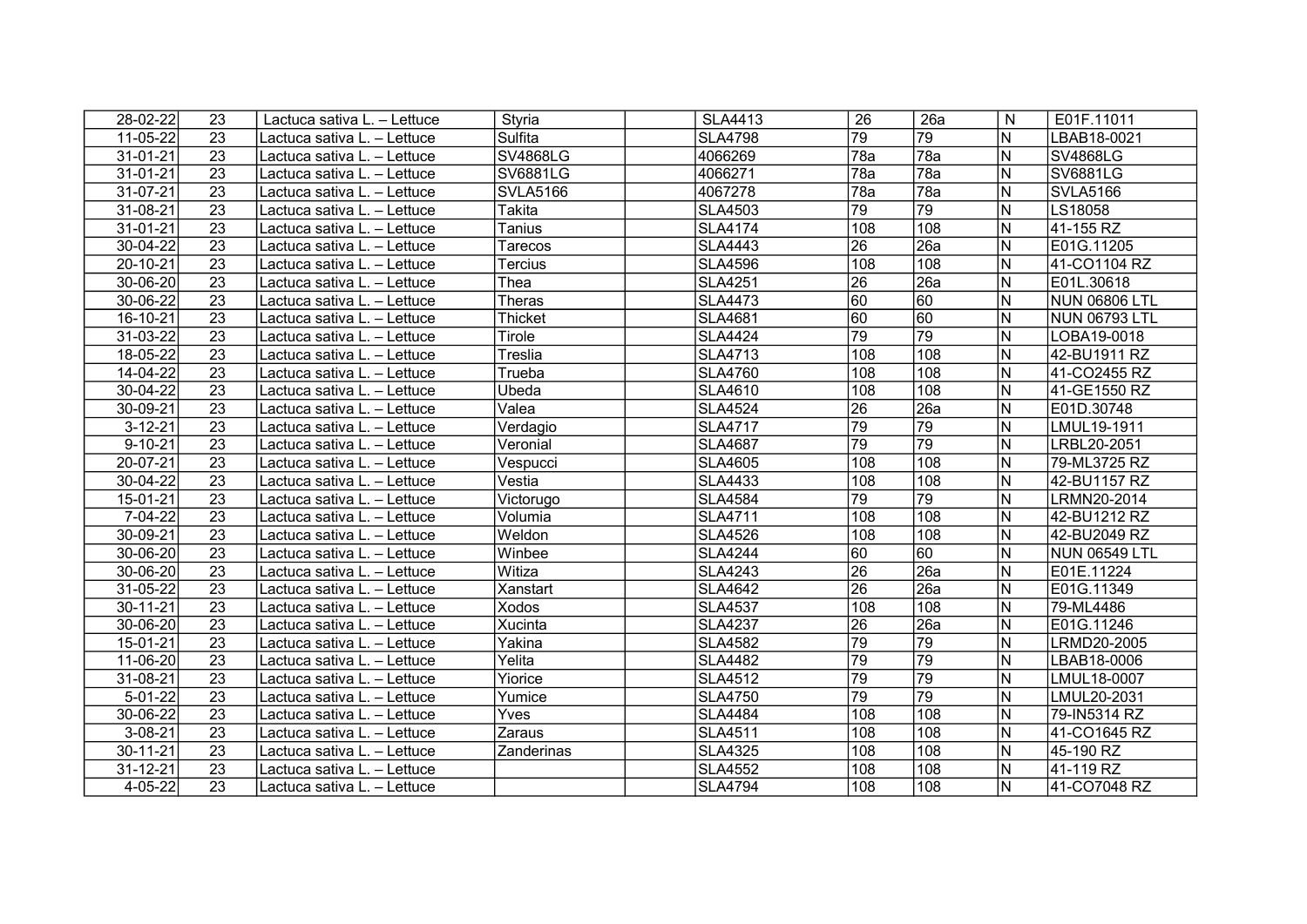| $4 - 05 - 22$  | 23              | Lactuca sativa L. – Lettuce  | <b>SLA4795</b> | 108             | 108              | IN.                     | 41-CO7020 RZ |
|----------------|-----------------|------------------------------|----------------|-----------------|------------------|-------------------------|--------------|
| 14-04-22       | 23              | Lactuca sativa L. - Lettuce  | <b>SLA4739</b> | 108             | 108              | N                       | 41-GE1997 RZ |
| 7-04-22        | 23              | Lactuca sativa L. - Lettuce  | <b>SLA4740</b> | 108             | $\overline{108}$ | $\overline{N}$          | 41-GE5279 RZ |
| $7 - 04 - 22$  | 23              | Lactuca sativa L. - Lettuce  | <b>SLA4722</b> | 108             | 108              | N                       | 42-BU1430 RZ |
| 27-04-22       | 23              | Lactuca sativa L. - Lettuce  | <b>SLA4790</b> | 108             | 108              | N                       | 42-BU4839 RZ |
| 12-05-22       | 23              | Lactuca sativa L. - Lettuce  | <b>SLA4714</b> | 108             | 108              | $\mathsf{N}$            | 43-BU7195 RZ |
| 30-12-21       | 23              | Lactuca sativa L. - Lettuce  | <b>SLA4604</b> | 108             | 108              | N                       | 74-ML1454 RZ |
| 4-05-22        | 23              | Lactuca sativa L. – Lettuce  | <b>SLA4792</b> | 108             | 108              | N                       | 83-0A5082 RZ |
| 30-06-22       | 23              | Lactuca sativa L. - Lettuce  | <b>SLA4658</b> | 8               | 8                | N                       | Bejo 14-204  |
| $3-06-20$      | 23              | Lactuca sativa L. - Lettuce  | <b>SLA4476</b> | 8               | 8                | N                       | Bejo 16-178  |
| 31-12-21       | 23              | Lactuca sativa L. - Lettuce  | <b>SLA4563</b> | $\overline{8}$  | $\overline{8}$   | N                       | Bejo 16-198  |
| 28-02-22       | 23              | Lactuca sativa L. – Lettuce  | <b>SLA4415</b> | $\overline{8}$  | 8                | N                       | Bejo 16-203  |
| $9 - 06 - 22$  | 23              | Lactuca sativa L. - Lettuce  | <b>SLA4814</b> | 8               | 8                | N                       | Bejo 16-212  |
| 25-11-21       | 23              | Lactuca sativa L. – Lettuce  | <b>SLA4705</b> | 30              | 30               | N                       | Bejo 16-213  |
| 18-11-21       | 23              | ⊺Lactuca sativa L. – Lettuce | <b>SLA4704</b> | 8               | 8                | $\overline{\mathsf{N}}$ | Bejo 22-195  |
| 28-02-22       | 23              | Lactuca sativa L. – Lettuce  | <b>SLA4416</b> | 8               | $\overline{8}$   | N                       | Bejo 22-199  |
| $31 - 10 - 21$ | 23              | Lactuca sativa L. – Lettuce  | <b>SLA4533</b> | 8               | 8                | N                       | Bejo 26-170  |
| 31-03-22       | 23              | Lactuca sativa L. – Lettuce  | <b>SLA4628</b> | 8               | $\overline{8}$   | N                       | Bejo 26-171  |
| 31-05-22       | 23              | Lactuca sativa L. – Lettuce  | <b>SLA4641</b> | 8               | $\overline{8}$   | N                       | Bejo 26-180  |
| 31-10-21       | 23              | Lactuca sativa L. - Lettuce  | <b>SLA4530</b> | 8               | $\overline{8}$   | N                       | Bejo 34-115  |
| 25-11-21       | 23              | Lactuca sativa L. - Lettuce  | <b>SLA4707</b> | $ 30\rangle$    | 30               | N                       | Bejo 36-197  |
| $9 - 06 - 22$  | 23              | Lactuca sativa L. – Lettuce  | <b>SLA4816</b> | 8               | $\overline{8}$   | N                       | Bejo 36-210  |
| 28-02-22       | 23              | Lactuca sativa L. - Lettuce  | <b>SLA4410</b> | 8               | $\overline{8}$   | N                       | Bejo 76-111  |
| 25-11-21       | 23              | Lactuca sativa L. – Lettuce  | <b>SLA4708</b> | 30              | 30               | $\mathsf{N}$            | Bejo 80-169  |
| 25-09-21       | 23              | Lactuca sativa L. - Lettuce  | <b>SLA4679</b> | $\overline{26}$ | 26a              | $\mathsf{N}$            | E01B.11770   |
| 18-05-22       | 23              | Lactuca sativa L. – Lettuce  | <b>SLA4806</b> | 26              | 26a              | ${\sf N}$               | E01B.11914   |
| 22-04-22       | 23              | Lactuca sativa L. - Lettuce  | <b>SLA4788</b> | 26              | 26a              | N                       | E01B.30891   |
| 2-06-22        | 23              | Lactuca sativa L. - Lettuce  | <b>SLA4811</b> | 26              | 26a              | ${\sf N}$               | E01C.11403   |
| 30-06-22       | $\overline{23}$ | Lactuca sativa L. - Lettuce  | <b>SLA4657</b> | 26              | $\overline{26a}$ | ${\sf N}$               | E01C.30884   |
| $9 - 12 - 21$  | 23              | Lactuca sativa L. - Lettuce  | <b>SLA4720</b> | 26              | 26a              | ${\sf N}$               | E01E.11133   |
| 31-12-21       | 23              | Lactuca sativa L. - Lettuce  | <b>SLA4556</b> | 26              | $\overline{26a}$ | N                       | E01E.11517   |
| $9 - 11 - 21$  | 23              | Lactuca sativa L. - Lettuce  | <b>SLA4691</b> | 26              | 26a              | ${\sf N}$               | E01E.11725   |
| 30-06-22       | 23              | Lactuca sativa L. - Lettuce  | <b>SLA4656</b> | 26              | 26a              | N                       | E01E.11828   |
| $1 - 02 - 22$  | 23              | Lactuca sativa L. - Lettuce  | <b>SLA4761</b> | 26              | 26a              | N                       | E01E.12080   |
| 4-09-21        | 23              | Lactuca sativa L. - Lettuce  | <b>SLA4674</b> | 26              | $\overline{26a}$ | N                       | E01E.12276   |
| 26-11-21       | 23              | Lactuca sativa L. - Lettuce  | <b>SLA4709</b> | 26              | 26a              | N                       | E01F.30900   |
| 31-12-21       | 23              | Lactuca sativa L. - Lettuce  | <b>SLA4746</b> | $\overline{26}$ | 26a              | N                       | E01F.30902   |
| 22-12-21       | 23              | Lactuca sativa L. – Lettuce  | <b>SLA4734</b> | 79              | 79               | IN.                     | E01F.30996   |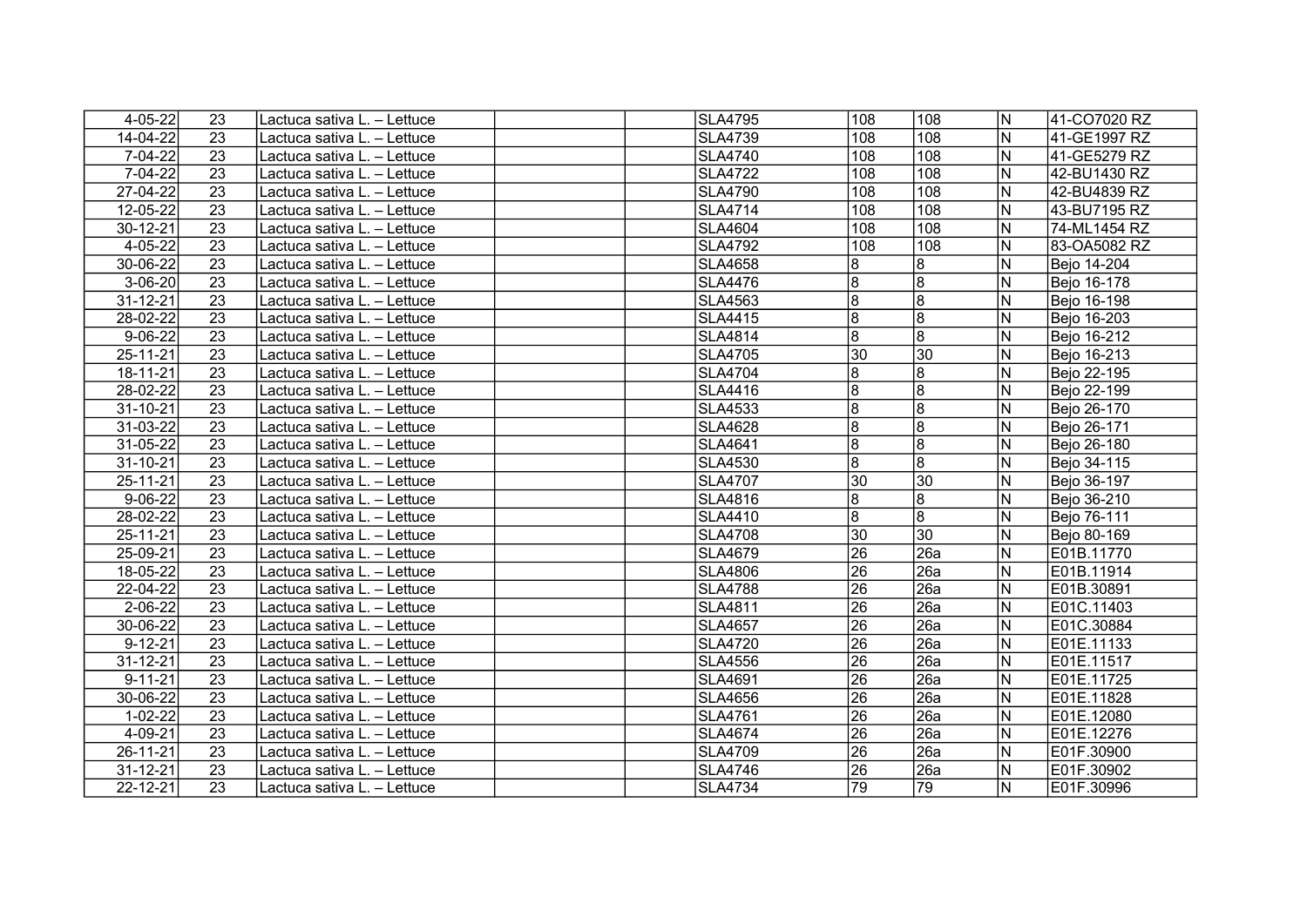| 22-02-22       | 23 | Lactuca sativa L. – Lettuce  | <b>SLA4765</b> | 26              | 26a             | ΙN             | E01G.11206  |
|----------------|----|------------------------------|----------------|-----------------|-----------------|----------------|-------------|
| 21-09-21       | 23 | Lactuca sativa L. - Lettuce  | <b>SLA4678</b> | 26              | 26a             | N              | E01G.11930  |
| 20-07-21       | 23 | Lactuca sativa L. - Lettuce  | <b>SLA4668</b> | $\overline{26}$ | 26a             | N              | E01G.11685  |
| 22-02-22       | 23 | Lactuca sativa L. - Lettuce  | <b>SLA4767</b> | 26              | 26a             | N              | E01G.12220  |
| 22-02-22       | 23 | Lactuca sativa L. – Lettuce  | <b>SLA4766</b> | 26              | 26a             | N              | E01G.12221  |
| 30-06-22       | 23 | Lactuca sativa L. - Lettuce  | <b>SLA4648</b> | 26              | 26a             | N              | E01G.70236  |
| 31-08-21       | 23 | ILactuca sativa L. – Lettuce | <b>SLA4523</b> | 26              | 26a             | N              | E01L.30627  |
| 22-03-22       | 23 | Lactuca sativa L. – Lettuce  | <b>SLA4777</b> | 26              | 26a             | $\mathsf{N}$   | E01L.30693  |
| $9 - 11 - 21$  | 23 | Lactuca sativa L. - Lettuce  | <b>SLA4692</b> | 26              | 26a             | $\mathsf{N}$   | E01L.30811  |
| $9 - 11 - 21$  | 23 | Lactuca sativa L. - Lettuce  | <b>SLA4693</b> | 26              | 26a             | N              | E01L.30815  |
| 26-01-22       | 23 | Lactuca sativa L. - Lettuce  | <b>SLA4759</b> | 26              | 26a             | ${\sf N}$      | E01L.30826  |
| $9 - 11 - 21$  | 23 | Lactuca sativa L. - Lettuce  | <b>SLA4694</b> | 26              | 26a             | $\mathsf{N}$   | E01L.30835  |
| $9 - 11 - 21$  | 23 | Lactuca sativa L. - Lettuce  | <b>SLA4696</b> | 26              | 26a             | N              | E01L.30837  |
| $9 - 11 - 21$  | 23 | Lactuca sativa L. - Lettuce  | <b>SLA4695</b> | 26              | 26a             | N              | E01L.31017  |
| 31-12-21       | 23 | Lactuca sativa L. – Lettuce  | <b>SLA4555</b> | $\overline{79}$ | 79              | N              | LBAB18-0022 |
| 31-01-21       | 23 | Lactuca sativa L. – Lettuce  | <b>SLA4611</b> | 79              | 79              | N              | LBAB19-1931 |
| $31 - 12 - 21$ | 23 | Lactuca sativa L. – Lettuce  | <b>SLA4550</b> | 79              | 79              | N              | LBAB19-1932 |
| 31-01-21       | 23 | Lactuca sativa L. - Lettuce  | <b>SLA4612</b> | 79              | 769             | N              | LBAB19-1937 |
| 31-08-21       | 23 | Lactuca sativa L. – Lettuce  | <b>SLA4516</b> | 79              | 79              | N              | LBAB19-1938 |
| 13-07-21       | 23 | Lactuca sativa L. – Lettuce  | <b>SLA4666</b> | 79              | 79              | N              | LBAB19-1940 |
| 31-12-21       | 23 | Lactuca sativa L. - Lettuce  | <b>SLA4557</b> | 79              | 79              | N              | LBAB19-1948 |
| 21-12-21       | 23 | Lactuca sativa L. - Lettuce  | <b>SLA4732</b> | 79              | 79              | ${\sf N}$      | LBAB20-2057 |
| $5 - 04 - 22$  | 23 | Lactuca sativa L. - Lettuce  | <b>SLA4782</b> | 79              | 79              | N              | LBAB20-2059 |
| 22-12-21       | 23 | Lactuca sativa L. - Lettuce  | <b>SLA4733</b> | $\overline{79}$ | $\overline{79}$ | N              | LBAB20-2060 |
| 31-08-21       | 23 | Lactuca sativa L. - Lettuce  | <b>SLA4506</b> | 79              | 79              | N              | LIBU18-0003 |
| 31-12-21       | 23 | Lactuca sativa L. - Lettuce  | <b>SLA4554</b> | 79              | 79              | N              | LIBA19-0341 |
| 31-08-21       | 23 | Lactuca sativa L. - Lettuce  | <b>SLA4508</b> | 79              | 79              | N              | LIBA19-0343 |
| 31-08-21       | 23 | Lactuca sativa L. - Lettuce  | <b>SLA4509</b> | 79              | 79              | N              | LIBA19-0346 |
| 31-08-21       | 23 | Lactuca sativa L. – Lettuce  | <b>SLA4510</b> | 79              | $\overline{79}$ | $\overline{N}$ | LIBA20-0347 |
| $3 - 12 - 21$  | 23 | Lactuca sativa L. – Lettuce  | <b>SLA4715</b> | 79              | 79              | N              | LICN19-0111 |
| 5-04-22        | 23 | Lactuca sativa L. - Lettuce  | <b>SLA4785</b> | 79              | 79              | N              | LICS20-0009 |
| 23-05-22       | 23 | Lactuca sativa L. - Lettuce  | <b>SLA4807</b> | 79              | 79              | N              | LICS20-0061 |
| $1 - 03 - 22$  | 23 | Lactuca sativa L. - Lettuce  | <b>SLA4775</b> | 79              | 79              | $\mathsf{N}$   | LICS21-0046 |
| 19-10-21       | 23 | Lactuca sativa L. - Lettuce  | <b>SLA4688</b> | 79              | 79              | ${\sf N}$      | LIUH21-0001 |
| 31-07-21       | 23 | Lactuca sativa L. - Lettuce  | <b>SLA4497</b> | $\overline{79}$ | 79              | N              | LMUL19-1904 |
| 13-07-21       | 23 | Lactuca sativa L. - Lettuce  | <b>SLA4665</b> | $\overline{79}$ | $\overline{79}$ | ${\sf N}$      | LMUL19-1913 |
| $5 - 01 - 22$  | 23 | Lactuca sativa L. - Lettuce  | <b>SLA4749</b> | 79              | 79              | N              | LMUL19-1919 |
| $3 - 12 - 21$  | 23 | Lactuca sativa L. - Lettuce  | <b>SLA4718</b> | 79              | 79              | N              | LMUL19-1921 |
| $1 - 03 - 22$  | 23 | Lactuca sativa L. - Lettuce  | <b>SLA4769</b> | 79              | 79              | N              | LMUL20-2032 |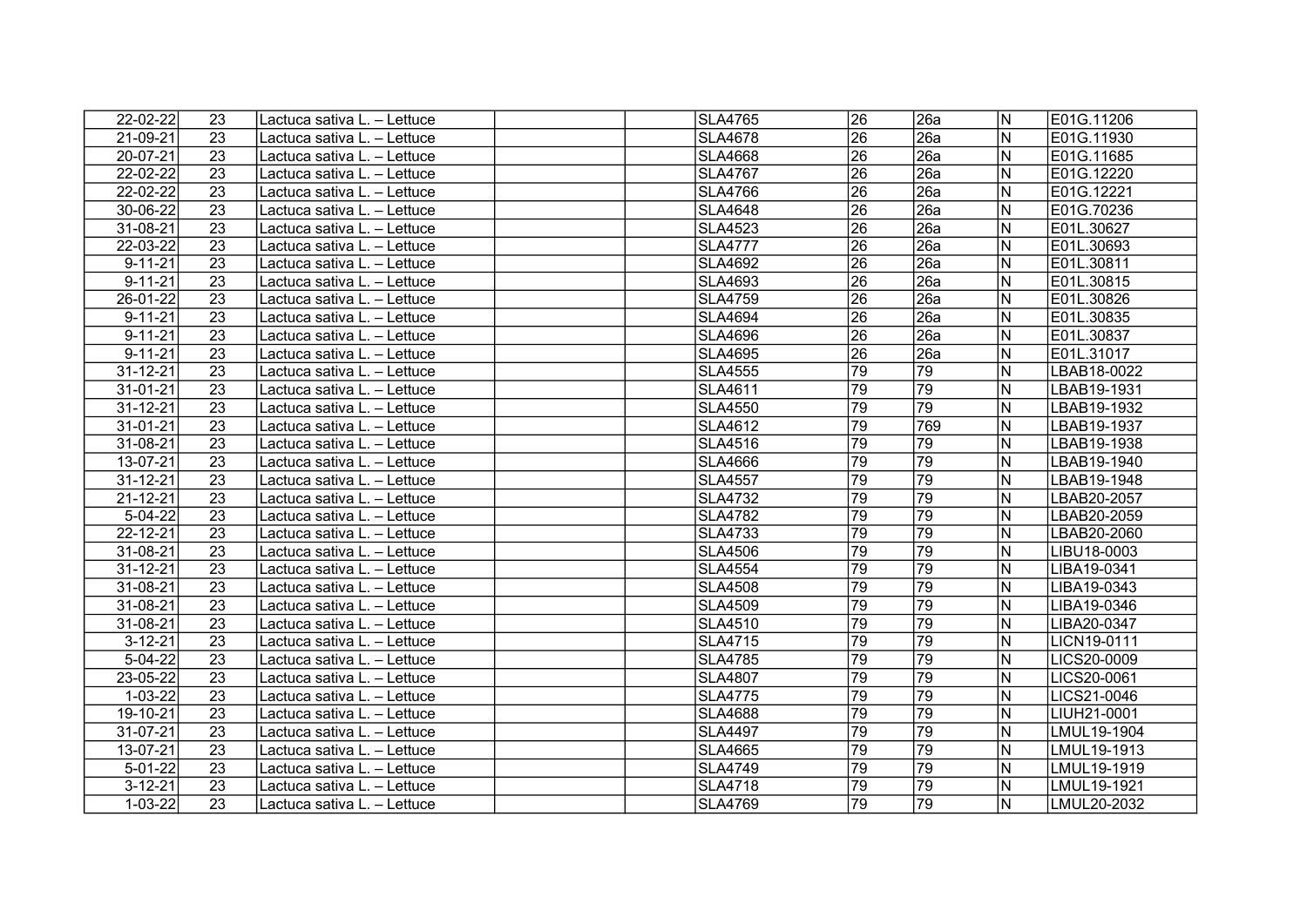| 22-01-21      | 23              | Lactuca sativa L. – Lettuce   |            | <b>SLA4591</b> | 79              | 79              | IN.                     | LOBA19-0015          |
|---------------|-----------------|-------------------------------|------------|----------------|-----------------|-----------------|-------------------------|----------------------|
| 22-01-21      | 23              | Lactuca sativa L. - Lettuce   |            | <b>SLA4592</b> | 79              | 79              | N                       | LOBA19-0021          |
| 31-03-22      | 23              | Lactuca sativa L. - Lettuce   |            | <b>SLA4427</b> | 79              | 79              | IN.                     | LOBA19-0034          |
| 25-01-21      | 23              | Lactuca sativa L. - Lettuce   |            | <b>SLA4593</b> | $\overline{79}$ | 79              | N                       | LOBA20-0738          |
| 13-05-22      | 23              | Lactuca sativa L. - Lettuce   |            | <b>SLA4804</b> | $\overline{79}$ | 79              | ΙN                      | LOBA21-0747          |
| $3 - 09 - 21$ | 23              | Lactuca sativa L. - Lettuce   |            | <b>SLA4673</b> | $\overline{79}$ | 79              | lN.                     | LOBU190026           |
| 31-12-21      | 23              | Lactuca sativa L. - Lettuce   |            | <b>SLA4356</b> | 79              | 79              | ΙN                      | LRBL 19-1981         |
| $5 - 01 - 22$ | 23              | Lactuca sativa L. - Lettuce   |            | <b>SLA4748</b> | $\overline{79}$ | 79              | N                       | LRBL19-1996          |
| 30-04-22      | 23              | Lactuca sativa L. - Lettuce   |            | <b>SLA4444</b> | 79              | 79              | N                       | LRMD18-0015          |
| 30-04-22      | 23              | Lactuca sativa L. - Lettuce   |            | <b>SLA4445</b> | 79              | 79              | lN.                     | LRMD18-0016          |
| 30-04-22      | 23              | Lactuca sativa L. - Lettuce   |            | <b>SLA4447</b> | $\overline{79}$ | 79              | N                       | LRMD19-1905          |
| 31-08-21      | 23              | Lactuca sativa L. - Lettuce   |            | <b>SLA4285</b> | $\overline{79}$ | 79              | N                       | LRMD19-1915          |
| 31-08-21      | 23              | Lactuca sativa L. - Lettuce   |            | <b>SLA4521</b> | 79              | 79              | N                       | LRMD19-1944          |
| 30-03-22      | 23              | Lactuca sativa L. - Lettuce   |            | <b>SLA4780</b> | 79              | 79              | N                       | LRMD20-2006          |
| 13-07-21      | 23              | Lactuca sativa L. - Lettuce   |            | <b>SLA4667</b> | 79              | 79              | N                       | LRMN19-1957          |
| 30-04-22      | 23              | Lactuca sativa L. - Lettuce   |            | <b>SLA4446</b> | 79              | 79              | N                       | LRMN19-1967          |
| 31-01-21      | $\overline{23}$ | Lactuca sativa L. - Lettuce   |            | <b>SLA4381</b> | 79              | 79              | N                       | LRMN19-1970          |
| 13-05-22      | 23              | Lactuca sativa L. – Lettuce   |            | <b>SLA4803</b> | 79              | 79              | N                       | LRMN21-2158          |
| 12-10-21      | 23              | Lactuca sativa L. - Lettuce   |            | <b>SLA4686</b> | $\overline{79}$ | 79              | N                       | LS16639              |
| 31-08-21      | 23              | Lactuca sativa L. - Lettuce   |            | <b>SLA4090</b> | 79              | 79              | N                       | LS17047              |
| 28-02-22      | $\overline{23}$ | Lactuca sativa L. - Lettuce   |            | <b>SLA4616</b> | 79              | 79              | $\overline{\mathsf{N}}$ | LS18056              |
| 21-12-21      | 23              | Lactuca sativa L. - Lettuce   |            | <b>SLA4731</b> | 79              | 79              | N                       | LS18469              |
| 31-03-22      | 23              | Lactuca sativa L. - Lettuce   |            | <b>SLA4430</b> | 79              | 79              | N                       | LS18656              |
| 30-11-21      | 23              | Lactuca sativa L. - Lettuce   |            | 20210364       | 60              | 60              | N                       | <b>NUN 00307 LTL</b> |
| 30-06-22      | 23              | Lactuca sativa L. - Lettuce   |            | <b>SLA4649</b> | 60              | 60              | N                       | <b>NUN 05084 LTL</b> |
| 30-06-22      | 23              | Lactuca sativa L. - Lettuce   |            | <b>SLA4650</b> | 60              | 60              | N                       | <b>NUN 09148 LTL</b> |
| 30-06-22      | 23              | Lactuca sativa L. - Lettuce   |            | <b>SLA4651</b> | 60              | $\overline{60}$ | N                       | NUN 09153 LTL        |
| 30-06-22      | $\overline{23}$ | Lactuca sativa L. - Lettuce   |            | <b>SLA4652</b> | 60              | 60              | N                       | <b>NUN 09164 LTL</b> |
| 28-02-22      | 23              | Lactuca sativa L. - Lettuce   |            | <b>SLA4621</b> | $\overline{79}$ | 79              | N                       | <b>PYB2802</b>       |
| 29-09-21      | 24              | Solanum Lycopersicon - Tomato | Abale      | <b>TMT3922</b> | 108             | 108             | N                       | 71-102 RZ            |
| 30-09-21      | 24              | Solanum Lycopersicon - Tomato | Adeleza    | TMT3744        | 26              | 26a             | N                       | E15M.41641           |
| 31-12-21      | 24              | Solanum Lycopersicon - Tomato | Aikos      | <b>TMT3625</b> | 79              | 79              | N                       | 116912               |
| $6 - 10 - 21$ | 24              | Solanum Lycopersicon - Tomato | Akemi      | <b>RO 45</b>   | $\overline{17}$ | $\overline{17}$ | N                       | NAV-U-378-54         |
| $1-02-22$     | 24              | Solanum Lycopersicon - Tomato | Albireo    | <b>TMT3995</b> | 108             | 108             | N                       | 72-MP0028 RZ         |
| 31-01-21      | 24              | Solanum Lycopersicon - Tomato | Alejandria | <b>TMT3459</b> | 79              | $\overline{79}$ | N                       | 215178               |
| 31-08-21      | 24              | Solanum Lycopersicon - Tomato | Alfiya     | <b>TMT3721</b> | 108             | 108             | ΙN                      | 73-418 RZ            |
| $9 - 12 - 21$ | 24              | Solanum Lycopersicon - Tomato | Allurea    | B7334          | 22              | $\overline{22}$ | N                       | ES 5431              |
| $9-02-22$     | 24              | Solanum Lycopersicon - Tomato | Alston     | <b>TMT3956</b> | 79              | 79              | N                       | TAT12102082          |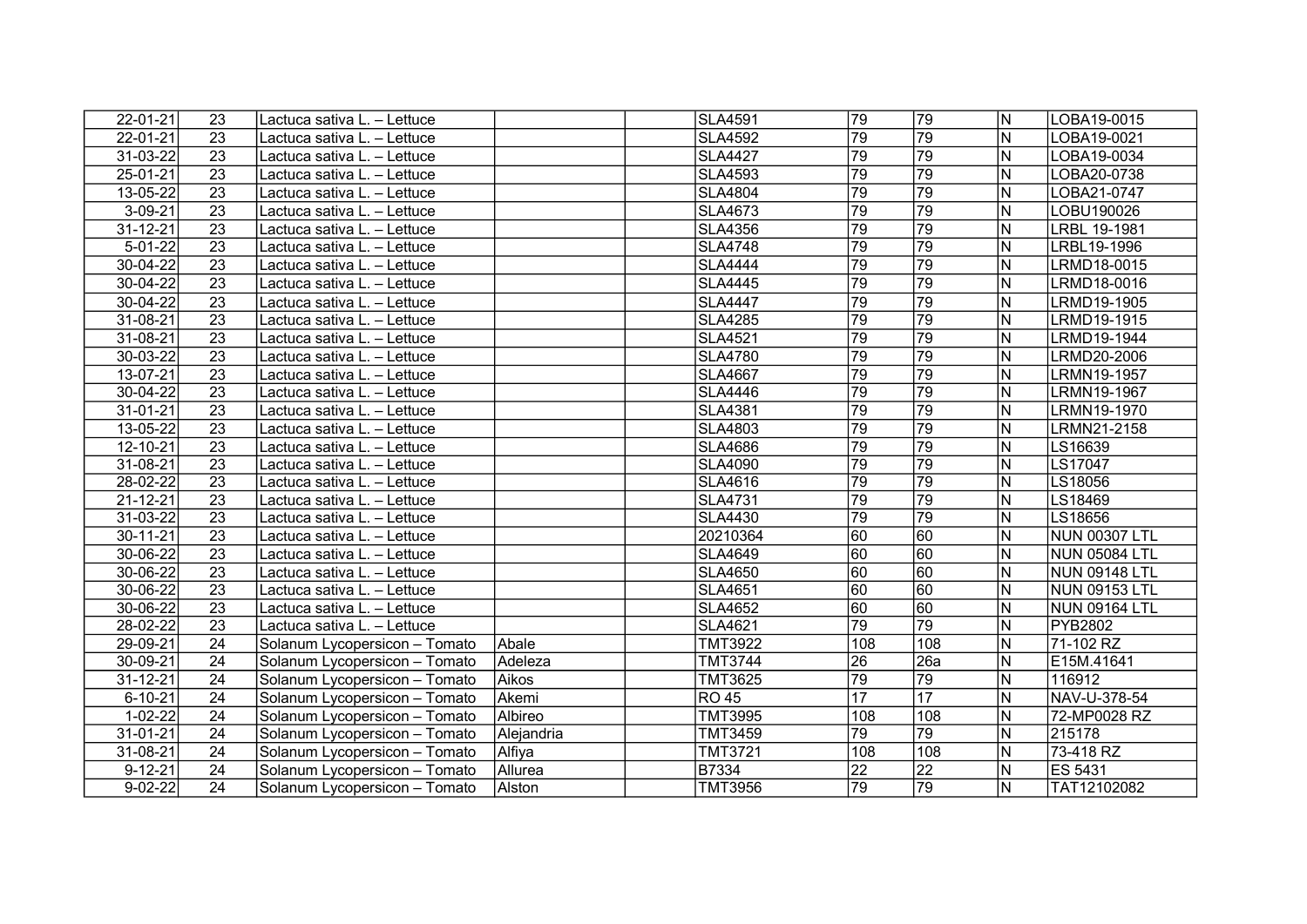| 16-09-21       | 24              | Solanum Lycopersicon - Tomato | Amaiary           | <b>TMT3872</b> | 108             | 108             | N                       | 72-CH0352 RZ         |
|----------------|-----------------|-------------------------------|-------------------|----------------|-----------------|-----------------|-------------------------|----------------------|
| 16-02-22       | 24              | Solanum Lycopersicon - Tomato | Amazon            | <b>TMT3986</b> | 81              | 81              | ${\sf N}$               | <b>TTM-127</b>       |
| $5 - 08 - 21$  | 24              | Solanum Lycopersicon - Tomato | Amelicious        | H507042        | 101             | 101             | N                       | YT 142-359           |
| $30 - 11 - 21$ | 24              | Solanum Lycopersicon - Tomato | Amelita           | <b>TMT3779</b> | 78a             | 78a             | $\overline{\mathsf{N}}$ | <b>DRTC8539</b>      |
| 30-09-21       | 24              | Solanum Lycopersicon - Tomato | Amorelli          | b6691          | 98c             | 98c             | N                       | ST 60                |
| 30-06-22       | 24              | Solanum Lycopersicon - Tomato | Annenfeld         | <b>TMT3894</b> | 108             | 108             | $\overline{N}$          | 73-BF0624 RZ         |
| 31-12-21       | $\overline{24}$ | Solanum Lycopersicon - Tomato | Anisetta          | <b>TMT3805</b> | 78a             | 78a             | $\overline{N}$          | <b>DRTC8068</b>      |
| 25-11-21       | $\overline{24}$ | Solanum Lycopersicon - Tomato | Antelaisi         | <b>TMT3946</b> | 78a             | 78a             | $\overline{\mathsf{N}}$ | <b>SVTG5751</b>      |
| 31-05-22       | 24              | Solanum Lycopersicon - Tomato | Apaseo            | <b>TMT3682</b> | 8               | 8               | ${\sf N}$               | <b>Bejo 3436</b>     |
| 31-03-22       | 24              | Solanum Lycopersicon - Tomato | Araldino          | <b>TMT3651</b> | 108             | 108             | ${\sf N}$               | 73-CB0177 RZ         |
| 31-07-21       | 24              | Solanum Lycopersicon - Tomato | Aramboll          | <b>TMT3534</b> | 60              | 60              | ${\sf N}$               | NUN 06040 TOF        |
| $1 - 12 - 21$  | 24              | Solanum Lycopersicon - Tomato | Araxi             | TMT3953        | $\overline{99}$ | $\overline{99}$ | ${\sf N}$               | HTL1606287           |
| 31-03-22       | 24              | Solanum Lycopersicon - Tomato | Arrebol           | <b>TMT3852</b> | $\overline{26}$ | 26a             | N                       | E15B.50848           |
| $4 - 11 - 21$  | 24              | Solanum Lycopersicon - Tomato | Artemis           | <b>TMT3918</b> | 29              | $\overline{29}$ | ${\sf N}$               | 2267                 |
| 13-10-21       | $\overline{24}$ | Solanum Lycopersicon - Tomato | Atary             | <b>TMT3927</b> | 108             | 108             | N                       | 71-IM0001 RZ         |
| 31-05-22       | 24              | Solanum Lycopersicon - Tomato | Attrio            | <b>TMT3884</b> | 60              | 60              | N                       | NUN 06094 TOF        |
| 31-08-21       | 24              | Solanum Lycopersicon - Tomato | Axtar             | TMT3709        | 99              | $\overline{99}$ | N                       | HTL1804777           |
| 30-04-22       | $\overline{24}$ | Solanum Lycopersicon - Tomato | Azarbe            | 489320         | 101             | 101             | $\overline{\mathsf{N}}$ | YT 162-271           |
| 30-11-21       | $\overline{24}$ | Solanum Lycopersicon - Tomato | Bacalar           | TMT3603        | 79              | 79              | N                       | IR45861              |
| 30-06-22       | $\overline{24}$ | Solanum Lycopersicon - Tomato | Bacares           | <b>TMT3889</b> | 60              | 60              | $\overline{N}$          | <b>NUN 05563 TOF</b> |
| 15-06-22       | 24              | Solanum Lycopersicon - Tomato | Bambinello        | <b>TMT3782</b> | 79              | 79              | $\mathsf{N}$            | 3D17781              |
| 22-02-22       | 24              | Solanum Lycopersicon - Tomato | Bamboo            | <b>TMT4015</b> | 79              | 79              | ${\sf N}$               | 605883               |
| $31 - 03 - 22$ | 24              | Solanum Lycopersicon - Tomato | Bayraq            | TMT3631        | $\overline{26}$ | 26a             | N                       | E15A.60156           |
| 30-09-21       | $\overline{24}$ | Solanum Lycopersicon - Tomato | Belamor           | <b>TMT3747</b> | $\overline{79}$ | 79              | $\overline{N}$          | CU16165              |
| 31-10-21       | 24              | Solanum Lycopersicon - Tomato | Bellioso          | <b>TMT3578</b> | 108             | 108             | N                       | 72-016 RZ            |
| 30-04-22       | 24              | Solanum Lycopersicon - Tomato | Big Boss          | 504052         | 101             | 101             | ${\sf N}$               | YT 152-519           |
| 30-09-21       | 24              | Solanum Lycopersicon - Tomato | Blenny            | <b>TMT3733</b> | 108             | 108             | N                       | 72-018 RZ            |
| 22-01-22       | 24              | Solanum Lycopersicon - Tomato | Blindon           | <b>TMT3974</b> | 60              | 60              | $\overline{\mathsf{N}}$ | <b>NUN 01543 TOF</b> |
| $5 - 05 - 22$  | 24              | Solanum Lycopersicon - Tomato | Bomone            | <b>TMT3981</b> | 79              | 79              | $\overline{\mathsf{N}}$ | 3Y17472              |
| $5 - 08 - 21$  | 24              | Solanum Lycopersicon - Tomato | <b>Brandalina</b> | H507051        | 101             | 101             | $\overline{N}$          | YT 182-321           |
| $7 - 01 - 21$  | 24              | Solanum Lycopersicon - Tomato | <b>Breonice</b>   | <b>TMT3799</b> | 78a             | 78a             | $\overline{\mathsf{N}}$ | <b>DRTH1025</b>      |
| $3 - 10 - 21$  | $\overline{24}$ | Solanum Lycopersicon - Tomato | <b>Briljant</b>   | <b>TMT3919</b> | 78a             | 78a             | $\overline{N}$          | BS01209781           |
| 30-04-22       | 24              | Solanum Lycopersicon - Tomato | <b>Bronzy</b>     | <b>TMT3857</b> | 10a             | 10a             | ${\sf N}$               | BOL-T-4702           |
| 31-12-21       | 24              | Solanum Lycopersicon - Tomato | Brickyard         | <b>TMT3820</b> | $\overline{79}$ | 79              | N                       | RFT890024            |
| 30-09-21       | 24              | Solanum Lycopersicon - Tomato | <b>Buenarosa</b>  | TMT3741        | $\overline{26}$ | 26a             | $\mathsf{N}$            | E15A.42078           |
| 31-08-21       | 24              | Solanum Lycopersicon - Tomato | Burgundya         | <b>TMT3718</b> | $\overline{26}$ | 26a             | N                       | E15B.42108           |
| 17-02-22       | 24              | Solanum Lycopersicon - Tomato | Candas            | <b>TMT3952</b> | 79              | 79              | ${\sf N}$               | 218010               |
| 4-08-21        | 24              | Solanum Lycopersicon - Tomato | Carandicia        | <b>TMT3907</b> | 108             | 108             | N                       | 72-736 RZ            |
| 31-05-22       | 24              | Solanum Lycopersicon - Tomato | Carrie            | <b>TMT3664</b> | 8               | $\overline{8}$  | N                       | <b>Bejo 3437</b>     |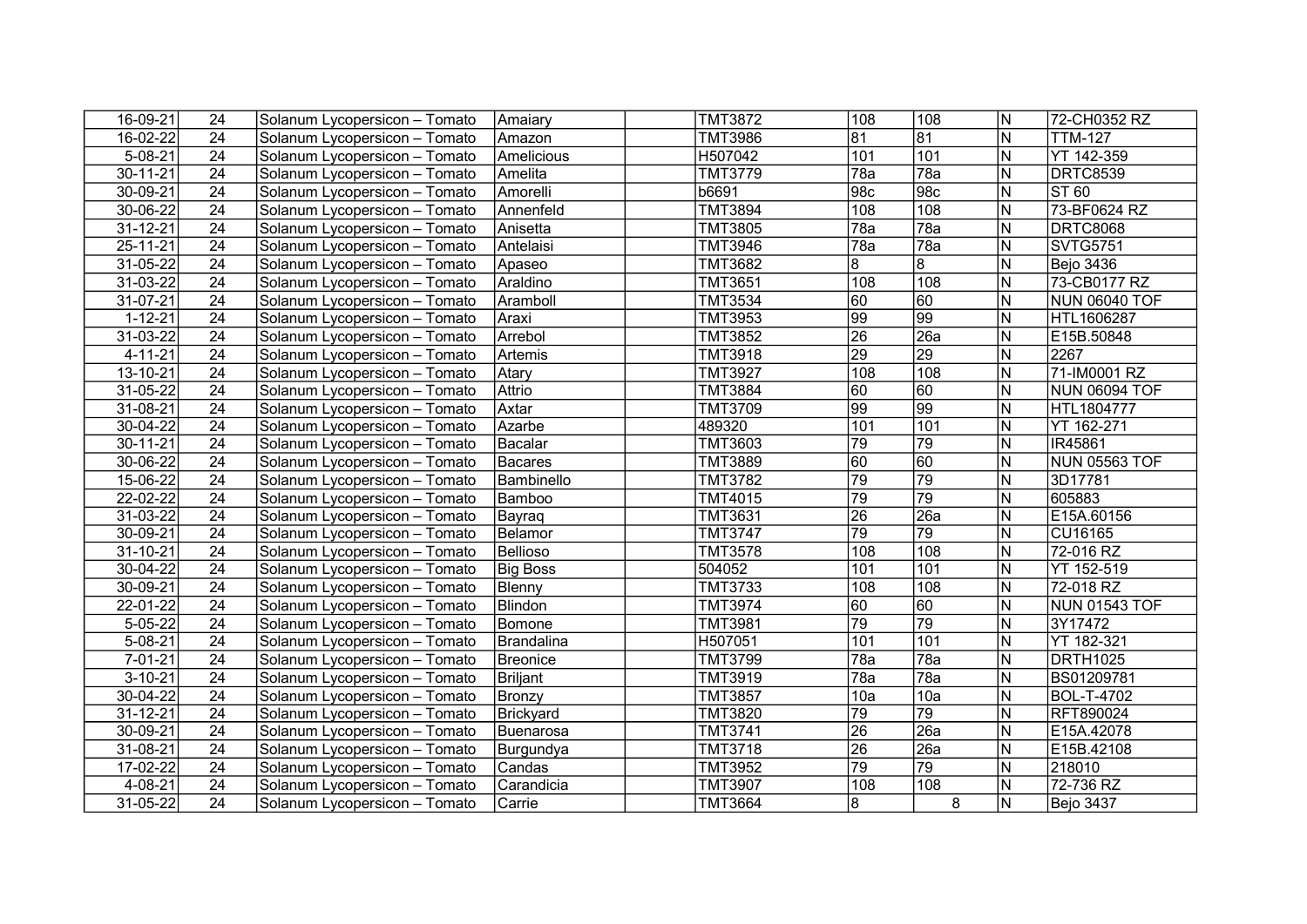| 31-05-22       | 24              | Solanum Lycopersicon - Tomato | Carole          | <b>TMT3637</b> | 8               | 8               | N                       | <b>Bejo 3345</b> |
|----------------|-----------------|-------------------------------|-----------------|----------------|-----------------|-----------------|-------------------------|------------------|
| 31-05-22       | 24              | Solanum Lycopersicon - Tomato | Cauca           | <b>TMT3683</b> | 8               | $\overline{8}$  | $\overline{\mathsf{N}}$ | Bejo 3236        |
| 30-11-21       | 24              | Solanum Lycopersicon - Tomato | Centered        | <b>TMT3774</b> | 78a             | 78a             | $\overline{N}$          | DRTH5024         |
| 31-07-21       | $\overline{24}$ | Solanum Lycopersicon - Tomato | Chekero         | <b>TMT3707</b> | 78a             | 78a             | $\overline{N}$          | <b>DRTH7007</b>  |
| 31-03-22       | 24              | Solanum Lycopersicon - Tomato | Chocolina       | 499703         | 101             | 101             | N                       | YT 192-985       |
| 30-09-21       | 24              | Solanum Lycopersicon - Tomato | Chromis         | <b>TMT3737</b> | 108             | 108             | N                       | 72-022 RZ        |
| 31-05-22       | $\overline{24}$ | Solanum Lycopersicon - Tomato | Chumbito        | <b>TMT3769</b> | $\overline{99}$ | $\overline{99}$ | N                       | HTL1804668       |
| $10 - 11 - 21$ | $\overline{24}$ | Solanum Lycopersicon - Tomato | Cletego         | <b>TMT3504</b> | $\overline{79}$ | 79              | $\overline{\mathsf{N}}$ | T811375          |
| 31-05-22       | 24              | Solanum Lycopersicon - Tomato | Cleyton         | <b>TMT3840</b> | 79              | 79              | N                       | T418300          |
| 30-04-22       | 24              | Solanum Lycopersicon - Tomato | Climono         | TMT3672        | $\overline{79}$ | 79              | N                       | T8C15533         |
| 8-04-22        | 24              | Solanum Lycopersicon - Tomato | Compiano        | 512934         | 746             | 746             | N                       | GNP73237         |
| 30-09-21       | 24              | Solanum Lycopersicon - Tomato | Cypry           | TMT3734        | 108             | 108             | N                       | 72-019 RZ        |
| 30-04-22       | 24              | Solanum Lycopersicon - Tomato | Cyriele         | <b>TMT3870</b> | $\overline{79}$ | 79              | N                       | 605885           |
| 31-05-22       | 24              | Solanum Lycopersicon - Tomato | Danuxia         | <b>TMT3853</b> | 99              | $\overline{99}$ | N                       | HTL1804573       |
| 26-08-21       | 24              | Solanum Lycopersicon - Tomato | Dattolime       | <b>B7188</b>   | 98c             | 98c             | ${\sf N}$               | B7188            |
| 12-05-22       | 24              | Solanum Lycopersicon - Tomato | Deruita         | <b>TMT4034</b> | 108             | 108             | $\mathsf{N}$            | <b>DRTC8560</b>  |
| 31-01-21       | 24              | Solanum Lycopersicon - Tomato | Deseo           | <b>TMT3309</b> | 5               | 5               | N                       | 14T2192          |
| 31-10-21       | 24              | Solanum Lycopersicon - Tomato | <b>Dickens</b>  | <b>TMT3588</b> | 26              | 26a             | N                       | E15A.50969       |
| 31-10-21       | 24              | Solanum Lycopersicon - Tomato | Dobido          | <b>TMT3758</b> | 79              | 79              | N                       | T316303          |
| 31-5-2022      | 24              | Solanum Lycopersicon - Tomato | Doppia          | 14T3688        | $\overline{5}$  | $\overline{5}$  | $\mathsf{N}$            | 14T3688          |
| 2-9-2021       | 24              | Solanum Lycopersicon - Tomato | Dominent        | <b>TMT3915</b> | 79              | 79              | ${\sf N}$               | 918025           |
| 31-03-21       | 24              | Solanum Lycopersicon - Tomato | Doricino        | <b>TMT3656</b> | 108             | 108             | ${\sf N}$               | MP 0134 RZ       |
| 14-08-21       | 24              | Solanum Lycopersicon - Tomato | <b>DRTH1034</b> | TMT3910        | 78a             | 78a             | ${\sf N}$               | DRTH1034         |
| 14-08-21       | 24              | Solanum Lycopersicon - Tomato | <b>DRTH1035</b> | <b>TMT3909</b> | 78a             | 78a             | ${\sf N}$               | <b>DRTH1035</b>  |
| 22-02-22       | 24              | Solanum Lycopersicon - Tomato | Dudio           | TMT4016        | 79              | 79              | $\mathsf{N}$            | 605156           |
| 31-01-21       | 24              | Solanum Lycopersicon - Tomato | Elcoulant       | 470739         | 101             | 101             | $\overline{N}$          | YT 172-593       |
| 31-05-22       | 24              | Solanum Lycopersicon - Tomato | Emirax          | <b>TMT3868</b> | 99              | $\overline{99}$ | N                       | HTL1709039       |
| 31-05-22       | 24              | Solanum Lycopersicon - Tomato | Eneos           | <b>TMT3803</b> | $\overline{79}$ | 79              | N                       | SD17045          |
| 30-04-22       | 24              | Solanum Lycopersicon - Tomato | Engelyta        | <b>TMT3856</b> | 108             | 108             | N                       | 74-131 RZ        |
| 30-09-21       | 24              | Solanum Lycopersicon - Tomato | Enki            | 481885         | 101             | 101             | N                       | YT 112-334       |
| 30-06-20       | 24              | Solanum Lycopersicon - Tomato | Enzalina        | <b>TMT3528</b> | $\overline{26}$ | 26a             | ${\sf N}$               | E15A.41351       |
| 31-12-21       | 24              | Solanum Lycopersicon - Tomato | Epwell          | <b>TMT3808</b> | 108             | 108             | N                       | 72-IM8730 RZ     |
| 23-10-21       | 24              | Solanum Lycopersicon - Tomato | Errasty         | TMT3933        | 108             | 108             | N                       | 74-BF2704 RZ     |
| 10-12-21       | 24              | Solanum Lycopersicon - Tomato | Estoril         | <b>TMT3967</b> | 108             | 108             | N                       | 61-RS083 RZ      |
| 30-06-20       | 24              | Solanum Lycopersicon - Tomato | Eventus         | <b>TMT3525</b> | 78a             | 78a             | N                       | <b>SVTP9603</b>  |
| 30-06-20       | 24              | Solanum Lycopersicon - Tomato | Extenza         | <b>TMT3530</b> | 26              | 26a             | N                       | E15A.41599       |
| 4-09-21        | 24              | Solanum Lycopersicon - Tomato | Eyre            | TMT3916        | 108             | 108             | N                       | 72-BF0633 RZ     |
| 18-11-21       | 24              | Solanum Lycopersicon - Tomato | Fantix          | <b>TMT3941</b> | $\overline{79}$ | 79              | N                       | <b>PRCKOMTS</b>  |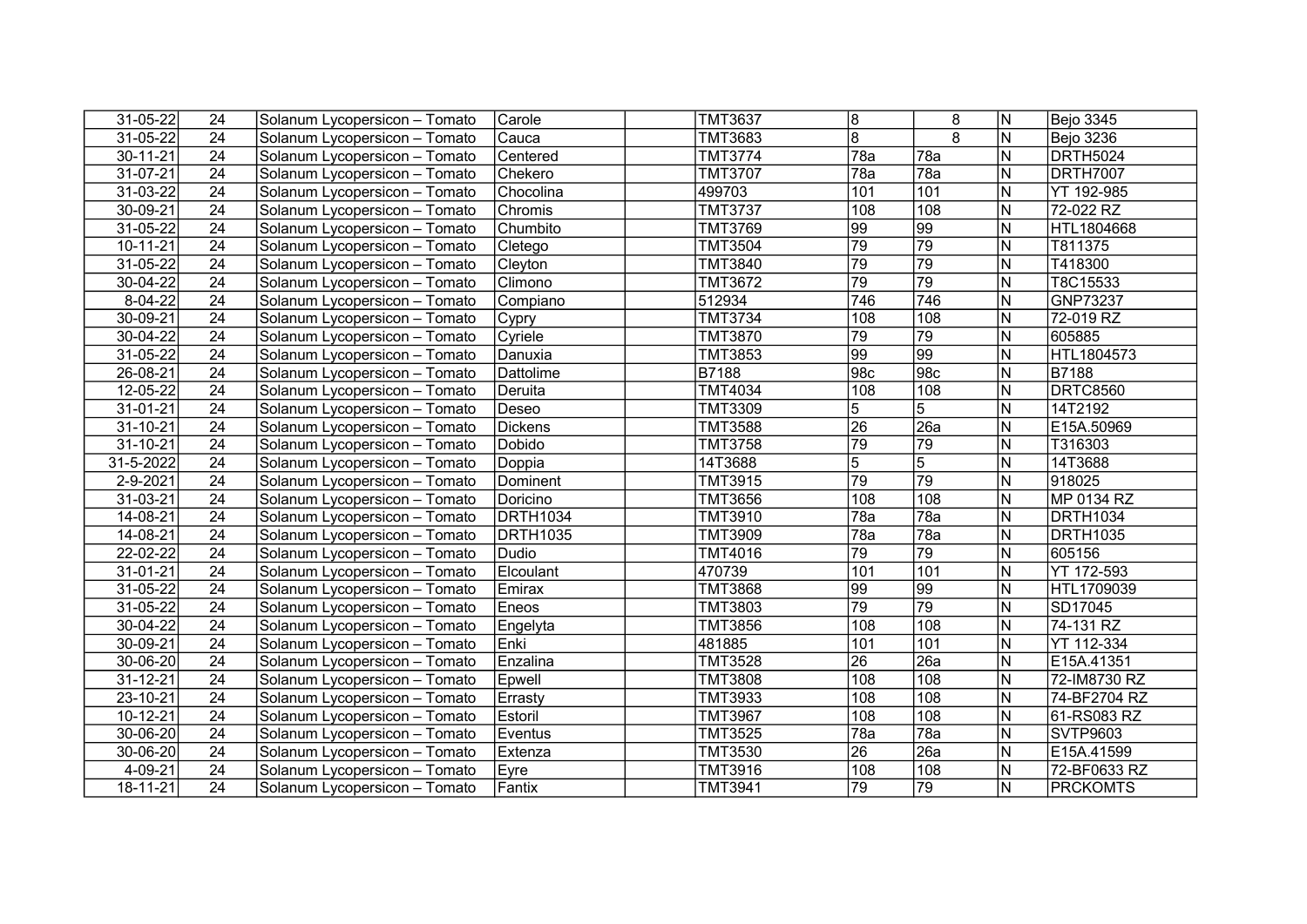| 31-01-21       | 24              | Solanum Lycopersicon - Tomato | Faromas           | <b>TMT3317</b>    | 5                | 5                | N. | 14T1820              |
|----------------|-----------------|-------------------------------|-------------------|-------------------|------------------|------------------|----|----------------------|
| 28-02-22       | 24              | Solanum Lycopersicon - Tomato | Federer           | W 3984            | 83               | 83               | N  | 33-0716119/05        |
| 31-01-21       | 24              | Solanum Lycopersicon - Tomato | Feytor            | <b>TMT3598</b>    | 26               | 26a              | N  | E15B.50716           |
| $6 - 10 - 21$  | 24              | Solanum Lycopersicon - Tomato | Finley            | BG 5107/1005.2020 | $\overline{17}$  | $\overline{17}$  | N  | FNP 25-019           |
| 31-05-22       | 24              | Solanum Lycopersicon - Tomato | Galaxxy           | <b>TMT3867</b>    | $\overline{99}$  | $\overline{99}$  | N  | HTL1708630           |
| 31-08-21       | 24              | Solanum Lycopersicon - Tomato | Gemminni          | 480020            | 83               | 83               | N  | TG 9081              |
| 31-05-22       | $\overline{24}$ | Solanum Lycopersicon - Tomato | Goldenax          | <b>TMT3876</b>    | 99               | $\overline{99}$  | N  | HTT1650930           |
| 31-03-22       | 24              | Solanum Lycopersicon - Tomato | Gouddino          | <b>TMT3600</b>    | $\overline{26}$  | $\overline{26a}$ | Z  | E15M.41636           |
| 30-09-21       | 24              | Solanum Lycopersicon - Tomato | Gourami           | TMT3736           | 108              | 108              | N  | 72-021 RZ            |
| $31 - 03 - 22$ | 24              | Solanum Lycopersicon - Tomato | <b>Gran Class</b> | 499684            | 101              | 101              | N  | YT 192-718           |
| 31-03-22       | 24              | Solanum Lycopersicon - Tomato | Gupie             | <b>TMT3650</b>    | 108              | 108              | N  | 73-195 RZ            |
| 31-12-21       | 24              | Solanum Lycopersicon - Tomato | Hakumaru          | <b>TMT3624</b>    | 78a              | 78a              | N  | <b>DRTG4821</b>      |
| 30-09-21       | 24              | Solanum Lycopersicon - Tomato | Hanami            | TMT3752           | 26               | 26a              | N  | E15C.42176           |
| $6 - 10 - 21$  | 24              | Solanum Lycopersicon - Tomato | Honoka            | BG 5123/1009.2021 | $\overline{17}$  | $\overline{17}$  | N  | MSO 68-200           |
| 31-05-22       | $\overline{24}$ | Solanum Lycopersicon - Tomato | HTT165027         | <b>TMT3804</b>    | 99               | $\overline{99}$  | N  | HTT1652027           |
| 30-06-20       | 24              | Solanum Lycopersicon - Tomato | Incipit           | TMT3359           | 78a              | 78a              | N  | SVTM9300             |
| 5-03-22        | 24              | Solanum Lycopersicon - Tomato | Intensino         | <b>TMT4001</b>    | $\overline{78a}$ | 78a              | N  | <b>DRTC9515</b>      |
| $7 - 01 - 21$  | 24              | Solanum Lycopersicon - Tomato | Iseo              | <b>TMT3800</b>    | 78a              | 78a              | N  | DRTJ4056             |
| $6 - 10 - 21$  | 24              | Solanum Lycopersicon - Tomato | Issima            | <b>RO 45</b>      | 17               | 17               | N  | RIU-ST-337-82        |
| $6 - 10 - 21$  | 24              | Solanum Lycopersicon - Tomato | <b>Itiro</b>      | BG 5124/1009.2021 | 17               | $\overline{17}$  | N  | <b>PRT-UU-298-41</b> |
| 31-05-22       | 24              | Solanum Lycopersicon - Tomato | Jaliscience       | <b>TMT3684</b>    | $\overline{8}$   | 8                | N  | Bejo 3312            |
| 31-10-21       | 24              | Solanum Lycopersicon - Tomato | Jil               | B6099             | $\overline{22}$  | $\overline{22}$  | N  | ES 9090              |
| 24-07-21       | 24              | Solanum Lycopersicon - Tomato | Joannax           | <b>TMT3900</b>    | $\overline{99}$  | $\overline{99}$  | N  | HTL1804289           |
| 31-05-22       | 24              | Solanum Lycopersicon - Tomato | Jumay             | TMT3635           | 8                | $\,8\,$          | N  | Bejo 3242            |
| 31-03-22       | $\overline{24}$ | Solanum Lycopersicon - Tomato | Kafetyn           | 487067            | 101              | 101              | N  | YT 142-424           |
| 30-06-22       | 24              | Solanum Lycopersicon - Tomato | Kazuti            | TMT3893           | 745              | 745              | N  | HW 245               |
| 30-04-22       | 24              | Solanum Lycopersicon - Tomato | Kunzita           | 489311            | 101              | 101              | N  | YT 162-319           |
| 31-07-21       | 24              | Solanum Lycopersicon - Tomato | Maciste           | <b>TMT3905</b>    | 78a              | 78a              | N  | SVTM9331             |
| 31-12-21       | $\overline{24}$ | Solanum Lycopersicon - Tomato | Marifet           | TMT3623           | $\overline{79}$  | 79               | N  | 917022               |
| 31-10-21       | 24              | Solanum Lycopersicon - Tomato | Maxxianie         | <b>TMT3580</b>    | 99               | 99               | N  | HTL1206174           |
| $6 - 10 - 21$  | 24              | Solanum Lycopersicon - Tomato | Kanshin           | BG 5108/1005.2020 | $\overline{17}$  | $\overline{17}$  | N  | ILK 37-294           |
| 16-11-21       | 24              | Solanum Lycopersicon - Tomato | Khaleesi          | <b>TMT3945</b>    | 79               | 79               | N  | 605517               |
| 31-03-22       | 24              | Solanum Lycopersicon - Tomato | Klhausa           | TMT3639           | 5                | $\overline{5}$   | N  | 14T3644              |
| 31-01-21       | 24              | Solanum Lycopersicon - Tomato | Lachaman          | 470711            | 101              | 101              | N  | YT 152-820           |
| 30-06-22       | 24              | Solanum Lycopersicon - Tomato | Lacitrine         | 492793            | 101              | 101              | N  | YT 182-615           |
| 30-09-21       | 24              | Solanum Lycopersicon - Tomato | Lanetto           | <b>TMT3738</b>    | 108              | 108              | N  | 72-MP0023 RZ         |
| 30-11-21       | 24              | Solanum Lycopersicon - Tomato | Lansor            | <b>TMT3724</b>    | 79               | 79               | N  | 117700               |
| 28-02-22       | 24              | Solanum Lycopersicon - Tomato | Lantina           | B6505             | 98c              | $\overline{98c}$ | N  | WS 1367              |
| 30-09-21       | 24              | Solanum Lycopersicon - Tomato | Leavioso          | <b>TMT3574</b>    | 108              | $\overline{108}$ | N  | 72-014 RZ            |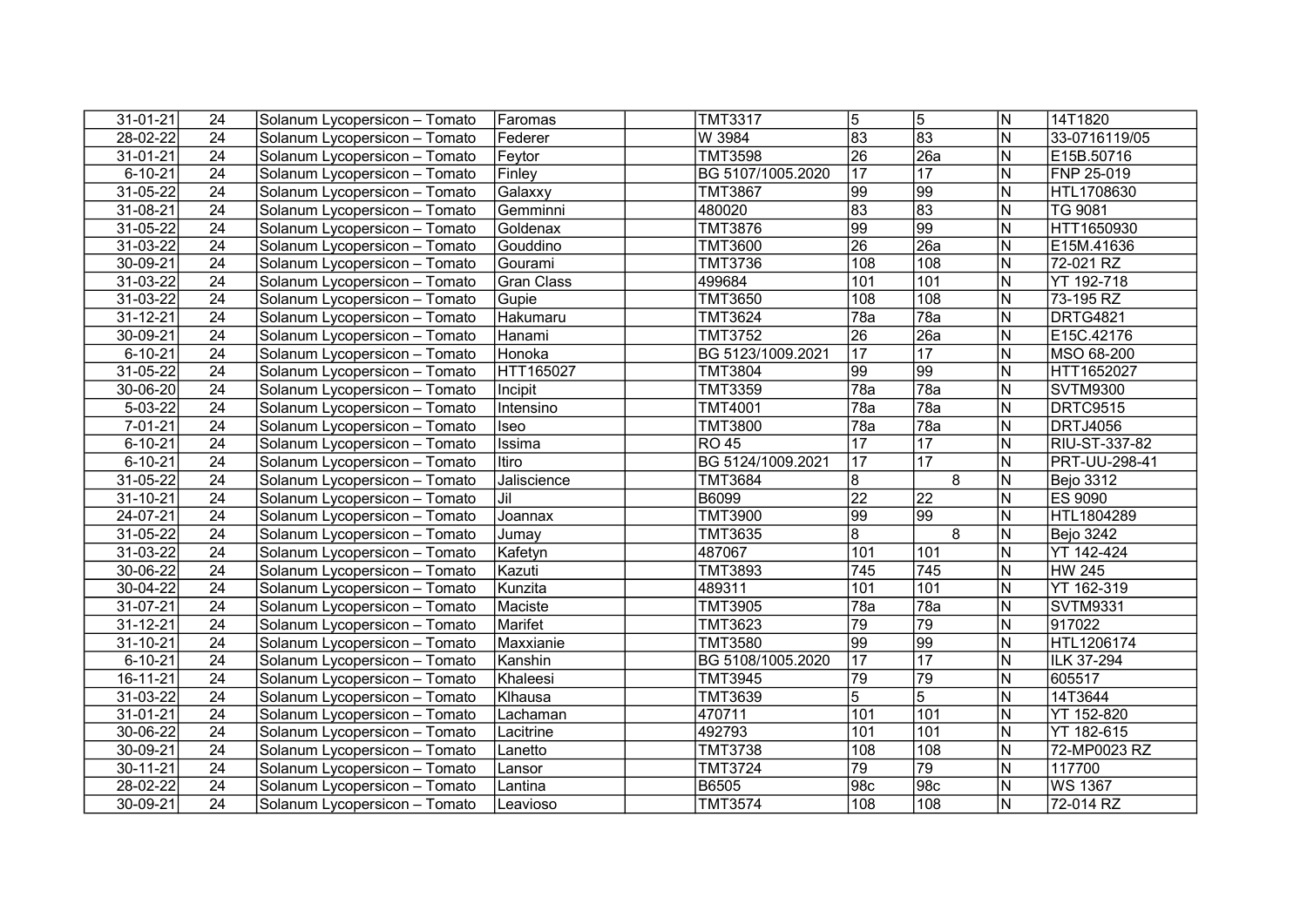| 31-03-22      | 24              | Solanum Lycopersicon - Tomato | Leoncino         | TMT3659        | 108             | 108                | N                       | 74-MP0135            |
|---------------|-----------------|-------------------------------|------------------|----------------|-----------------|--------------------|-------------------------|----------------------|
| 31-01-20      | 24              | Solanum Lycopersicon - Tomato | Leroxy           | 470720         | 101             | 101                | $\mathsf{N}$            | YT 172-570           |
| 30-09-21      | 24              | Solanum Lycopersicon - Tomato | Leyenda          | 495444         | 101             | 101                | N                       | YT 112-516           |
| 4-08-21       | 24              | Solanum Lycopersicon - Tomato | Lilicia          | <b>TMT3906</b> | 108             | 108                | N                       | 72-CH0356 RZ         |
| 31-08-21      | 24              | Solanum Lycopersicon - Tomato | Listeza          | <b>TMT3725</b> | 26              | 26a                | ${\sf N}$               | E15M.50964           |
| 30-09-21      | 24              | Solanum Lycopersicon - Tomato | Lobato           | <b>TMT3751</b> | 26              | 26a                | N                       | E15B.50333           |
| 10-03-22      | 24              | Solanum Lycopersicon - Tomato | Magiwak          | <b>TMT3938</b> | $\overline{79}$ | 79                 | ${\sf N}$               | <b>CU1722</b>        |
| 31-08-21      | 24              | Solanum Lycopersicon - Tomato | Maitai           | TMT3719        | 26              | 26a                | N                       | E15B.42119           |
| 8-06-22       | 24              | Solanum Lycopersicon - Tomato | Mandaro          | TMT3955        | 79              | 79                 | ${\sf N}$               | TPF173818            |
| 31-07-21      | 24              | Solanum Lycopersicon - Tomato | Marego           | TMT3539        | 60              | 60                 | N                       | <b>NUN 05508 TOF</b> |
| 30-11-21      | 24              | Solanum Lycopersicon - Tomato | Maremosso        | <b>TMT3773</b> | 60              | 60                 | N                       | <b>NUN 05535 TOF</b> |
| 30-06-20      | 24              | Solanum Lycopersicon - Tomato | Marevine         | TMT3531        | 60              | 60                 | N                       | <b>NUN 06019 TOF</b> |
| 30-06-20      | 24              | Solanum Lycopersicon - Tomato | Mattinaro        | <b>TMT3527</b> | $\overline{26}$ | 26a                | N                       | E15A.41699           |
| 31-05-22      | 24              | Solanum Lycopersicon - Tomato | Maturbo          | <b>TMT3772</b> | $\overline{79}$ | 79                 | N                       | 8K16153              |
| 31-05-22      | 24              | Solanum Lycopersicon - Tomato | Maxter           | <b>TMT3869</b> | $\overline{99}$ | $\overline{99}$    | N                       | HTL1805021           |
| 8-04-22       | 24              | Solanum Lycopersicon - Tomato | Mazer            | 512943         | 745             | 745                | N                       | GNP73289             |
| 5-03-22       | 24              | Solanum Lycopersicon - Tomato | Mazinger         | <b>TMT4002</b> | 78a             | 78a                | N                       | <b>SVTH2009</b>      |
| 24-05-22      | 24              | Solanum Lycopersicon - Tomato | Medjoul          | 515245         | 83              | 83                 | $\overline{N}$          | NBM37                |
| 31-05-22      | 24              | Solanum Lycopersicon - Tomato | Melibea          | <b>TMT4458</b> | 108             | 108                | N                       | 41-991 RZ            |
| 12-05-22      | 24              | Solanum Lycopersicon - Tomato | Midelyce         | <b>TMT4035</b> | 108             | 108                | ${\sf N}$               | <b>DRTH1032</b>      |
| 31-05-22      | 24              | Solanum Lycopersicon - Tomato | Mogami           | <b>TMT3881</b> | 108             | 108                | N                       | 72-IM6766 RZ         |
| 28-02-22      | $\overline{24}$ | Solanum Lycopersicon - Tomato | Monteliga        | <b>TMT3843</b> | 108             | 108                | N                       | 73-121 RZ            |
| 27-10-21      | 24              | Solanum Lycopersicon - Tomato | Mountain Tiger   | W 3939         | 4               | 4                  | N                       | <b>BB STM 0121</b>   |
| 17-06-22      | 24              | Solanum Lycopersicon - Tomato | Nargiza          | <b>TMT4060</b> | 108             | 108                | N                       | 76-IM4919 RZ         |
| 31-10-21      | 24              | Solanum Lycopersicon - Tomato | Navetta          | <b>TMT3759</b> | 78a             | 78a                | N                       | <b>DRTC8041</b>      |
| 30-09-21      | 24              | Solanum Lycopersicon - Tomato | N 0296           | <b>TMT3564</b> | 60              | 60                 | N                       | NUN 00296 TOP        |
| 31-05-22      | 24              | Solanum Lycopersicon - Tomato | N 4307           | <b>TMT3883</b> | 60              | 60                 | N                       | NUN 00307 TOP        |
| 30-06-22      | 24              | Solanum Lycopersicon - Tomato | N 4510           | <b>TMT3890</b> | 60              | 60                 | $\overline{\mathsf{N}}$ | NUN 00510 TOP        |
| 22-01-22      | 24              | Solanum Lycopersicon - Tomato | N 4523           | <b>TMT3970</b> | 60              | 60                 | $\overline{N}$          | <b>NUN 00523 TOP</b> |
| 31-05-22      | 24              | Solanum Lycopersicon - Tomato | N 6441           | <b>TMT3885</b> | 60              | 60                 | ${\sf N}$               | NUN 00279 TOP        |
| 31-10-21      | 24              | Solanum Lycopersicon - Tomato | Nerorosa         | <b>TMT3753</b> | 60              | 60                 | ${\sf N}$               | NUN 06043 TOF        |
| $2 - 09 - 21$ | 24              | Solanum Lycopersicon - Tomato | Nightshade       | B7227          | 98c             | $\overline{ 98c }$ | ${\sf N}$               | <b>ST 305</b>        |
| 31-12-21      | 24              | Solanum Lycopersicon - Tomato | <b>NUN 06003</b> | TMT3621        | 60              | 60                 | N                       | NUN 06003 TOF        |
| 30-04-22      | 24              | Solanum Lycopersicon - Tomato | <b>NUN 09282</b> | TMT3871        | 60              | 60                 | N                       | NUN 09282 TOF        |
| 31-03-22      | 24              | Solanum Lycopersicon - Tomato | Ondero           | <b>TMT3638</b> | 78a             | 78a                | N                       | <b>DRTH5014</b>      |
| 18-02-22      | 24              | Solanum Lycopersicon - Tomato | Orangita         | <b>TMT3997</b> | 108             | 108                | N                       | <b>DRTC8617</b>      |
| 30-06-22      | 24              | Solanum Lycopersicon - Tomato | Oxxalana         | <b>TMT3887</b> | 99              | 99                 | N                       | HTL1608046           |
| 30-06-22      | 24              | Solanum Lycopersicon - Tomato | Ozkan            | 492418         | 101             | 101                | N                       | YT 152-324           |
| $3-02-22$     | 24              | Solanum Lycopersicon - Tomato | Packout          | <b>TMT3996</b> | $\overline{79}$ | 79                 | N                       | RFT890083            |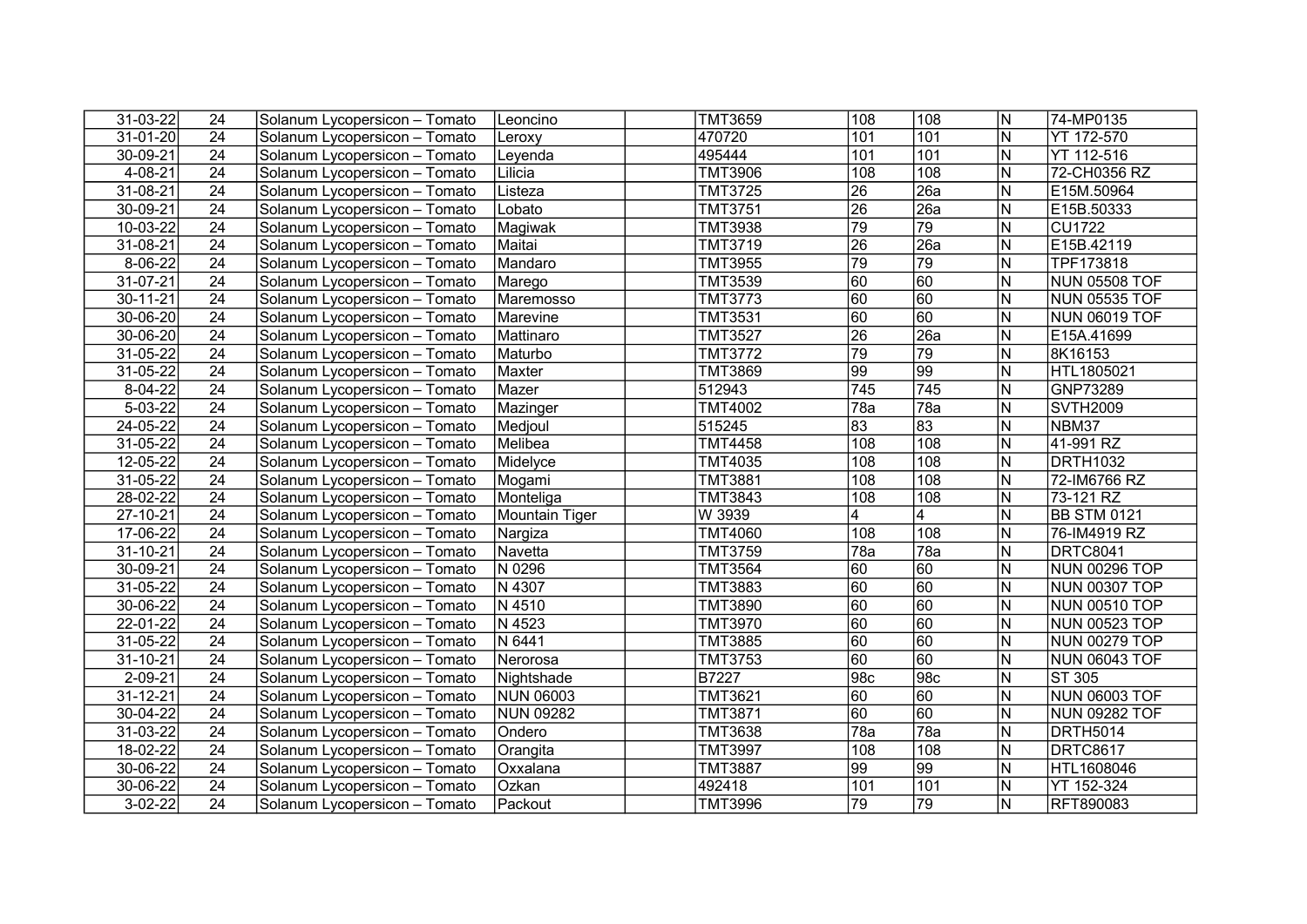| 21-04-22      | 24              | Solanum Lycopersicon - Tomato | Panuke      | <b>TMT3934</b> | 108              | 108              | N                       | 72-BF0632 RZ    |
|---------------|-----------------|-------------------------------|-------------|----------------|------------------|------------------|-------------------------|-----------------|
| 26-10-21      | 24              | Solanum Lycopersicon - Tomato | Paronema    | <b>TMT3935</b> | 79               | $\overline{79}$  | N                       | T412102         |
| 30-04-22      | 24              | Solanum Lycopersicon - Tomato | Patal       | <b>TMT3668</b> | 108              | 108              | N                       | 74-520 RZ       |
| 30-06-22      | $\overline{24}$ | Solanum Lycopersicon - Tomato | Pekbal      | 492409         | 101              | 101              | N                       | YT 142-521      |
| 30-11-21      | 24              | Solanum Lycopersicon - Tomato | Pellinore   | <b>TMT3780</b> | 26               | 26a              | N                       | E15B.50874      |
| 30-11-21      | 24              | Solanum Lycopersicon - Tomato | Pinkjain    | <b>TMT3599</b> | 26               | 26a              | N                       | E15B.60185      |
| 26-01-21      | 24              | Solanum Lycopersicon - Tomato | Pinklua     | <b>TMT3644</b> | 108              | 108              | N                       | 72-BF6819 RZ    |
| 30-06-20      | 24              | Solanum Lycopersicon - Tomato | Pinkwin     | <b>TMT3532</b> | 108              | 108              | N                       | 73-816 RZ       |
| 8-04-22       | 24              | Solanum Lycopersicon - Tomato | Pintus      | 512952         | 747              | 747              | N                       | GNP72227        |
| $4 - 11 - 21$ | 24              | Solanum Lycopersicon - Tomato | Pioppi      | B7329          | 22               | $\overline{22}$  | N                       | ES 5005-815     |
| 31-07-21      | 24              | Solanum Lycopersicon - Tomato | Pontal      | TMT3710        | 108              | 108              | N                       | 74-IM4226 RZ    |
| 28-02-22      | 24              | Solanum Lycopersicon - Tomato | Presence    | <b>TMT3834</b> | 78a              | 78a              | N                       | DRTH1033        |
| 30-04-22      | $\overline{24}$ | Solanum Lycopersicon - Tomato | Primona     | <b>TMT3653</b> | 79               | 79               | $\overline{\mathsf{N}}$ | 3T6R0829        |
| 31-03-22      | 24              | Solanum Lycopersicon - Tomato | Purpurina   | 499712         | 101              | 101              | N                       | YT 192-994      |
| 31-01-21      | 24              | Solanum Lycopersicon - Tomato | Pyreno      | <b>TMT3458</b> | 79               | $\overline{79}$  | N                       | 215174          |
| $5 - 05 - 22$ | 24              | Solanum Lycopersicon - Tomato | Rafano      | <b>TMT4044</b> | 79               | $\overline{79}$  | N                       | TAI1057         |
| 28-02-22      | $\overline{24}$ | Solanum Lycopersicon - Tomato | Ranse       | <b>TMT3838</b> | 108              | 108              | $\overline{\mathsf{N}}$ | 72-CH0351 RZ    |
| 30-09-21      | 24              | Solanum Lycopersicon - Tomato | Rasbora     | <b>TMT3735</b> | 108              | 108              | N                       | 72-020 RZ       |
| 30-04-22      | 24              | Solanum Lycopersicon - Tomato | Realsol     | <b>TMT3667</b> | 108              | 108              | N                       | 74-225 RZ       |
| 30-06-22      | 24              | Solanum Lycopersicon - Tomato | Rendera     | <b>TMT3694</b> | 105              | 105              | N                       | 27468           |
| 28-02-22      | 24              | Solanum Lycopersicon - Tomato | Revelance   | TMT3832        | 78a              | 78a              | N                       | DRTH0035        |
| 12-02-22      | 24              | Solanum Lycopersicon - Tomato | Rexiany     | <b>TMT3975</b> | $\overline{99}$  | $ 99\rangle$     | N                       | HTL1804024      |
| 8-04-22       | $\overline{24}$ | Solanum Lycopersicon - Tomato | Rodiax      | <b>TMT4007</b> | $\overline{99}$  | 99               | N                       | HTL1709509      |
| 30-11-21      | 24              | Solanum Lycopersicon - Tomato | Rokyto      | <b>TMT3597</b> | 78a              | 78a              | N                       | SVTC0029        |
| 15-06-22      | 24              | Solanum Lycopersicon - Tomato | Roseille    | <b>TMT3958</b> | 8                | $\overline{8}$   | N                       | Bejo 3470       |
| 18-05-22      | 24              | Solanum Lycopersicon - Tomato | Roujande    | <b>TMT4043</b> | 108              | 108              | N                       | <b>DRTS4506</b> |
| 30-11-21      | 24              | Solanum Lycopersicon - Tomato | Royalpink   | <b>TMT3783</b> | 26               | 26a              | N                       | E15B.60198      |
| 12-01-22      | 24              | Solanum Lycopersicon - Tomato | Sambalino   | 510754         | 101              | 101              | N                       | YT 172-857      |
| 8-04-22       | 24              | Solanum Lycopersicon - Tomato | Sanfalcone  | 509983         | $\overline{743}$ | 743              | N                       | GNP71271        |
| $7 - 09 - 21$ | 24              | Solanum Lycopersicon - Tomato | Sanfredo    | <b>TMT3917</b> | 108              | 108              | N                       | 72-IM6765 RZ    |
| 31-10-21      | 24              | Solanum Lycopersicon - Tomato | Santander   | B6100          | $\overline{22}$  | 22               | N                       | ES 9190         |
| 8-04-22       | 24              | Solanum Lycopersicon - Tomato | Scaccomatto | 512961         | 743              | $\overline{743}$ | N                       | GNP74635        |
| 30-06-22      | $\overline{24}$ | Solanum Lycopersicon - Tomato | Shivanna    | TMT3690        | $\overline{26}$  | 26a              | N                       | E15T.41877      |
| 31-05-22      | 24              | Solanum Lycopersicon - Tomato | Siennus     | <b>TMT4460</b> | 108              | 108              | N                       | 41-183 RZ       |
| 30-11-20      | 24              | Solanum Lycopersicon - Tomato | Sizion      | <b>TMT3605</b> | 60               | 60               | N                       | NUN 09271 TOF   |
| 20-11-21      | 24              | Solanum Lycopersicon - Tomato | Snackion    | <b>TMT3942</b> | 60               | 60               | N                       | NUN 09315 TOF   |
| 31-03-22      | 24              | Solanum Lycopersicon - Tomato | Soda        | 499693         | 101              | 101              | N                       | YT 172-377      |
| 30-09-20      | 24              | Solanum Lycopersicon - Tomato | Sonarosa    | 481876         | 101              | 101              | N                       | YT 172-567      |
| 21-04-22      | 24              | Solanum Lycopersicon - Tomato | Songul      | 516550         | 101              | 101              | N                       | YT 192-987      |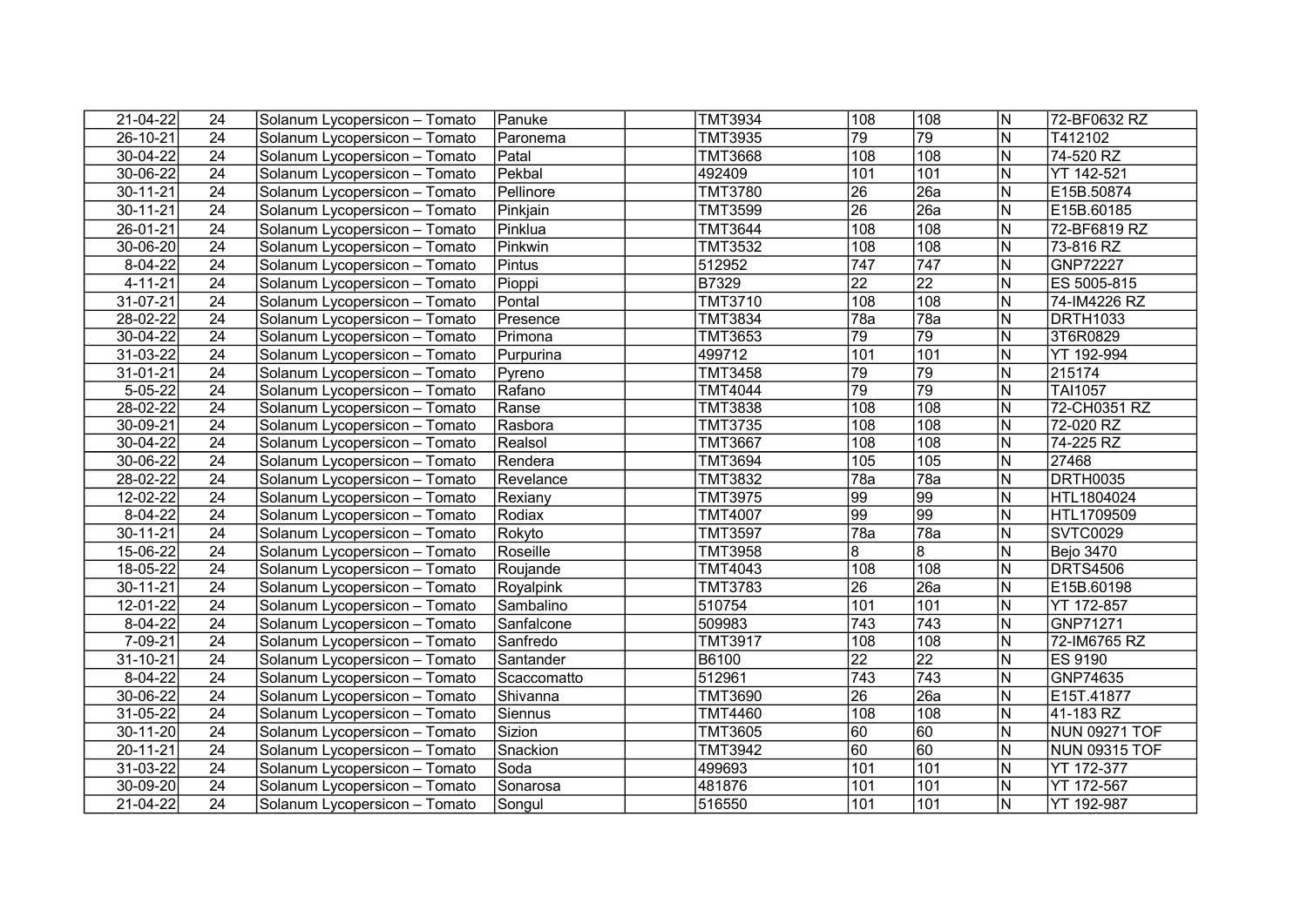| 13-11-21      | 24              | Solanum Lycopersicon - Tomato | Sorcery          | <b>TMT3929</b> | 108              | 108              | N                       | 72-CH0358 RZ         |
|---------------|-----------------|-------------------------------|------------------|----------------|------------------|------------------|-------------------------|----------------------|
| 31-05-22      | 24              | Solanum Lycopersicon - Tomato | <b>Stellaxis</b> | <b>TMT3771</b> | 99               | $\overline{99}$  | N                       | HTT1750485           |
| $2 - 09 - 21$ | 24              | Solanum Lycopersicon - Tomato | Strabini         | <b>TMT3912</b> | $\overline{78a}$ | $\overline{78a}$ | $\overline{\mathsf{N}}$ | <b>DRTC9039</b>      |
| $5 - 08 - 21$ | 24              | Solanum Lycopersicon - Tomato | Straciella       | H507060        | 101              | 101              | N                       | YT 182-329           |
| 31-03-22      | 24              | Solanum Lycopersicon - Tomato | Subito           | <b>TMT3655</b> | 108              | $\overline{108}$ | $\overline{\mathsf{N}}$ | 74-IM6227 RZ         |
| 30-09-21      | 24              | Solanum Lycopersicon - Tomato | Summerhaven      | <b>TMT3565</b> | $\overline{26}$  | 26a              | N                       | E15B.70042           |
| $9 - 01 - 21$ | $\overline{24}$ | Solanum Lycopersicon - Tomato | Suncery          | <b>TMT3831</b> | 108              | 108              | $\overline{\mathsf{N}}$ | 74-132 RZ            |
| 31-08-21      | $\overline{24}$ | Solanum Lycopersicon - Tomato | Surpretta        | <b>TMT3547</b> | $\overline{78a}$ | 78a              | N                       | <b>DRTC8006</b>      |
| 31-03-22      | 24              | Solanum Lycopersicon - Tomato | <b>SVTD8033</b>  | TMT3849        | 78a              | 78a              | N                       | <b>SVTD8033</b>      |
| $1 - 07 - 21$ | 24              | Solanum Lycopersicon - Tomato | <b>SVTH5001</b>  | TMT3901        | 78a              | 78a              | N                       | <b>SVTH5001</b>      |
| 25-11-21      | 24              | Solanum Lycopersicon - Tomato | <b>SVTM9000</b>  | <b>TMT3947</b> | 78a              | 78a              | N                       | <b>SVTM9000</b>      |
| 31-03-22      | 24              | Solanum Lycopersicon - Tomato | Tafury           | <b>TMT3654</b> | 108              | 108              | N                       | 74-BS2702 RZ         |
| $3-02-22$     | 24              | Solanum Lycopersicon - Tomato | Tatemaru Muchoo  | <b>TMT3984</b> | 78a              | ∣78a             | N                       | DRTG4839             |
| 24-03-21      | 24              | Solanum Lycopersicon - Tomato | Tayson           | <b>TMT3660</b> | 60               | 60               | N                       | NUN 00514 TOP        |
| 13-10-21      | 24              | Solanum Lycopersicon - Tomato | Taebong          | <b>TMT3926</b> | 108              | 108              | N                       | 70-IM3524 RZ         |
| 30-04-22      | 24              | Solanum Lycopersicon - Tomato | Teenon           | <b>TMT3865</b> | 60               | 60               | ${\sf N}$               | NUN 06091 TOF        |
| 18-02-22      | 24              | Solanum Lycopersicon - Tomato | Teradion         | <b>TMT3998</b> | 78a              | 78a              | N                       | <b>SVTH5013</b>      |
| 30-09-21      | 24              | Solanum Lycopersicon - Tomato | Tiepolo          | <b>TMT3745</b> | 26               | 26a              | N                       | E15B.42140           |
| 12-11-21      | 24              | Solanum Lycopersicon - Tomato | Tutti            | <b>B7335</b>   | $\overline{22}$  | $\overline{22}$  | N                       | ES 51007             |
| 31-07-21      | 24              | Solanum Lycopersicon - Tomato | TO15 066         | <b>TMT3523</b> | 50               | 50               | N                       | TO15 066             |
| 15-06-22      | 24              | Solanum Lycopersicon - Tomato | Togas            | <b>TMT3930</b> | $\overline{8}$   | $\overline{8}$   | $\overline{\mathsf{N}}$ | <b>Bejo 3469</b>     |
| 31-05-22      | 24              | Solanum Lycopersicon - Tomato | Trinaxio         | TMT3819        | 99               | $\overline{99}$  | N                       | HTL1804754           |
| 28-02-22      | 24              | Solanum Lycopersicon - Tomato | Tylcram          | <b>TMT3675</b> | $\overline{79}$  | 79               | ${\sf N}$               | 118002               |
| 31-12-21      | 24              | Solanum Lycopersicon - Tomato | Tymbal           | TMT3806        | 78a              | 78a              | N                       | <b>DRTH5007</b>      |
| 31-10-21      | 24              | Solanum Lycopersicon - Tomato | Ukunda           | TMT3749        | 79               | 79               | N                       | TC5119               |
| 31-10-21      | 24              | Solanum Lycopersicon - Tomato | Uyum             | <b>TMT3754</b> | 108              | 108              | N                       | 74-514 RZ            |
| 28-02-22      | 24              | Solanum Lycopersicon - Tomato | Vaincoeur        | TMT3833        | 78a              | 78a              | N                       | <b>DRTS4505</b>      |
| 12-11-21      | 24              | Solanum Lycopersicon - Tomato | Vallandzo        | TMT3943        | 108              | 108              | N                       | 72-IM6743 RZ         |
| 25-01-22      | 24              | Solanum Lycopersicon - Tomato | Varsity          | <b>TMT3985</b> | $\overline{79}$  | 79               | N                       | RFT890085            |
| 2-03-22       | 24              | Solanum Lycopersicon - Tomato | Ventema          | <b>TMT4006</b> | 108              | 108              | N                       | 74-BF2706 RZ         |
| 30-06-20      | 24              | Solanum Lycopersicon - Tomato | Vivolia          | <b>TMT3365</b> | 108              | 108              | N                       | 72-013 RZ            |
| 30-09-21      | 24              | Solanum Lycopersicon - Tomato | Vertion          | TMT3743        | 60               | 60               | N                       | <b>NUN 09272 TOF</b> |
| 30-09-21      | 24              | Solanum Lycopersicon - Tomato | Viverno          | TMT3739        | 108              | 108              | N                       | 72-MP0024 RZ         |
| 31-05-22      | $\overline{24}$ | Solanum Lycopersicon - Tomato | Xandy            | <b>TMT3761</b> | $ 99\rangle$     | $\overline{99}$  | N                       | HTL1504033           |
| 24-07-21      | 24              | Solanum Lycopersicon - Tomato | Xarranja         | <b>TMT3903</b> | 99               | $\overline{99}$  | N                       | HTL1804580           |
| 31-05-22      | 24              | Solanum Lycopersicon - Tomato | Xarissa          | <b>TMT3768</b> | 99               | $\overline{99}$  | N                       | HTL1804043           |
| 21-04-22      | 24              | Solanum Lycopersicon - Tomato | Xatrine          | <b>TMT4025</b> | 99               | 99               |                         | HTL1708020           |
| 31-03-22      | 24              | Solanum Lycopersicon - Tomato | Xiramat          | <b>TMT3657</b> | 108              | 108              | N                       | 73-133 RZ            |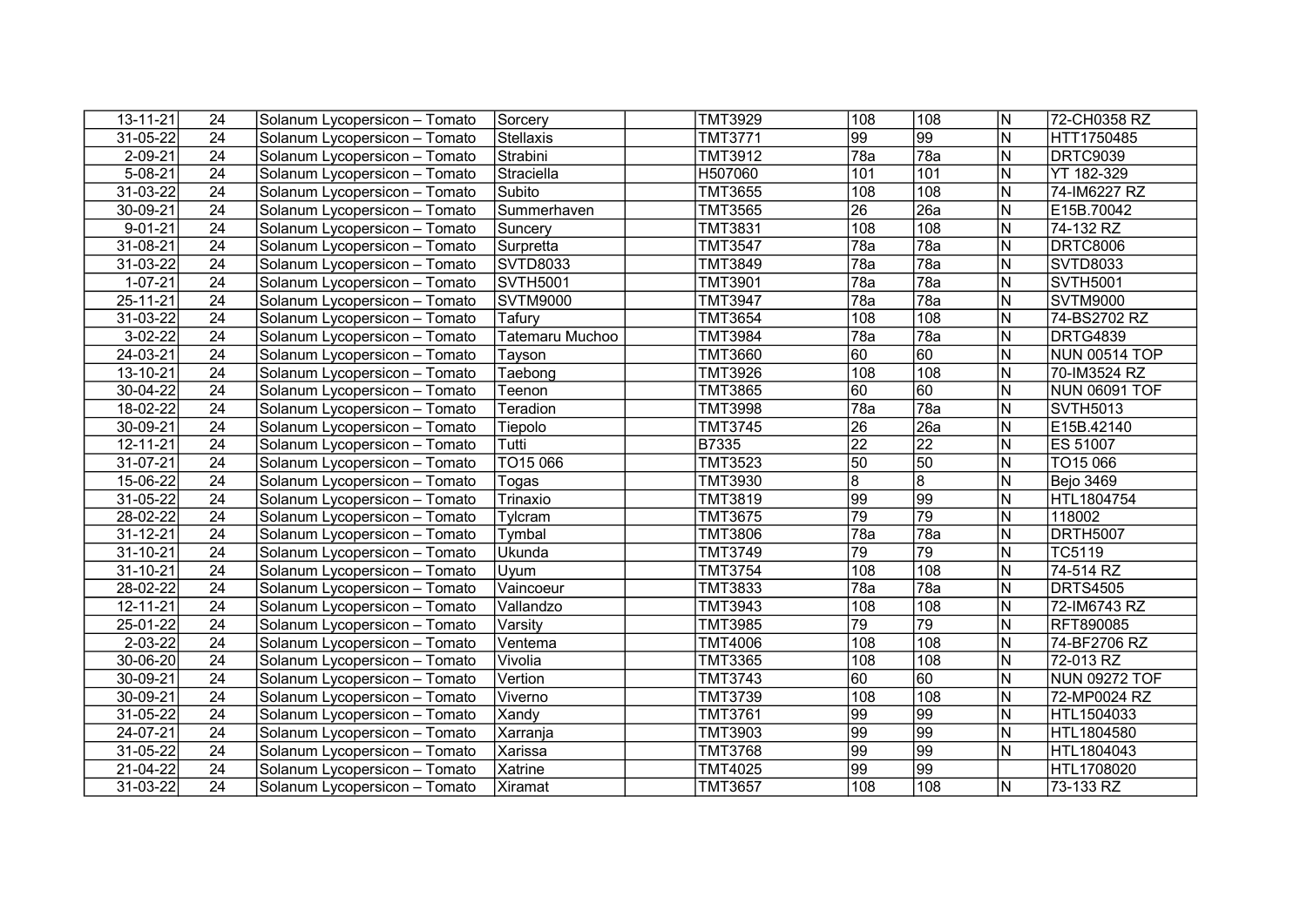| 31-12-21       | 24              | Solanum Lycopersicon - Tomato | Yarimaru  | <b>TMT3620</b> | 78a             | 78a             | N.                      | <b>DRTG4801</b>  |
|----------------|-----------------|-------------------------------|-----------|----------------|-----------------|-----------------|-------------------------|------------------|
| 8-04-22        | 24              | Solanum Lycopersicon - Tomato | Zed       | 512970         | 744             | 744             | N                       | GNP74258         |
| 31-03-22       | 24              | Solanum Lycopersicon - Tomato | Zitronina | 499721         | 101             | 101             | N                       | YT 192-718       |
| 31-12-21       | 24              | Solanum Lycopersicon - Tomato |           | <b>TMT3618</b> | $\overline{79}$ | 79              | N                       | 116613           |
| $31 - 12 - 21$ | 24              | Solanum Lycopersicon - Tomato |           | <b>TMT3612</b> | 79              | 79              | $\overline{\mathsf{N}}$ | 117113           |
| $1 - 12 - 21$  | $\overline{24}$ | Solanum Lycopersicon - Tomato |           | <b>TMT3954</b> | 79              | $\overline{79}$ | N                       | 118017           |
| 30-06-22       | $\overline{24}$ | Solanum Lycopersicon - Tomato |           | <b>TMT3874</b> | 79              | 79              | N                       | 3TD17005         |
| 28-02-22       | 24              | Solanum Lycopersicon - Tomato |           | <b>TMT3839</b> | $\overline{79}$ | $\overline{79}$ | N                       | 3TD17069         |
| 31-08-21       | 24              | Solanum Lycopersicon - Tomato |           | <b>TMT3723</b> | 79              | 79              | N                       | 8C16323          |
| $4 - 11 - 21$  | 24              | Solanum Lycopersicon - Tomato |           | TMT3940        | 79              | $\overline{79}$ | $\overline{\mathsf{N}}$ | 8K16126          |
| $8 - 03 - 22$  | $\overline{24}$ | Solanum Lycopersicon - Tomato |           | <b>TMT3928</b> | 108             | 108             | N                       | 72-CH0357 RZ     |
| 30-09-21       | 24              | Solanum Lycopersicon - Tomato |           | TMT3732        | 108             | 108             | N                       | 72-012 RZ        |
| 31-05-22       | 24              | Solanum Lycopersicon - Tomato |           | <b>TMT3678</b> | 108             | 108             | N                       | 72-197 RZ        |
| $18 - 12 - 21$ | $\overline{24}$ | Solanum Lycopersicon - Tomato |           | <b>TMT3961</b> | 108             | 108             | N                       | 72-735 RZ        |
| 30-04-22       | 24              | Solanum Lycopersicon - Tomato |           | <b>TMT3858</b> | 108             | 108             | N                       | 72-CH0353 RZ     |
| 30-04-22       | 24              | Solanum Lycopersicon - Tomato |           | TMT3859        | 108             | 108             | N                       | 72-CH0354 RZ     |
| 30-04-22       | 24              | Solanum Lycopersicon - Tomato |           | <b>TMT3860</b> | 108             | 108             | N                       | 72-CH0355 RZ     |
| 31-05-22       | 24              | Solanum Lycopersicon - Tomato |           | TMT3679        | 108             | 108             | N                       | 74-517 RZ        |
| 31-10-21       | 24              | Solanum Lycopersicon - Tomato |           | <b>TMT3755</b> | 79              | 79              | N                       | 116120           |
| 30-04-22       | 24              | Solanum Lycopersicon - Tomato |           | <b>TMT3652</b> | $\overline{79}$ | 79              | N                       | 116635           |
| 30-04-22       | 24              | Solanum Lycopersicon - Tomato |           | <b>TMT3801</b> | 79              | $\overline{79}$ | N                       | 118800           |
| $31 - 01 - 21$ | 24              | Solanum Lycopersicon - Tomato |           | <b>TMT3426</b> | 79              | 79              | N                       | 214063 R         |
| 30-04-22       | $\overline{24}$ | Solanum Lycopersicon - Tomato |           | <b>TMT3663</b> | 79              | 79              | N                       | 603104           |
| 31-08-21       | $\overline{24}$ | Solanum Lycopersicon - Tomato |           | <b>TMT3560</b> | 79              | 79              | Z                       | 603345           |
| 30-11-21       | 24              | Solanum Lycopersicon - Tomato |           | <b>TMT3786</b> | 79              | 79              | N                       | 605702R          |
| 30-04-22       | 24              | Solanum Lycopersicon - Tomato |           | <b>TMT3788</b> | $\overline{79}$ | $\overline{79}$ | N                       | T8C15526         |
| 19-03-22       | 24              | Solanum Lycopersicon - Tomato |           | TMT4010        | 108             | 108             | N                       | 72-CH0359 RZ     |
| 23-10-21       | $\overline{24}$ | Solanum Lycopersicon - Tomato |           | <b>TMT3932</b> | 108             | 108             | N                       | 72-IM6742 RZ     |
| 19-03-22       | 24              | Solanum Lycopersicon - Tomato |           | <b>TMT4011</b> | 108             | 108             | N                       | 72-IM8731 RZ     |
| 30-09-21       | 24              | Solanum Lycopersicon - Tomato |           | TMT3740        | 108             | 108             | N                       | 72-MP0025 RZ     |
| 30-04-22       | 24              | Solanum Lycopersicon - Tomato |           | <b>TMT3668</b> | 108             | 108             | N                       | 74-520 RZ        |
| 26-04-22       | 24              | Solanum Lycopersicon - Tomato |           | TMT4036        | 108             | 108             | N                       | 74-CH4142 RZ     |
| $2 - 04 - 22$  | 24              | Solanum Lycopersicon - Tomato |           | <b>TMT4026</b> | 108             | 108             | N                       | 74-MP4136 RZ     |
| 31-07-21       | 24              | Solanum Lycopersicon - Tomato |           | <b>TMT3538</b> | 8               | 8               | N                       | Bejo 3134        |
| 30-11-20       | 24              | Solanum Lycopersicon - Tomato |           | TMT3436        | $\overline{8}$  | $\overline{8}$  | N                       | Bejo 3196        |
| 31-07-21       | 24              | Solanum Lycopersicon - Tomato |           | TMT3533        | $\overline{8}$  | $\overline{8}$  | N                       | Bejo 3272        |
| 31-08-21       | $\overline{24}$ | Solanum Lycopersicon - Tomato |           | <b>TMT3728</b> | 8               | $\overline{8}$  | N                       | <b>Bejo 3344</b> |
| $5 - 01 - 21$  | 24              | Solanum Lycopersicon - Tomato |           | <b>TMT3826</b> | 8               | $\overline{8}$  | N                       | Bejo 3361        |
| 30-06-22       | 24              | Solanum Lycopersicon - Tomato |           | <b>TMT3729</b> | 8               | $\overline{8}$  | ΙN                      | Bejo 3479        |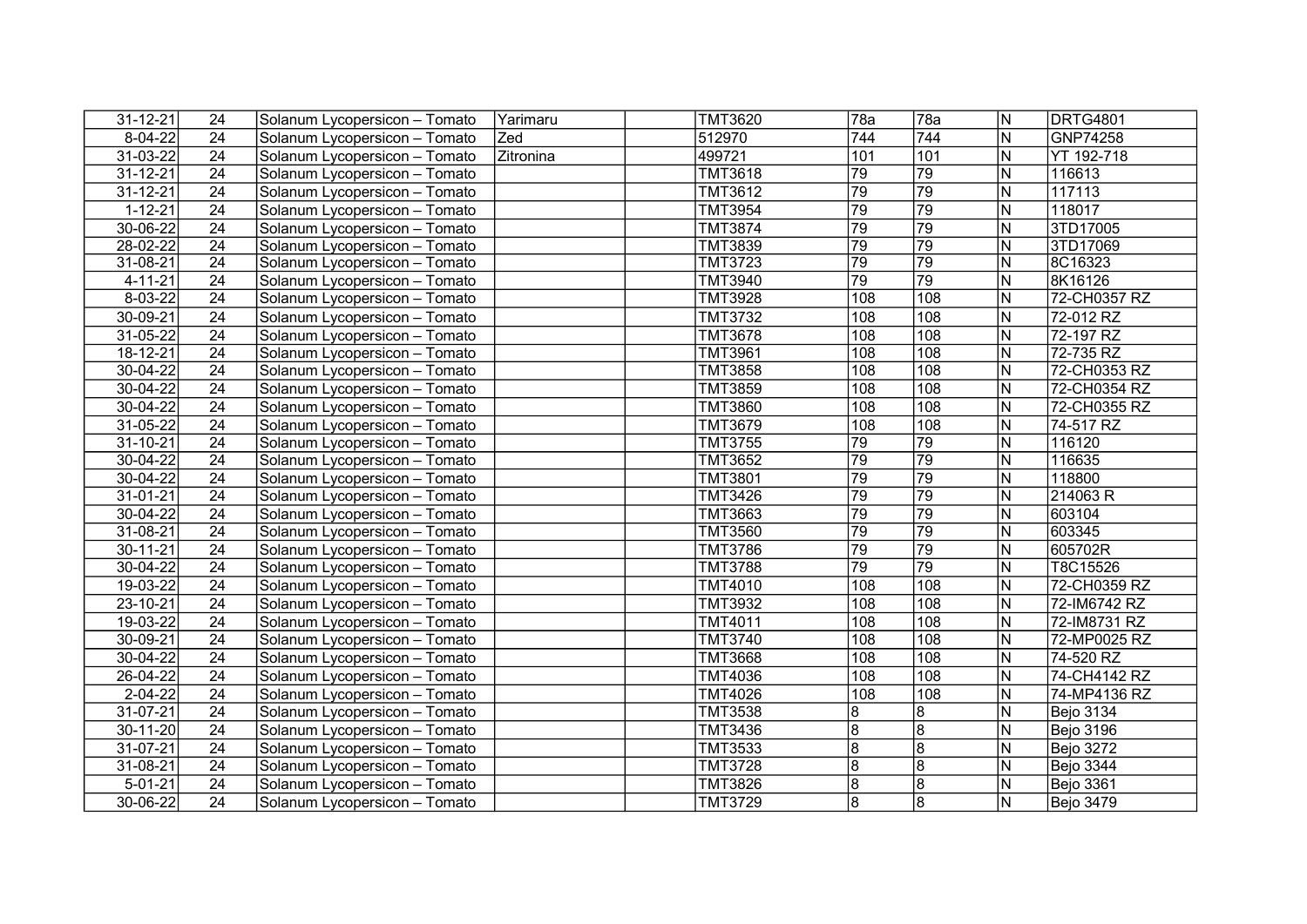| 31-07-21      | 24              | Solanum Lycopersicon - Tomato | <b>TMT3701</b> | 10a             | 10a              | IN. | BOL-T-4701 |
|---------------|-----------------|-------------------------------|----------------|-----------------|------------------|-----|------------|
| 18-12-21      | 24              | Solanum Lycopersicon - Tomato | <b>TMT3949</b> | $\overline{54}$ | $\overline{54}$  | N   | $CH$ 3091  |
| 31-10-21      | 24              | Solanum Lycopersicon - Tomato | <b>TMT3748</b> | 79              | 79               | N   | CU1728     |
| $9 - 01 - 21$ | 24              | Solanum Lycopersicon - Tomato | <b>TMT3824</b> | 78a             | 78a              | N   | DRTH1027   |
| 30-09-21      | 24              | Solanum Lycopersicon - Tomato | <b>TMT3731</b> | 78a             | 78a              | N   | DRTH0033   |
| 30-09-21      | $\overline{24}$ | Solanum Lycopersicon - Tomato | <b>TMT3746</b> | $\overline{26}$ | $\overline{26a}$ | N   | E15A.41593 |
| 7-04-22       | 24              | Solanum Lycopersicon - Tomato | <b>TMT4027</b> | $\overline{26}$ | 26a              | N   | E15A.42917 |
| 10-05-22      | 24              | Solanum Lycopersicon - Tomato | <b>TMT4045</b> | 26              | 26a              | N   | E15A.51293 |
| 10-05-22      | 24              | Solanum Lycopersicon - Tomato | <b>TMT4046</b> | $\overline{26}$ | 26a              | N   | E15A.51296 |
| 15-04-22      | 24              | Solanum Lycopersicon - Tomato | <b>TMT4030</b> | 26              | $\overline{26a}$ | N   | E15A.70247 |
| 30-09-21      | 24              | Solanum Lycopersicon - Tomato | <b>TMT3750</b> | 26              | $\overline{26a}$ | N   | E15B.41703 |
| 30-09-21      | 24              | Solanum Lycopersicon - Tomato | <b>TMT3925</b> | $\overline{26}$ | 26a              | N   | E15B.42085 |
| 23-05-22      | 24              | Solanum Lycopersicon - Tomato | <b>TMT4050</b> | 26              | 26a              | N   | E15B.42181 |
| 31-08-21      | 24              | Solanum Lycopersicon - Tomato | <b>TMT3726</b> | 26              | 26a              | N   | E15B.42117 |
| 31-05-22      | 24              | Solanum Lycopersicon - Tomato | <b>TMT4054</b> | 26              | 26a              | N   | E15B.51000 |
| 3-06-22       | 24              | Solanum Lycopersicon - Tomato | <b>TMT4056</b> | 26              | 26a              | N   | E15B51156  |
| 17-11-21      | 24              | Solanum Lycopersicon - Tomato | <b>TMT3951</b> | $\overline{26}$ | 26a              | N   | E15B.51219 |
| 29-04-22      | 24              | Solanum Lycopersicon - Tomato | <b>TMT4040</b> | 26              | 26a              | N   | E15B.51281 |
| 29-04-22      | 24              | Solanum Lycopersicon - Tomato | TMT4041        | $\overline{26}$ | 26a              | N   | E15B.51282 |
| 14-06-22      | 24              | Solanum Lycopersicon - Tomato | TMT4059        | $\overline{26}$ | 26a              | N   | E15B.51285 |
| 11-05-22      | 24              | Solanum Lycopersicon - Tomato | <b>TMT4047</b> | 26              | 26a              | N   | E15B.51286 |
| 11-05-22      | 24              | Solanum Lycopersicon - Tomato | <b>TMT4048</b> | $\overline{26}$ | 26a              | N   | E15B.51289 |
| 25-09-21      | $\overline{24}$ | Solanum Lycopersicon - Tomato | <b>TMT3920</b> | 26              | 26a              | N   | E15C.41847 |
| 25-05-22      | 24              | Solanum Lycopersicon - Tomato | TMT4051        | 26              | 26a              | N   | E15C.41857 |
| 15-04-22      | 24              | Solanum Lycopersicon - Tomato | <b>TMT4028</b> | 26              | 26a              | N   | E15C.42784 |
| 17-12-21      | 24              | Solanum Lycopersicon - Tomato | <b>TMT3959</b> | 26              | 26a              | N   | E15C.42785 |
| 17-12-21      | 24              | Solanum Lycopersicon - Tomato | <b>TMT3960</b> | 26              | 26a              | N   | E15C.42788 |
| 15-04-22      | 24              | Solanum Lycopersicon - Tomato | <b>TMT4029</b> | 26              | 26a              | N   | E15C.42790 |
| 21-04-22      | 24              | Solanum Lycopersicon - Tomato | <b>TMT4032</b> | 26              | 26a              | N   | E15C.42808 |
| 21-04-22      | 24              | Solanum Lycopersicon - Tomato | TMT4033        | 26              | $\overline{26a}$ | N   | E15C.42910 |
| 29-09-21      | 24              | Solanum Lycopersicon - Tomato | <b>TMT3923</b> | 26              | 26a              | N   | E15M.41649 |
| 31-05-22      | 24              | Solanum Lycopersicon - Tomato | <b>TMT4052</b> | 26              | 26a              | N   | E15M.41656 |
| 30-09-21      | $\overline{24}$ | Solanum Lycopersicon - Tomato | <b>TMT3924</b> | $\overline{26}$ | 26a              | N   | E15M.41693 |
| 31-05-22      | 24              | Solanum Lycopersicon - Tomato | <b>TMT4053</b> | 26              | 26a              | N   | E15M.42023 |
| 7-08-21       | 24              | Solanum Lycopersicon - Tomato | TMT3911        | $\overline{26}$ | 26a              | N   | E15M.42480 |
| 27-04-22      | 24              | Solanum Lycopersicon - Tomato | <b>TMT4037</b> | 26              | 26a              | N   | E15M.42961 |
| 27-04-22      | 24              | Solanum Lycopersicon - Tomato | <b>TMT4038</b> | 26              | 26a              | N   | E15M.42962 |
| 30-04-22      | 24              | Solanum Lycopersicon - Tomato | <b>TMT4042</b> | 26              | 26a              | N   | E15M.42963 |
| 31-01-21      | 24              | Solanum Lycopersicon - Tomato | W 3951         | 66              | 66               | ΙN  | HBTR410040 |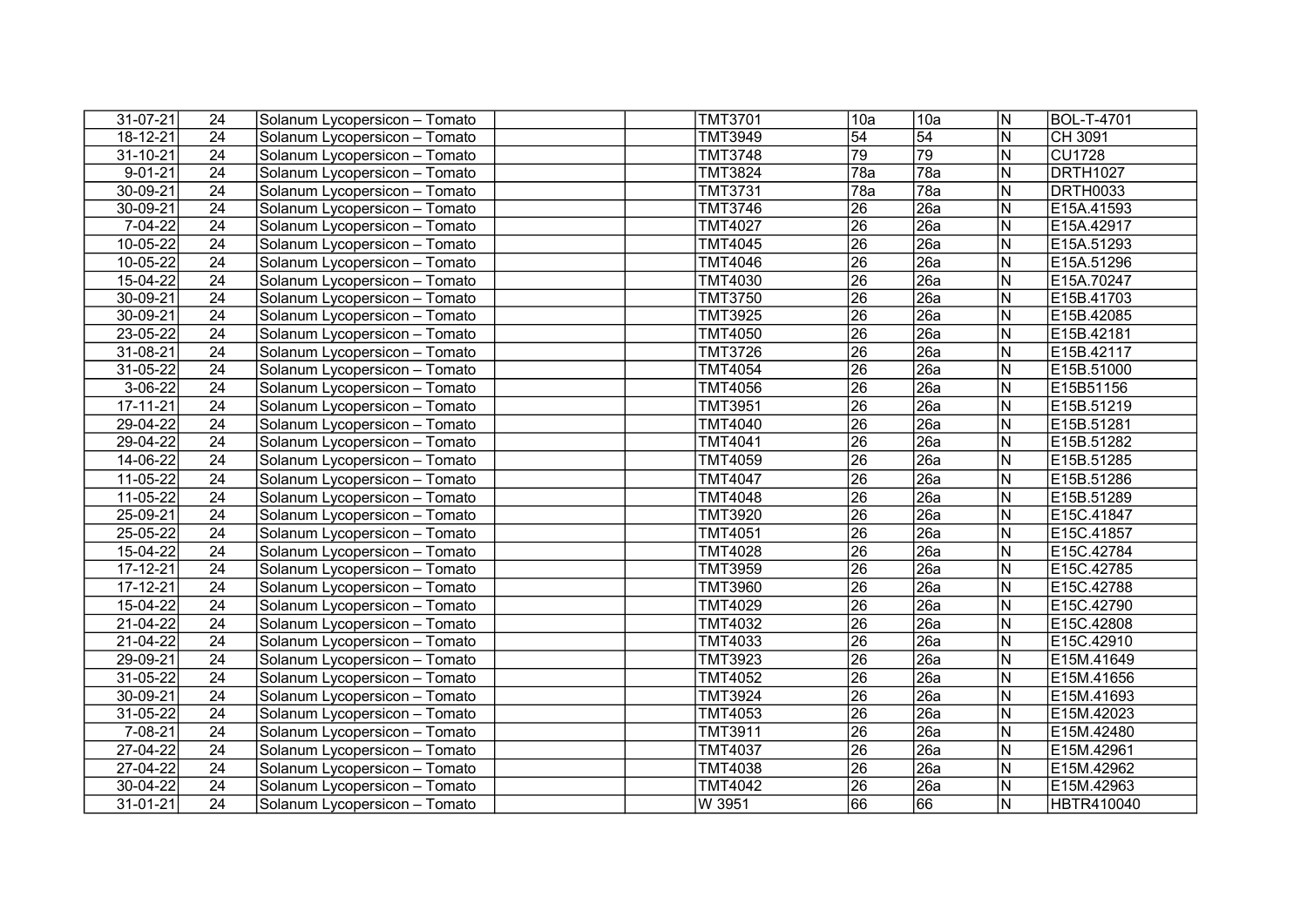| 31-05-22       | 24              | Solanum Lycopersicon - Tomato | <b>TMT3861</b> | 99              | 99              | N                       | HTD1700160           |
|----------------|-----------------|-------------------------------|----------------|-----------------|-----------------|-------------------------|----------------------|
| $31 - 05 - 22$ | $\overline{24}$ | Solanum Lycopersicon - Tomato | <b>TMT3866</b> | $\overline{99}$ | 99              | $\overline{N}$          | HTL1410152           |
| 30-11-21       | $\overline{24}$ | Solanum Lycopersicon - Tomato | <b>TMT3592</b> | $\overline{99}$ | 99              | N                       | HTL1504115           |
| $30 - 04 - 22$ | $\overline{24}$ | Solanum Lycopersicon - Tomato | <b>TMT3661</b> | $\overline{99}$ | 99              | $\overline{\mathsf{N}}$ | HTL1505394           |
| 31-01-21       | $\overline{24}$ | Solanum Lycopersicon - Tomato | <b>TMT3590</b> | $\overline{99}$ | 99              | N                       | HTL1606822           |
| 30-11-21       | $\overline{24}$ | Solanum Lycopersicon - Tomato | <b>TMT3593</b> | $\overline{99}$ | 99              | $\overline{N}$          | HTL1708089           |
| 31-01-21       | $\overline{24}$ | Solanum Lycopersicon - Tomato | TMT3611        | $\overline{99}$ | 99              | N                       | HTL1708091           |
| 26-10-21       | $\overline{24}$ | Solanum Lycopersicon - Tomato | <b>TMT3931</b> | 99              | $\overline{99}$ | $\overline{\mathsf{N}}$ | HTL1708288           |
| 31-01-21       | 24              | Solanum Lycopersicon - Tomato | TMT3610        | 99              | 99              | N                       | HTL1709080           |
| 30-11-21       | 24              | Solanum Lycopersicon - Tomato | <b>TMT3594</b> | 99              | 99              | N                       | HTL1709081           |
| $2 - 09 - 21$  | 24              | Solanum Lycopersicon - Tomato | TMT2913        | 99              | 99              | N                       | HTL1804281           |
| 30-11-21       | 24              | Solanum Lycopersicon - Tomato | <b>TMT3757</b> | 99              | 99              | N                       | HTL1804625           |
| 31-05-22       | 24              | Solanum Lycopersicon - Tomato | <b>TMT3770</b> | 99              | 99              | N                       | HTL1804864           |
| $6 - 10 - 21$  | 24              | Solanum Lycopersicon - Tomato | <b>TMT3914</b> | 99              | 99              | N                       | HTL1906180           |
| $10 - 11 - 21$ | 24              | Solanum Lycopersicon - Tomato | <b>TMT3879</b> | $\overline{79}$ | 79              | N                       | KM17048              |
| 28-02-22       | 24              | Solanum Lycopersicon - Tomato | <b>TMT3706</b> | 79              | 79              | N                       | MR16228              |
| 28-02-22       | 24              | Solanum Lycopersicon - Tomato | TMT3633        | 79              | 79              | N                       | MR16229              |
| 16-01-21       | $\overline{24}$ | Solanum Lycopersicon - Tomato | <b>TMT3829</b> | 60              | 60              | $\overline{\mathsf{N}}$ | <b>NUN 00517 TOP</b> |
| 16-01-21       | 24              | Solanum Lycopersicon - Tomato | TMT3830        | 60              | 60              | N                       | NUN 00519 TOP        |
| 30-06-22       | 24              | Solanum Lycopersicon - Tomato | <b>TMT3892</b> | 60              | 60              | N                       | <b>NUN 05570 TOF</b> |
| 17-06-22       | 24              | Solanum Lycopersicon - Tomato | <b>TMT4057</b> | 60              | 60              | N                       | <b>NUN 06107 TOF</b> |
| 30-06-22       | 24              | Solanum Lycopersicon - Tomato | <b>TMT3891</b> | 60              | 60              | N                       | <b>NUN 08142 TOF</b> |
| 30-09-21       | 24              | Solanum Lycopersicon - Tomato | TMT3743        | 60              | 60              | N                       | <b>NUN 09272 TOF</b> |
| 30-04-22       | 24              | Solanum Lycopersicon - Tomato | TMT3863        | $\overline{60}$ | 60              | $\overline{\mathsf{N}}$ | <b>NUN 09321 TOF</b> |
| $30 - 04 - 22$ | $\overline{24}$ | Solanum Lycopersicon - Tomato | <b>TMT3864</b> | 60              | 60              | $\overline{N}$          | <b>NUN 09325 TOF</b> |
| 5-03-22        | 24              | Solanum Lycopersicon - Tomato | TMT4003        | 60              | 60              | N                       | <b>NUN 09398 TOF</b> |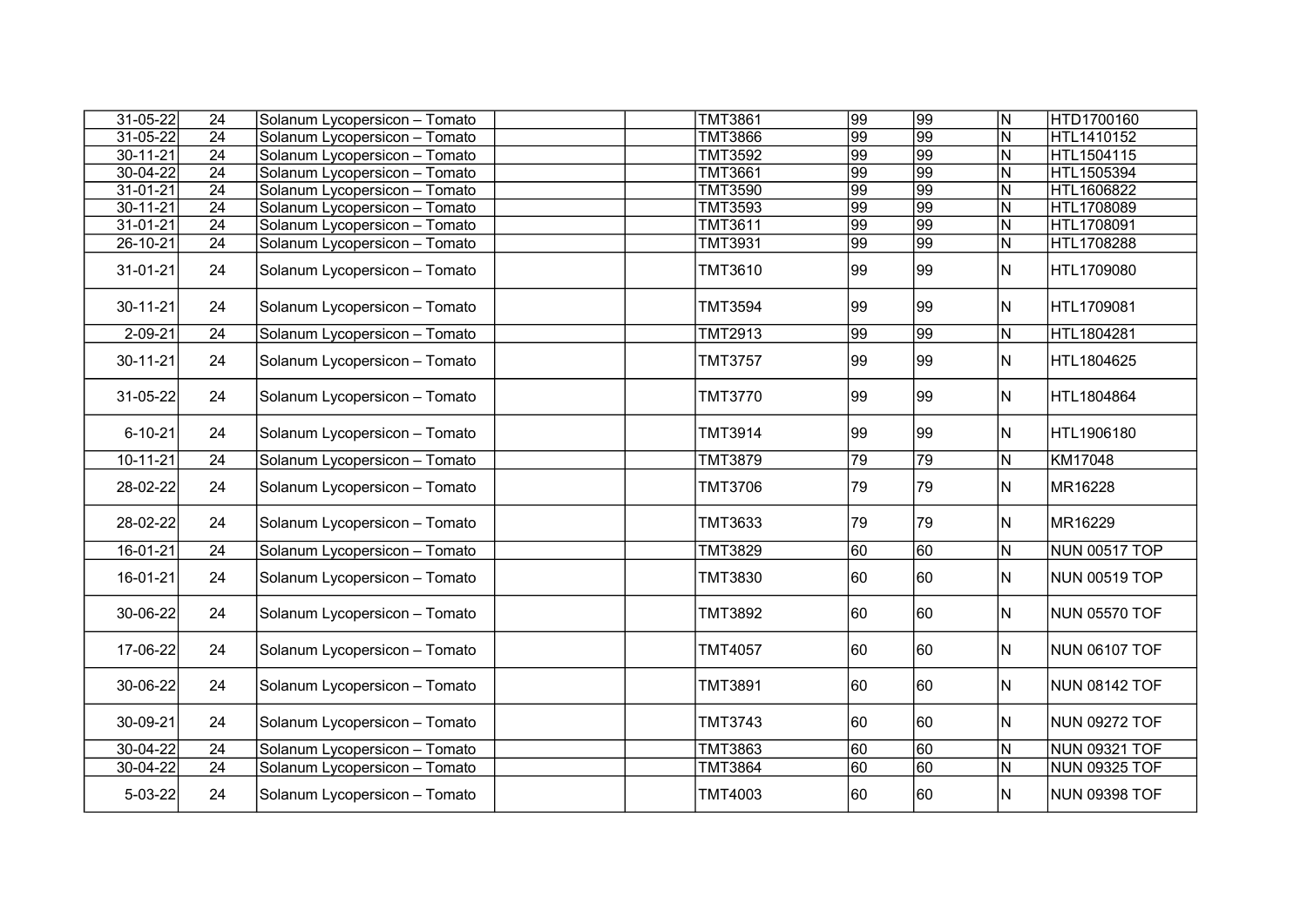| 31-01-21       | 24 | Solanum Lycopersicon - Tomato |  | W 3952         | 66  | 66  | N            | <b>PFGR550045</b>    |
|----------------|----|-------------------------------|--|----------------|-----|-----|--------------|----------------------|
| 31-01-21       | 24 | Solanum Lycopersicon - Tomato |  | W 3953         | 66  | 66  | N            | PFGY550065           |
| 31-01-21       | 24 | Solanum Lycopersicon - Tomato |  | W 3949         | 66  | 66  | N            | <b>PTCR450040</b>    |
| 16-12-21       | 24 | Solanum Lycopersicon - Tomato |  | <b>TMT3957</b> | 79  | 79  | N            | PRCSQ2098            |
| $31 - 12 - 21$ | 24 | Solanum Lycopersicon - Tomato |  | <b>TMT3617</b> | 79  | 79  | $\mathsf{N}$ | RFT760718            |
| 31-12-21       | 24 | Solanum Lycopersicon - Tomato |  | <b>TMT3608</b> | 79  | 79  | N            | SD16517              |
| 12-02-22       | 24 | Solanum Lycopersicon - Tomato |  | <b>TMT3962</b> | 54  | 54  | N            | SH 9133              |
| 31-01-21       | 24 | Solanum Lycopersicon - Tomato |  | <b>TMT3454</b> | 78a | 78a | N            | SV8374TH             |
| 31-05-22       | 24 | Solanum Lycopersicon - Tomato |  | <b>TMT3877</b> | 79  | 79  | N            | T315117              |
| 30-09-21       | 24 | Solanum Lycopersicon - Tomato |  | <b>TMT3561</b> | 79  | 79  | N            | T316926              |
| 30-09-21       | 24 | Solanum Lycopersicon - Tomato |  | <b>TMT3722</b> | 79  | 79  | $\mathsf{N}$ | <b>TCBS15050</b>     |
| 31-08-21       | 24 | Solanum Lycopersicon - Tomato |  | <b>TMT3421</b> | 50  | 50  | N            | TO <sub>15</sub> 466 |
| 30-09-21       | 24 | Solanum Lycopersicon - Tomato |  | <b>TMT3422</b> | 50  | 50  | N            | TO15-469             |
| 7-07-21        | 24 | Solanum Lycopersicon - Tomato |  | <b>TMT3895</b> | 147 | 147 | N            | <b>TOP 2343</b>      |
| 7-07-21        | 24 | Solanum Lycopersicon - Tomato |  | <b>TMT3897</b> | 147 | 147 | N            | <b>TOP 2409</b>      |
| 7-07-21        | 24 | Solanum Lycopersicon - Tomato |  | <b>TMT3898</b> | 147 | 147 | N            | TOP 2416             |
| $7 - 07 - 21$  | 24 | Solanum Lycopersicon - Tomato |  | <b>TMT3899</b> | 147 | 147 | N            | <b>TOP 2417</b>      |
| 7-07-21        | 24 | Solanum Lycopersicon - Tomato |  | <b>TMT3896</b> | 147 | 147 | N            | <b>TOP 2418</b>      |
| $5 - 01 - 21$  | 24 | Solanum Lycopersicon - Tomato |  | <b>TMT3827</b> | 79  | 79  | N            | <b>TPC108</b>        |
| 18-12-21       | 24 | Solanum Lycopersicon - Tomato |  | <b>TMT3950</b> | 54  | 54  | N            | TS 9549              |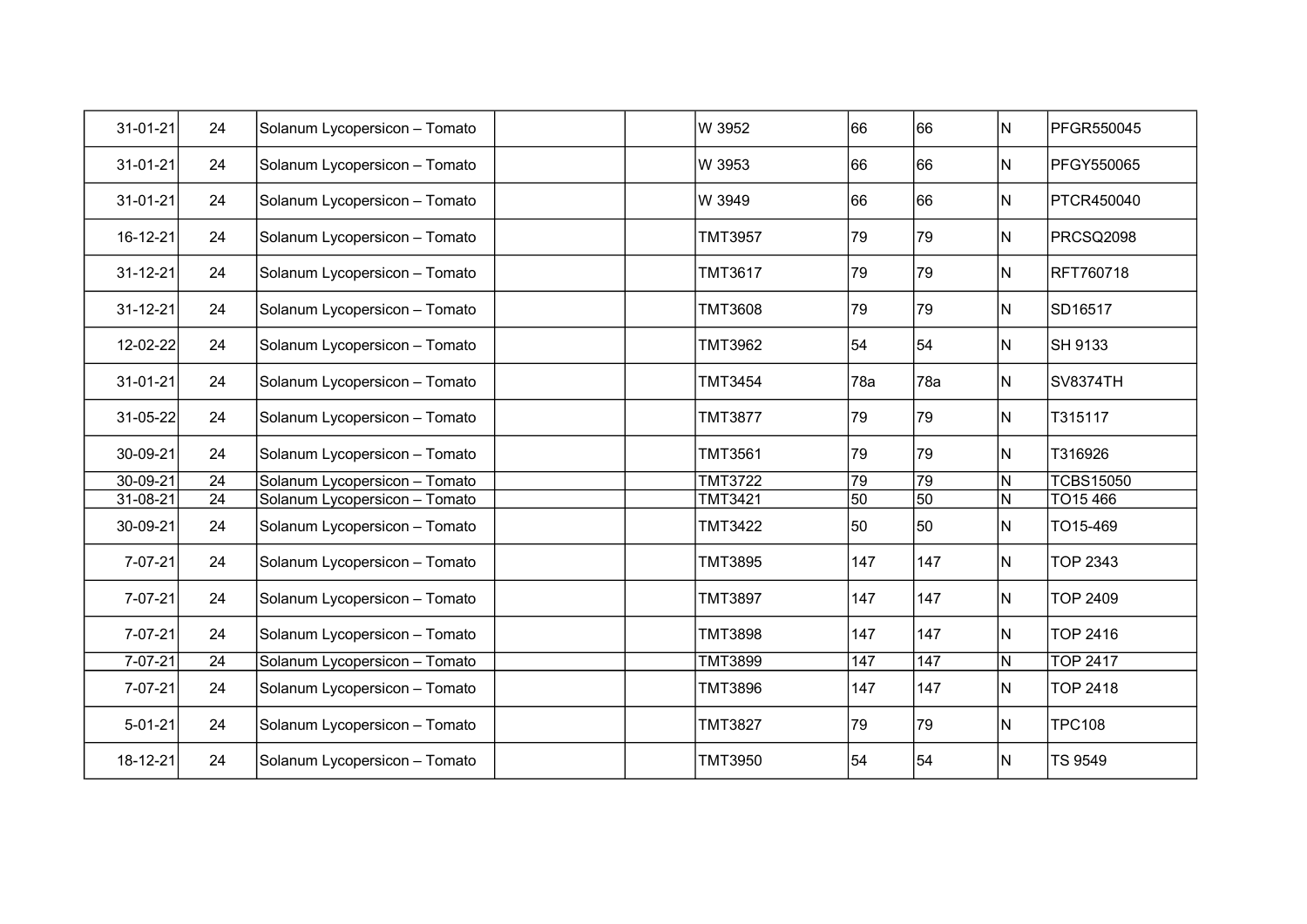| 18-12-21      | 24   | Solanum Lycopersicon - Tomato                                 |                 | <b>TMT3948</b> | 54   | 54  | N            | <b>TS 9743</b>              |
|---------------|------|---------------------------------------------------------------|-----------------|----------------|------|-----|--------------|-----------------------------|
| 30-09-21      | 24   | Solanum Lycopersicon - Tomato                                 |                 | <b>TMT3742</b> | 811  | 81  | N            | <b>TSP-33</b>               |
| 31-01-20      | 24   | Solanum Lycopersicon - Tomato                                 |                 | W 3950         | 66   | 66  | N            | <b>TTFS520055</b>           |
| 24-03-22      | 25   | Petroselinum crispum (Mill.)<br>Nyman ex A. W. Hill - Parsley | Axibleo         | <b>TMT4000</b> | 99   | 9   | N            | HTL1607061                  |
| 31-07-21      | 25   | Petroselinum crispum (Mill.)<br>Nyman ex A. W. Hill - Parsley | Olga            | PTR74          | 26   | 26a | N            | E11P.2025                   |
| 28-02-22      | 25   | Petroselinum crispum (Mill.)<br>Nyman ex A. W. Hill - Parsley | Topit           | PTR73          | 26   | 26a | N            | E11P.2003                   |
| 11-03-22      | 25   | Petroselinum crispum (Mill.)<br>Nyman ex A. W. Hill - Parsley |                 | PTR63          | 26   | 26a | N            | E11P.2024                   |
| 30-06-20      | 27.1 | Phaseolus vulgaris L. >> Dwarf                                | Edison          | <b>BON2034</b> | 80   | 80  | N            | HS 721                      |
| 31-08-21      | 27.1 | Phaseolus vulgaris L. >> Dwarf<br>French bean                 | Kundura         | <b>BON2057</b> | 78a  | 78a | N            | SVGT1295                    |
| 28-02-22      | 27.1 | Phaseolus vulgaris L. >> Dwarf<br>French bean                 | Lavezzi         | <b>BON2040</b> | l95a | 95a | N            | PV-918                      |
| $1 - 12 - 21$ | 27.1 | Phaseolus vulgaris L. >> Dwarf<br>French bean                 | Maringa         | <b>BON2083</b> | 79   | 79  | N            | R202050                     |
| $1 - 03 - 22$ | 27.1 | Phaseolus vulgaris L. >> Dwarf<br>French bean                 | Matisse         | <b>BON2092</b> | 743  | 743 | N            | PV-956                      |
| $1 - 03 - 22$ | 27.1 | Phaseolus vulgaris L. >> Dwarf<br>French bean                 | Mondriaan       | <b>BON2089</b> | 743  | 743 | IN.          | PV-941                      |
| $1 - 03 - 22$ | 27.1 | Phaseolus vulgaris L. >> Dwarf<br>French bean                 | <b>PV948</b>    | <b>BON2091</b> | 743  | 743 | N            | PV-948                      |
| $4 - 11 - 21$ | 27.1 | Phaseolus vulgaris L. >> Dwarf<br>French bean                 | Quartz          | <b>BON2079</b> | 72   | 72  | $\mathsf{N}$ | HS 841                      |
| $1 - 03 - 22$ | 27.1 | Phaseolus vulgaris L. >> Dwarf                                | Stefano         | <b>BON2090</b> | 743  | 743 | $\mathsf{N}$ | $\overline{\text{PV}}$ -942 |
| 18-11-21      | 27.1 | Phaseolus vulgaris L. >> Dwarf                                | Stronga         | <b>BON2080</b> | 78a  | 78a | $\mathsf{N}$ | <b>SVGZ1825</b>             |
| 28-02-22      | 27.1 | Phaseolus vulgaris L. >> Dwarf<br>French bean                 | <b>SVGG1312</b> | <b>BON2062</b> | 78a  | 78a | N            | SVGG1312                    |
| $1 - 12 - 21$ | 27.1 | Phaseolus vulgaris L. >> Dwarf<br>French bean                 | Squadron        | <b>BON2082</b> | 79   | 79  | N            | R <sub>102063</sub>         |
| 31-01-20      | 27.1 | Phaseolus vulgaris L. >> Dwarf                                | Takounya        | <b>BON2036</b> | 78a  | 78A | N            | SVGN1174                    |
| 18-05-22      | 27.1 | Phaseolus vulgaris L. >> Dwarf<br>French bean                 | Tunis           | <b>BON2107</b> | 78a  | 78a | N            | SVGW1203                    |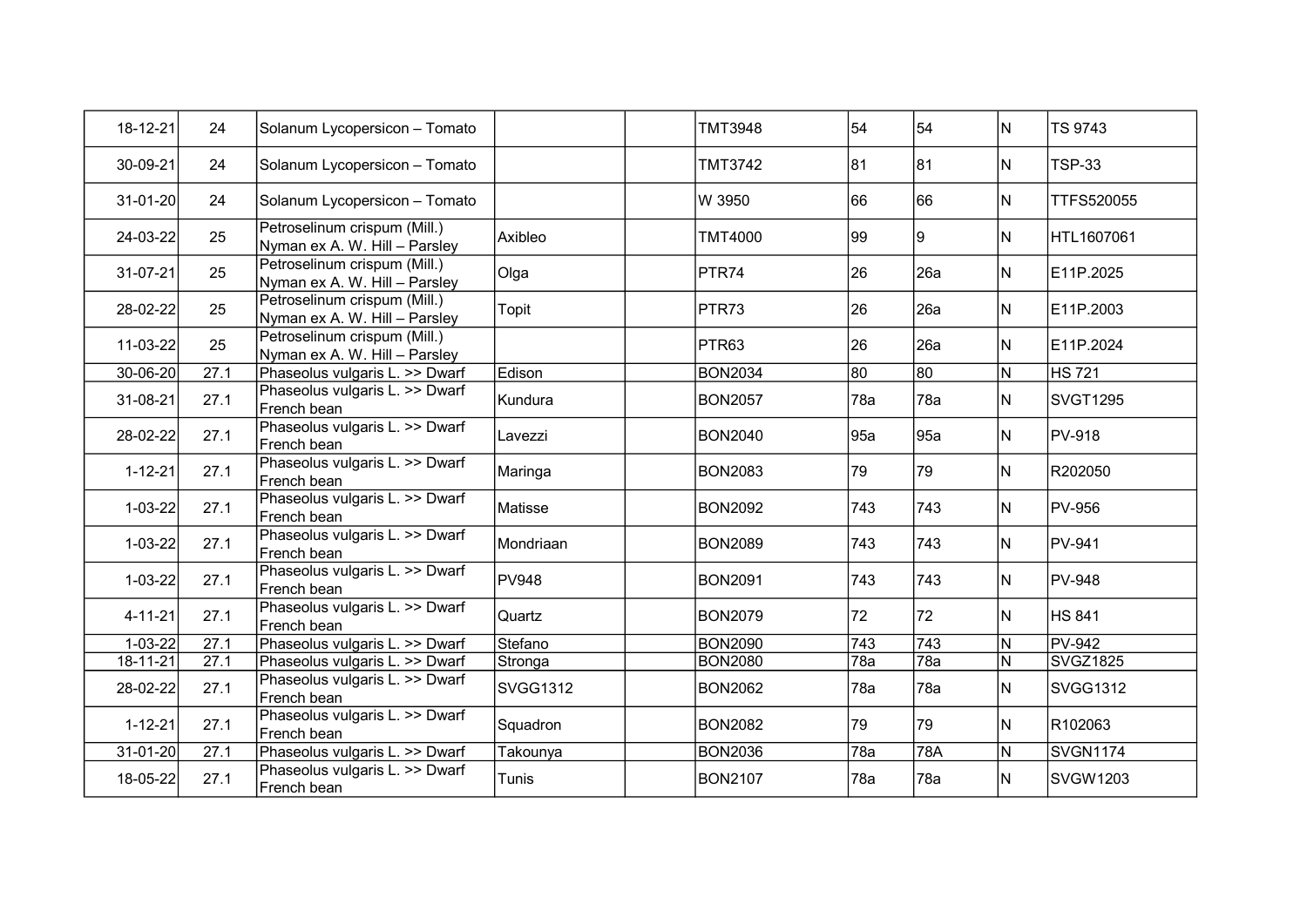| 27-10-21       | 27.1 | Phaseolus vulgaris L. >> Dwarf<br>French bean    | Vezzi           | W 4029         | 4                | $\overline{\mathbf{4}}$ | N                       | <b>BB BED 0385</b>          |
|----------------|------|--------------------------------------------------|-----------------|----------------|------------------|-------------------------|-------------------------|-----------------------------|
| 28-02-22       | 27.1 | Phaseolus vulgaris L. >> Dwarf<br>French bean    |                 | <b>BON2059</b> | 79               | 79                      | N                       | R102029                     |
| 30-11-21       | 27.1 | Phaseolus vulgaris L. >> Dwarf<br>French bean    |                 | <b>BON2049</b> | 79               | 79                      | N                       | R202057                     |
| 31-01-21       | 27.1 | Phaseolus vulgaris L. >> Dwarf<br>French bean    |                 | <b>BON2037</b> | 79               | 79                      | N                       | R302033                     |
| 30-11-21       | 27.1 | Phaseolus vulgaris L. >> Dwarf<br>French bean    |                 | <b>BON2081</b> | 97               | 97                      | N                       | SB4738                      |
| $31 - 12 - 21$ | 27.1 | Phaseolus vulgaris L. >> Dwarf<br>French bean    |                 | <b>BON2060</b> | 95               | 95                      |                         | PV-801                      |
| 10-03-22       | 27.1 | Phaseolus vulgaris L. >> Dwarf<br>French bean    |                 | <b>BON2093</b> | 79               | 79                      | N                       | SB4748                      |
| 10-03-22       | 27.1 | Phaseolus vulgaris L. >> Dwarf<br>French bean    |                 | <b>BON2093</b> | 79               | 79                      | N                       | SB4748                      |
| 31-08-21       | 27.1 | Phaseolus vulgaris L. >> Dwarf<br>French bean    |                 | <b>BON2056</b> | 78a              | 78a                     | N                       | <b>SVGW1201</b>             |
| $9 - 02 - 22$  | 27.2 | Phaseolus vulgaris L. >> Climbing<br>French bean | Anuket          | <b>BON2061</b> | 108              | 108                     | N                       | 17-RL1094 RZ                |
| 30-04-22       | 27.2 | Phaseolus vulgaris L. >> Climbing<br>French bean |                 | <b>BON2078</b> | 8                | 8                       | N                       | <b>Bejo 3540</b>            |
| 16-04-22       | 27.2 | Phaseolus vulgaris L. >> Climbing<br>French bean |                 | <b>BON2104</b> | 140              | 140                     | $\mathsf{N}$            | <b>WAV 609</b>              |
| 28-02-22       | 28.1 | Pisum sativum L. (partim) >>                     | <b>SV5795QE</b> | <b>ERW1220</b> | 78a              | 78a                     | $\overline{\mathsf{N}}$ | <b>SV5795QE</b>             |
| 31-03-22       | 28.1 | Pisum sativum L. (partim) >>                     | Obigo           | <b>ERW1217</b> | $\overline{79}$  | $\overline{79}$         | $\overline{\mathsf{N}}$ | <b>DGL0066</b>              |
| 30-04-22       | 28.1 | Pisum sativum L. (partim) >>                     |                 | <b>ERW1218</b> | $\overline{79}$  | $\overline{79}$         | $\mathsf{N}$            | <b>DGL0062</b>              |
| $12 - 11 - 21$ | 28.1 | Pisum sativum L. (partim) >>                     |                 | <b>ERW1225</b> | $\overline{79}$  | $\overline{79}$         | $\overline{\mathsf{N}}$ | SL3102                      |
| $31 - 01 - 21$ | 28.1 | Pisum sativum L. (partim) >>                     |                 | <b>ERW1216</b> | $\overline{78a}$ | $\overline{78a}$        | $\overline{\mathsf{N}}$ | <b>SV3946QB</b>             |
| 10-06-22       | 29.1 | Raphanus sativus L. >> Radish                    | Baltazar        | <b>RDS325</b>  | 79               | $\overline{79}$         | N                       | SGR0603                     |
| 30-04-22       | 29.1 | Raphanus sativus L. >> Radish                    | Fortunella      | <b>RDS315</b>  | 105              | $\frac{105}{105}$       | N                       | 34-352                      |
| $31 - 01 - 21$ | 29.1 | Raphanus sativus L. >> Radish                    | Prominence      | B5605          | 98c              | $\overline{98c}$        | $\overline{N}$          | <b>WS 1350</b>              |
| $31 - 01 - 21$ | 29.1 | Raphanus sativus L. >> Radish                    | Red Candle      | B5606          | 98c              | $\overline{98c}$        | $\overline{N}$          | <b>WS 1379</b>              |
| 31-01-21       | 29.1 | Raphanus sativus L. >> Radish                    | Red Impression  | <b>B5716</b>   | 98c              | 98c                     | N                       | $\overline{\text{WS}}$ 1401 |
| 31-05-22       | 29.1 | Raphanus sativus L. >> Radish                    | Robello         | <b>RDS320</b>  | 105              | 105                     | N                       | 34-433                      |
| $30 - 11 - 21$ | 29.1 | Raphanus sativus L. >> Radish                    | Watsona         | <b>RDS312</b>  | 26               | 26a                     | N                       | E66R.3010                   |
| 13-08-21       | 29.1 | Raphanus sativus L. >> Radish                    |                 | <b>RDS322</b>  | 26               | $\overline{26a}$        | N                       | E66R.3009                   |
| 13-08-21       | 29.1 | Raphanus sativus L. >> Radish                    |                 | <b>RDS321</b>  | 26               | 26a                     | N                       | E66R.3022                   |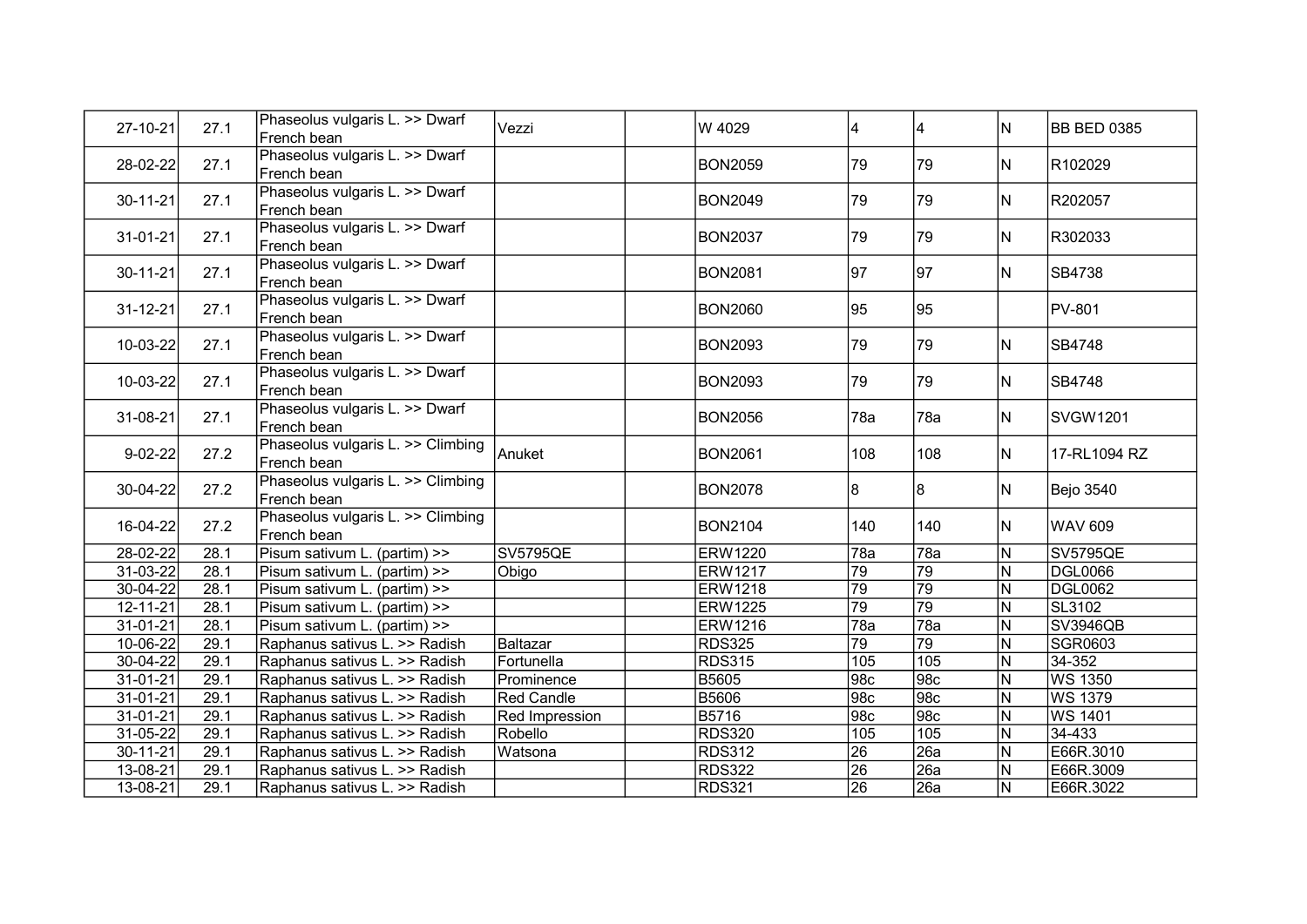| $13 - 08 - 21$ | 29.1            | Raphanus sativus L. >> Radish                   |             | <b>RDS323</b> | $\overline{26}$ | $\overline{26a}$ | $\overline{\mathsf{N}}$ | E66R.3025      |
|----------------|-----------------|-------------------------------------------------|-------------|---------------|-----------------|------------------|-------------------------|----------------|
| $31-07-21$     | 29.1            | Raphanus sativus L. >> Radish                   |             | <b>RDS317</b> | $\overline{79}$ | 79               | $\overline{N}$          | SGR0599        |
| 31-07-21       | 29.1            | Raphanus sativus L. >> Radish                   |             | <b>RDS318</b> | $\overline{79}$ | 79               | $\overline{N}$          | SGR0601        |
| 17-03-22       | 29.2            | Raphanus sativus L. >> Black<br>radish          | Cassini     | <b>B7707</b>  | 98c             | 98c              | N                       | WS 1382        |
| 31-07-21       | 29.2            | Raphanus sativus L. >> Black<br>radish          | Stylo       | 493796        | 83              | 83               | N                       | RA 7050        |
| 30-11-21       | 32              | Solanum melongena L. -<br>Aubergine / Egg plant | Amanda      | <b>ABR219</b> | 26              | 26a              | N                       | E37R.01726     |
| 22-12-21       | 32              | Solanum melongena L. -<br>Aubergine / Egg plant | Baladona    | <b>B7397</b>  | 98c             | 98c              | N                       | WS 4029        |
| 30-09-21       | 32              | Solanum melongena L. -<br>Aubergine / Egg plant | Bellini     | B6092         | 98c             | 98c              | N                       | WS 4028        |
| $9 - 02 - 22$  | 32              | Solanum melongena L. -<br>Aubergine / Egg plant | Jewel Ivory | <b>ABR225</b> | 168             | 168              | N                       | Jewel Ivory    |
| 31-01-21       | 32              | Solanum melongena L. -<br>Aubergine / Egg plant | Kesia       | <b>ABR220</b> | 108             | 108              | N                       | 10-OB213 RZ    |
| 30-04-22       | 32              | Solanum melongena L. -<br>Aubergine / Egg plant | Marcela     | 503921        | 83              | 83               | $\mathsf{N}$            | EG 3328        |
| $6 - 01 - 21$  | 32              | Solanum melongena L. -<br>Aubergine / Egg plant | Panteon     | 497761        | 101             | 101              | $\mathsf{N}$            | YT 163-425     |
| 30-06-20       | 32              | Solanum melongena L.-<br>Aubergine / Egg plant  | $Y-99$      | 478632        | 101             | 101              | N                       | YT 113-4799    |
| 30-06-22       | 32              | Solanum melongena L. -<br>Aubergine / Egg plant |             | <b>ABR222</b> | 108             | 108              | N                       | 10-RB513 RZ    |
| 16-10-21       | 32              | Solanum melongena L.-<br>Aubergine / Egg plant  |             | <b>ABR235</b> | 108             | 108              | N                       | 10-RB514 RZ    |
| 31-08-21       | 32              | Solanum melongena L. -<br>Aubergine / Egg plant |             | <b>ABR218</b> | 8               | 8                | $\mathsf{N}$            | Bejo 3178      |
| 10-07-21       | 32              | Solanum melongena L. -<br>Aubergine / Egg plant |             | <b>ABR234</b> | 26              | 26a              | $\mathsf{N}$            | E37R.01770     |
| 30-06-20       | 32              | Solanum melongena L. -<br>Aubergine / Egg plant |             | <b>ABR217</b> | 4               | l4               | N                       | PP SEG 0741    |
| $2 - 11 - 21$  | 32              | Solanum melongena L. -<br>Aubergine / Egg plant |             | <b>ABR236</b> | 134a            | 134a             | N                       | <b>TNA-114</b> |
| $3 - 05 - 22$  | 33              | Spinacia oleracea L. - Spinach                  | Arnold      | <b>SPN996</b> | 8               | 8                | $\mathsf{N}$            | Bejo 3637      |
| 22-01-22       | $\overline{33}$ | Spinacia oleracea L. - Spinach                  | Aries       | <b>SPN958</b> | 60              | 60               | N                       | NUN 07553 SPS  |
| 31-03-22       | $\overline{33}$ | Spinacia oleracea L. - Spinach                  | Austin      | <b>SPN883</b> | 95a             | 95a              | N                       | PV 1506        |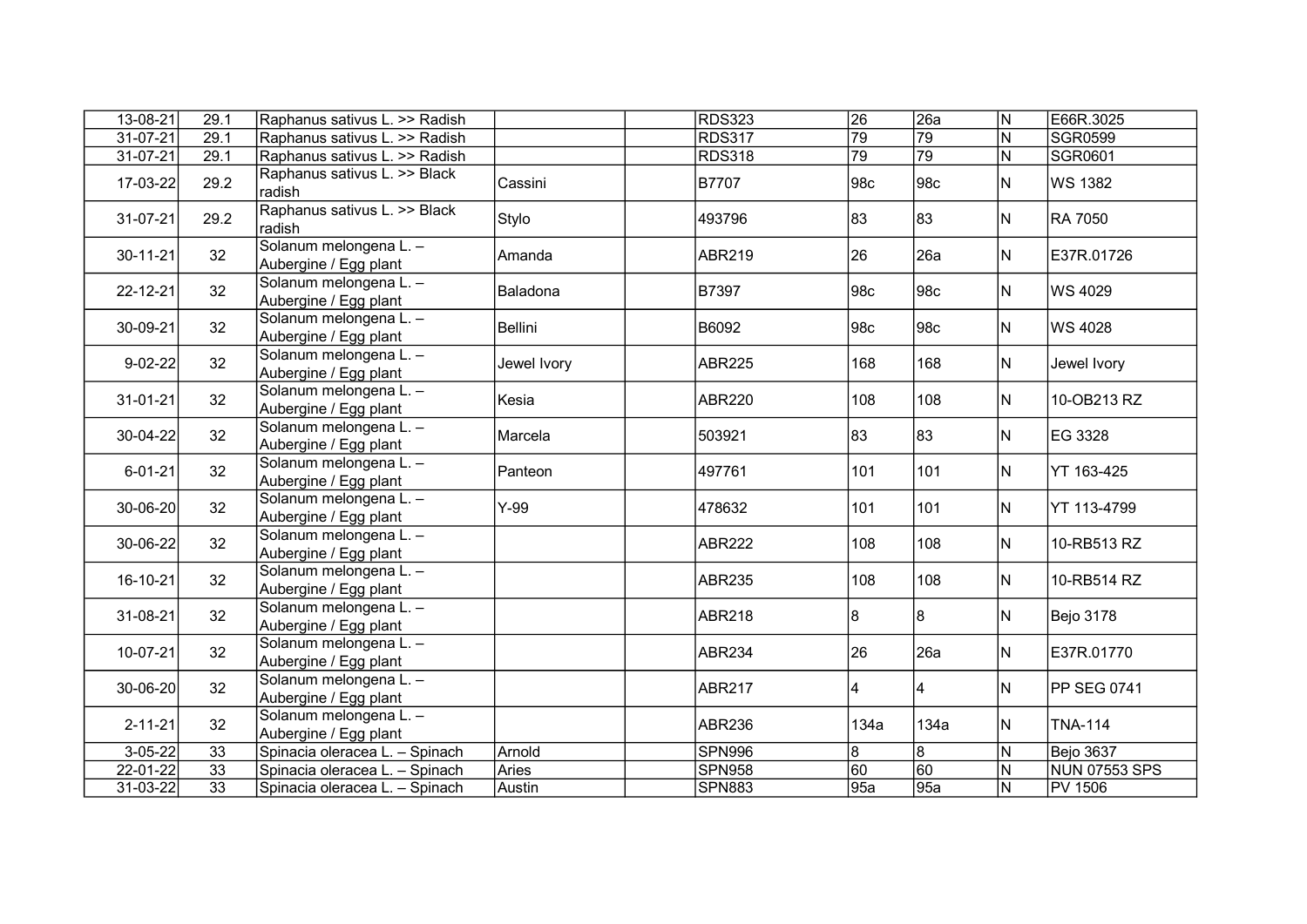| 25-02-22      | 33              | Spinacia oleracea L. - Spinach | Basalt         | <b>SPN970</b> | 743             | 743              | İΝ                      | PV-1599         |
|---------------|-----------------|--------------------------------|----------------|---------------|-----------------|------------------|-------------------------|-----------------|
| 30-09-21      | 33              | Spinacia oleracea L. - Spinach | Bilby          | <b>SPN895</b> | 108             | 108              | N                       | 51-IN531 RZ     |
| 30-09-21      | 33              | Spinacia oleracea L. - Spinach | Blobfish       | <b>SPN899</b> | 108             | $\overline{108}$ | $\overline{\mathsf{N}}$ | 51-IN534 RZ     |
| 22-07-21      | 33              | Spinacia oleracea L. - Spinach | Bonnethead     | <b>SPN908</b> | 108             | 108              | N                       | 51-SE722 RZ     |
| 31-01-21      | 33              | Spinacia oleracea L. - Spinach | Borneo         | <b>SPN880</b> | 78a             | $\overline{78a}$ | N                       | SVVC5796        |
| 27-10-21      | 33              | Spinacia oleracea L. - Spinach | Boxfish        | <b>SPN944</b> | 108             | 108              | N                       | 51-SL370 RZ     |
| 30-09-21      | 33              | Spinacia oleracea L. - Spinach | <b>Brolga</b>  | <b>SPN863</b> | 108             | 108              | N                       | 51-364 RZ       |
| $3 - 05 - 22$ | 33              | Spinacia oleracea L. - Spinach | <b>Buckner</b> | <b>SPN997</b> | 8               | 8                | N                       | Bejo 3638       |
| 31-10-21      | 33              | Spinacia oleracea L. - Spinach | Budgerigar     | <b>SPN904</b> | 108             | 108              | N                       | 51-SE721 RZ     |
| 22-01-22      | 33              | Spinacia oleracea L. - Spinach | Castula        | <b>SPN959</b> | 60              | 60               | N                       | NUN 07557 SPS   |
| 31-10-21      | 33              | Spinacia oleracea L. - Spinach | Crosstrek      | <b>SPN871</b> | 26              | 26a              | N                       | E03S.1051       |
| 28-05-22      | 33              | Spinacia oleracea L. - Spinach | Disko          | <b>SPN999</b> | 78a             | 78a              | N                       | SVVC6091        |
| 31-10-21      | 33              | Spinacia oleracea L. - Spinach | Dugong         | <b>SPN903</b> | 108             | 108              | N                       | 51-OR192 RZ     |
| 30-04-22      | 33              | Spinacia oleracea L. - Spinach | El Asya        | <b>SPN889</b> | 79              | 79               | N                       | LDSP1002        |
| 31-07-21      | 33              | Spinacia oleracea L. - Spinach | El Bravo       | <b>SPN893</b> | $\overline{79}$ | 79               | N                       | LDSP999         |
| 13-10-21      | 33              | Spinacia oleracea L. - Spinach | El Fortunado   | <b>SPN943</b> | $\overline{79}$ | 79               | N                       | LSPH20-0122     |
| 30-09-21      | 33              | Spinacia oleracea L. - Spinach | El Giga        | <b>SPN857</b> | 79              | 79               | N                       | LDSP997         |
| 26-01-22      | $\overline{33}$ | Spinacia oleracea L. - Spinach | El Horn        | <b>SPN963</b> | 79              | 79               | N                       | LSPH19-0011     |
| 30-11-21      | 33              | Spinacia oleracea L. - Spinach | El Madison     | <b>SPN916</b> | 79              | 79               | N                       | LSPH17-0003     |
| $8 - 12 - 21$ | 33              | Spinacia oleracea L. - Spinach | El Majestic    | <b>SPN954</b> | $\overline{79}$ | 79               | N                       | LSPH20-0060     |
| 8-04-22       | 33              | Spinacia oleracea L. - Spinach | El Mexicano    | <b>SPN991</b> | 79              | 79               | N                       | LDSP1005        |
| 26-01-22      | 33              | Spinacia oleracea L. - Spinach | El Rumba       | <b>SPN962</b> | $\overline{79}$ | 79               | $\mathsf{N}$            | LSPH19-0005     |
| 31-12-21      | 33              | Spinacia oleracea L. - Spinach | El Swing       | <b>SPN922</b> | 79              | 79               | N                       | LSPH19-0015     |
| $1 - 04 - 22$ | 33              | Spinacia oleracea L. - Spinach | El Waka        | <b>SPN990</b> | $\overline{79}$ | $\overline{79}$  | N                       | LSPH20-0071     |
| 27-10-21      | 33              | Spinacia oleracea L. - Spinach | Ermine         | <b>SPN948</b> | 108             | 108              | N                       | 51-SL372 RZ     |
| 27-10-21      | 33              | Spinacia oleracea L. - Spinach | Fanfin         | <b>SPN946</b> | 108             | 108              | N                       | 51-SL369 RZ     |
| 31-03-22      | 33              | Spinacia oleracea L. – Spinach | Fagot          | <b>SPN884</b> | 95a             | 95a              | N                       | PV 1484         |
| 30-11-21      | 33              | Spinacia oleracea L. - Spinach | Gamet          | <b>SPN921</b> | 108             | 108              | N                       | 51-OR193 RZ     |
| 25-02-22      | 33              | Spinacia oleracea L. – Spinach | Ganister       | <b>SPN972</b> | 743             | 743              | N                       | PV-1702         |
| 31-10-21      | 33              | Spinacia oleracea L. – Spinach | Gecko          | <b>SPN906</b> | 108             | 108              | N                       | 51-SL367 RZ     |
| 30-09-21      | 33              | Spinacia oleracea L. – Spinach | Hornbill       | <b>SPN896</b> | 108             | 108              | N                       | 51-OR195 RZ     |
| 28-02-22      | 33              | Spinacia oleracea L. - Spinach | Jolo           | <b>SPN925</b> | 78a             | $\overline{78a}$ | N                       | <b>SVVC5883</b> |
| 30-04-22      | 33              | Spinacia oleracea L. - Spinach | Kona           | <b>SPN888</b> | 78a             | 78a              | N                       | <b>SVVB2636</b> |
| $3 - 05 - 22$ | 33              | Spinacia oleracea L. - Spinach | MacArthur      | <b>SPN995</b> | 8               | 8                | N                       | Bejo 3636       |
| 14-12-21      | 33              | Spinacia oleracea L. - Spinach | Manx           | <b>SPN955</b> | 108             | 108              | N                       | 51-OR198 RZ     |
| $3 - 05 - 22$ | 33              | Spinacia oleracea L. - Spinach | Marshall       | <b>SPN994</b> | 8               | $\overline{8}$   | N                       | Bejo 3634       |
| $6 - 01 - 21$ | 33              | Spinacia oleracea L. - Spinach | Nadia          | <b>SPN891</b> | 81              | 81               | N                       | TSP-546         |
| 30-06-20      | 33              | Spinacia oleracea L. - Spinach | Nembus         | <b>SPN800</b> | 60              | 60               | N                       | NUN 06201 SPS   |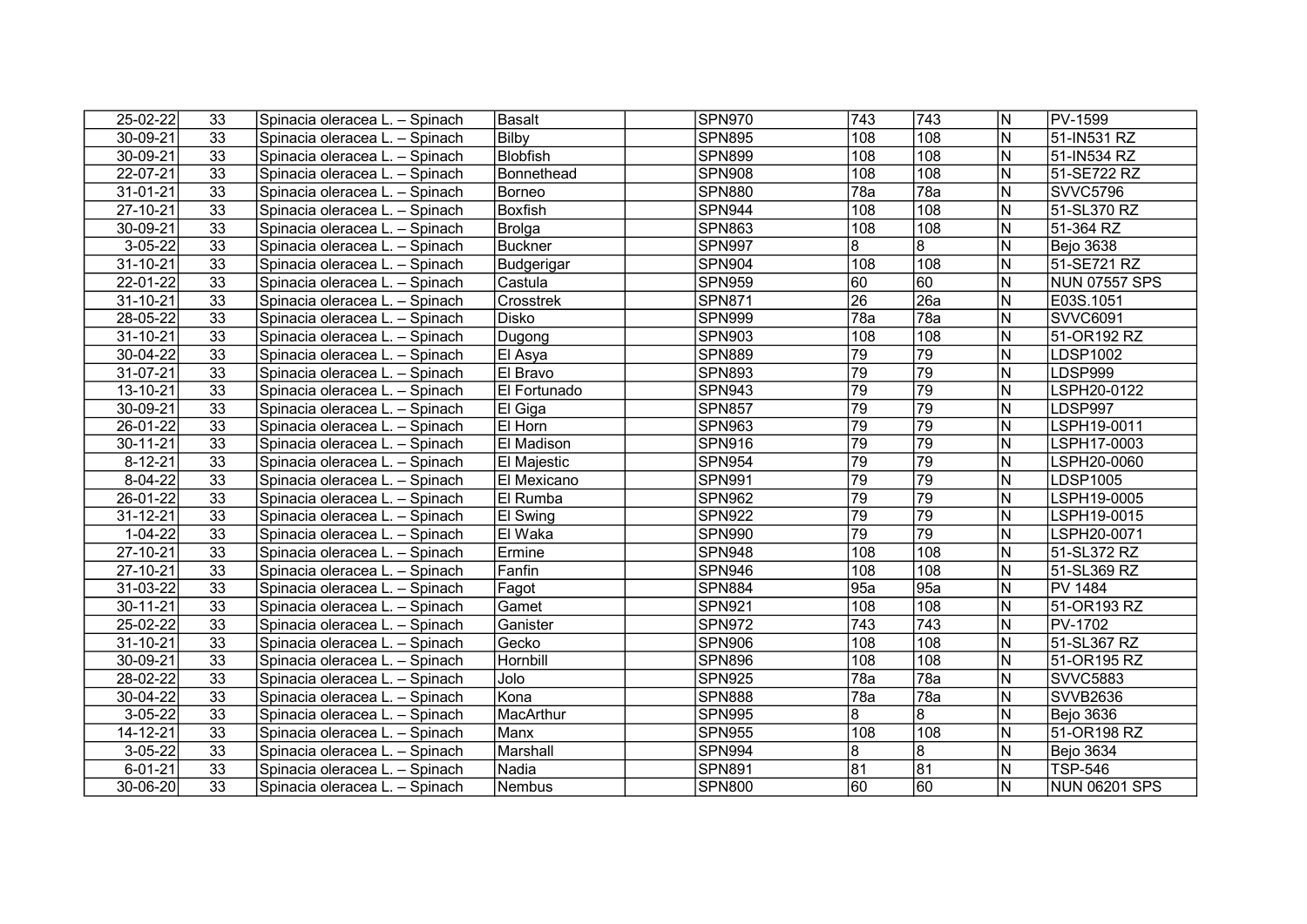| 28-05-22 | 33              | Spinacia oleracea L. - Spinach | Obira          | <b>SPN1000</b> | 78a              | l78a             | IN. | SVVC5793      |
|----------|-----------------|--------------------------------|----------------|----------------|------------------|------------------|-----|---------------|
| 30-04-22 | 33              | Spinacia oleracea L. - Spinach | Octans         | <b>SPN887</b>  | 60               | 60               | N   | NUN 07549 SPS |
| 16-10-21 | 33              | Spinacia oleracea L. - Spinach | Onyx           | <b>SPN942</b>  | $\overline{743}$ | $\overline{743}$ | N   | PV-1713       |
| 12-11-21 | 33              | Spinacia oleracea L. - Spinach | Opal           | <b>SPN949</b>  | 743              | 743              | N   | PV 1718       |
| 30-11-21 | 33              | Spinacia oleracea L. - Spinach | Osprey         | <b>SPN860</b>  | 108              | 108              | N   | 51-366 RZ     |
| 30-09-21 | 33              | Spinacia oleracea L. - Spinach | Pachyderm      | <b>SPN897</b>  | 108              | 108              | N   | 51-OR197 RZ   |
| 28-05-22 | 33              | Spinacia oleracea L. – Spinach | Palawan        | SPN1001        | 78a              | 78a              | N   | SVVC5981      |
| 8-04-22  | $\overline{33}$ | Spinacia oleracea L. - Spinach | <b>PV 989</b>  | <b>SPN989</b>  | $\overline{743}$ | 743              | N   | PV-1664       |
| 25-02-22 | 33              | Spinacia oleracea L. - Spinach | PV-1022        | <b>SPN965</b>  | 743              | 743              | N   | PV-1022       |
| 8-04-22  | 33              | Spinacia oleracea L. - Spinach | PV-1026        | <b>SPN988</b>  | 743              | 743              | N   | PV-1026       |
| 25-02-22 | 33              | Spinacia oleracea L. – Spinach | PV-1172        | <b>SPN966</b>  | 743              | 743              | N   | PV-1172       |
| 25-02-22 | 33              | Spinacia oleracea L. - Spinach | PV-1367        | <b>SPN967</b>  | 743              | 743              | N   | PV-1367       |
| 25-02-22 | 33              | Spinacia oleracea L. – Spinach | PV-1369        | <b>SPN968</b>  | 743              | 743              | ΙN  | PV-1369       |
| 25-02-22 | 33              | Spinacia oleracea L. - Spinach | PV-1374        | <b>SPN969</b>  | $\overline{743}$ | 743              | N   | PV-1374       |
| 8-04-22  | 33              | Spinacia oleracea L. - Spinach | PV-1544        | <b>SPN986</b>  | 743              | 743              | N   | PV-1544       |
| 23-04-22 | 33              | Spinacia oleracea L. - Spinach | PV1569         | <b>SPN992</b>  | 743              | 743              | N   | PV-1569       |
| 8-04-22  | 33              | Spinacia oleracea L. - Spinach | PV-1582        | <b>SPN987</b>  | 743              | 743              | N   | PV-1582       |
| 23-04-22 | 33              | Spinacia oleracea L. - Spinach | PV1610         | <b>SPN993</b>  | 743              | 743              | N   | PV-1610       |
| 8-04-22  | 33              | Spinacia oleracea L. - Spinach | PV-1671        | <b>SPN985</b>  | 743              | 743              | N   | PV-1671       |
| 25-02-22 | 33              | Spinacia oleracea L. - Spinach | PV-1714        | <b>SPN973</b>  | 743              | 743              | N   | PV-1714       |
| 25-02-22 | 33              | Spinacia oleracea L. - Spinach | PV-1715        | <b>SPN974</b>  | 743              | 743              | N   | PV-1715       |
| 25-02-22 | 33              | Spinacia oleracea L. - Spinach | PV-1716        | <b>SPN975</b>  | 743              | 743              | N   | PV-1716       |
| 25-02-22 | 33              | Spinacia oleracea L. - Spinach | PV-1717        | <b>SPN976</b>  | 743              | 743              | N   | PV-1717       |
| 25-02-22 | 33              | Spinacia oleracea L. - Spinach | PV-1719        | <b>SPN977</b>  | 743              | 743              | N   | PV-1719       |
| 25-02-22 | 33              | Spinacia oleracea L. - Spinach | PV-1721        | <b>SPN978</b>  | 743              | 743              | N   | PV-1721       |
| 25-02-22 | 33              | Spinacia oleracea L. – Spinach | PV-1723        | <b>SPN979</b>  | 743              | 743              | N   | PV-1723       |
| 25-02-22 | 33              | Spinacia oleracea L. – Spinach | <b>PV-1772</b> | <b>SPN980</b>  | 743              | $\sqrt{743}$     | N   | PV-1772       |
| 12-11-21 | 33              | Spinacia oleracea L. – Spinach | Quartz         | <b>SPN950</b>  | 743              | $\overline{743}$ | N   | PV 1720       |
| 30-06-20 | 33              | Spinacia oleracea L. – Spinach | Regor          | <b>SPN799</b>  | 60               | 60               | N   | NUN 05023 SPS |
| 31-10-21 | 33              | Spinacia oleracea L. – Spinach | Serow          | <b>SPN907</b>  | 108              | 108              | N   | 51-IN532 RZ   |
| 31-10-21 | 33              | Spinacia oleracea L. – Spinach | Sculpin        | <b>SPN905</b>  | 108              | 108              | N   | 51-SE725 RZ   |
| 25-02-22 | 33              | Spinacia oleracea L. – Spinach | Skarne         | <b>SPN971</b>  | 743              | 743              | N   | PV-1656       |
| 31-10-21 | 33              | Spinacia oleracea L. - Spinach | Sportage       | <b>SPN909</b>  | 26               | 26a              | N   | E03D.1038     |
| 14-12-21 | 33              | Spinacia oleracea L. – Spinach | Stoat          | <b>SPN957</b>  | 108              | 108              | N   | 51-SE726 RZ   |
| 31-10-21 | 33              | Spinacia oleracea L. - Spinach | Tacoma         | <b>SPN870</b>  | 26               | 26a              | N   | E03D.1047     |
| 21-09-21 | 33              | Spinacia oleracea L. - Spinach | Tarsier        | <b>SPN941</b>  | 108              | 108              | N   | 51-SE728 RZ   |
| 31-10-21 | 33              | Spinacia oleracea L. - Spinach | Trailboss      | <b>SPN869</b>  | 26               | $\overline{26a}$ | N   | E03D.1042     |
| 31-10-21 | 33              | Spinacia oleracea L. - Spinach | Traverse       | <b>SPN911</b>  | 26               | 26a              | ΙN  | E03D.1062     |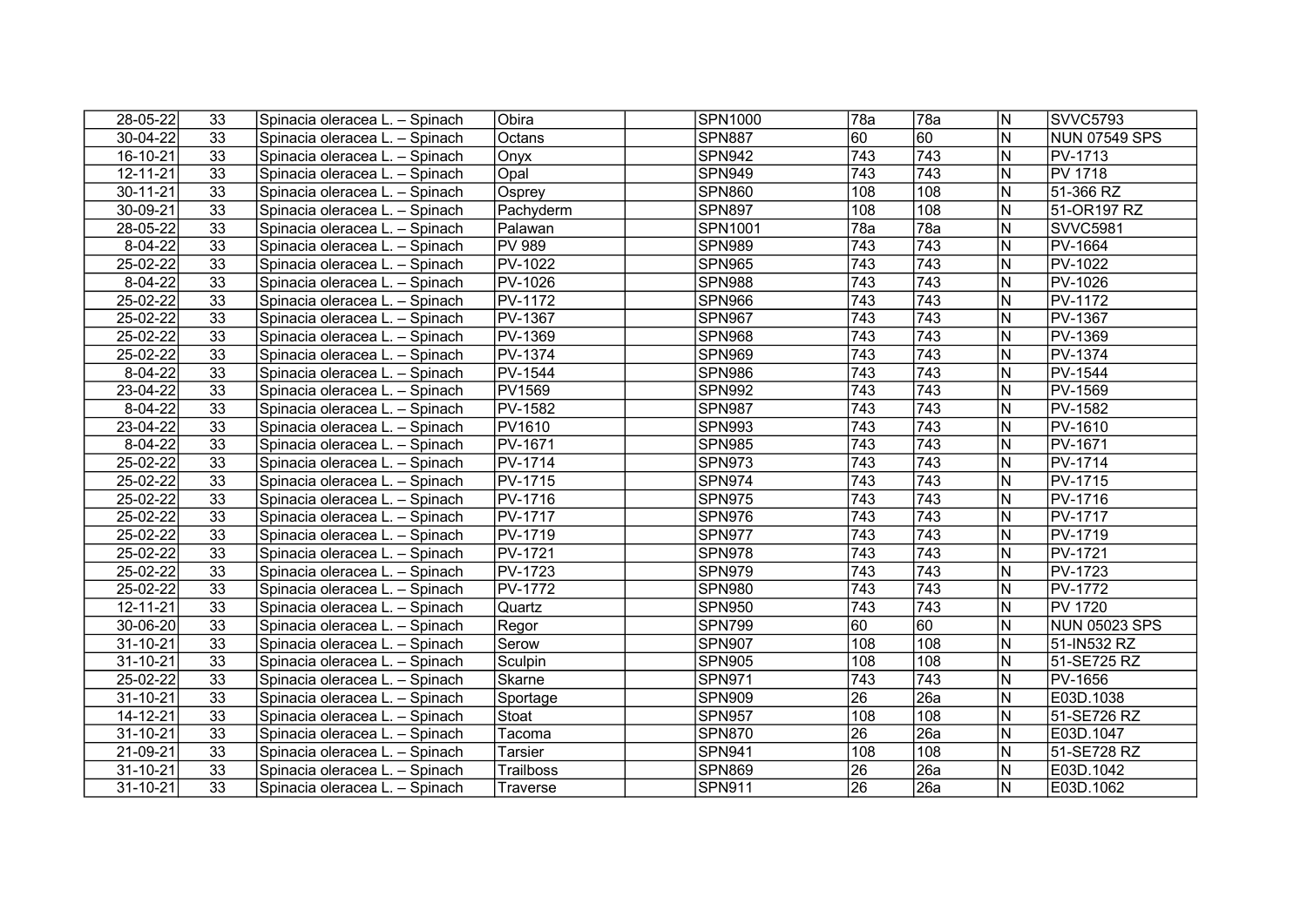| 31-03-22       | 33              | Spinacia oleracea L. - Spinach | Tuba    | <b>SPN885</b>  | 95a                     | 95a              | N                       | PV 1548          |
|----------------|-----------------|--------------------------------|---------|----------------|-------------------------|------------------|-------------------------|------------------|
| 31-08-21       | 33              | Spinacia oleracea L. - Spinach | Timor   | <b>SPN892</b>  | 78a                     | 78a              | $\overline{\mathsf{N}}$ | <b>SVVC5841</b>  |
| 3-02-22        | 33              | Spinacia oleracea L. - Spinach | Upolu   | <b>SPN960</b>  | 78a                     | 78a              | N                       | <b>SVVC5810</b>  |
| 30-09-21       | 33              | Spinacia oleracea L. - Spinach | Vicuna  | <b>SPN898</b>  | 108                     | 108              | N                       | 51-SE723 RZ      |
| 27-10-21       | 33              | Spinacia oleracea L. - Spinach | Yakalo  | <b>SPN947</b>  | 108                     | 108              | N                       | 51-SE729 RZ      |
| $31 - 12 - 21$ | 33              | Spinacia oleracea L. - Spinach |         | W 3922         | 83                      | 83               | $\overline{\mathsf{N}}$ | 1047             |
| $31 - 12 - 21$ | $\overline{33}$ | Spinacia oleracea L. - Spinach |         | W 3923         | 83                      | 83               | N                       | 1053             |
| 31-05-22       | $\overline{33}$ | Spinacia oleracea L. - Spinach |         | <b>SPN915</b>  | $\overline{8}$          | 8                | $\overline{\mathsf{N}}$ | <b>Bejo 3548</b> |
| $4 - 11 - 21$  | 33              | Spinacia oleracea L. - Spinach |         | <b>SPN951</b>  | $\overline{\mathbf{8}}$ | $\overline{8}$   | N                       | <b>Bejo 3592</b> |
| 31-10-21       | 33              | Spinacia oleracea L. - Spinach |         | <b>SPN870</b>  | $\overline{26}$         | 26a              | $\overline{\mathsf{N}}$ | E03D.1047        |
| 31-10-21       | 33              | Spinacia oleracea L. - Spinach |         | <b>SPN910</b>  | $\overline{26}$         | 26a              | N                       | E03D.1059        |
| 30-06-22       | 33              | Spinacia oleracea L. - Spinach |         | <b>SPN939</b>  | 26                      | 26a              | N                       | E03D.1076        |
| 31-10-21       | 33              | Spinacia oleracea L. - Spinach |         | <b>SPN856</b>  | $\overline{79}$         | 79               | ${\sf N}$               | LDSP979          |
| 31-10-21       | 33              | Spinacia oleracea L. - Spinach |         | <b>SPN877</b>  | $\overline{79}$         | 79               | N                       | LDSP1001         |
| 31-01-21       | 33              | Spinacia oleracea L. - Spinach |         | SPN878         | $\overline{79}$         | 79               | N                       | LDSP1003         |
| 31-12-21       | 33              | Spinacia oleracea L. - Spinach |         | <b>SPN876</b>  | 79                      | 79               | N                       | LDSP981          |
| 31-12-21       | 33              | Spinacia oleracea L. - Spinach |         | <b>SPN875</b>  | 79                      | 79               | N                       | LDSP994          |
| 31-12-21       | 33              | Spinacia oleracea L. - Spinach |         | <b>SPN874</b>  | $\overline{79}$         | 79               | ${\sf N}$               | LDSP996          |
| 26-01-22       | 33              | Spinacia oleracea L. - Spinach |         | <b>SPN961</b>  | $\overline{79}$         | 79               | N                       | LSPH19-0003      |
| 27-11-21       | 33              | Spinacia oleracea L. - Spinach |         | <b>SPN953</b>  | 79                      | 79               | ${\sf N}$               | LSPH19-0033      |
| 31-03-22       | 33              | Spinacia oleracea L. - Spinach |         | <b>SPN935</b>  | 743                     | 743              | ${\sf N}$               | <b>PV 1028</b>   |
| 31-03-22       | 33              | Spinacia oleracea L. - Spinach |         | <b>SPN929</b>  | 743                     | 743              | ${\sf N}$               | <b>PV 1186</b>   |
| 31-03-22       | 33              | Spinacia oleracea L. - Spinach |         | <b>SPN930</b>  | 743                     | 743              | ${\sf N}$               | PV 1372i         |
| 31-03-22       | 33              | Spinacia oleracea L. - Spinach |         | <b>SPN931</b>  | 743                     | 743              | ${\sf N}$               | <b>PV 1388</b>   |
| 31-03-22       | 33              | Spinacia oleracea L. - Spinach |         | <b>SPN932</b>  | 743                     | 743              | N                       | <b>PV 1390</b>   |
| 31-03-22       | 33              | Spinacia oleracea L. - Spinach |         | <b>SPN933</b>  | $\overline{743}$        | $\overline{743}$ | $\overline{N}$          | <b>PV 1547</b>   |
| 30-09-21       | 33              | Spinacia oleracea L. - Spinach |         | <b>SPN900</b>  | 95a                     | 95a              | ${\sf N}$               | <b>PV-1581</b>   |
| 31-03-22       | $\overline{33}$ | Spinacia oleracea L. - Spinach |         | <b>SPN934</b>  | $\overline{743}$        | $\overline{743}$ | $\overline{N}$          | <b>PV 1617</b>   |
| 31-10-21       | $\overline{33}$ | Spinacia oleracea L. - Spinach |         | <b>SPN872</b>  | 78a                     | 78a              | ${\sf N}$               | <b>SVVC5810</b>  |
| 30-09-21       | $\overline{33}$ | Spinacia oleracea L. - Spinach |         | <b>SPN894</b>  | 81                      | 81               | $\overline{N}$          | <b>TSP-536</b>   |
| 30-04-22       | 36.1            | Zea mays L. (partim) >> Sweet  | R606    | <b>MAS2498</b> | 126                     | 126              | N                       | CPBY12-10        |
|                |                 | corn                           |         |                |                         |                  |                         |                  |
| 11-01-22       | 36.1            | Zea mays L. (partim) >> Sweet  | Golda   | <b>MAS2604</b> | 1096                    | 1096             | N                       | 93P2855          |
|                |                 | corn                           |         |                |                         |                  |                         |                  |
| 17-02-22       | 36.1            | Zea mays L. (partim) >> Sweet  | GH4271  | MAS2690        | 79                      | 79               | N                       | GH14271          |
|                |                 | corn                           |         |                |                         |                  |                         |                  |
| 21-01-21       | 36.1            | Zea mays L. (partim) >> Sweet  | GSS5613 | MAS2529        | 79                      | 79               | N                       | GSS5613R         |
|                |                 | corn                           |         |                |                         |                  |                         |                  |